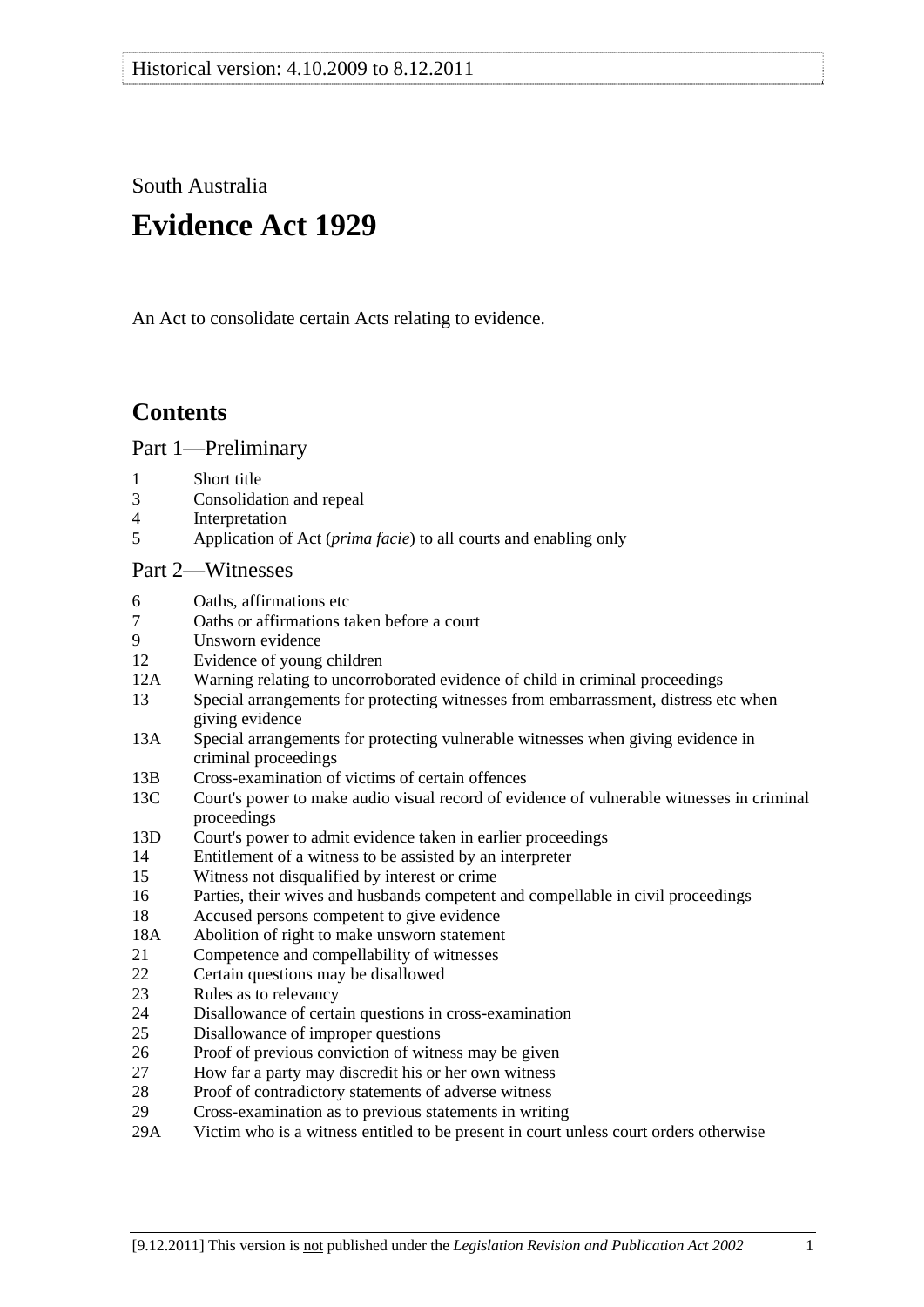# [Part 3—Miscellaneous rules of evidence](#page-24-0)

#### [Division 1—Miscellaneous rules of evidence in general cases](#page-24-0)

- [30 As to comparison of disputed writing](#page-24-0)
- [31 Attesting witness need not be called in certain cases](#page-24-0)
- [33 Discovery in action for defamation](#page-24-0)
- [34 Admissions by accused persons](#page-24-0)
- [34A Proof of commission of offence](#page-24-0)
- [34C Admissibility of documentary evidence as to facts in issue](#page-24-0)
- [34CA Statement of protected witness](#page-26-0)
- [34CB Direction relating to delay where defendant forensically disadvantaged](#page-26-0)
- [34D Weight to be attached to evidence](#page-27-0)
- [34E Proof of instrument to validity of which attestation is necessary](#page-27-0)
- [34F Presumptions as to documents twenty years old](#page-27-0)
- [34G Interpretation and savings](#page-27-0)
- [34H Evidence of access or non-access](#page-28-0)
- [34J Special provision for taking evidence where witness is seriously ill](#page-28-0)
- [34K Admissibility of depositions at trial](#page-28-0)

#### [Division 2—Miscellaneous rules of evidence in sexual cases](#page-28-0)

- [34L Evidence in sexual cases generally](#page-28-0)
- [34M Evidence relating to complaint in sexual cases](#page-29-0)
- [34N Directions relating to consent in certain sexual cases](#page-30-0)

#### [Part 4—Public Acts and documents](#page-32-0)

- [35 Judicial notice of legislative instruments](#page-32-0)
- [36 Proof of votes and proceedings of Parliament](#page-32-0)
- [37 Evidentiary value of official publications](#page-32-0)
- [37A Proof of Gazette](#page-32-0)
- [37B Proof of printing by Government Printer](#page-32-0)
- [37C Proof of Imperial orders-in-Council](#page-33-0)
- [38 Foreign and Colonial Acts of State, judgments etc provable by copies](#page-33-0)
- [39 Public documents provable by examined or certified copy](#page-33-0)
- [40 Proof of documents by examined or certified copies](#page-34-0)
- [41 Certifying a false document](#page-34-0)
- [42 Proof of conviction or acquittal of an indictable offence](#page-34-0)
- [43 Proof of convictions and orders of courts of summary jurisdiction](#page-34-0)
- [43A Proof of identity of person convicted in another State](#page-35-0)
- [44 Registers of British vessels and certificates of registry admissible as](#page-35-0) *prima facie* evidence of their contents
- [45 Documents relating to transportation of persons or goods](#page-35-0)
- [45A Admission of business records in evidence](#page-36-0)
- [45B Admission of certain documents in evidence](#page-37-0)
- [45C Modification of best evidence rule](#page-37-0)

#### [Part 5—Banking records](#page-40-0)

- [46 Interpretation](#page-40-0)
- [47 Admission of banking record in evidence](#page-40-0)
- [48 Evidence of non-existence of account may be given by affidavit](#page-40-0)
- [49 Power to order inspection of banking records etc](#page-41-0)
- [50 Bank not compellable to produce records except under order](#page-42-0)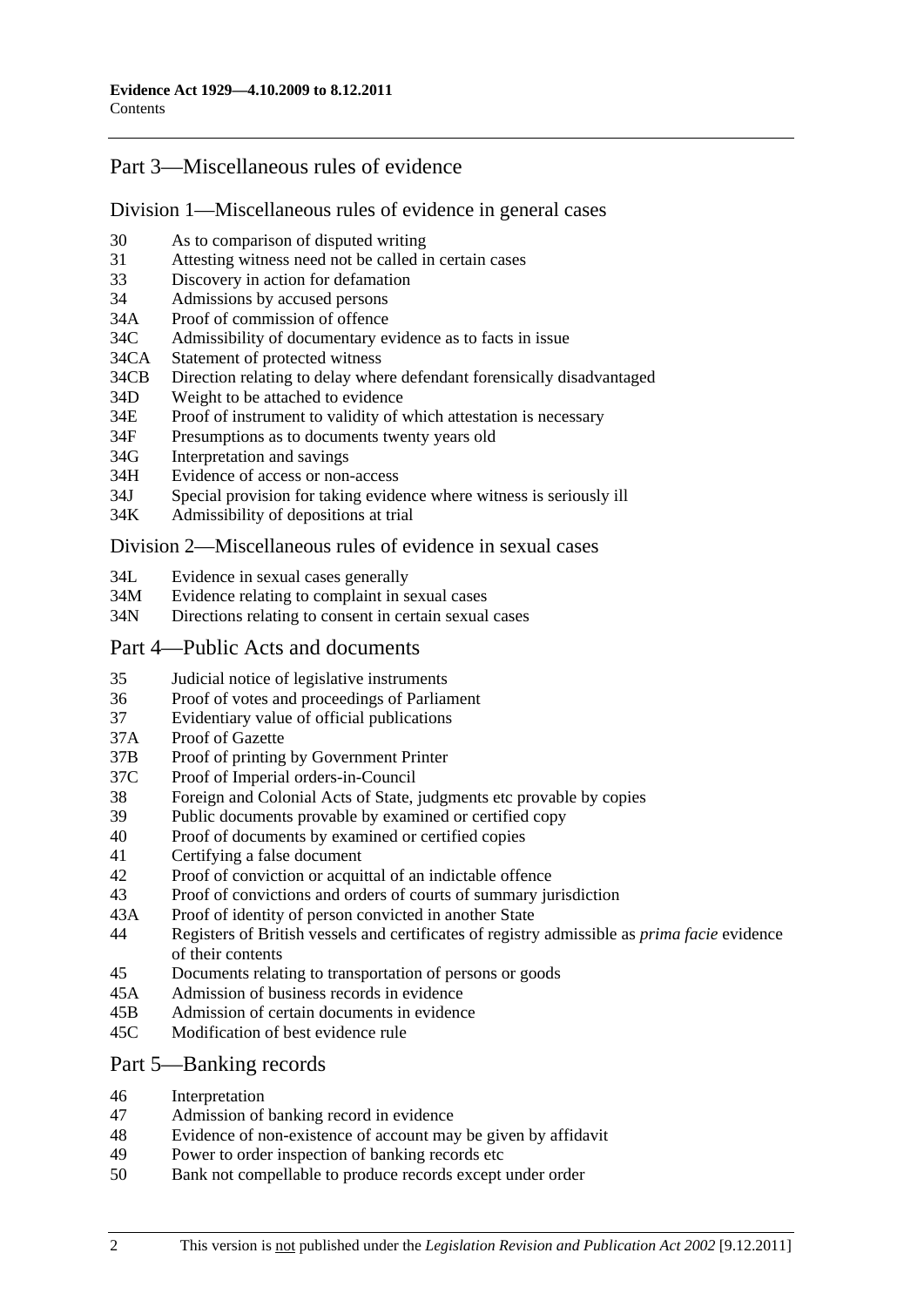#### [51 Costs occasioned by default of bank](#page-42-0)

#### [Part 6—Telegraphic messages](#page-44-0)

- [53 Party may give notice of intention to adduce telegraphic message in evidence](#page-44-0)
- [54 And thereupon may produce message received with evidence that same received from](#page-44-0)  [telegraph station](#page-44-0)
- [55 After notice, sending a message may be proved by production of copy message and](#page-44-0)  [evidence of payment of fees for transmission](#page-44-0)
- [56 Certain documents may be transmitted by electric telegraph under restriction](#page-45-0)
- [57 Copies so transmitted to be as valid and effectual as originals](#page-46-0)
- [58 Penalty for false certificate of sending message](#page-46-0)
- [59 Signing false certificate upon copy](#page-46-0)

#### [Part 6A—Computer evidence](#page-48-0)

- [59A Interpretation](#page-48-0)
- [59B Admissibility of computer output](#page-48-0)
- [59C Regulations](#page-49-0)

# [Part 6B—Obtaining evidence from outside a court's territorial jurisdiction](#page-50-0)

- [59D Interpretation](#page-50-0)
- [59E Taking of evidence outside the State](#page-50-0)
- [59F Power of South Australian Court to take evidence on request](#page-51-0)
- [59G Depositions to be signed](#page-51-0)
- [59H Transmission of request](#page-51-0)
- [59I Saving provision](#page-52-0)

# [Part 6C—Use of audio and audio visual links](#page-54-0)

#### [Division 1—Preliminary](#page-54-0)

- [59IA Interpretation](#page-54-0)
- [59IB Transitional](#page-54-0)
- [59IC Application of Part](#page-54-0)

# [Division 2—Use of interstate audio or audio visual link in proceedings before South](#page-55-0)  [Australian courts](#page-55-0)

- [59ID Application of this Division](#page-55-0)
- [59IE State courts may take evidence and submissions from outside State](#page-55-0)
- [59IF Expenses](#page-55-0)
- [59IG Counsel entitled to practise](#page-55-0)

#### [Division 3—Use of interstate audio or audio visual link in proceedings in](#page-56-0)  [participating States](#page-56-0)

- [59IH Application of Division](#page-56-0)
- [59II Recognised courts may take evidence or receive submissions from persons in South](#page-56-0)  [Australia](#page-56-0)
- [59IJ Powers of recognised courts](#page-56-0)
- [59IK Orders made by recognised court](#page-56-0)
- [59IL Enforcement of order](#page-56-0)
- [59IM Privileges, protection and immunity of participants in proceedings in courts of](#page-57-0)  [participating States](#page-57-0)
- [59IN Recognised court may administer oath in South Australia](#page-57-0)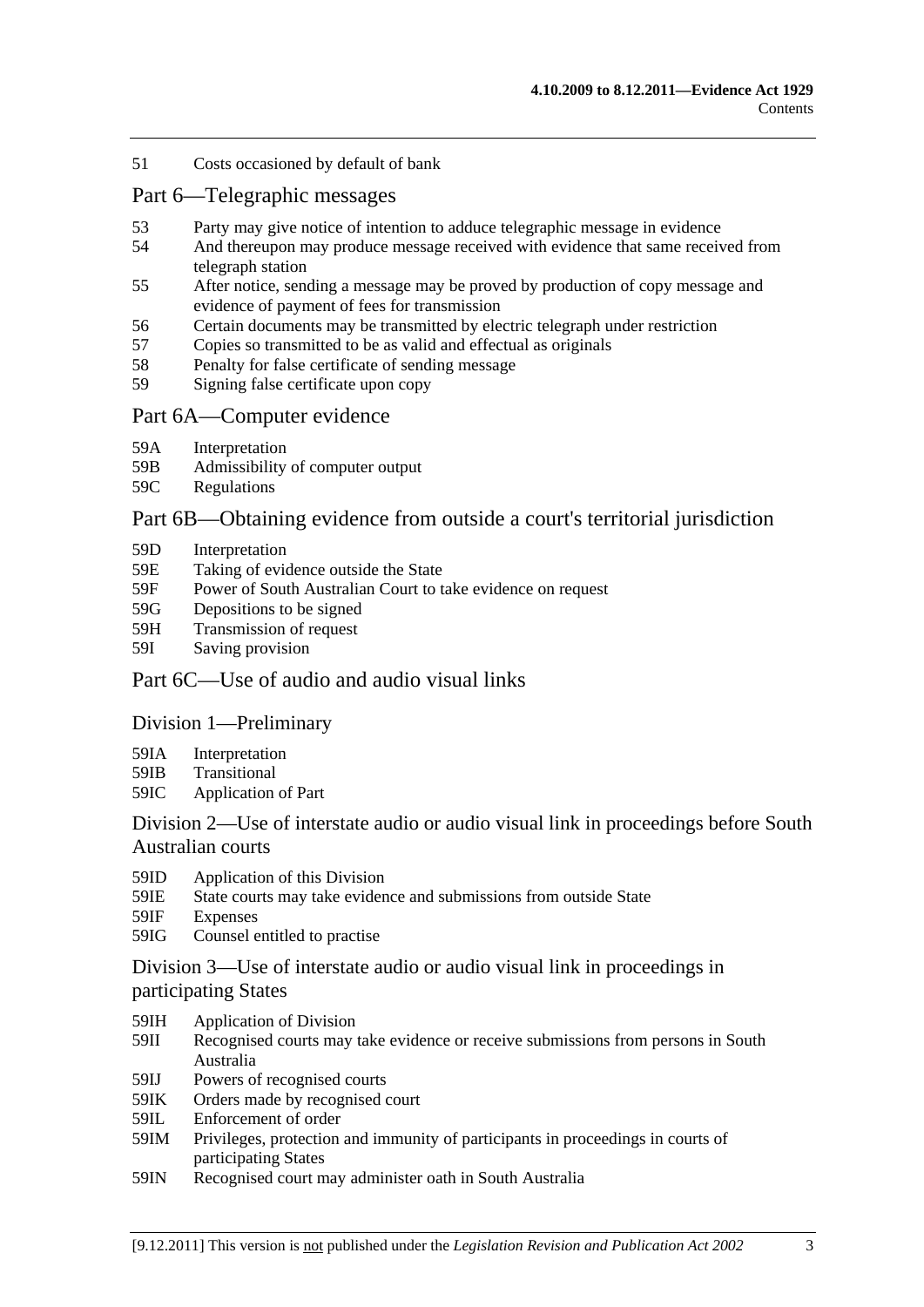| 59IO<br>59IP                                                | Assistance to recognised court<br>Contempt of recognised courts                                                                                                                                                                                                       |
|-------------------------------------------------------------|-----------------------------------------------------------------------------------------------------------------------------------------------------------------------------------------------------------------------------------------------------------------------|
| Division 4—Use of audio visual link or audio link generally |                                                                                                                                                                                                                                                                       |
| 59IQ<br>59IR                                                | Appearance etc by audio visual link or audio link<br>Communication between lawyer and client                                                                                                                                                                          |
| Part 7—General provisions                                   |                                                                                                                                                                                                                                                                       |
| Division 1—Power to dispense with formal proof              |                                                                                                                                                                                                                                                                       |
| 59J                                                         | Court's power to dispense with formal proof                                                                                                                                                                                                                           |
| Division 2—Notice of action                                 |                                                                                                                                                                                                                                                                       |
| 60                                                          | Sufficiency of notice of action                                                                                                                                                                                                                                       |
| Division 3—Facilitation of proof of certain matters         |                                                                                                                                                                                                                                                                       |
| 62<br>62A<br>63<br>63A<br>64<br>65<br>65A                   | Proof of "public place" in certain cases<br>Proof of place being within municipality etc<br>Proof of foreign law<br>Evidence as to foreign law<br>Proof of matters of history, science etc<br>Reference by court to books, official certificates etc.<br>Proof of age |
| Division 4—Taking affidavits etc outside the State          |                                                                                                                                                                                                                                                                       |
| 66<br>66A<br>67                                             | Taking of affidavits out of the State<br>Taking of affidavits out of the State by sailors, soldiers and airmen<br>Extension of provisions relating to affidavits to attestation etc of other documents                                                                |
| Division 5—Admission of official documents in evidence      |                                                                                                                                                                                                                                                                       |
| 67A                                                         | Admissibility of documents without proof of seal etc                                                                                                                                                                                                                  |
| Division 6—Power of foreign authority to take evidence      |                                                                                                                                                                                                                                                                       |
|                                                             | 67AB Taking of evidence in this State by foreign authorities                                                                                                                                                                                                          |
| Division 7—Select Committee evidence                        |                                                                                                                                                                                                                                                                       |
| 67B                                                         | Evidence before the Parliamentary Select Committee of Inquiry into Prostitution                                                                                                                                                                                       |
| Division 8—Evidence of settlement negotiations              |                                                                                                                                                                                                                                                                       |
| 67C                                                         | Exclusion of evidence of settlement negotiations                                                                                                                                                                                                                      |
| Division 9—Protected communications                         |                                                                                                                                                                                                                                                                       |
| 67D<br>67E<br>67F                                           | Interpretation<br>Certain communications to be protected by public interest immunity<br>Evidence of protected communications                                                                                                                                          |
| Division 10—Sensitive material                              |                                                                                                                                                                                                                                                                       |
| 67G<br>67H<br>67I<br>67J                                    | Interpretation and application<br>Meaning of sensitive material<br>Procedures for giving restricted access to sensitive material<br>Improper dissemination of sensitive material                                                                                      |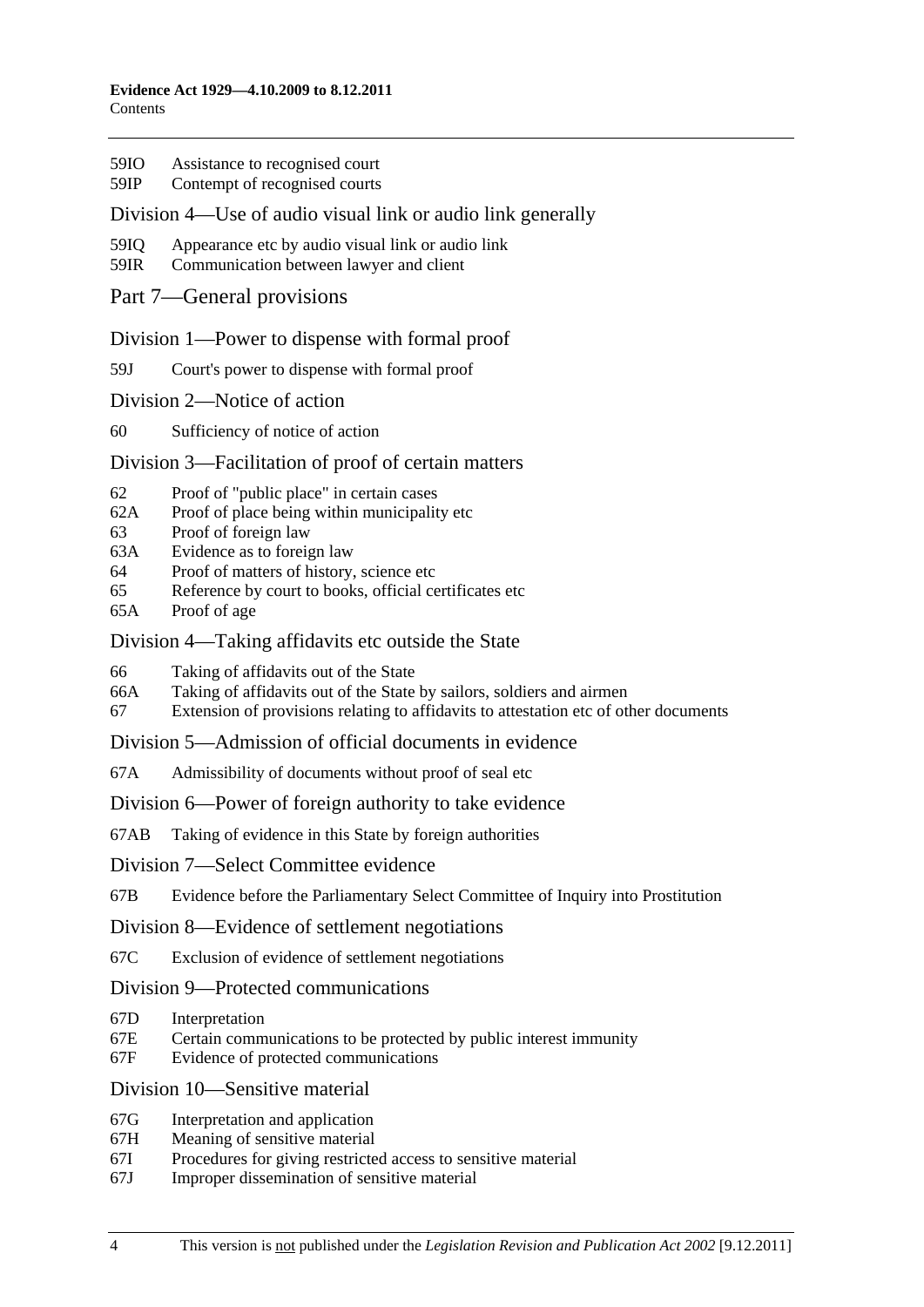# [Part 8—Publication of evidence](#page-76-0)

#### [Division 1—Preliminary](#page-76-0)

[68 Interpretation](#page-76-0) 

[Division 2—Orders for clearing court or suppressing publication of evidence etc](#page-76-0) 

- [69 Order for clearing the court](#page-76-0)
- [69A Suppression orders](#page-77-0)
- [69AB Review of suppression orders](#page-79-0)
- [69AC Appeal against suppression order etc](#page-80-0)
- [69B Appeals](#page-80-0)
- [70 Disobedience to orders under this Division](#page-81-0)
- [71 Attorney-General to provide annual report](#page-81-0)

[Division 3—Sexual cases](#page-82-0) 

[71A Restriction on reporting proceedings relating to sexual offences](#page-82-0)

[Division 4—Cases generally](#page-83-0) 

- [71B Publishers required to report result of certain proceedings](#page-83-0)
- [71C Restriction on reporting of proceedings following acquittals](#page-84-0)

# [Part 9—Miscellaneous](#page-86-0)

[73 Regulations](#page-86-0)

[Schedule 1—Acts repealed or amended](#page-88-0) 

[Schedule 4—Affidavit about proof of identity of person convicted in another](#page-89-0)  [State or Territory](#page-89-0)

[Legislative history](#page-90-0) 

[Appendix—Divisional penalties and expiation fees](#page-101-0)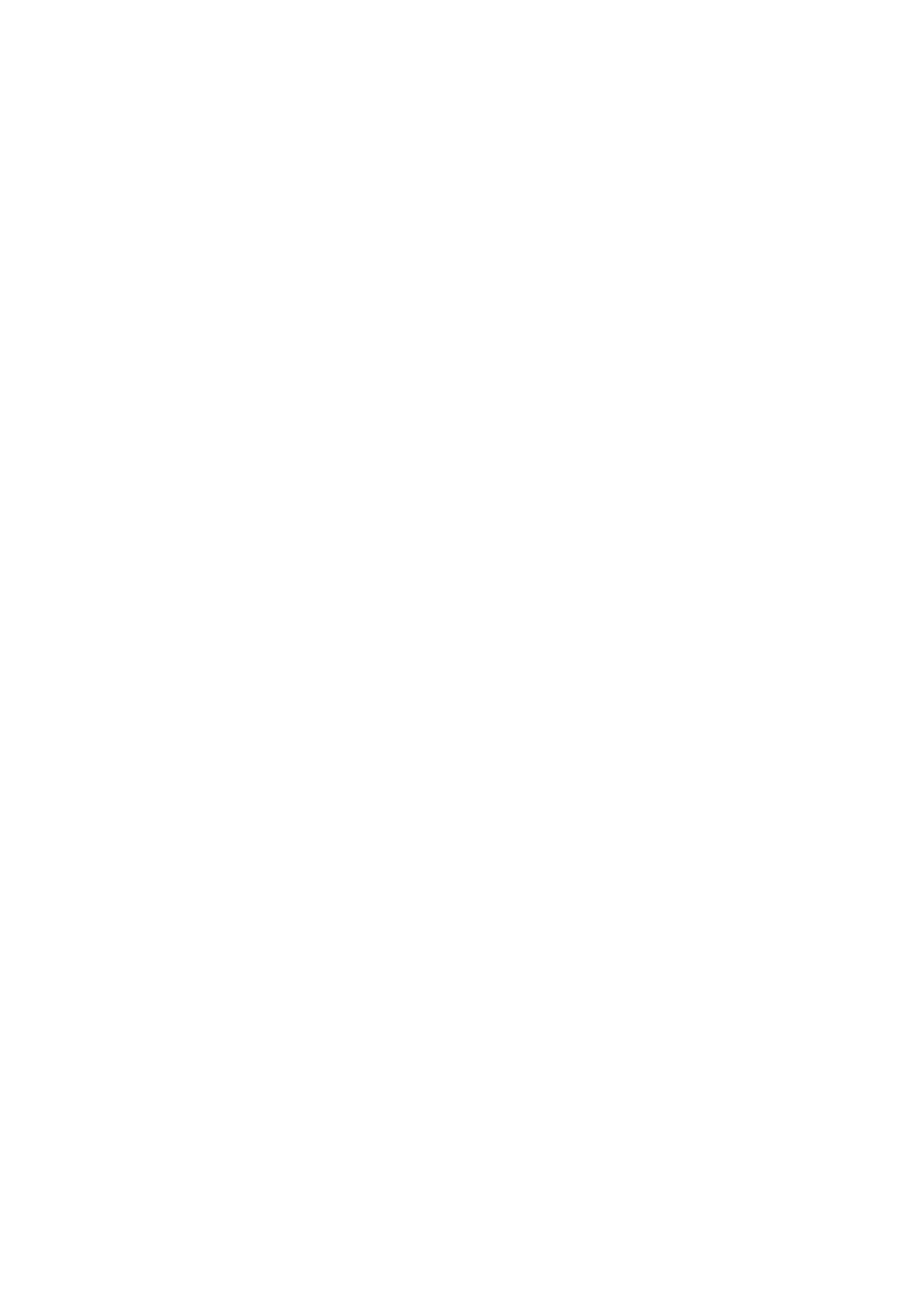# <span id="page-6-0"></span>**The Parliament of South Australia enacts as follows:**

# **Part 1—Preliminary**

#### **1—Short title**

This Act may be cited as the *Evidence Act 1929*.

# **3—Consolidation and repeal**

This Act is a consolidation of certain provisions contained in the Acts mentioned in [Schedule 1,](#page-88-0) and the said Acts are hereby repealed to the extent expressed in the said Schedule.

#### **4—Interpretation**

In this Act, unless some other intention is expressed, or implied by the context—

*child* means a person under the age of 18 years;

*court* includes a tribunal, authority or person invested by law with judicial or quasijudicial powers, or with authority to make any inquiry or to receive evidence;

*domestic partner* means a person who is a domestic partner within the meaning of the *[Family Relationships Act 1975](http://www.legislation.sa.gov.au/index.aspx?action=legref&type=act&legtitle=Family%20Relationships%20Act%201975)*, whether declared as such under that Act or not;

*judge* includes the member or members of any court having authority to admit evidence;

*legal proceeding* or *proceeding* includes any action, trial, inquiry, cause, or matter, whether civil or criminal, in which evidence is or may be given and includes an arbitration;

*mental disability* includes an intellectual disability;

*serious offence against the person* means—

- (a) attempted murder; or
- (b) attempted manslaughter; or
- (c) a sexual offence; or
- $(d)$
- (i) an offence of stalking under section 19AA of the *[Criminal Law](http://www.legislation.sa.gov.au/index.aspx?action=legref&type=act&legtitle=Criminal%20Law%20Consolidation%20Act%201935)  [Consolidation Act 1935](http://www.legislation.sa.gov.au/index.aspx?action=legref&type=act&legtitle=Criminal%20Law%20Consolidation%20Act%201935)*; or
- (ii) an offence of causing serious harm under section 23 of the *[Criminal](http://www.legislation.sa.gov.au/index.aspx?action=legref&type=act&legtitle=Criminal%20Law%20Consolidation%20Act%201935)  [Law Consolidation Act 1935](http://www.legislation.sa.gov.au/index.aspx?action=legref&type=act&legtitle=Criminal%20Law%20Consolidation%20Act%201935)*; or
- (iii) an offence involving an unlawful threat to kill or endanger life; or
- (iv) an offence involving abduction; or
- (v) an offence involving blackmail; or
- (vi) an attempt to commit, or assault with intent to commit, any of the offences in the preceding subparagraphs;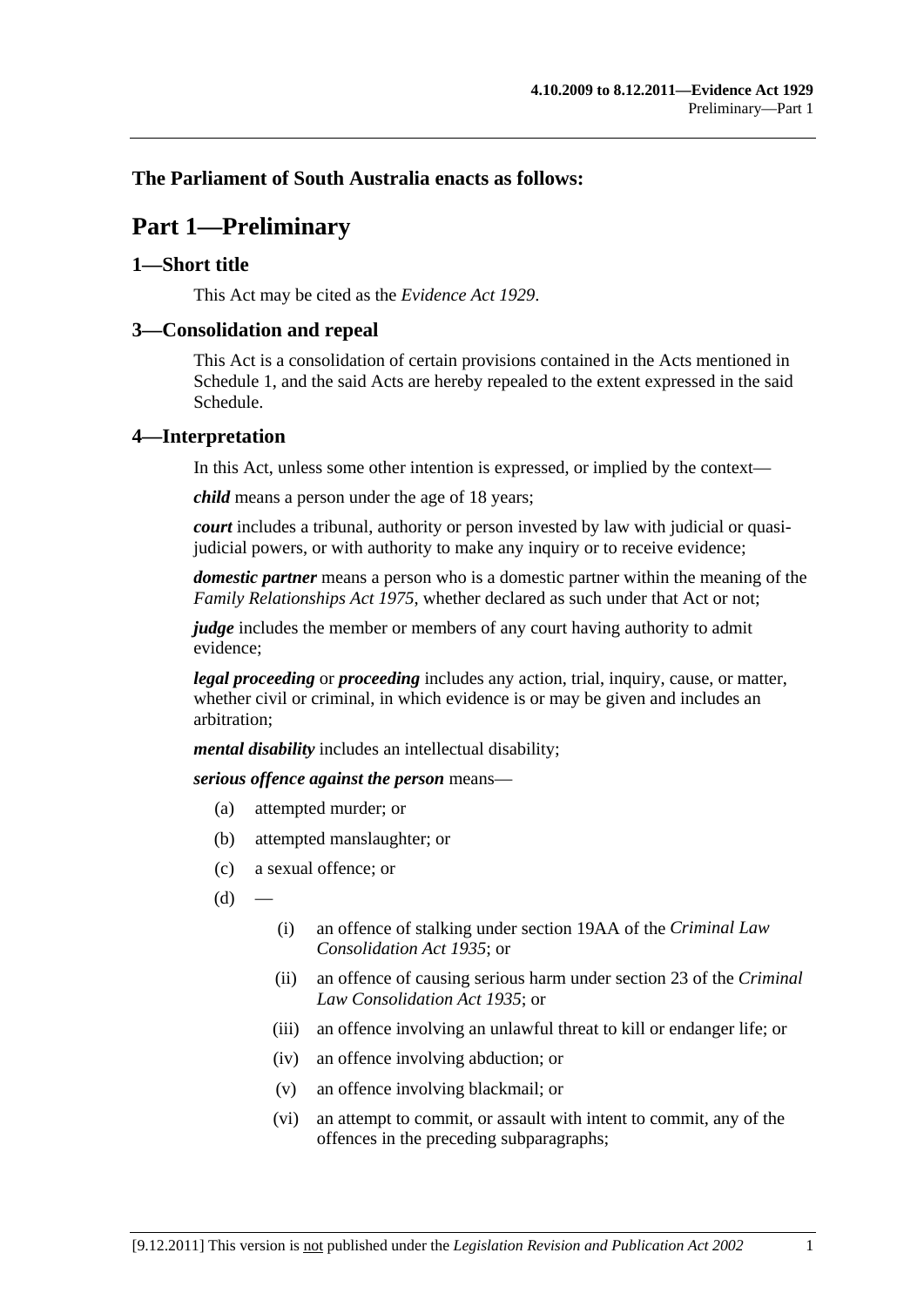#### *sexual offence* means—

- (a) rape; or
- (ab) compelled sexual manipulation; or
- (b) indecent assault; or
- (c) any offence involving unlawful sexual intercourse or an act of gross indecency; or
- (d) incest; or
- (da) any offence involving sexual exploitation or abuse of a child, or exploitation of a child as an object of prurient interest; or
- (e) any attempt to commit, or assault with intent to commit, any of the foregoing offences;

*spouse*—a person is the spouse of another if they are legally married;

*sworn evidence* means evidence given under the obligation of an oath or an affirmation; and *unsworn evidence* has a corresponding meaning;

*electric telegraph* means any system of telecommunication operated by the Australian Telecommunication Commission or any other authority approved by proclamation;

*telegraphic message* means any message or other communication transmitted, or intended for transmission, or purporting to have been transmitted, by electric telegraph;

*telegraph station* means a station established or used by the Australian Telecommunication Commission or other authority approved by proclamation for the receipt or transmission of telegraphic messages;

#### *vulnerable witness* means—

- (a) a witness who is under 16 years of age; or
- (b) a witness who suffers from a mental disability; or
- (c) a witness who is the alleged victim of an offence to which the proceedings relate—
	- (i) where the offence is a serious offence against the person; or
	- (ii) in any other case—where, because of the circumstances of the witness or the circumstances of the case, the witness would, in the opinion of the court, be specially disadvantaged if not treated as a vulnerable witness; or
- (d) a witness who—
	- (i) has been subjected to threats of violence or retribution in connection with the proceedings; or
	- (ii) has reasonable grounds to fear violence or retribution in connection with the proceedings;

*young child* means a child of or under the age of 12 years.

**Note—** 

For definition of divisional penalties (and divisional expiation fees) see Appendix.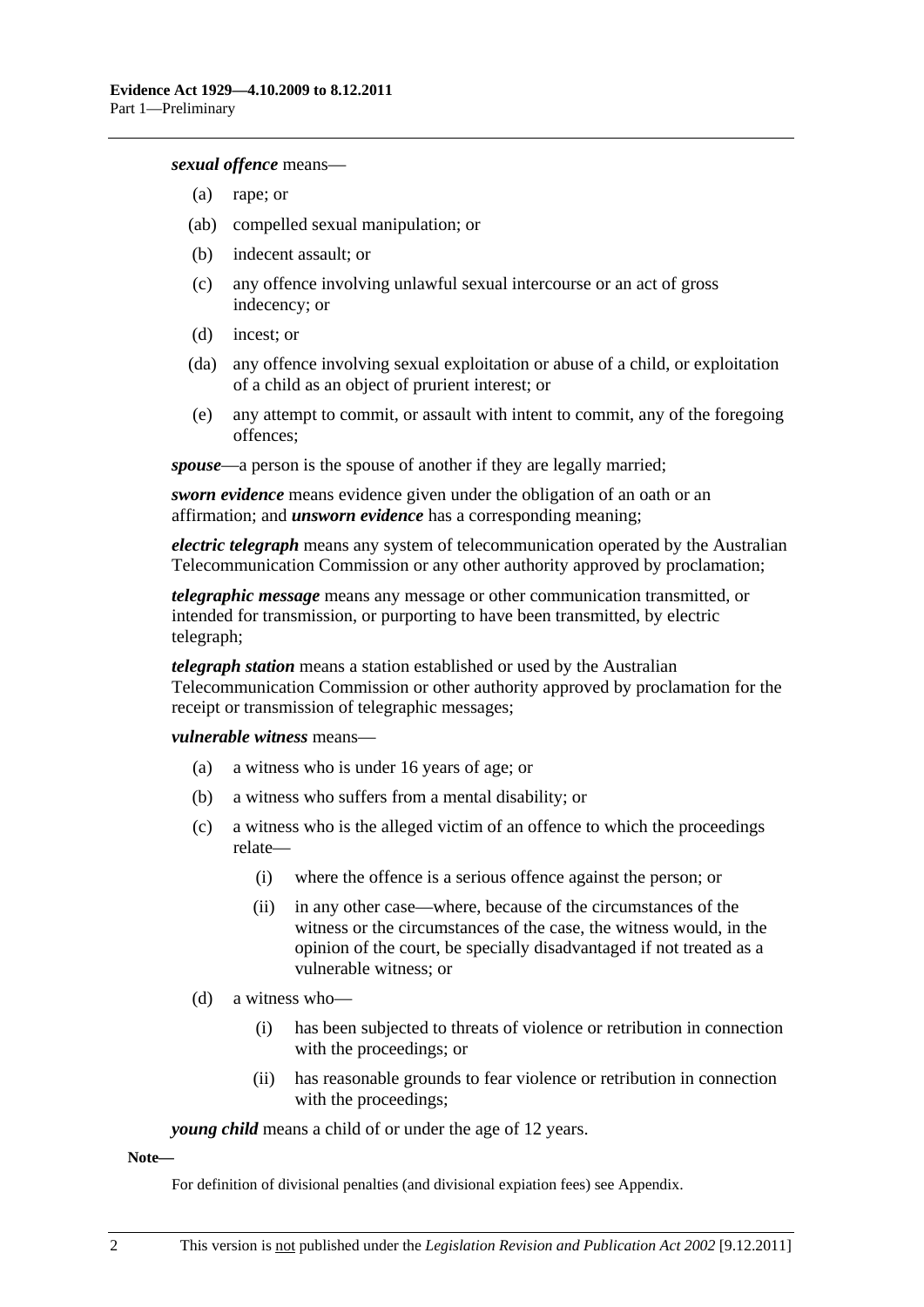# <span id="page-8-0"></span>**5—Application of Act (***prima facie***) to all courts and enabling only**

The provisions of this Act, unless an intention to the contrary is expressed, or appears or is implied by the context—

- (a) apply to every proceeding before any court whatever; and
- (b) are in addition to, and not in derogation of, any rules of evidence, or power, or right, or duty in relation to procedure or evidence, whether existing at common law, or provided for by any law, at any time, in force in the State.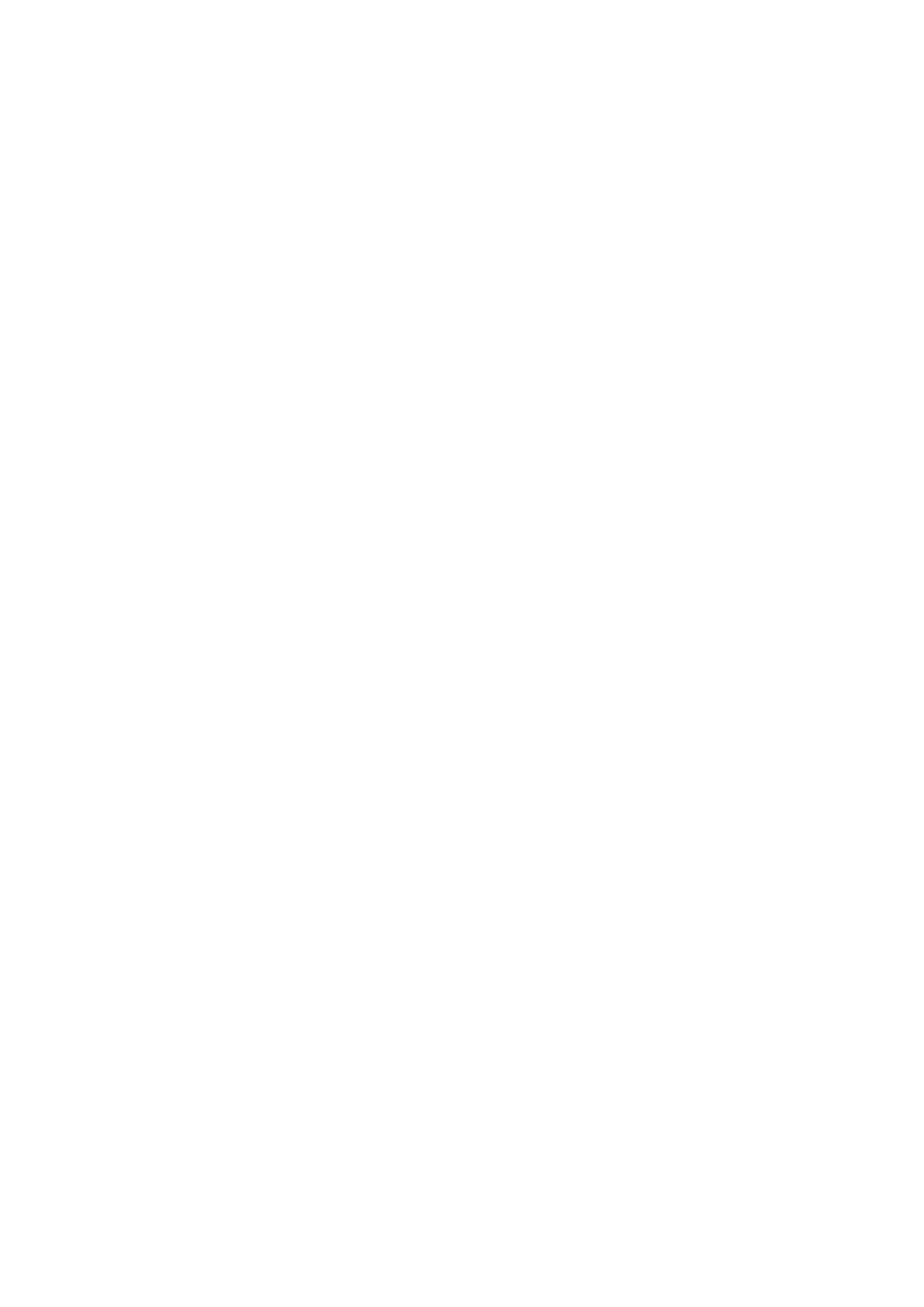# <span id="page-10-0"></span>**Part 2—Witnesses**

# **6—Oaths, affirmations etc**

- (1) An oath shall be administered and taken as follows:
	- (a) the person taking the oath shall hold a copy of the Bible (being a book that contains the New Testament, the Old Testament or both) in his hand and, after the oath has been tendered to him, shall say "I swear"; or
	- (b) in any other manner and form which the person taking the oath declares to be binding on his conscience; or
	- (c) in any other manner or form authorised or permitted by law.
- (2) Where an oath has been lawfully administered and taken, the fact that the person taking the oath had no religious belief, or that the oath was not taken so as to be binding on his conscience, shall not affect, at law, the validity or effect of the oath.
- (3) A person is permitted, and should be offered the choice, to make an affirmation instead of an oath in all circumstances in which, and for all purposes for which, an oath is required or permitted by law.
- (4) An affirmation is to be administered to a person by asking the person "Do you solemnly and truly affirm" followed by the words of the appropriate oath (omitting any words of imprecation or calling to witness) after which the person must say "I do solemnly and truly affirm".
- (5) Every affirmation has, at law, the same force and effect as an oath.
- (6) No oath or affirmation is invalid by reason of a procedural or formal error or deficiency.

#### **7—Oaths or affirmations taken before a court**

- (1) Every court has authority to administer an oath or an affirmation.
- (2) Where an oath or affirmation is to be taken before a court, or in connection with proceedings before a court, it may be administered by—
	- (a) the court itself; or
	- (b) an officer of the court; or
	- (c) any person authorised by the court to administer the oath or affirmation; or
	- (d) any other person authorised by law to administer the oath or affirmation.

#### **9—Unsworn evidence**

- (1) A person is presumed to be capable of giving sworn evidence in any proceedings unless the judge determines that the person does not have sufficient understanding of the obligation to be truthful entailed in giving sworn evidence.
- (2) If the judge determines that a person does not have sufficient understanding of the obligation to be truthful entailed in giving sworn evidence, the judge may permit the person to give unsworn evidence provided that—
	- (a) the judge—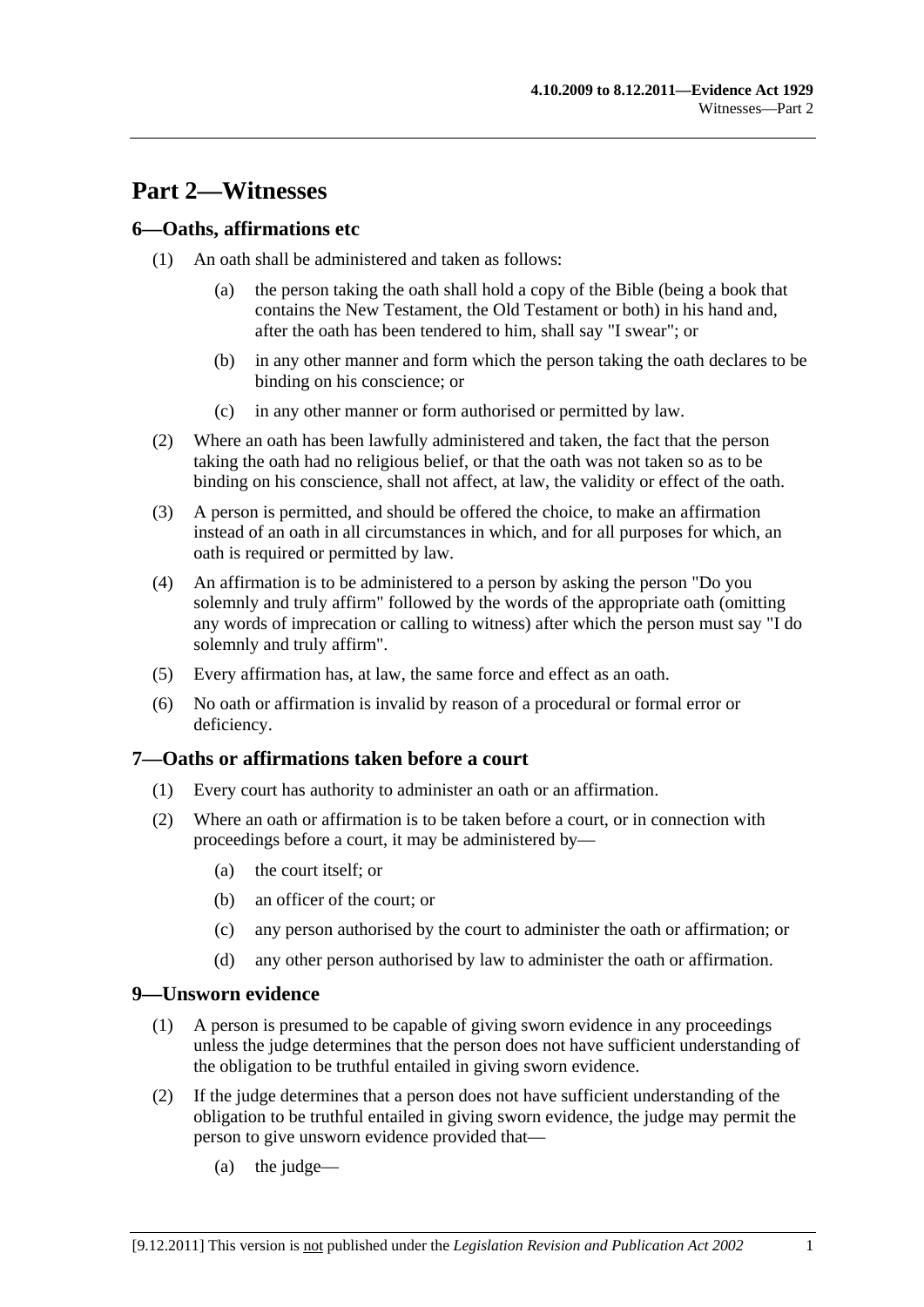- (i) is satisfied that the person understands the difference between the truth and a lie; and
- (ii) tells the person that it is important to tell the truth; and
- (b) the person indicates that he or she will tell the truth.
- <span id="page-11-0"></span> (3) In determining a question under this section, the judge is not bound by the rules of evidence, but may inform himself or herself as the judge thinks fit.
- (4) If unsworn evidence is given under this section in a criminal trial, the judge—
	- (a) must explain to the jury the reason the evidence is unsworn; and
	- (b) may, and if a party so requests must, warn the jury of the need for caution in determining whether to accept the evidence and the weight to be given to it.
- (5) A justice to whom it appears that a person who desires to lay a complaint or information does not have sufficient understanding of the obligation to be truthful entailed in giving sworn evidence may ascertain by inquiry the subject matter of the complaint or information and reduce it into the appropriate form, and any action or proceedings may be taken on the complaint or information in all respects as if the complainant or informant had deposed to the truth of the contents on oath or affirmation.

# **12—Evidence of young children**

- (4) A young child who is called as a witness is, while giving evidence, entitled to have present in the court, and within reasonable proximity, a person of his or her choice to provide emotional support (but the person must not interfere in the proceedings).
- (5) Unless the court otherwise allows, a witness or prospective witness in the proceedings cannot be chosen under [subsection \(4\)](#page-11-0) to provide emotional support for a young child.

# **12A—Warning relating to uncorroborated evidence of child in criminal proceedings**

- (1) In a criminal trial, a judge must not warn the jury that it is unsafe to convict on a child's uncorroborated evidence unless—
	- (a) the warning is warranted because there are, in the circumstances of the particular case, cogent reasons, apart from the fact that the witness is a child, to doubt the reliability of the child's evidence; and
	- (b) a party asks that the warning be given.
- (2) In giving any such warning, the judge is not to make any suggestion that the evidence of children is inherently less credible or reliable, or requires more careful scrutiny, than the evidence of adults.

# **13—Special arrangements for protecting witnesses from embarrassment, distress etc when giving evidence**

- (1) Subject to this section, if—
	- (a) it is desirable to make special arrangements for taking evidence from a witness in a trial in order to protect the witness from embarrassment or distress, to protect the witness from being intimidated by the atmosphere of the courtroom or for any other proper reason; and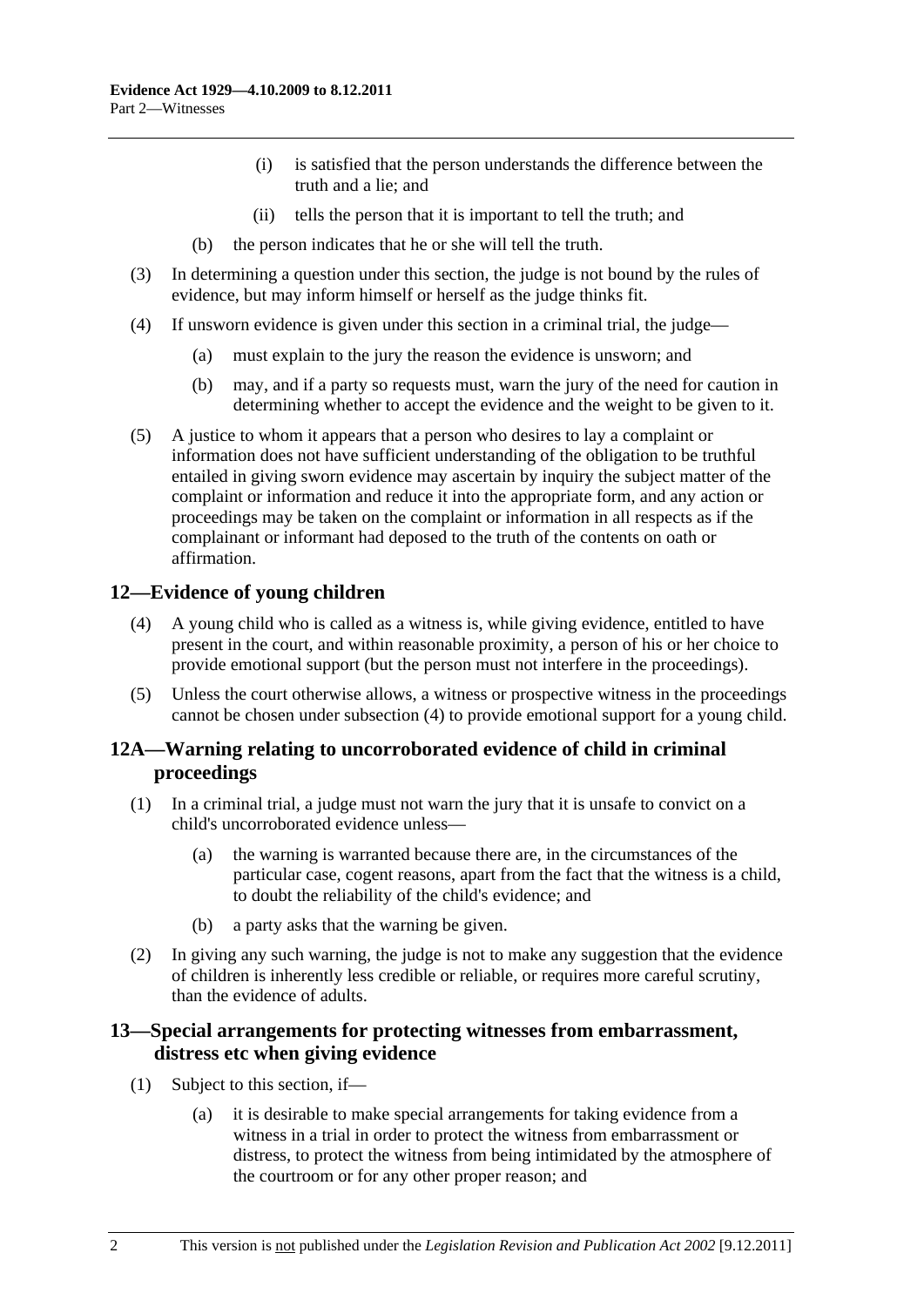- (b) the facilities necessary for the special arrangements are readily available to the court and it is otherwise practicable to make the special arrangements; and
- (c) the special arrangements can be made without prejudice to any party to the proceedings,

the court should, on its own initiative, order that special arrangements be made for taking the evidence of the witness.

- (2) Without limiting the kind of order that may be made under this section, the court may make 1 or more of the following orders:
	- (a) an order that the evidence be given outside the trial court and transmitted to the trial court by means of closed circuit television;
	- (b) an order that the evidence be taken outside the trial court, and that an audio visual record of the evidence be made and replayed in the trial court;
	- (c) an order that a screen, partition or one-way glass be placed to obscure the view of a party to whom the evidence relates or some other person;
	- (d) an order that a defendant be excluded from the place where the evidence is taken, or otherwise be prevented from directly seeing and hearing the witness while giving evidence;
	- (e) an order that the witness be accompanied by a relative or friend for the purpose of providing emotional support;
	- (f) if the witness suffers from a physical or mental disability—an order that the evidence be taken in a particular way (to be specified by the court) that will, in the court's opinion, facilitate the taking of evidence from the witness or minimise the witness's embarrassment or distress.
- (3) The court may, if of the opinion that expert evidence would assist the court to determine the special arrangements that should be made for taking the evidence of the witness, receive such evidence and, if the native language of the witness is not English and the witness is not reasonably fluent in English, evidence about any additional difficulty that may be caused by the witness giving evidence through an interpreter.
- (4) Special arrangements made under this section may relate to the witness's evidence as a whole or to particular aspects of the witness's evidence, such as cross-examination and re-examination.
- (5) An order must not be made under this section if the effect of the order would be—
	- (a) to relieve a witness from the obligation to give sworn evidence; or
	- (b) to relieve a witness from the obligation to submit to cross-examination; or
	- (c) to prevent the judge, jury or defendant from observing the witness's demeanour in giving evidence (but the observation may be direct or by live transmission of the witness's voice and image or by replay of a recording of the witness's voice and image); or
	- (d) to prevent the defendant from instructing counsel while the witness is giving evidence.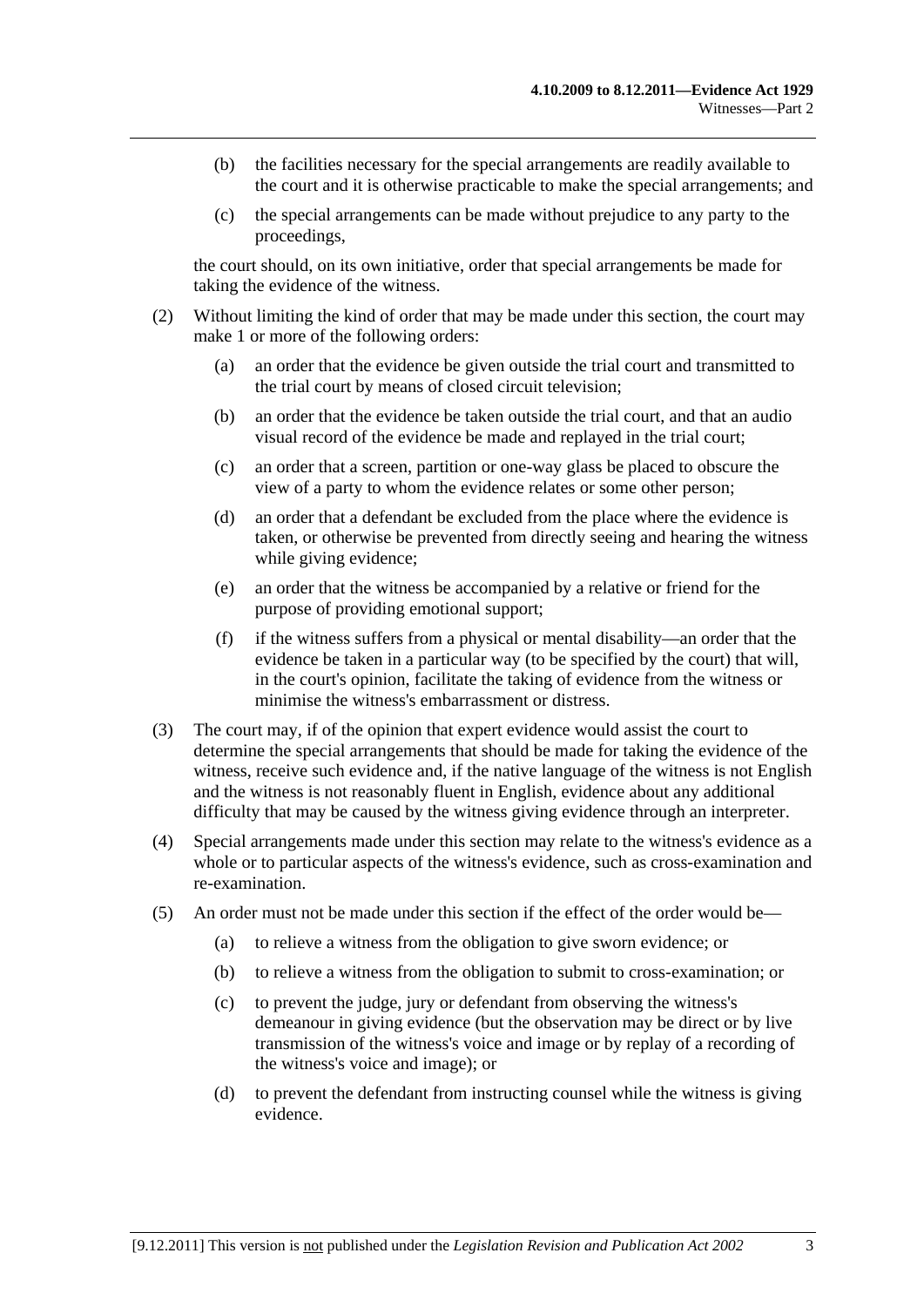- <span id="page-13-0"></span> (6) If a witness is accompanied by a relative or friend for the purpose of providing emotional support, that person must be visible to the judge and jury (if any) while the witness is giving evidence and, if, in consequence of an order under this section, a party is prevented from seeing that person directly while the witness gives evidence, the court must ensure that the party is able to observe that person either—
	- (a) by direct transmission of images of the witness together with that person while the witness is giving evidence; or
	- (b) by the later replay of a recording of images of the witness together with that person made while the witness was giving evidence.
- (7) If, in a criminal trial, a court makes special arrangements for taking the evidence of a witness, the judge must warn the jury not to draw from that fact any inference adverse to the defendant, and not to allow the special arrangements to influence the weight to be given to the evidence.
- (8) An order under this section may be made, varied or revoked on the court's own initiative, or on the application of a party or witness.

# **13A—Special arrangements for protecting vulnerable witnesses when giving evidence in criminal proceedings**

- (1) Subject to this section, if—
	- (a) a vulnerable witness is to give evidence in criminal proceedings; and
	- (b) the facilities necessary for the special arrangements are readily available to the court and it is otherwise practicable to make the special arrangements; and
	- (c) the special arrangements can be made without prejudice to any party to the proceedings,

the court must, on application under this section, order that special arrangements be made for taking the evidence of the witness.

- (2) Without limiting the kind of order that may be made under this section, the court may make 1 or more of the following orders:
	- (a) an order that the evidence be given outside the trial court and transmitted to the trial court by means of closed circuit television;
	- (b) an order that the evidence be taken outside the trial court, and that an audio visual record of the evidence be made and replayed in the trial court;
	- (c) an order that a screen, partition or one-way glass be placed to obscure the view of a party to whom the evidence relates or some other person;
	- (d) an order that a defendant be excluded from the place where the evidence is taken, or otherwise be prevented from directly seeing and hearing the vulnerable witness while giving evidence;
	- (e) an order that the vulnerable witness be accompanied by a relative or friend for the purpose of providing emotional support;
	- (f) if the vulnerable witness suffers from a physical or mental disability—an order that the evidence be taken in a particular way (to be specified by the court) that will, in the court's opinion, facilitate the taking of evidence from the witness or minimise the witness's embarrassment or distress.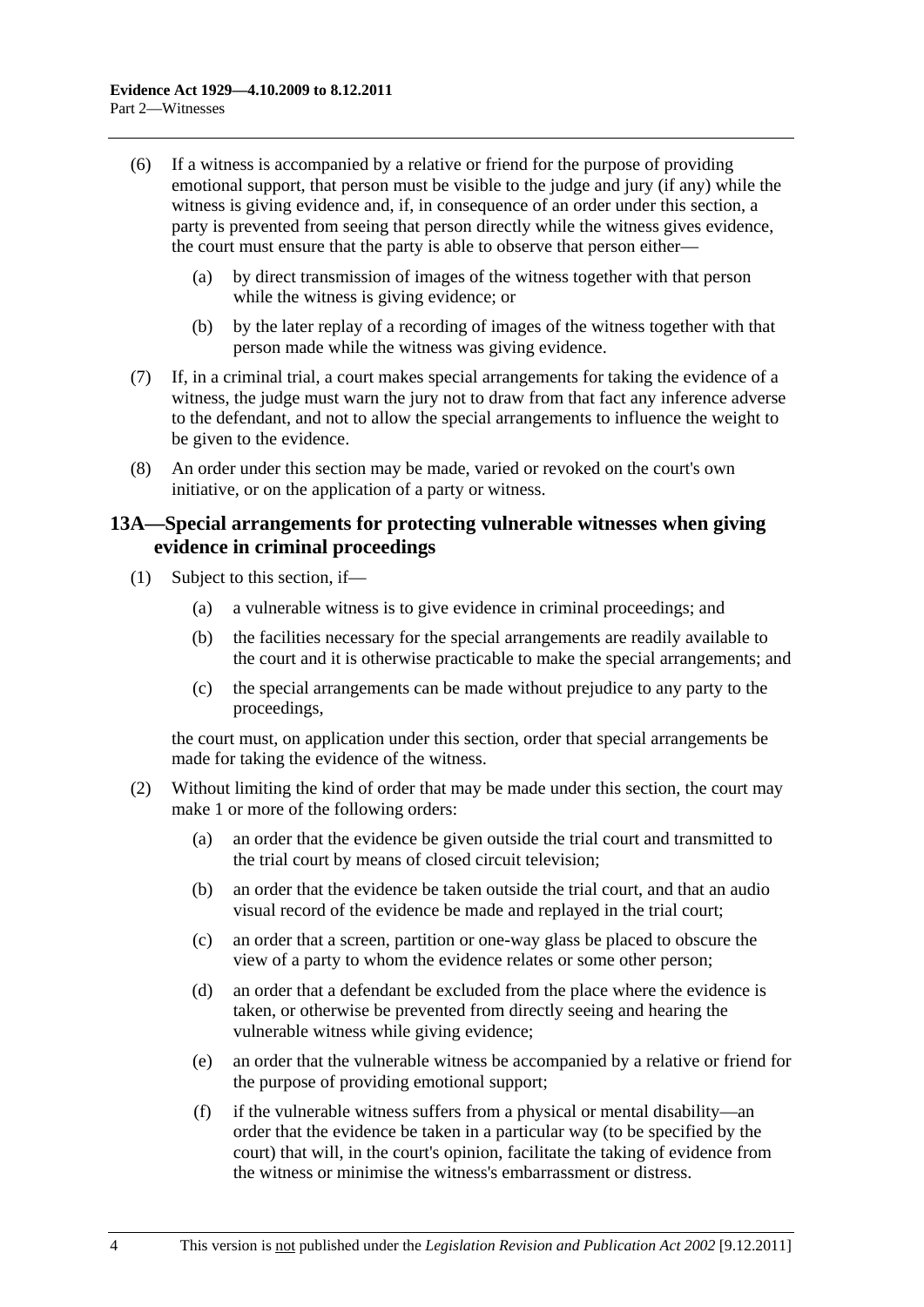- (3) Special arrangements made under this section may relate to the vulnerable witness's evidence as a whole or to particular aspects of the witness's evidence, such as cross-examination and re-examination.
- (4) An order must not be made under this section if the effect of the order would be—
	- (a) to relieve a vulnerable witness from the obligation to give sworn evidence; or
	- (b) to relieve a vulnerable witness from the obligation to submit to cross-examination; or
	- (c) to prevent the judge, jury or defendant from observing the vulnerable witness's demeanour in giving evidence (but the observation may be direct or by live transmission of the witness's voice and image or by replay of a recording of the witness's voice and image); or
	- (d) to prevent the defendant from instructing counsel while the vulnerable witness is giving evidence.
- (5) If a vulnerable witness is accompanied by a relative or friend for the purpose of providing emotional support, that person must be visible to the judge and jury (if any) while the witness is giving evidence and, if, in consequence of an order under this section, a party is prevented from seeing that person directly while the witness gives evidence, the court must ensure that the party is able to observe that person either—
	- (a) by direct transmission of images of the witness together with that person while the witness is giving evidence; or
	- (b) by the later replay of a recording of images of the witness together with that person made while the witness was giving evidence.
- (6) An application for an order under this section must—
	- (a) be made in writing by the party calling the vulnerable witness to give evidence; and
	- $(b)$  be filed in the court before the commencement of the trial; and
	- (c) within 14 days of being filed in the court—be served on the other party to the proceedings (the *respondent*); and
	- (d) specify the nature of the vulnerability of the witness, the special arrangements sought and the reasons for the arrangements; and
	- (e) otherwise be made in accordance with the rules of court.
- (7) The respondent may, if of the opinion that the witness on whose behalf the application has been made is not in fact a vulnerable witness, within 14 days of being served with the application (the *prescribed period*), file an answering document in the court objecting to the application on that ground.
- (8) If an objection to the application is filed within the prescribed period, the court must determine the application before the commencement of the trial—
	- (a) in the absence of the applicant and respondent; or
	- (b) by conducting a hearing in a room closed to the public.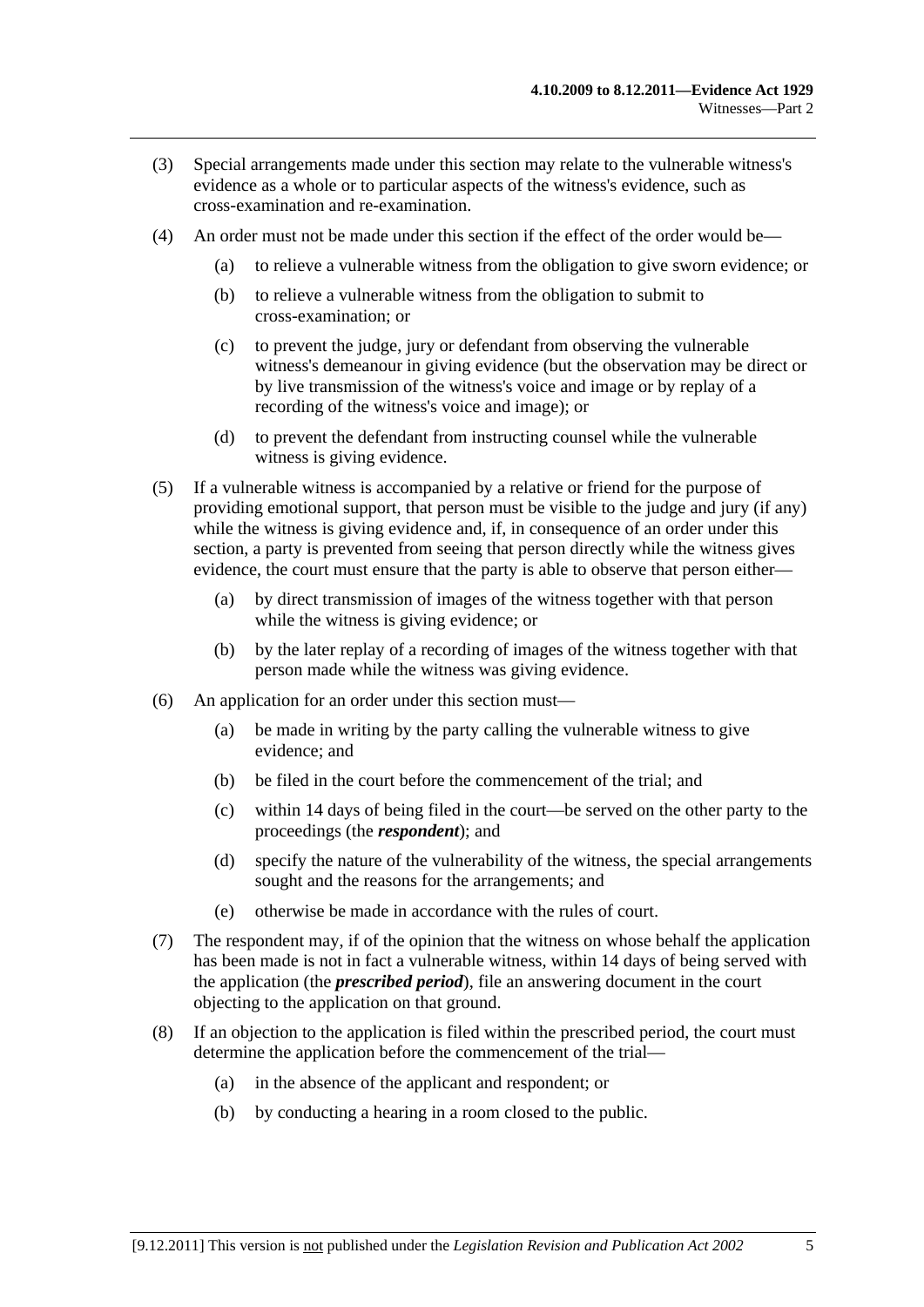- <span id="page-15-0"></span> (9) The court may, if of the opinion that expert evidence would assist the court to determine the special arrangements that should be made for taking the evidence of the vulnerable witness, receive such evidence and, if the native language of the witness is not English and the witness is not reasonably fluent in English, evidence about any additional difficulty that may be caused by the witness giving evidence through an interpreter.
- (10) If no objection to the application is filed within the prescribed period, the court may order that appropriate special arrangements be made for taking the evidence of the vulnerable witness at the trial.
- (11) The court—
	- (a) may dispense with special arrangements for taking the evidence of a vulnerable witness in criminal proceedings if—
		- (i) the witness is an adult; and
		- (ii) the court is satisfied that—
			- (A) the facilities necessary for the special arrangements are not readily available to the court; and
			- (B) taking into account the following matters, it is not reasonably practicable to make the facilities available:
				- the cost, inconvenience and delay involved in procuring the necessary facilities or in adjourning to some other place where the necessary facilities are available;
				- the urgency of the proceedings; and
	- (b) must give reasons for its decision.
- (12) If, in a criminal trial, a court makes special arrangements for taking the evidence of a vulnerable witness, the judge must warn the jury not to draw from that fact any inference adverse to the defendant, and not to allow the special arrangements to influence the weight to be given to the evidence.
- (13) An order under this section may be made, varied or revoked on the court's own initiative, or on the application of a party to the proceedings.

#### **13B—Cross-examination of victims of certain offences**

- (1) A defendant is not to be permitted to cross-examine a witness who is the alleged victim of an offence to which this section applies—
	- (a) in a criminal trial unless the cross-examination is by counsel;
	- (b) in civil proceedings relating to the offence unless—
		- (i) the cross-examination is by counsel; or
		- (ii) if the defendant is not legally represented in the proceedings—the cross-examination is conducted in accordance with [subsection \(2\)](#page-15-0).
- (2) For the purposes of subsection  $(1)(b)(ii)$ 
	- (a) the defendant must submit to the judge in writing the questions the defendant intends to ask the witness in cross-examination; and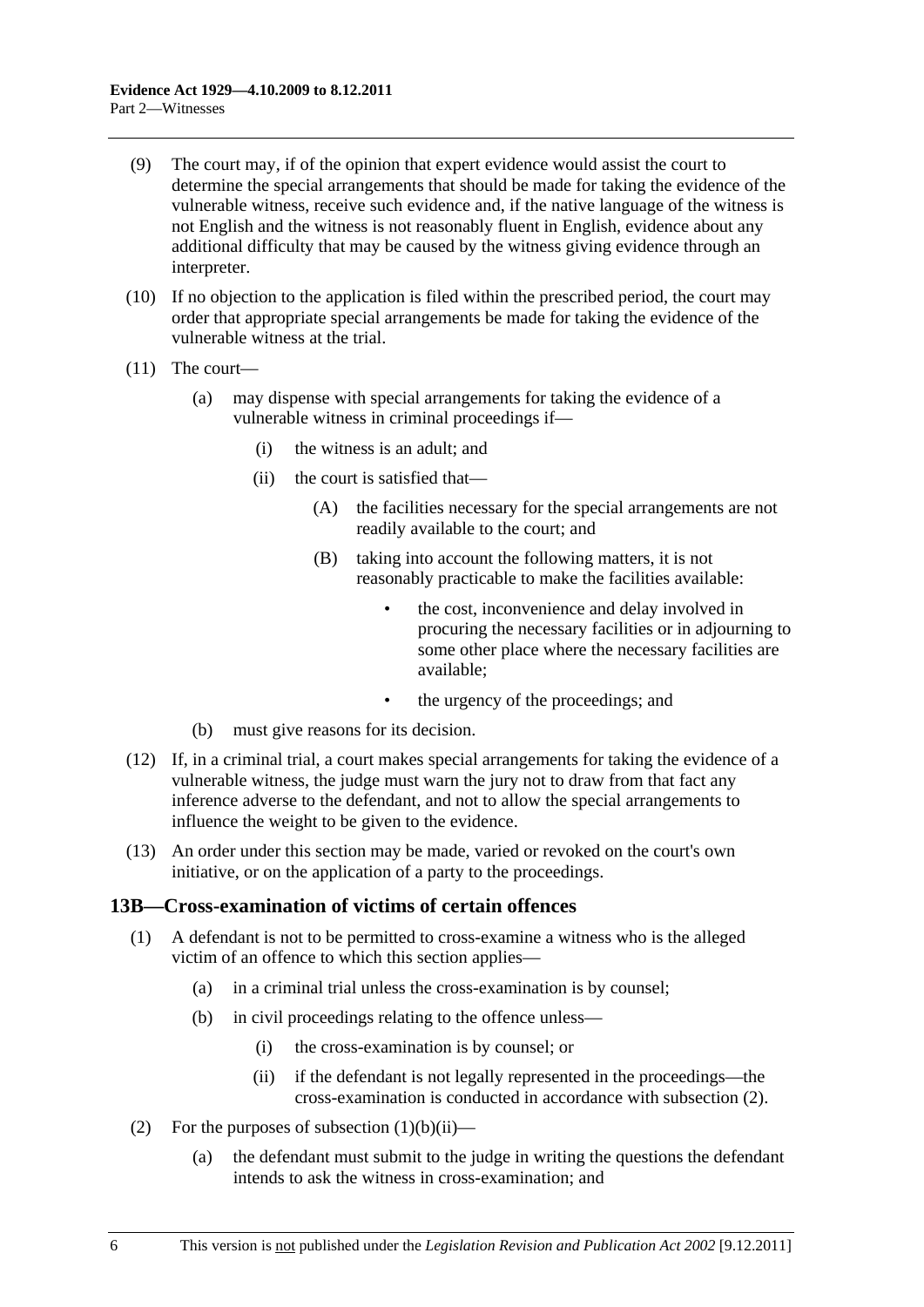- <span id="page-16-0"></span> (b) the judge (or the judge's delegate) will ask the witness those of the questions submitted that are determined by the judge to be allowable in cross-examination.
- (3) If a defendant is not legally represented in a criminal trial that will involve the taking of evidence from any such witness, the court must ensure that the defendant—
	- (a) has been warned of the limitation on the right of cross-examination imposed by this section; and
	- (b) has been informed—
		- (i) that he or she may be entitled to legal assistance under the *[Legal](http://www.legislation.sa.gov.au/index.aspx?action=legref&type=act&legtitle=Legal%20Services%20Commission%20Act%201977)  [Services Commission Act 1977](http://www.legislation.sa.gov.au/index.aspx?action=legref&type=act&legtitle=Legal%20Services%20Commission%20Act%201977)*;
		- (ii) in any case—of his or her rights under the *[Criminal Law \(Legal](http://www.legislation.sa.gov.au/index.aspx?action=legref&type=act&legtitle=Criminal%20Law%20(Legal%20Representation)%20Act%202001)  [Representation\) Act 2001](http://www.legislation.sa.gov.au/index.aspx?action=legref&type=act&legtitle=Criminal%20Law%20(Legal%20Representation)%20Act%202001)* to obtain the assistance of counsel for the purpose of cross-examining the witness; and
	- (c) has had a reasonable opportunity to obtain the assistance of counsel before the evidence is taken.
- (4) If, in a criminal trial, an unrepresented defendant obtains the assistance of counsel for the purpose of cross-examining such a witness, the judge must—
	- (a) explain to the jury the limitation imposed by this section on the defendant's right to personally cross-examine the witness; and
	- (b) warn the jury that no adverse inference may be drawn against the defendant from the requirement for the unrepresented defendant to obtain the assistance of counsel to cross-examine the witness.
- (5) In this section—

*offence to which this section applies* means—

- (a) a serious offence against the person; or
- (b) an offence of contravening or failing to comply with a domestic violence restraining order under the *[Domestic Violence Act 1994](http://www.legislation.sa.gov.au/index.aspx?action=legref&type=act&legtitle=Domestic%20Violence%20Act%201994)*; or
- (c) an offence of contravening or failing to comply with a restraining order under the *[Summary Procedure Act 1921](http://www.legislation.sa.gov.au/index.aspx?action=legref&type=act&legtitle=Summary%20Procedure%20Act%201921)*.

# **13C—Court's power to make audio visual record of evidence of vulnerable witnesses in criminal proceedings**

- (1) If a vulnerable witness is to give evidence in criminal proceedings, the following provisions apply:
	- (a) in the case of a vulnerable witness who is a child of or under the age of 16 years and who is the alleged victim of a sexual offence—the court must order that an audio visual record be made of the witness's evidence before the court (unless an order has already been made in respect of the witness's evidence under section  $13A(2)(b)$ ;
	- (b) in the case of any other vulnerable witness—the court may, on application by the prosecution, order that an audio visual record be made of the witness's evidence before the court if—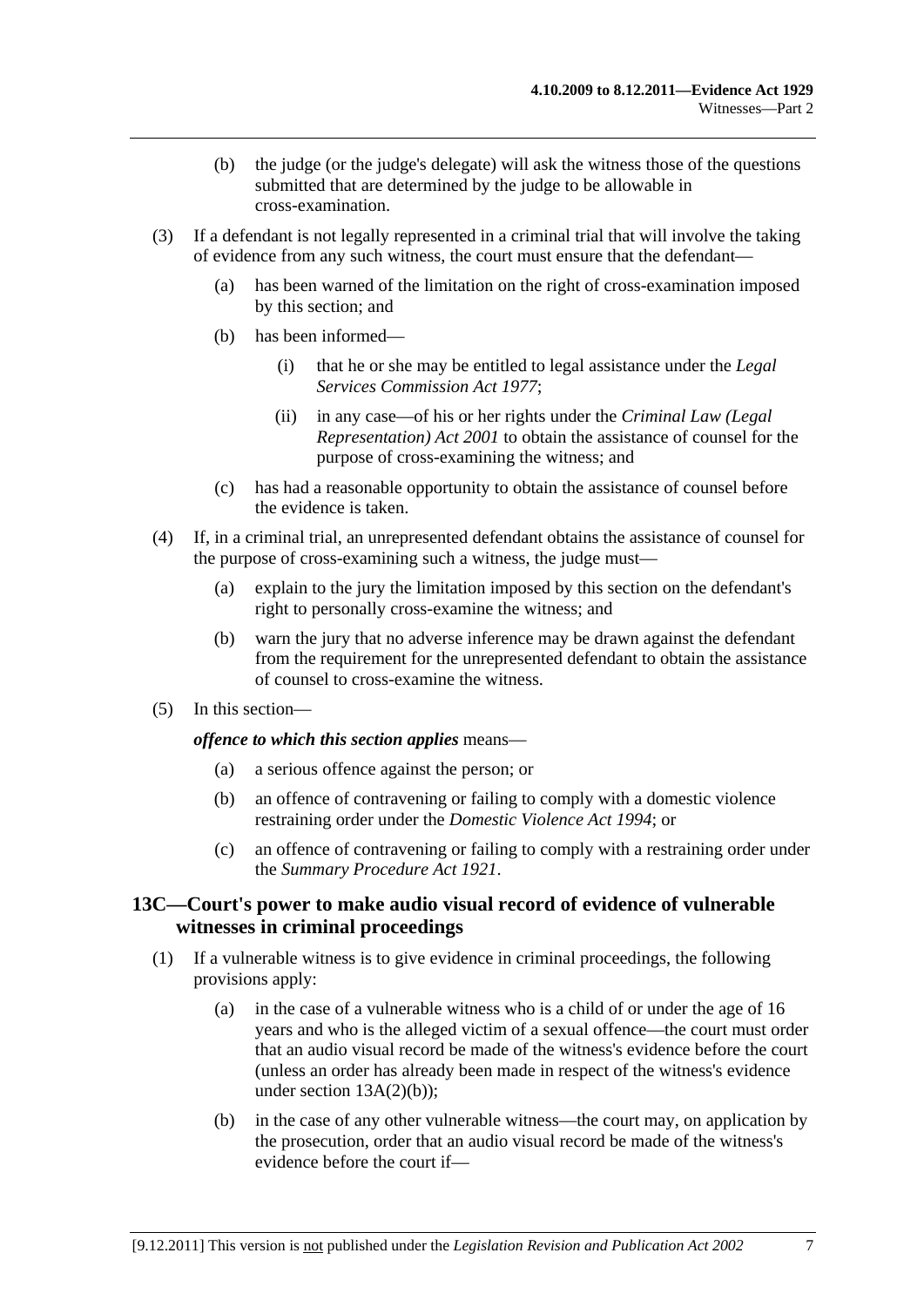- (i) the facilities necessary for making an audio visual record of the evidence are readily available to the court; and
- (ii) it is otherwise practicable to make such a record.
- <span id="page-17-0"></span> (2) Subject to [subsection \(3\),](#page-17-0) an audio visual record of evidence (whether made by order under this section or section  $13A(2)(b)$  is to be kept in the custody of the court and access to the record is to be restricted to court officials who are responsible for its custody.
- (3) The court (or a superior court) may authorise a person to take custody of the audio visual record of evidence, or to have some other form of access to it, if satisfied that the custody or access is reasonably necessary for the purposes of related proceedings that have been commenced or are in contemplation.
- (4) Despite any other law, access to an audio visual record of evidence is not to be allowed except as provided by this section.

#### **13D—Court's power to admit evidence taken in earlier proceedings**

- (1) If, on application by a party to civil or criminal proceedings before a court, the court is satisfied that—
	- (a) evidence given by a witness in earlier criminal proceedings is relevant to the proceedings before the court; and
	- (b) the witness—
		- (i) has died; or
		- (ii) has become too ill or infirm to give evidence; or
		- (iii) has not, after diligent search, been found; or
		- (iv) is a vulnerable witness,

the court in the later proceedings has a discretion to admit an official record of the evidence.

- (2) An *official record* of evidence is a record made at the direction or with the approval of the court before which the evidence was taken and, if an audio or audio visual record of the evidence was taken at the direction or with the approval of the court, in addition to a written transcript, the official record of evidence includes the audio or audio visual record.
- (3) Before the court admits an official record into evidence in proceedings under this section, the record must be edited—
	- (a) as agreed between the parties to those proceedings so as to exclude material that is not relevant to those proceedings; and
	- (b) so as to exclude evidence that is inadmissible in those proceedings for any other reason.
- (4) If the court admits an official record into evidence under this section, it may relieve the witness, wholly or in part, from an obligation to give evidence in the later proceedings.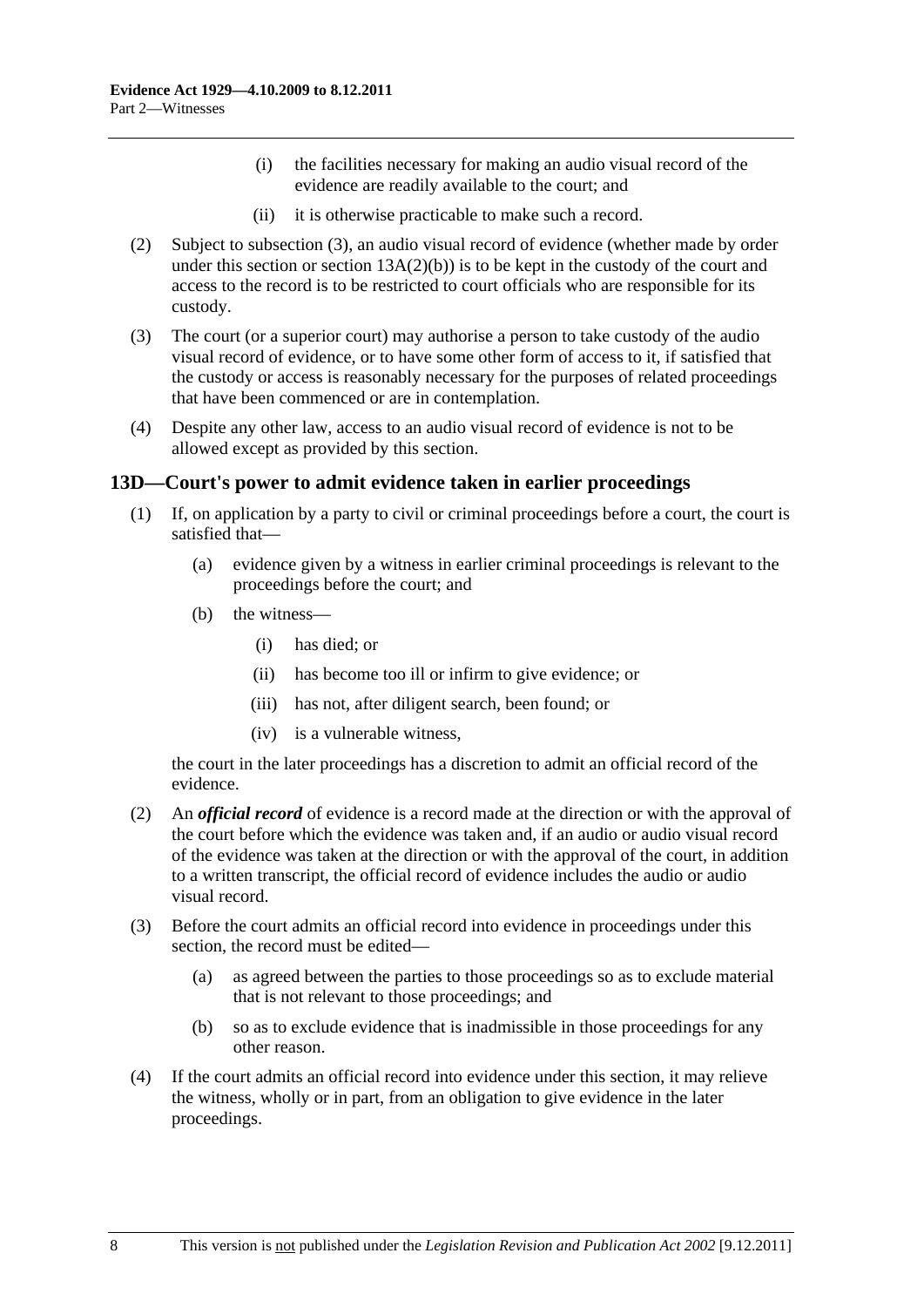# <span id="page-18-0"></span>**14—Entitlement of a witness to be assisted by an interpreter**

- (1) Where—
	- (a) the native language of a witness who is to give oral evidence in any proceedings is not English; and
	- (b) the witness is not reasonably fluent in English,

the witness is entitled to give that evidence through an interpreter.

- (1a) A person may only act as an interpreter—
	- (a) if the person takes an oath or makes an affirmation to interpret accurately; and
	- (b) in a case where a party to the proceeding disputes the person's ability or impartiality as an interpreter, if the judge is satisfied as to the person's ability and impartiality.
- (2) An affidavit or other written deposition in a language other than English shall be received in evidence in the same circumstances as an affidavit or other written deposition in English if it has annexed to it—
	- (a) a translation of its contents into English; and
	- (b) an affidavit by the translator to the effect that the translation accurately reproduces in English the contents of the original.

#### **15—Witness not disqualified by interest or crime**

No person shall be excluded from giving evidence on the ground—

- (a) that he has or may have an interest in the matter in question or in the event of the proceeding, or
- (b) that he has previously been convicted of any crime or offence.

# **16—Parties, their wives and husbands competent and compellable in civil proceedings**

In any proceeding not being a criminal proceeding the parties thereto and the persons on whose behalf such proceeding is brought or defended, and the husbands and wives of such parties or persons respectively, shall, subject to the provisions of this Act, be competent and compellable to give evidence on behalf of either or any of the parties to such proceeding.

#### **18—Accused persons competent to give evidence**

- (1) Every person charged with an offence shall be a competent witness for the defence at every stage of the proceedings, whether the person so charged is charged solely or jointly with any other person: Provided as follows:
	- (a) a person so charged shall not be called as a witness in pursuance of this Act except upon his own application;
	- (b) the failure of any person charged with an offence to give evidence shall not be made the subject of any comment by the prosecution;
	- (c) a person charged and being a witness in pursuance of this Act may be asked any question in cross-examination notwithstanding that it would tend to criminate him as to the offence charged;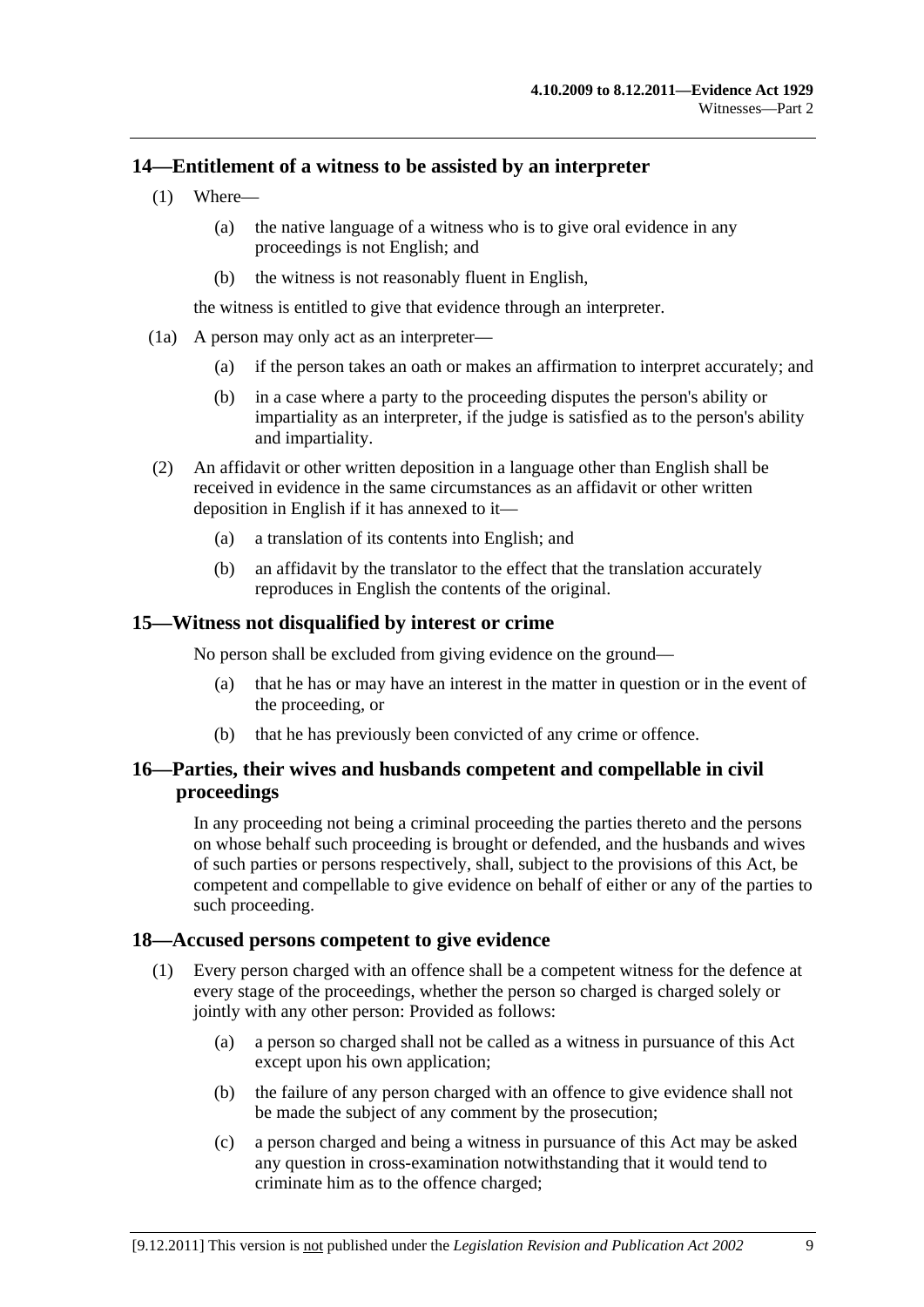- <span id="page-19-0"></span> (d) a person charged and called as a witness in pursuance of this Act shall not be asked, and if asked, shall not be required to answer, any question tending to show that he has committed or been convicted of or been charged with any offence other than that wherewith he is then charged, or is of bad character, unless—
	- (i) the evidence to be elicited by the question is admissible as tending to show that he is guilty or not guilty of the offence with which he is charged; or
	- (ii) he has personally or by his advocate asked questions of the witnesses for the prosecution with a view to establish his own good character or has given evidence of his good character; or
	- (iii) he forfeits the protection of this paragraph by virtue of [subsection \(2\);](#page-19-0) or
	- (iv) he has given evidence against any other person charged with the same offence;
- (e) every person called as a witness in pursuance of this Act shall, unless otherwise ordered by the court, give his evidence from the witness box or other place from which the other witnesses give their evidence;
- (f) nothing herein contained shall affect the provisions of section 110 of the *[Justices Act 1921](http://www.legislation.sa.gov.au/index.aspx?action=legref&type=act&legtitle=Justices%20Act%201921)*.
- (2) A defendant forfeits the protection of subsection  $(1)(d)$  if—
	- (a) the nature or conduct of the defence is such as to involve imputations on the character of the prosecutor or a witness for the prosecution; and
	- (b) the imputations are not such as would necessarily arise from a proper presentation of the defence.
- (3) Notwithstanding the provisions of [subsection \(2\)](#page-19-0), a defendant does not forfeit the protection of [subsection \(1\)\(d\)](#page-19-0) by reason of imputations on the character of the prosecutor or a witness for the prosecution arising from evidence of the conduct of the prosecutor or witness—
	- (a) in the events or circumstances on which the charge is based; or
	- (b) in the investigation of those events or circumstances, or in assembling evidence in support of the charge; or
	- (c) in the course of the trial, or proceedings preliminary to the trial.

# **18A—Abolition of right to make unsworn statement**

A person charged with an offence is not entitled to make at the trial for the offence any unsworn statement of fact in defence of the charge (except in the course of giving unsworn evidence under [section 9](#page-10-0)).

# **21—Competence and compellability of witnesses**

 (1) A close relative of a person charged with an offence shall be competent and compellable to give evidence for the defence and shall, subject to this section, be competent and compellable to give evidence for the prosecution.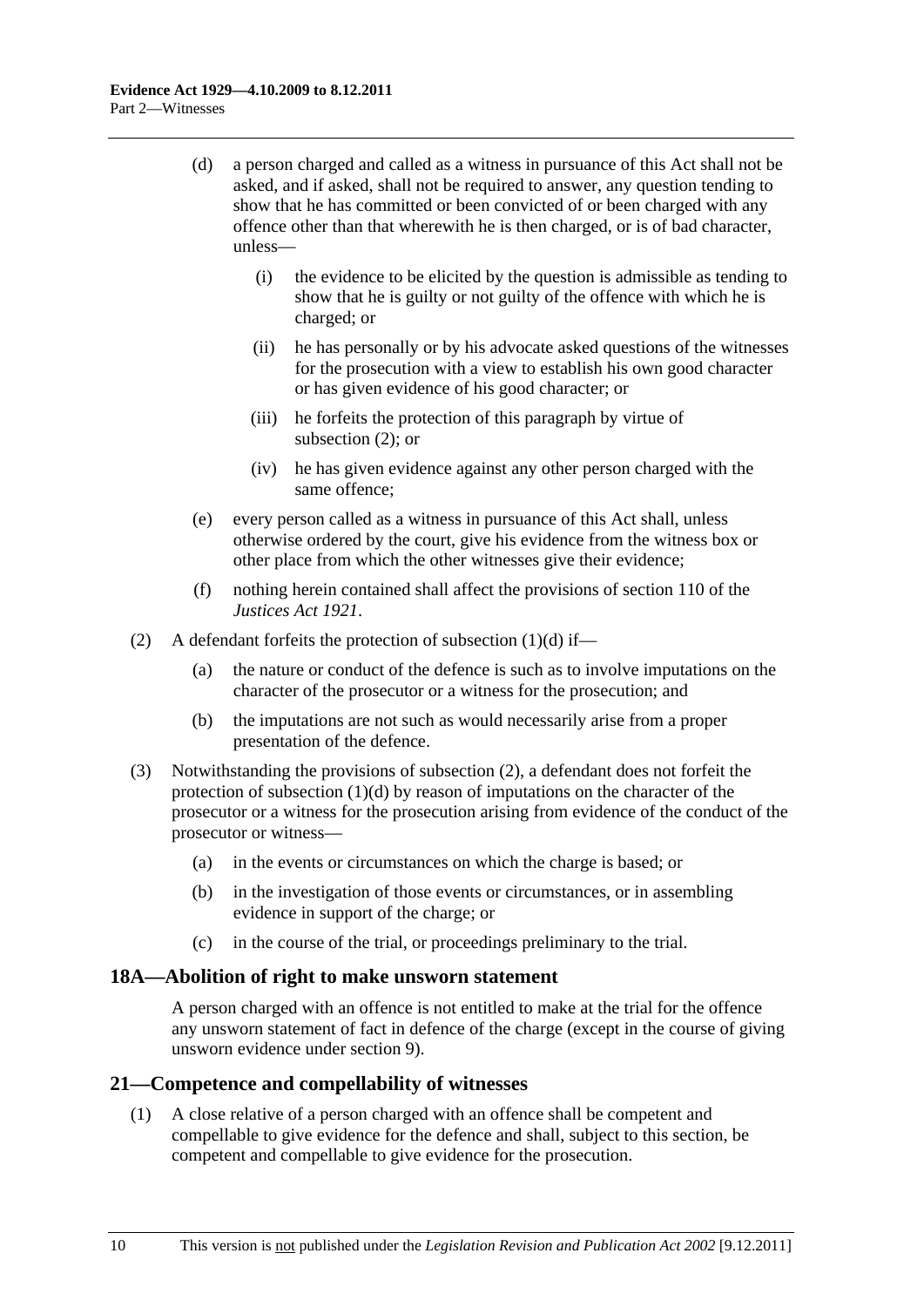- <span id="page-20-0"></span> (2) Where a person is charged with an offence and a close relative of the accused is a prospective witness against the accused in any proceedings related to the charge (including proceedings for the grant, variation or revocation of bail, or an appeal at which fresh evidence is to be taken) the prospective witness may apply to the court for an exemption from the obligation to give evidence against the accused in those proceedings.
- (3) Where it appears to a court to which an application is made under [subsection \(2\)—](#page-20-0)
	- (a) that, if the prospective witness were to give evidence, or evidence of a particular kind, against the accused, there would be a substantial risk of—
		- (i) serious harm to the relationship between the prospective witness and the accused; or
		- (ii) serious harm of a material, emotional or psychological nature to the prospective witness; and
	- (b) that, having regard to the nature and gravity of the alleged offence and the importance to the proceedings of the evidence that the prospective witness is in a position to give, there is insufficient justification for exposing the prospective witness to that risk,

the court may exempt the prospective witness, wholly or in part, from the obligation to give evidence against the accused in the proceedings before the court.

- (3a) If the prospective witness is a young child, or is mentally impaired, the court should consider whether to grant an exemption under [subsection \(3\)](#page-20-0) even though no application for exemption has been made and, if of opinion that such an exemption should be granted, may proceed to grant the exemption accordingly.
- (4) Where a court is constituted of a judge and jury—
	- (a) an application for an exemption under this section shall be heard and determined by the judge in the absence of the jury; and
	- (b) the fact that a prospective witness has applied for, or been granted or refused, an exemption under this section shall not be made the subject of any question put to a witness in the presence of the jury or of any comment to the jury by counsel or the presiding judge.
- (5) The judge presiding at proceedings in which a close relative of an accused person is called as a witness against the accused must satisfy himself or herself that the prospective witness—
	- (a) is aware of his or her right to apply for an exemption under this section; or
	- (b) is incapable, by reason of age or mental impairment, of understanding his or her right to apply for an exemption under this section.
- (6) This section does not operate to make a person who has himself been charged with an offence compellable to give evidence in proceedings related to that charge.
- (7) In this section—

*close relative* of an accused person means a spouse, domestic partner, parent or child.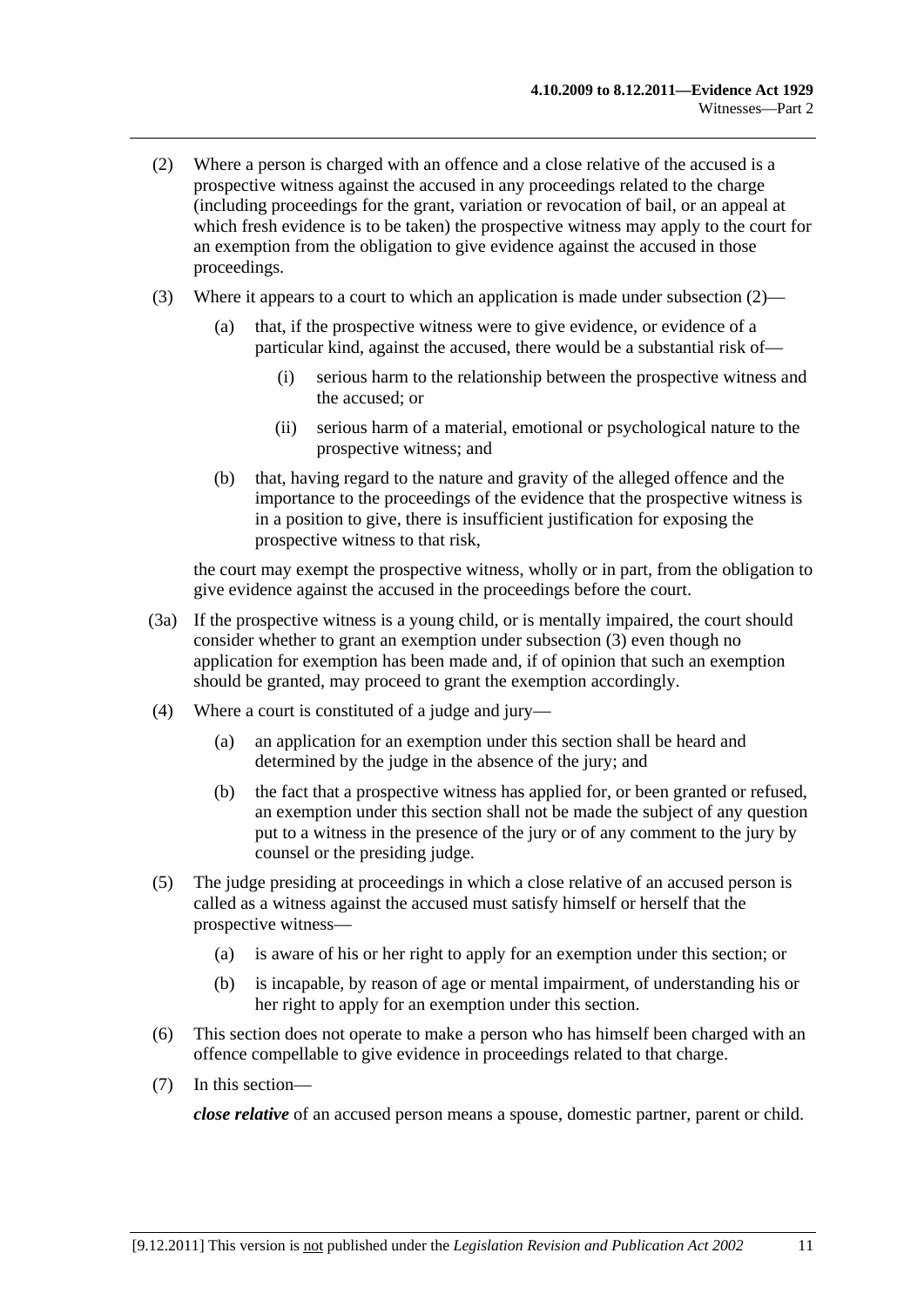# <span id="page-21-0"></span>**22—Certain questions may be disallowed**

In any proceeding in any court, whether civil or criminal, the judge may disallow any questions put in cross-examination of any party or other witness which may appear to him to be vexatious and not relevant to any matter proper to be inquired into in the proceeding.

#### **23—Rules as to relevancy**

In deciding whether a question affecting the credibility of a witness is relevant, or ought to be allowed, the judge shall have regard to the following considerations:

- (a) such questions are proper if they are of such a nature that the truth of the imputation conveyed by them would seriously affect the opinion of the court as to the credibility of the witness on the matter to which he testifies;
- (b) such questions are improper if the imputation which they convey relates to matters so remote in time, or of such a character, that the truth of the imputation would not affect, or would affect only in a slight degree, the opinion of the court as to the credibility of the witness on the matter to which he testifies;
- (c) such questions are improper if there is a great disproportion between the importance of the imputation made against the witness's character and the importance of his evidence.

#### **24—Disallowance of certain questions in cross-examination**

- (1) If any question put to a witness upon cross-examination relates to a matter not relevant to the proceeding, except in so far as it affects the credit of the witness by injuring his character, it shall be the duty of the court to decide whether or not the witness shall be compelled to answer it, and the court may, if it thinks fit, inform the witness that he is not obliged to answer it.
- (2) In exercising this discretion the court shall have regard to the considerations referred to in [section 23](#page-21-0).

#### **25—Disallowance of improper questions**

- (1) A question is an *improper question* if—
	- (a) the question is misleading or confusing; or
	- (b) the question is apparently based on a stereotype, including a sexual, racial, ethnic or cultural stereotype or a stereotype based on age or physical or mental disability; or
	- (c) the question is unnecessarily repetitive, offensive or oppressive, or is 1 of a series of questions that is unnecessarily repetitive, offensive or oppressive; or
	- (d) the question is put in a humiliating, insulting or otherwise inappropriate manner or tone.
- (2) A question is not, however, improper only because—
	- (a) it challenges the truthfulness of the witness, or the consistency or accuracy of statements made by the witness; or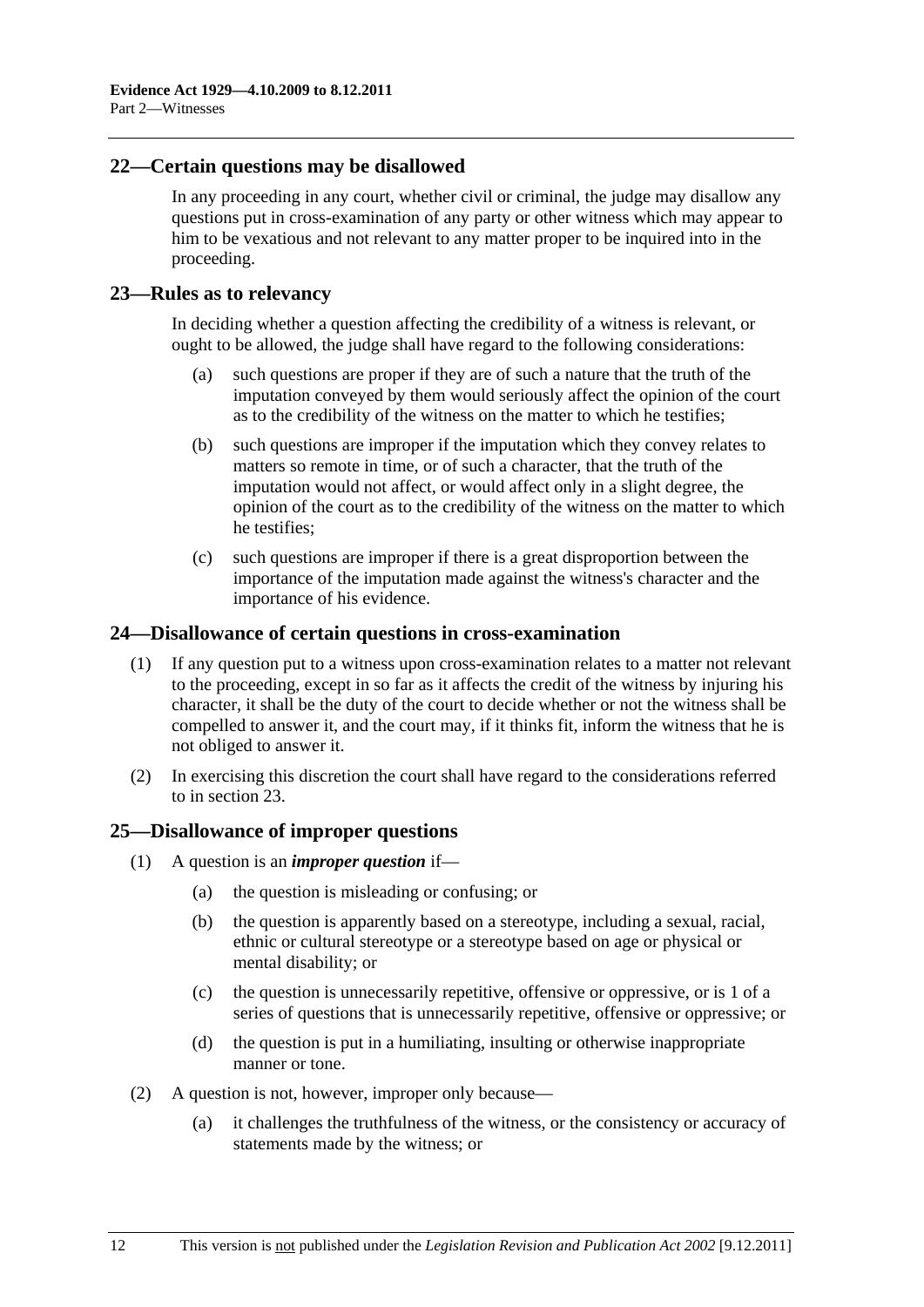- (b) it deals with matters the witness would find distasteful or intrudes on the witness's privacy.
- <span id="page-22-0"></span> (3) If an improper question is put to a witness in cross-examination, the court must—
	- (a) disallow the question; and
	- (b) inform the witness that the question need not be answered.
- (4) In determining whether a question is improper, the court may take into account—
	- (a) the age, personality and educational level of the witness; and
	- (b) any mental or physical disabilities to which the witness is subject; and
	- (c) the witness's ethnic and cultural background; and
	- (d) any other characteristics of the witness that may be relevant; and
	- (e) the context in which the question is put, including—
		- (i) the nature of the proceedings and, if the proceedings are criminal proceedings, the nature of the offence to which they relate; and
		- (ii) the relationship (if any) between the witness and a party to the proceedings; and
	- (f) any other relevant factor.
- (5) The failure to exercise the discretion in relation to a question does not affect the admissibility of any answer given in response to the question.

#### **26—Proof of previous conviction of witness may be given**

A witness may, subject to any other provisions of this Act, be questioned as to whether he has been convicted of any offence, and upon being so questioned, if he either denies or does not admit the fact, or refuses to answer, it shall be lawful for the cross-examining party to prove such conviction.

#### **27—How far a party may discredit his or her own witness**

A party producing a witness shall not be allowed to impeach his credit by general evidence of bad character; but if the judge is of opinion that the witness is adverse, the party may—

- (a) contradict the witness by other evidence; or
- (b) with the permission of the judge, prove that the witness has made, at any other time, a statement inconsistent with his present testimony: Provided that, before giving such last-mentioned proof, the circumstances of the supposed statement sufficient to designate the particular occasion, must be mentioned to the witness, and he must be asked whether or not he has made the statement.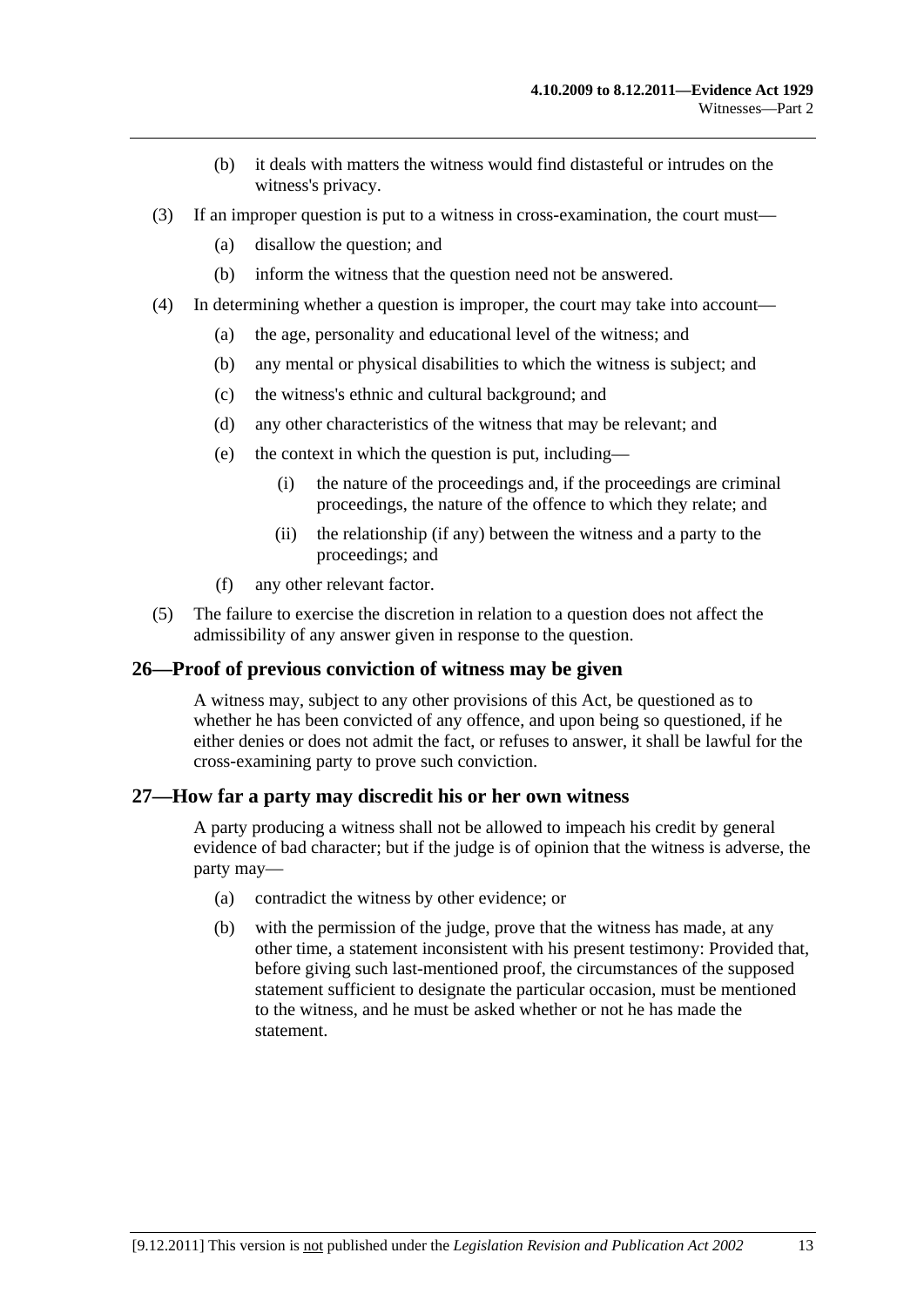# <span id="page-23-0"></span>**28—Proof of contradictory statements of adverse witness**

If any witness, upon cross-examination as to a former statement made by him, relative to the subject matter of the cause, and inconsistent with his present testimony, does not distinctly admit that he has made the statement, proof may be given that he did in fact make it; but before such proof can be given, the circumstances of the supposed statement, sufficient to designate the particular occasion, must be mentioned to the witness, and he must be asked whether or not he has made the statement.

#### **29—Cross-examination as to previous statements in writing**

A witness may be cross-examined as to previous statements made by him in writing, or reduced into writing, relative to the subject matter of the cause, without the writing being shown to him; but if it is intended to contradict the witness by the writing, his attention must, before such contradictory proof can be given, be called to those parts of the writing which are to be used for the purpose of so contradicting him: Provided always, that the judge, at any time during the trial, may require the production of the writing for his inspection; and may thereupon make such use of it, for the purposes of the trial, as he thinks fit.

# **29A—Victim who is a witness entitled to be present in court unless court orders otherwise**

- (1) A court in a criminal proceeding may only order a victim of the offence who is a witness in the proceeding to leave the courtroom until required to give evidence if the court considers it appropriate to do so, whether to ensure a fair trial or for any other reason.
- (2) Nothing in this section prevents a court from ordering a victim who is a witness in the proceeding to leave the courtroom at any time after giving evidence if the court considers it appropriate to do so.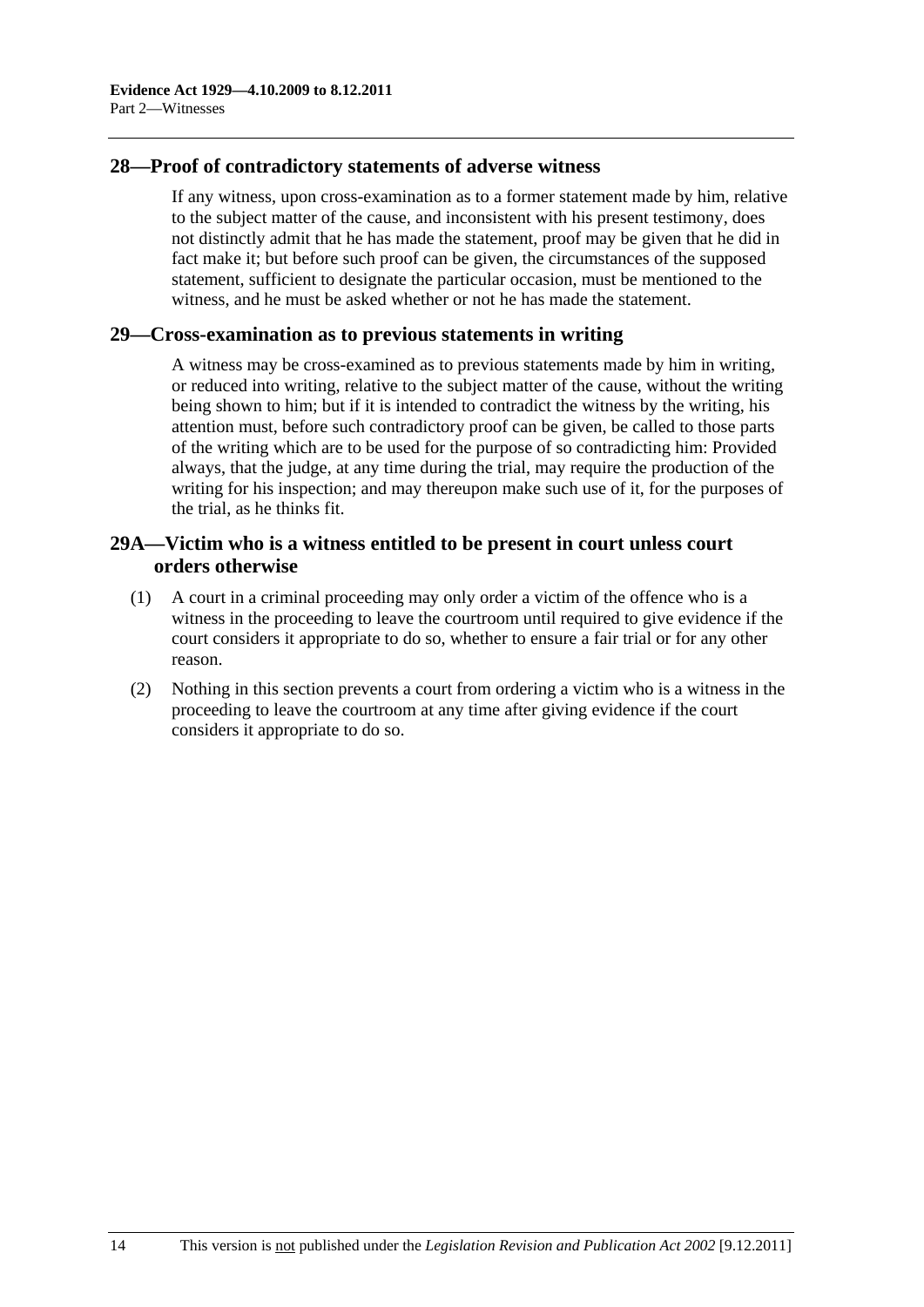# <span id="page-24-0"></span>**Part 3—Miscellaneous rules of evidence**

# **Division 1—Miscellaneous rules of evidence in general cases**

# **30—As to comparison of disputed writing**

Comparison of a disputed writing with any writing proved to the satisfaction of the judge to be genuine shall be permitted to be made by witnesses; and such writings, and the evidence of witnesses respecting the same, may be submitted to the court as evidence of the genuineness or otherwise of the writing in dispute.

# **31—Attesting witness need not be called in certain cases**

It shall not be necessary to prove, by the attesting witness, any instrument to the validity of which attestation is not requisite; and such instrument may be proved by admission or otherwise, as if there had been no attesting witness thereto.

# **33—Discovery in action for defamation**

- (1) A person who is required to answer a question, or to discover or produce a document or thing, in civil proceedings for defamation is not excused from answering the question or discovering or producing the document or thing on the ground that the answer to the question or the discovery or production of the document or thing might tend to incriminate the person of an offence.
- (2) However, any answer given to a question, or document or thing discovered or produced, by a natural person in compliance with the requirement is not admissible in evidence against the person in any other action or proceedings.

# **34—Admissions by accused persons**

A person may admit on his trial any fact alleged or sought to be proved against him, and such admission shall be sufficient proof of the fact without other evidence: Provided that the admission shall be made by the accused either personally or by his counsel or solicitor in his presence, or, in the case of a body corporate, by its counsel or solicitor.

# **34A—Proof of commission of offence**

Where a person has been convicted of an offence or found by a court exercising criminal jurisdiction to have committed an offence and the commission of the offence is in issue or relevant to an issue in a civil proceeding, the conviction or finding is evidence of the commission of the offence and admissible in the proceeding against the person or a party claiming through or under the person.

# **34C—Admissibility of documentary evidence as to facts in issue**

- (1) In any civil proceedings where direct oral evidence of a fact would be admissible, any statement made by a person in a document and tending to establish that fact shall, on production of the original document, be admissible as evidence of that fact if the following conditions are satisfied, that is to say—
	- (a) if the maker of the statement either—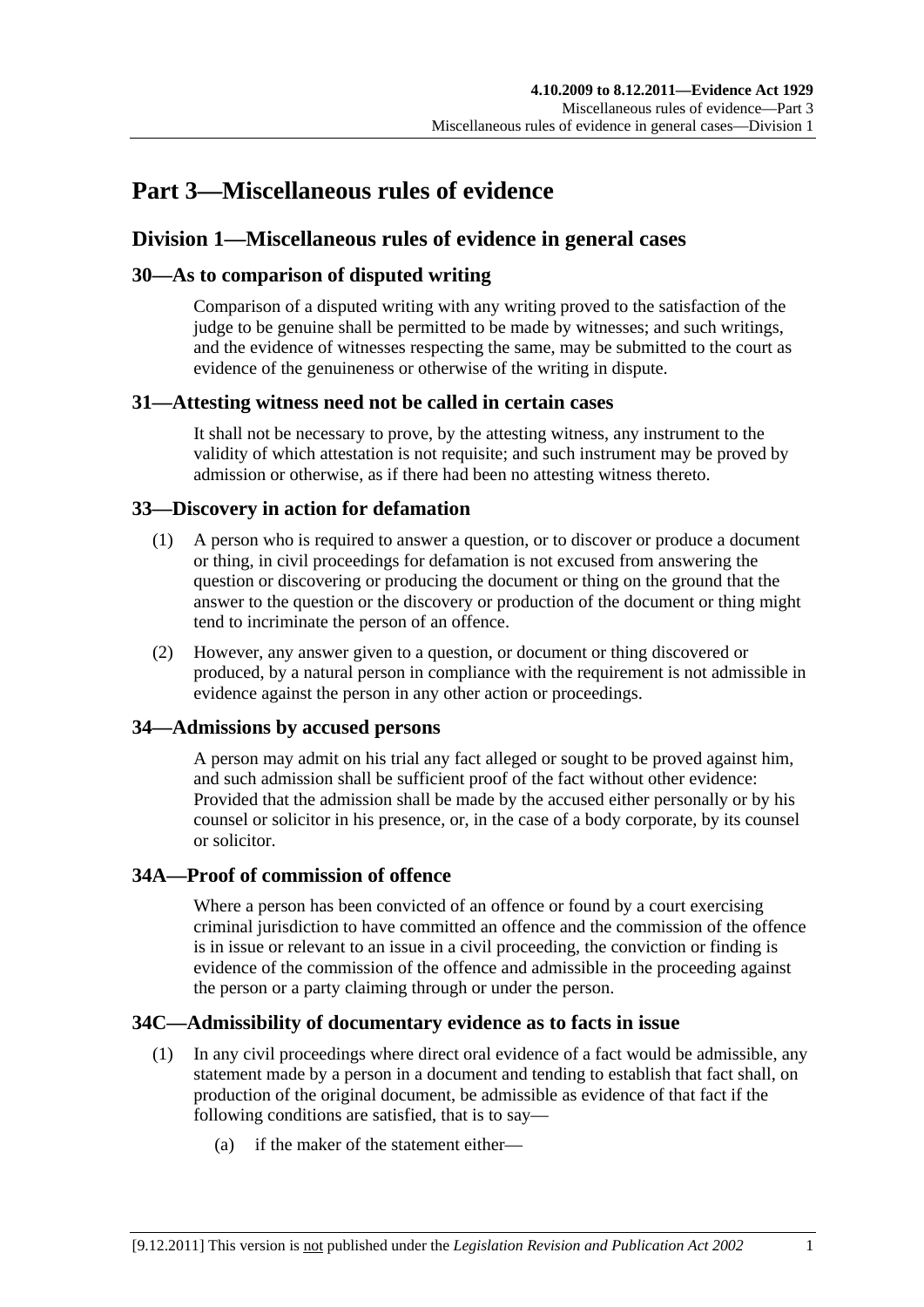- (i) had personal knowledge of the matters dealt with by the statement; or
- (ii) where the document in question is or forms part of a record purporting to be a continuous record, made the statement (in so far as the matters dealt with thereby are not within his personal knowledge) in the performance of a duty to record information supplied to him by a person who had, or might reasonably be supposed to have, personal knowledge of those matters; and
- (b) if the maker of the statement is called as a witness in the proceedings.
- (1a) However, the condition that the maker of the statement shall be called as a witness need not be satisfied if he is dead, or unfit by reason of his bodily or mental condition to attend as a witness, or if he is beyond the seas and it is not reasonably practicable to secure his attendance, or if all reasonable efforts to find him have been made without success.
- (2) In any civil proceedings, the court may at any stage of the proceedings, if having regard to all the circumstances of the case it is satisfied that undue delay or expense would otherwise be caused, order that such a statement as is mentioned in [subsection \(1\)](#page-24-0) of this section shall be admissible as evidence or may, without any such order having been made, admit such a statement in evidence—
	- (a) notwithstanding that the maker of the statement is available but is not called as a witness;
	- (b) notwithstanding that the original document is not produced, if in lieu thereof there is produced a copy of the original document or of the material part thereof certified to be a true copy in such manner as may be specified in the order or as the court may approve, as the case may be.
- (3) Nothing in this section shall render admissible as evidence any statement made by a person interested at a time when proceedings were pending or anticipated involving a dispute as to any fact which the statement might tend to establish.
- (4) For the purposes of this section, a statement in a document shall not be deemed to have been made by a person unless the document or the material part thereof was written, made or produced by him with his own hand, or was signed or initialled by him or otherwise recognised by him in writing as one for the accuracy of which he is responsible.
- (5) For the purpose of deciding whether or not a statement is admissible as evidence by virtue of the foregoing provisions, the court may draw any reasonable inference from the form or contents of the document in which the statement is contained, or from any other circumstances, and may, in deciding whether or not a person is fit to attend as a witness, act on a certificate purporting to be the certificate of a legally qualified medical practitioner and where the proceedings are with a jury, the court may in its discretion reject the statement notwithstanding that the requirements of this section are satisfied with respect thereto, if for any reason it appears to it to be inexpedient in the interests of justice that the statement should be admitted.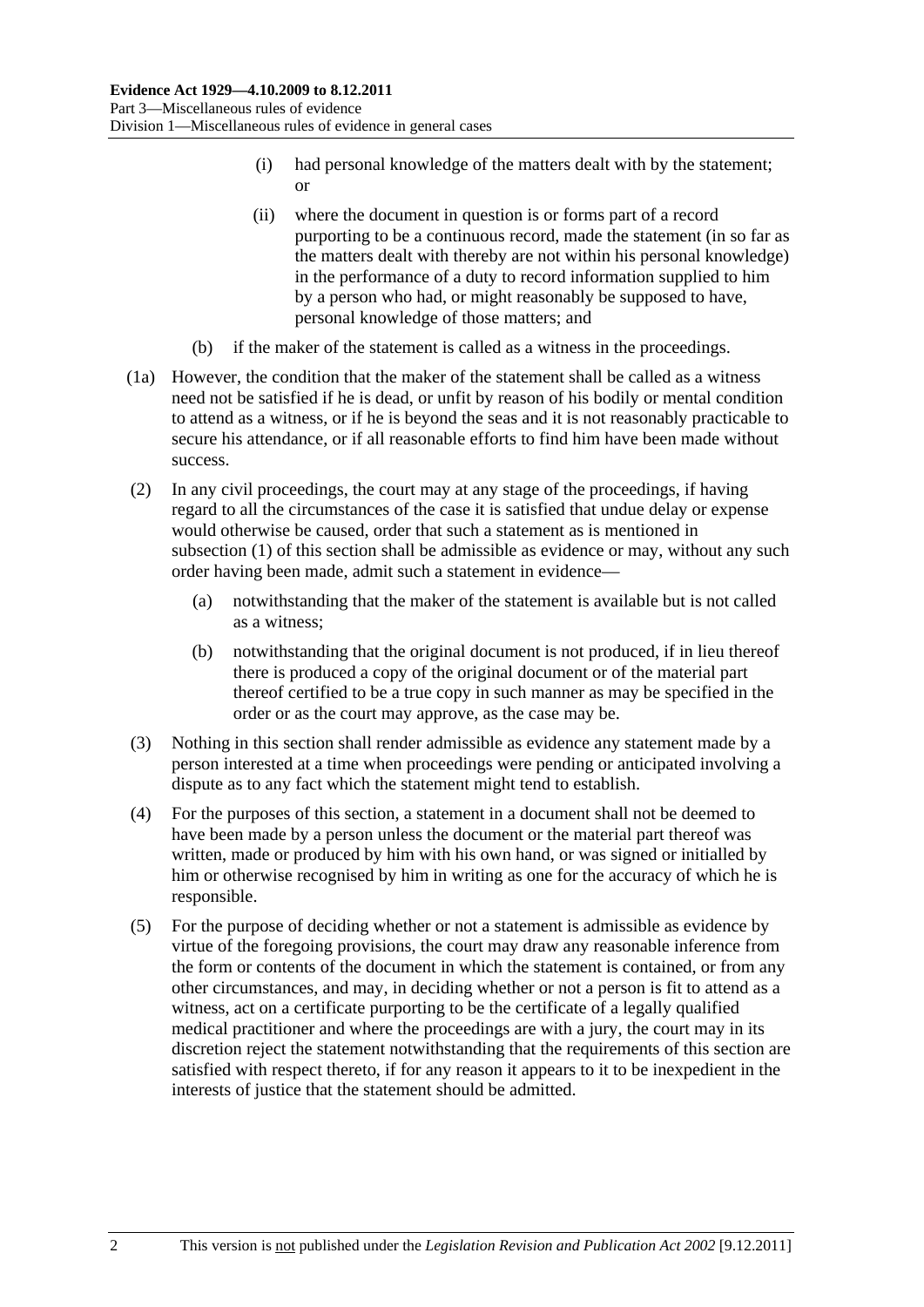# <span id="page-26-0"></span>**34CA—Statement of protected witness**

- (1) A court may admit evidence of the nature and contents of a statement made outside the court by a protected witness from the person to whom the statement was made if—
	- (a) the court, having regard to the circumstances in which the statement was made and any other relevant factors, is satisfied that the statement has sufficient probative value to justify its admission; and
	- $(b)$
- (i) the protected witness has been called, or is available to be called, as a witness in the proceedings; and
- (ii) the court gives permission for the protected witness to be cross-examined on matters arising from the evidence.
- (2) A court may only give permission to allow a protected witness to be cross-examined on such matters if satisfied that the cross-examination is likely to elicit material of substantial probative value or material that would substantially reduce the credibility of the evidence.
- (3) Evidence that is admitted in a trial under this section of the nature and contents of a statement made outside the court by a protected witness may be used to prove the truth of the facts asserted in the statement.
- (4) In a criminal trial, the judge must, if evidence of the nature and contents of a statement made outside the court by a protected witness has been admitted but the protected person has not, for some reason, been cross-examined on matters arising from the evidence, warn the jury that the evidence should be scrutinised with particular care because it has not been tested in the usual way.
- (5) In this section—

#### *protected witness* means—

- (a) a young child; or
- (b) a person who suffers from a mental disability that adversely affects the person's capacity to give a coherent account of the person's experiences or to respond rationally to questions.

# **34CB—Direction relating to delay where defendant forensically disadvantaged**

 (1) A rule of law or practice obliging a judge in a trial of a charge of an offence to give a warning of a kind known as a *Longman* warning is abolished.

**Note—** 

See *Longman v The Queen* (1989) 168 CLR 79

- (2) If, in a trial of a charge of an offence, the court is of the opinion that the period of time that has elapsed between the alleged offending and the trial has resulted in a significant forensic disadvantage to the defendant, the judge must—
	- (a) explain to the jury the nature of the forensic disadvantage; and
	- (b) direct that the jury must take the forensic disadvantage into account when scrutinising the evidence.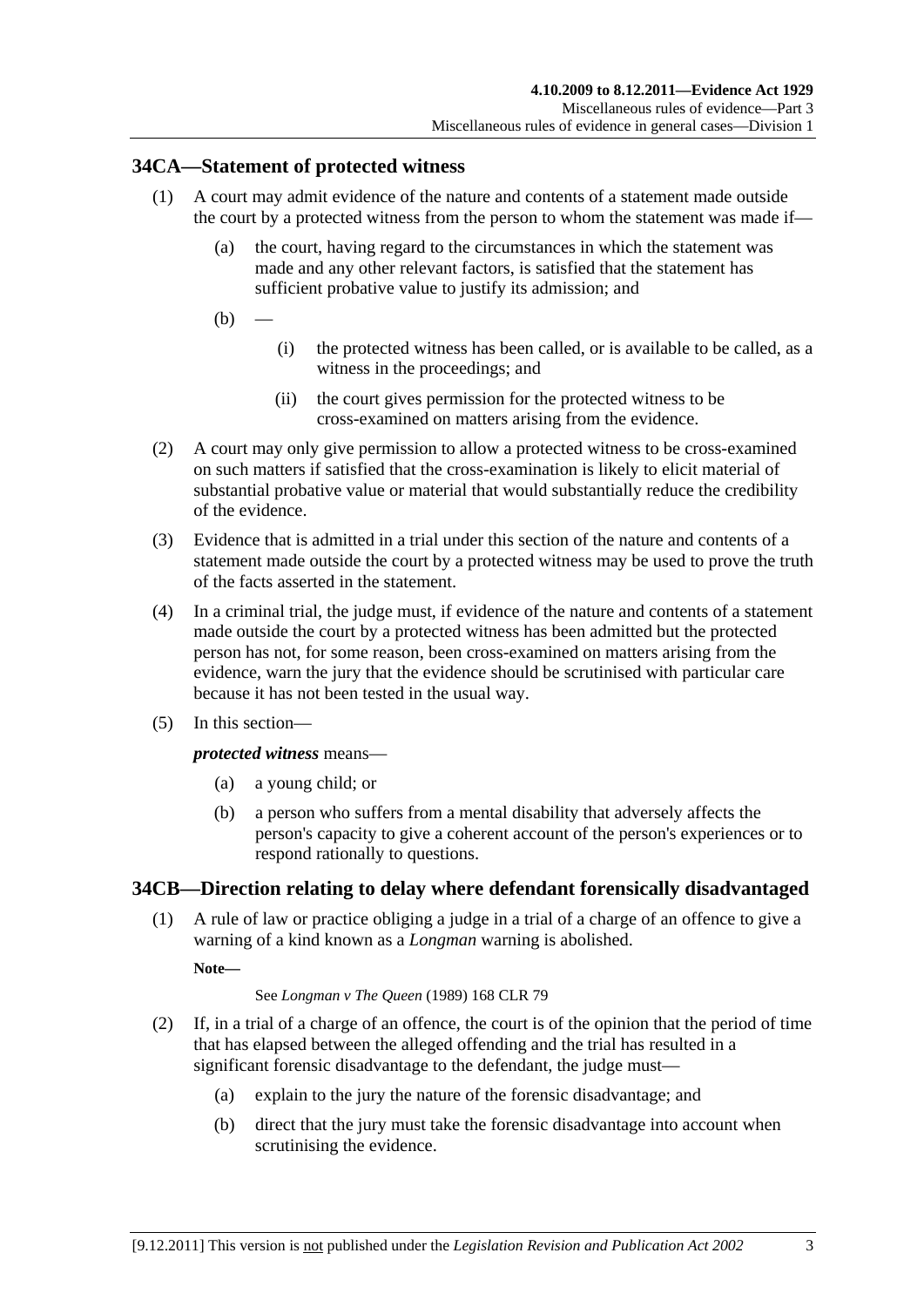- <span id="page-27-0"></span> (3) An explanation or direction under [subsection \(2\)](#page-26-0) may not take the form of a warning and—
	- (a) must be specific to the circumstances of the particular case; and
	- (b) must not include the phrase "dangerous or unsafe to convict" or similar words or phrases.

#### **34D—Weight to be attached to evidence**

- (1) In estimating the weight, if any, to be attached to a statement rendered admissible as evidence by this Act, regard shall be had to all the circumstances from which any inference can reasonably be drawn as to the accuracy or otherwise of the statement, and in particular to the question whether or not the statement was made contemporaneously with the occurrence or existence of the facts stated, and to the question whether or not the maker of the statement had any incentive to conceal or misrepresent facts.
- (2) For the purpose of any rule of law or practice requiring evidence to be corroborated or regulating the manner in which uncorroborated evidence is to be treated, a statement rendered admissible as evidence by this Act shall not be treated as corroboration of evidence given by the maker of the statement.

#### **34E—Proof of instrument to validity of which attestation is necessary**

Subject as hereinafter provided, in any proceedings, whether civil or criminal, an instrument to the validity of which attestation is requisite may, instead of being proved by an attesting witness, be proved in the manner in which it might be proved if no attesting witness were alive: Provided that nothing in this section shall apply to the proof of wills or other testamentary documents.

#### **34F—Presumptions as to documents twenty years old**

In any proceedings, whether civil or criminal, there shall, in the case of a document proved, or purporting, to be not less than twenty years old, be made any presumption which immediately before the commencement of this Act would have been made in the case of a document of like character proved, or purporting, to be not less than thirty years old.

#### **34G—Interpretation and savings**

(1) In [sections 34C](#page-24-0) to [34F](#page-27-0) (inclusive) of this Act—

*document* includes books, maps, plans, drawings and photographs;

*statement* includes any representation of fact, whether made in words or otherwise;

*proceedings* includes arbitrations and references, and *court* shall be construed accordingly.

- (2) Nothing in [sections 34C](#page-24-0) to [34F](#page-27-0) (inclusive) of this Act shall—
	- (a) prejudice the admissibility of any evidence which would apart from the provisions of those sections be admissible; or
	- (b) enable documentary evidence to be given as to any declaration relating to a matter of pedigree, if that declaration would not have been admissible as evidence if those sections had not been enacted.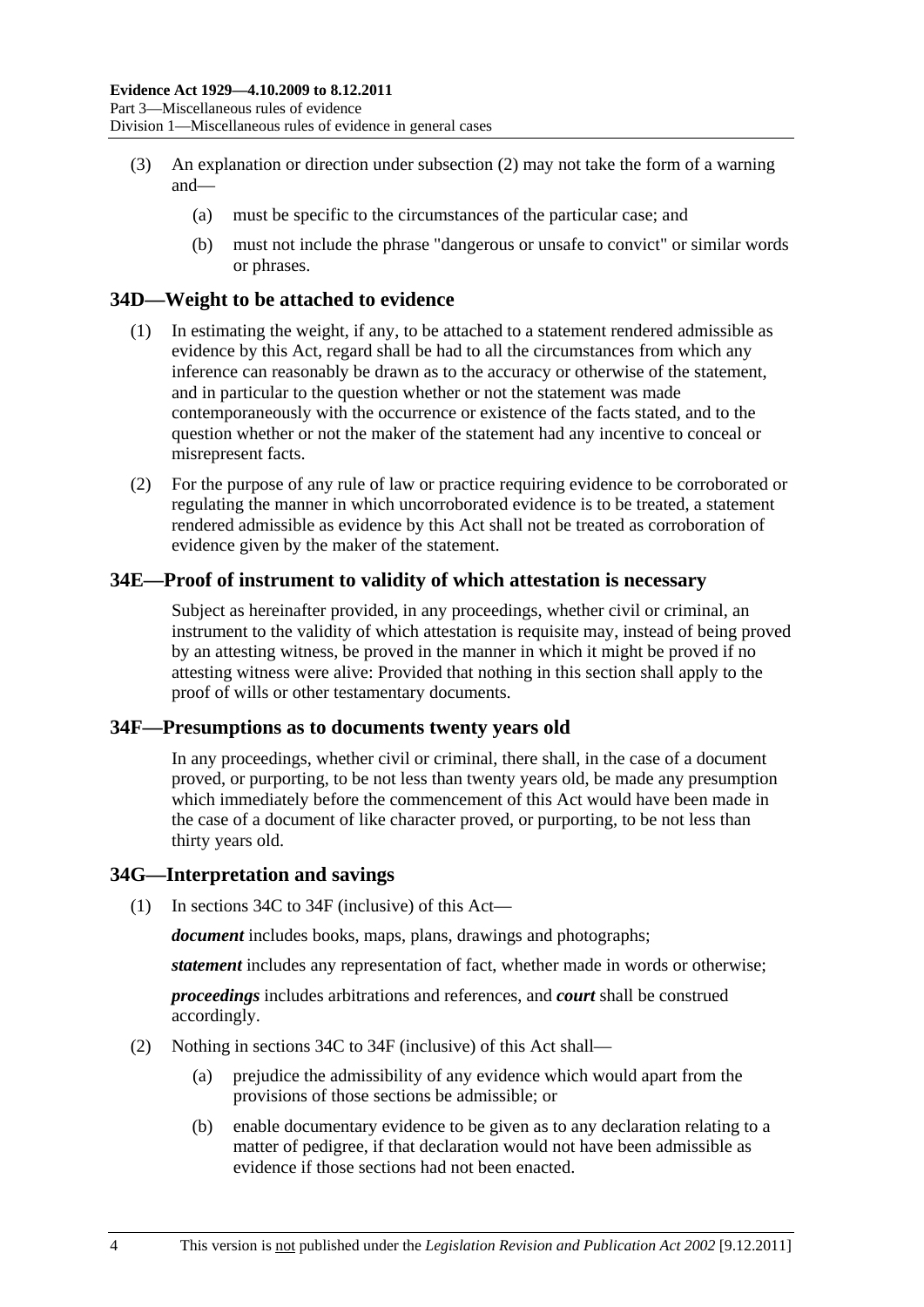#### <span id="page-28-0"></span>**34H—Evidence of access or non-access**

In any proceedings a husband or wife may give evidence proving or tending to prove that he or she did or did not have sexual relations with his or her spouse, notwithstanding that any such evidence would prove or tend to prove that any child born to the wife during marriage was illegitimate.

# **34J—Special provision for taking evidence where witness is seriously ill**

- (1) Where a person who may be in a position to give information in relation to an indictable offence is dangerously ill and, in the opinion of a medical practitioner, unlikely to recover from the illness, a magistrate or justice may take a statement from that person.
- (2) The statement is to be a sworn statement unless the magistrate or justice determines that the person making the statement does not have sufficient understanding of the obligation to be truthful entailed in giving sworn evidence.
- (3) Where a person is subsequently charged with an indictable offence to which the statement is relevant, the statement is admissible in evidence at the preliminary examination or trial of the charge if it is established—
	- (a) that the person from whom the statement was taken is dead or unable to give evidence because of illness or infirmity; and
	- (b) that the prosecutor or defendant (as the case requires) had reasonable notice of the proposal to take evidence and a reasonable opportunity to attend and cross-examine the person.

# **34K—Admissibility of depositions at trial**

- (1) Where—
	- (a) a statement from a witness is filed or tendered for the purpose of the preliminary examination of a charge of an indictable offence or oral evidence is taken from a witness at a preliminary examination; and
	- (b) the witness subsequently dies or becomes so ill or infirm that he or she cannot give evidence at the trial,

the record of the witness's evidence at the preliminary examination may, with the permission of the court of trial, be read as evidence at the trial.

 (2) Permission to admit evidence for the prosecution under this section will not be granted if the court considers that admission of the evidence without the opportunity of crossexamination would, in the circumstances of the case, be unfair to the defendant.

# **Division 2—Miscellaneous rules of evidence in sexual cases**

#### **34L—Evidence in sexual cases generally**

- (1) In proceedings in which a person is charged with a sexual offence, no question may be asked or evidence admitted—
	- (a) as to the sexual reputation of the alleged victim of the offence; or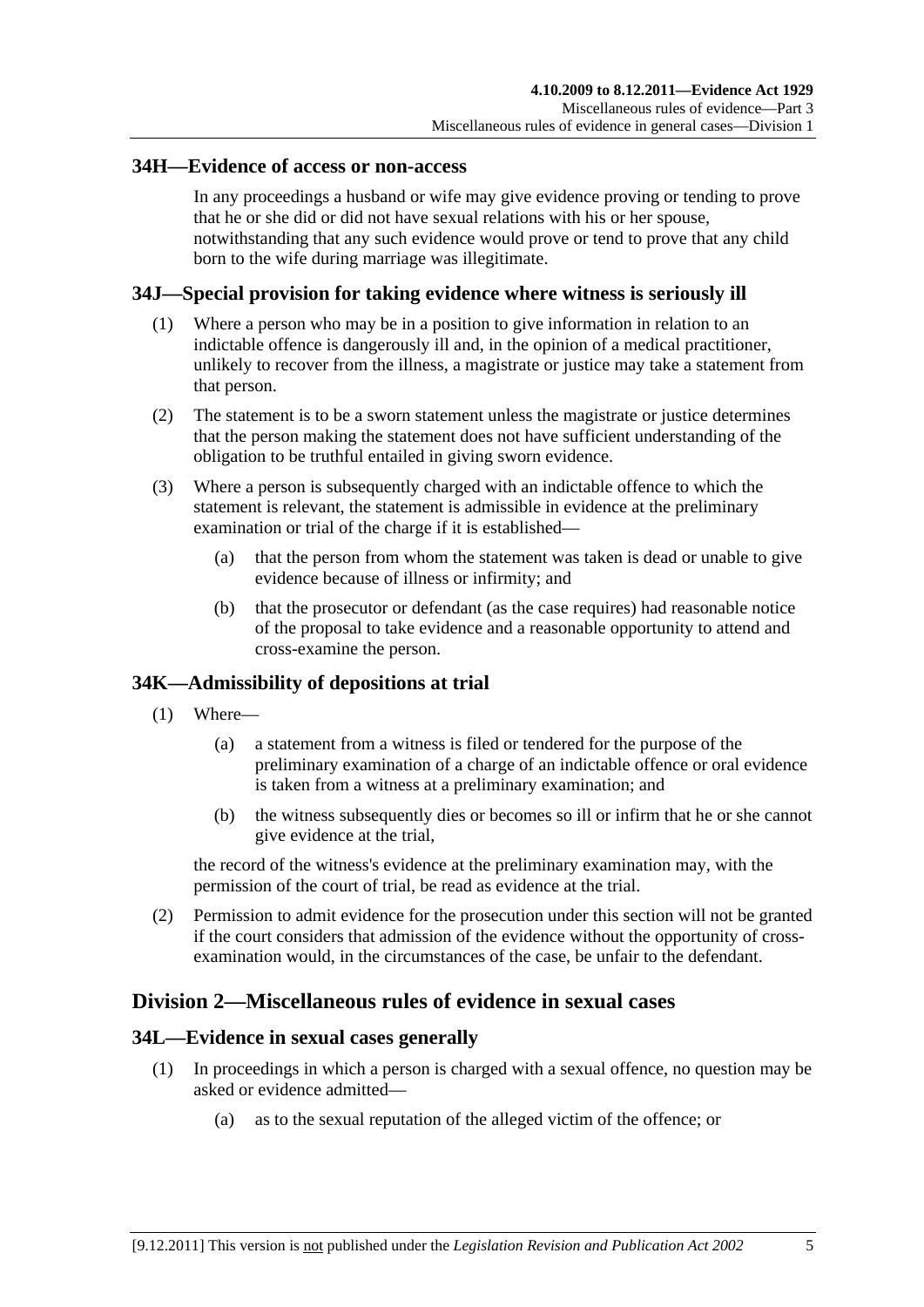- <span id="page-29-0"></span> (b) except with the permission of the judge—as to the alleged victim's sexual activities before or after the events of and surrounding the alleged offence (other than recent sexual activities with the accused).
- (2) In deciding whether permission should be granted under subsection  $(1)(b)$ , the judge must give effect to the principle that alleged victims of sexual offences should not be subjected to unnecessary distress, humiliation or embarrassment through the asking of questions or admission of evidence of the kind referred to in that subsection, and must not grant permission unless satisfied that the evidence in respect of which permission is sought—
	- (a) is of substantial probative value; or
	- (b) would, in the circumstances, be likely materially to impair confidence in the reliability of the evidence of the alleged victim,

and that its admission is required in the interests of justice.

- (3) Permission must not be granted under [subsection \(1\)\(b\)](#page-29-0) authorising the asking of questions or the admission of evidence the purpose of which is only to raise inferences from some general disposition of the alleged victim.
- (4) An application for permission under [subsection \(1\)\(b\)](#page-29-0) must be heard and determined in the absence of the jury (if any).
- (5) In a trial of a charge of a sexual offence, the judge is not required by any rule of law or practice to warn the jury that it is unsafe to convict the accused on the uncorroborated evidence of the alleged victim of the offence.
- (6) [Subsection \(5\)](#page-29-0) does not affect the operation of any provision of this or any other Act requiring that the evidence of a witness be corroborated.
- (7) In this section—

*evidence* includes an allegation or statement made by way of an unsworn statement;

*sexual activities* includes sexual experience or lack of sexual experience.

#### **34M—Evidence relating to complaint in sexual cases**

 (1) This section abolishes the common law relating to recent complaint in sexual cases. **Note—** 

See *Kilby v The Queen* (1973) 129 CLR 460; *Crofts v The Queen* (1996) 186 CLR 427

- (2) In a trial of a charge of a sexual offence, no suggestion or statement may be made to the jury that a failure to make, or a delay in making, a complaint of a sexual offence is of itself of probative value in relation to the alleged victim's credibility or consistency of conduct.
- (3) Despite any other rule of law or practice, evidence related to the making of an initial complaint of an alleged sexual offence is admissible in a trial of a charge of the sexual offence.

#### **Examples—**

Evidence may be given by any person about—

- when the complaint was made and to whom;
- the content of the complaint;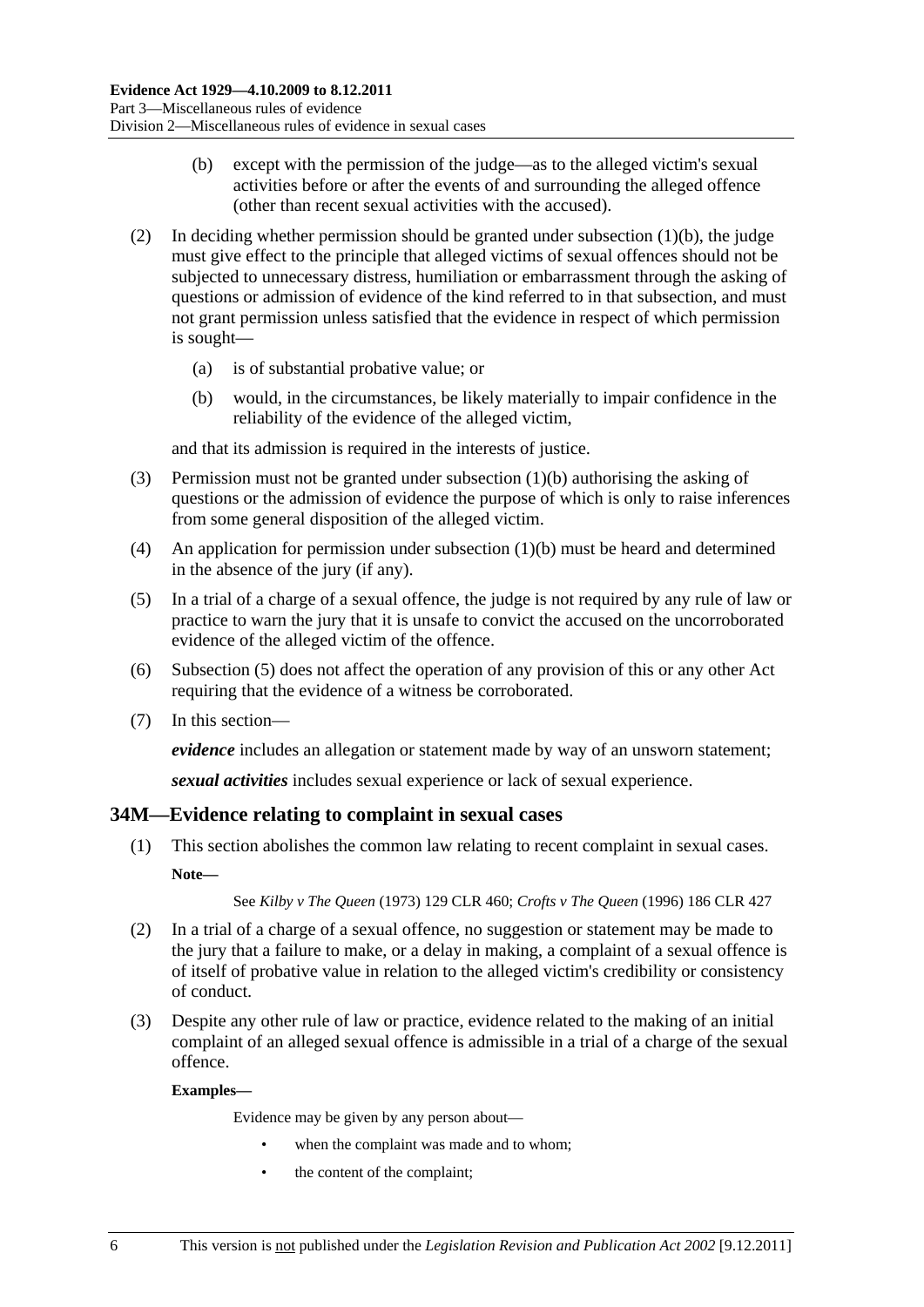- how the complaint was solicited;
- why the complaint was made to a particular person at a particular time;
- why the alleged victim did not make the complaint at an earlier time.
- <span id="page-30-0"></span> (4) If evidence referred to in [subsection \(3\)](#page-29-0) is admitted in a trial, the judge must direct the jury that—
	- (a) it is admitted—
		- (i) to inform the jury as to how the allegation first came to light; and
		- (ii) as evidence of the consistency of conduct of the alleged victim; and
	- (b) it is not admitted as evidence of the truth of what was alleged; and
	- (c) there may be varied reasons why the alleged victim of a sexual offence has made a complaint of the offence at a particular time or to a particular person,

but that, otherwise, it is a matter for the jury to determine the significance (if any) of the evidence in the circumstances of the particular case.

- (5) It is not necessary that a particular form of words be used in giving the direction under [subsection \(4\).](#page-30-0)
- (6) In this section—

*complaint*, in relation to a sexual offence, includes a report or any other disclosure (whether to a police officer or otherwise);

*initial complaint*, in relation to a sexual offence, includes information provided by way of elaboration of the initial complaint (whether provided at the time of the initial complaint or at a later time).

# **34N—Directions relating to consent in certain sexual cases**

- (1) In a trial of a charge of a sexual offence where a lack of consent of a person in relation to a particular sexual activity is in issue, the judge must direct the jury that the person is not to be regarded as having consented to the sexual activity the subject of the charge merely because—
	- (a) the person did not say or do anything to indicate that he or she did not freely and voluntarily agree to the sexual activity; or
	- (b) the person did not protest to or physically resist the sexual activity; or
	- (c) the person was not physically injured in the course of, or in connection with, the sexual activity; or
	- (d) 1 or more of the following circumstances apply:
		- (i) the person freely and voluntarily agreed to sexual activity of a different kind with the defendant;
		- (ii) the person had freely and voluntarily agreed to sexual activity (whether or not of the same kind) with the defendant on an earlier occasion;
		- (iii) the person had, on that or some other occasion, freely and voluntarily agreed to sexual activity (whether or not of the same kind) with another person.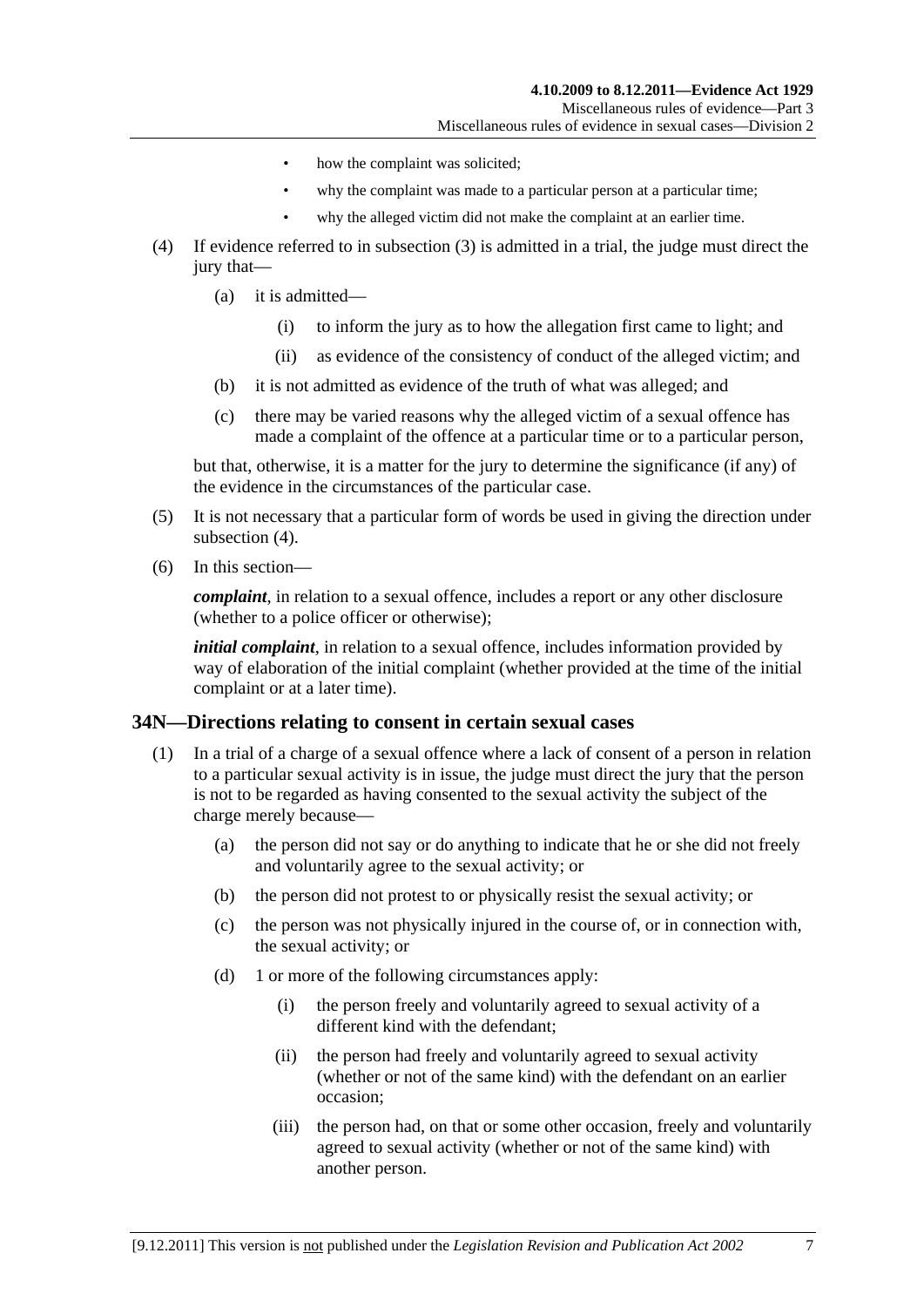- (2) The judge must, in a trial referred to in [subsection \(1\),](#page-30-0) give each of the directions referred to in that subsection as may be applicable in the circumstances of the particular case.
- (3) In this section—

*consent*, in relation to a sexual activity, has the same meaning as in the *[Criminal Law](http://www.legislation.sa.gov.au/index.aspx?action=legref&type=act&legtitle=Criminal%20Law%20Consolidation%20Act%201935)  [Consolidation Act 1935](http://www.legislation.sa.gov.au/index.aspx?action=legref&type=act&legtitle=Criminal%20Law%20Consolidation%20Act%201935)*;

*sexual activity* includes sexual intercourse (within the meaning of the *[Criminal Law](http://www.legislation.sa.gov.au/index.aspx?action=legref&type=act&legtitle=Criminal%20Law%20Consolidation%20Act%201935)  [Consolidation Act 1935](http://www.legislation.sa.gov.au/index.aspx?action=legref&type=act&legtitle=Criminal%20Law%20Consolidation%20Act%201935)*).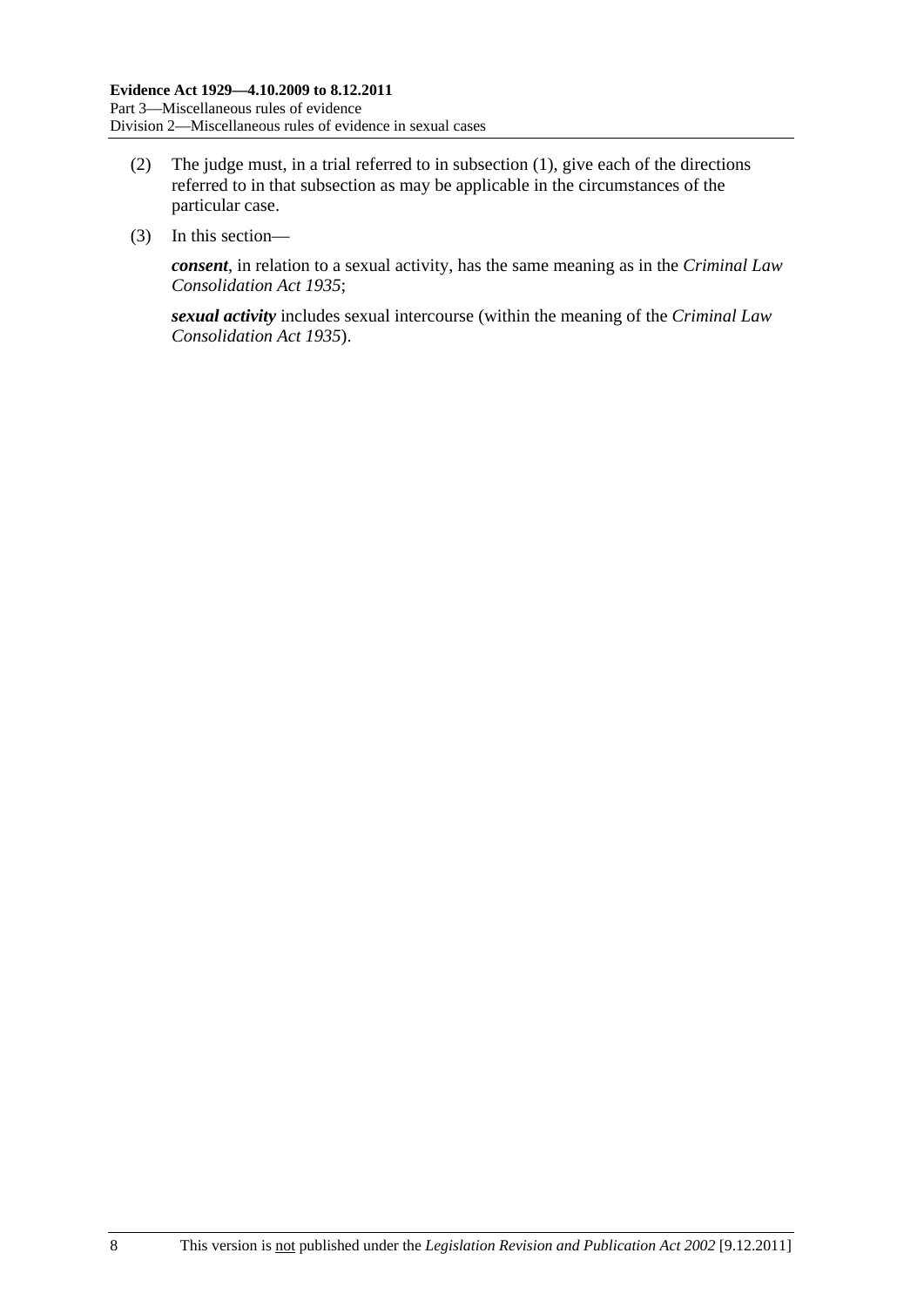# <span id="page-32-0"></span>**Part 4—Public Acts and documents**

#### **35—Judicial notice of legislative instruments**

- (1) A court must take judicial notice of a legislative instrument.
- (2) In this section—

*legislative instrument* means—

- (a) an Act of this State, or an Act or ordinance of any other State or a Territory of the Commonwealth;
- (b) an Act of the Imperial Parliament that forms part of the law of this State or of any other State or a Territory of the Commonwealth;
- (c) a regulation, rule, by-law or other form of subordinate legislation made under the law of this State or of any other State or a Territory of the Commonwealth;
- (d) a proclamation, order or notice published in the Gazette or the corresponding official publication of some other State or a Territory of the Commonwealth;
- (e) an Act or other instrument of a kind referred to in a preceding paragraph as published or republished under—
	- (i) the *[Legislation Revision and Publication Act 2002](http://www.legislation.sa.gov.au/index.aspx?action=legref&type=act&legtitle=Legislation%20Revision%20and%20Publication%20Act%202002)*; or
	- (ii) a former Act, or provision of an Act, of this State that provided for the reprinting or consolidation of any such instruments; or
	- (iii) a corresponding Act or ordinance of any other State or a Territory of the Commonwealth.

# **36—Proof of votes and proceedings of Parliament**

All documents purporting to be copies of the votes and proceedings or journals or minutes of either House of Parliament, or of papers presented to either House of Parliament, if purporting to be printed by the Government Printer, shall on their mere production be admitted as evidence thereof.

#### **37—Evidentiary value of official publications**

The Gazette or the corresponding official publication of some other State or a Territory of the Commonwealth is admissible in any legal proceedings as evidence of any legislative, judicial or administrative acts published or notified in it.

# **37A—Proof of Gazette**

The mere production of a paper purporting to be the Gazette shall in all courts be evidence that the paper is the Gazette and was published on the day on which it bears date.

# **37B—Proof of printing by Government Printer**

The mere production of a paper purporting to be printed by the Government Printer or by the authority of the Government of the State shall in all courts be evidence that the paper was printed by the Government Printer or by such authority.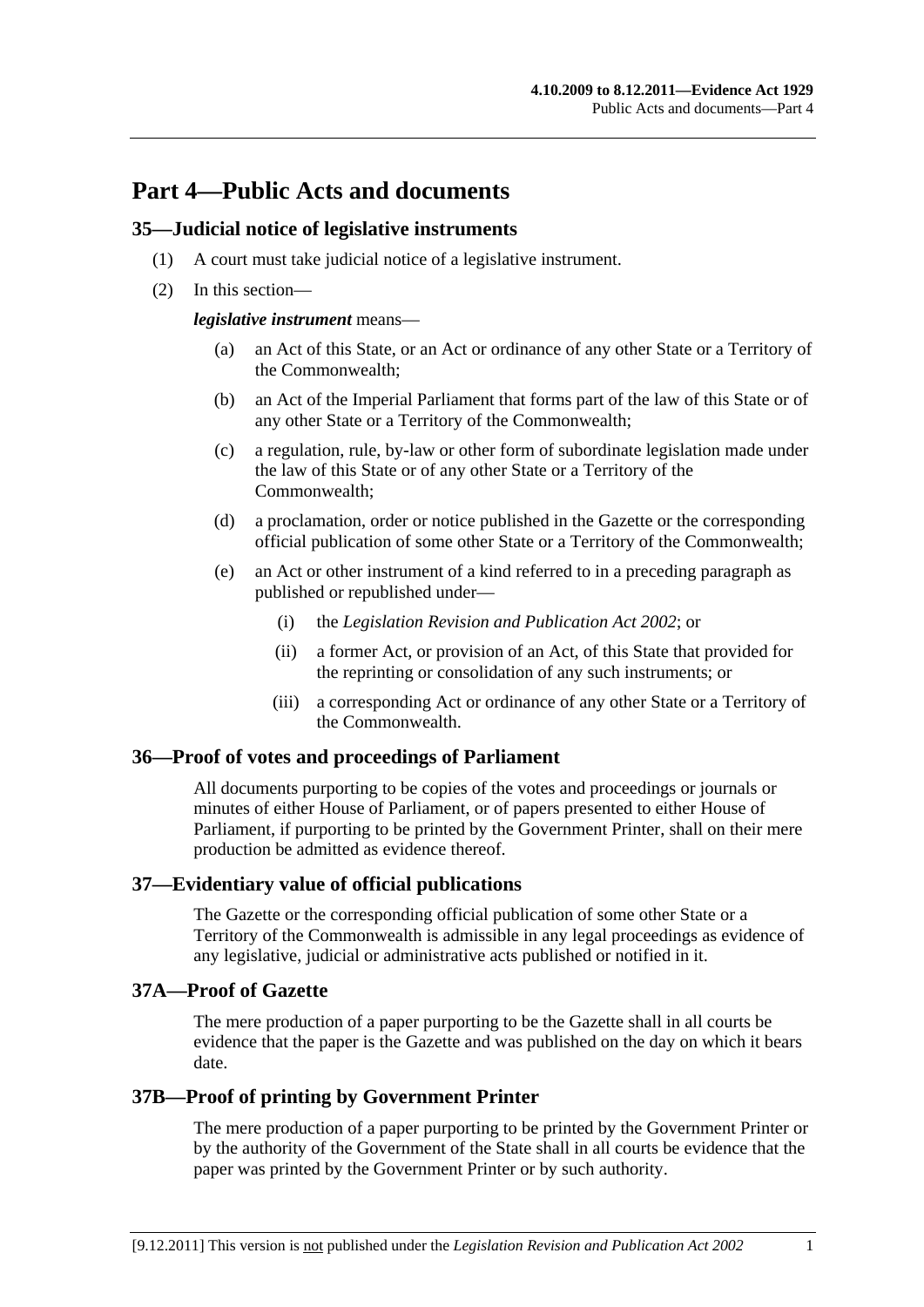# <span id="page-33-0"></span>**37C—Proof of Imperial orders-in-Council**

(1) In this section—

#### *Imperial order-in-Council* means—

- any letters patent or Imperial order-in-Council; or
- (b) any admiralty map or chart issued by, or under the authority of, the Government of Great Britain, or the United Kingdom.
- (2) Evidence of the making and contents of an Imperial order-in-Council may be given by production of a document purporting to be certified by the Secretary to the Attorney-General as a true copy of the Imperial order-in-Council.
- (3) A statement in a document produced in evidence under [subsection \(2\)](#page-33-0) of this section as to the date of publication of the Imperial order-in-Council shall be evidence that the Imperial order-in-Council was published on that date.

# **38—Foreign and Colonial Acts of State, judgments etc provable by copies**

- (1) Evidence of any proclamation, treaty, or other act of State, of any foreign State, or in any part of His Majesty's Dominions outside the Commonwealth and other than the United Kingdom, may be given by the production of a document, purporting to be a copy thereof and—
	- (a) proved to be an examined copy thereof; or
	- (b) purporting to be sealed with the seal of the foreign State or of the said part of His Majesty's Dominions.
- (2) Evidence of any judgment, decree, order or other judicial proceeding of any court of justice in the United Kingdom or in any foreign State or part of His Majesty's Dominions outside the Commonwealth and other than the United Kingdom (including any affidavit, pleading, or other legal document filed or deposited in the court) may be given by the production of a document purporting to be a copy thereof; and
	- (a) proved to be an examined copy thereof; or
	- (b) purporting to be sealed with the seal of such court; or
	- (c) purporting to be signed by a judge of such court with a statement in writing attached by him to his signature that such court has no seal, and without proof of his judicial character, or of the truth of such statement.
- (3) If any such document as aforesaid purports to be sealed or signed as aforesaid it shall be admissible without proof of the seal or of the signature as the case may be.

# **39—Public documents provable by examined or certified copy**

- (1) Whenever any book or other document is of such a public nature as to be admissible in evidence on its mere production from the proper custody, and no Act exists which renders its contents provable by means of a copy, any copy thereof or extract therefrom shall be admissible in evidence,
	- (a) if it is proved to be an examined copy or extract; or
	- (b) it purports to be signed and certified as a true copy or extract by the officer to whose custody the original is entrusted.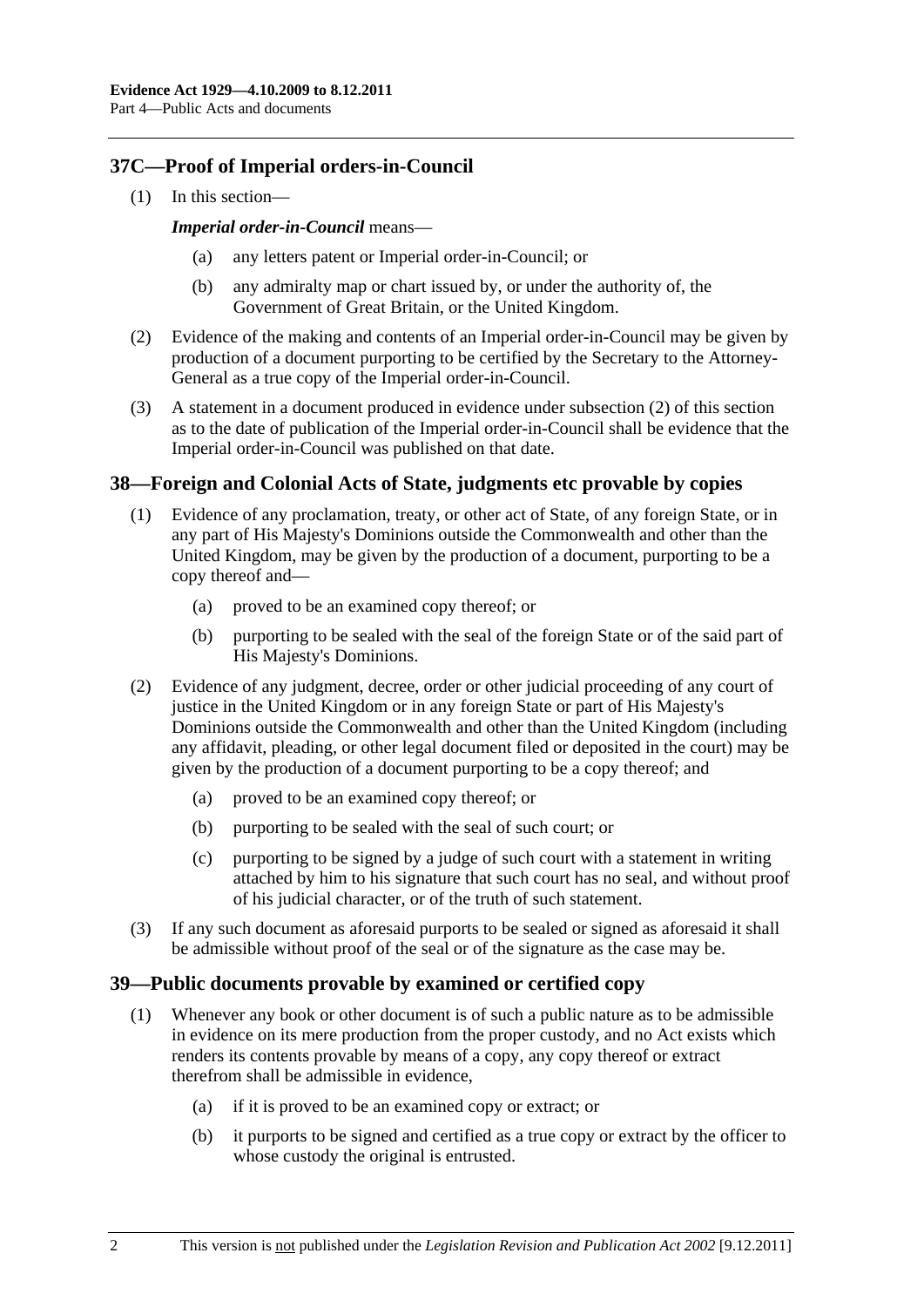<span id="page-34-0"></span> (2) Every such officer is hereby required to furnish such certified copy or extract to any person applying for the same at a reasonable time, upon payment of a reasonable sum for the same, not exceeding five cents for every folio of ninety words.

# **40—Proof of documents by examined or certified copies**

Whenever any book, or other document, in the United Kingdom, or in any part of His Majesty's Dominions outside the Commonwealth and other than the United Kingdom, is provable (according to the law of England, or of the said part of His Majesty's Dominions) by means of a copy, any copy thereof or extract therefrom shall be admissible in evidence if it—

- (a) is proved to be an examined copy or extract; or
- (b) purports to be signed and certified as a true copy or extract by some officer who shall further certify that he is the officer to whose custody the original is entrusted.

#### **41—Certifying a false document**

If any officer authorised or required by this Act to furnish any certified copy or extract shall wilfully certify any document as being a true copy or extract, knowing that the same is not a true copy or extract, as the case may be, he shall be guilty of an offence, and be liable, on conviction, to imprisonment for any term not less than eighteen months or more than three years.

#### **42—Proof of conviction or acquittal of an indictable offence**

- (1) The information, trial, and conviction, or acquittal of any person for an indictable offence may be proved by a certificate purporting to be under the hand of the Registrar of the Supreme Court or the District Court or the associate or other officer having the custody of the records of the court where such conviction, or acquittal took place, or of the deputy of such associate or other officer.
- (2) The certificate may set forth the substance and effect of the record omitting the formal parts thereof.
- (3) A conviction for any offence committed in any other State or any Territory of the Commonwealth may be proved by a like certificate.
- (4) No proof shall be required of the handwriting or official position of any person certifying in pursuance of this section.
- (5) The mode of proof authorised by this section shall be in addition to and not to the exclusion of any other authorised mode of proof.

#### **43—Proof of convictions and orders of courts of summary jurisdiction**

- (1) Any conviction, order of dismissal or other order made by a court of summary jurisdiction may be proved in any court whatever by the production of a copy of such conviction, order of dismissal or other order, purporting to be certified by the clerk of the court by which such conviction, order of dismissal or other order was made, or by the deputy of such clerk.
- (2) No proof shall be required of the signature or official character of the person appearing to have signed any such copy as aforesaid.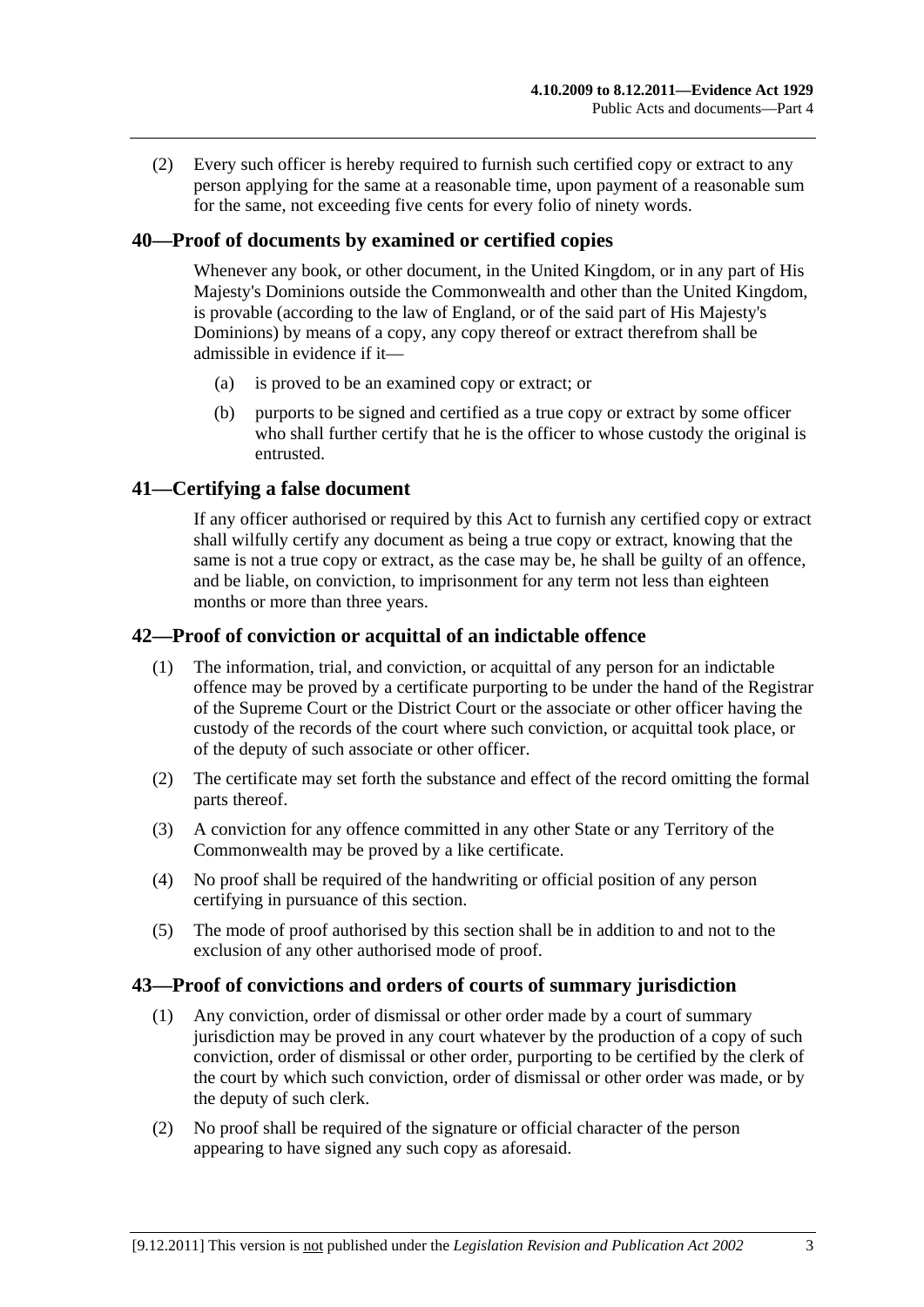- <span id="page-35-0"></span> (3) This section shall apply to any conviction, order of dismissal or other order made before or after the commencement of this Act.
- (4) In this section the expression *court of summary jurisdiction* shall mean any court, by whatever name called, which in any State or Territory of the Commonwealth has jurisdiction to try offences summarily.

# **43A—Proof of identity of person convicted in another State**

For the purpose of proving the identity of any person alleged to have been convicted in any other State, or any Territory of the Commonwealth, an affidavit substantially in the form of [Schedule 4](#page-89-0) shall be admissible in evidence in all courts and shall be *prima facie* evidence that the person whose finger-prints are exhibited thereto—

- (a) is the person who in any document exhibited to the said affidavit and purporting to be a certificate of conviction or a certified copy of conviction, is referred to as having been convicted;
- (b) has been convicted of the offences mentioned in the said affidavit.

# **44—Registers of British vessels and certificates of registry admissible as** *prima facie* **evidence of their contents**

- (1) Every register of vessels kept under any of the Acts of the Imperial Parliament relating to the registry of British vessels, may be proved either by the production of the original or by an examined copy thereof, or by a copy thereof purporting to be certified under the hand of the person having the charge of the original.
- (2) Every such register, or such copy of a register, and also every certificate of registry granted under any of the said Acts relating to the registry of British vessels, and purporting to be signed as required by law, shall be received in evidence as *prima facie* proof of all the matters contained or recited in such register when the register or such copy thereof as aforesaid is produced, and of all matters contained or recited in or endorsed on such certificate of registry when the said certificate is produced.

# **45—Documents relating to transportation of persons or goods**

- (1) An apparently genuine document purporting to be a document of a prescribed nature and to relate to the transportation or shipment of any person or goods, from one place to another—
	- (a) shall be admissible in evidence on production without further proof; and
	- (b) shall be evidence of any fact stated, or referred to, in the document, or to be inferred from the document, and where the document relates to the shipment of goods, shall be evidence that the ownership of goods referred to in the document is in the consignee named in the document or his assignee.
- (2) Evidence of the description of any package or property, or of any inscription or mark upon any package or property shall be admissible (without production of the original inscription or mark) for the purpose of raising an inference as to the identity of the package or property with that referred to in a document admissible in evidence under this section.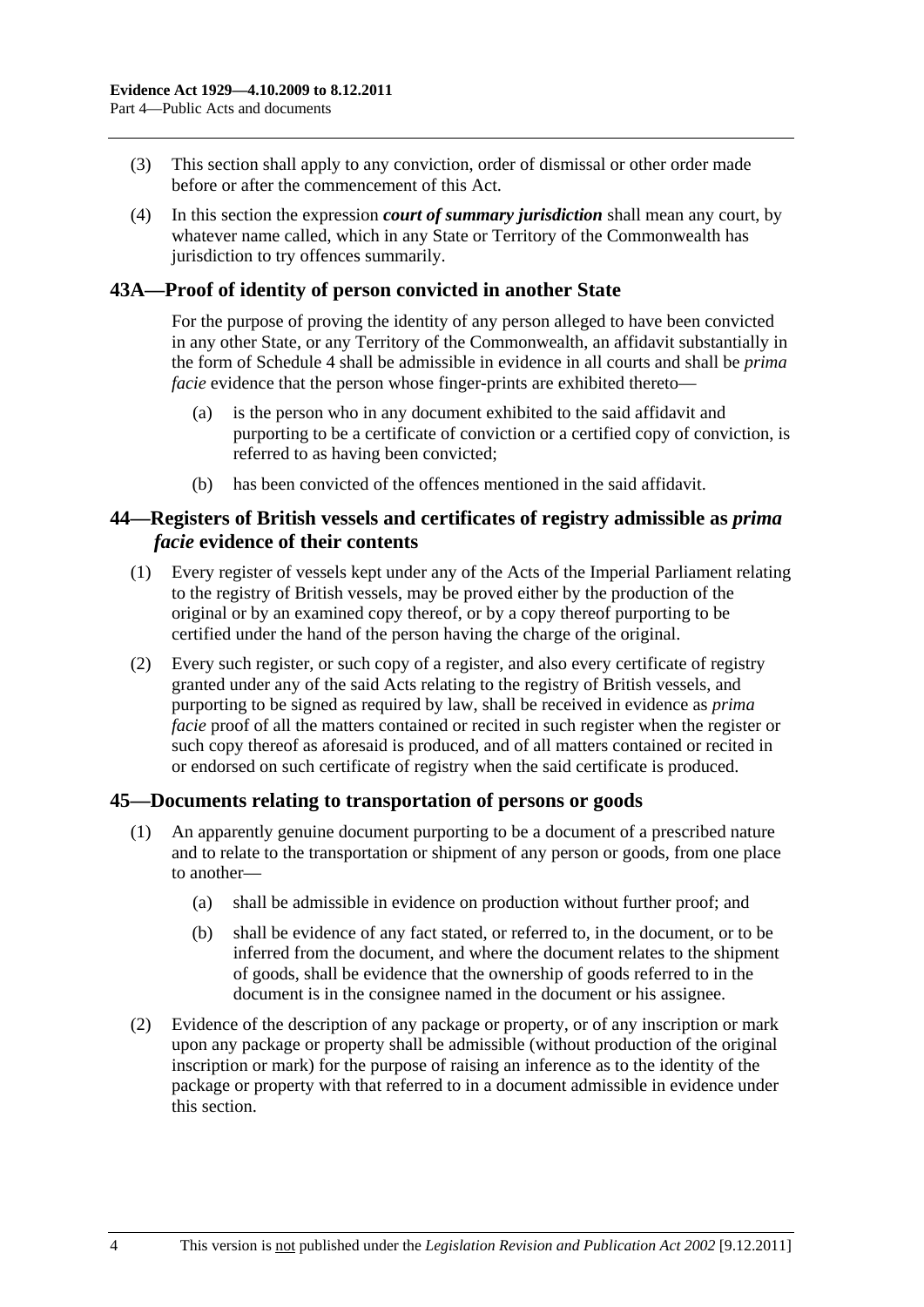- (3) For the purpose of determining the evidentiary weight, if any, of a document admitted in evidence under this section, consideration shall be given to the source from which the document is produced, the safeguards (if any) that have been taken to ensure its accuracy and any other relevant matters.
- (4) In this section—

#### *document of a prescribed nature* means—

- (a) bill of lading, manifest, shipping receipt, consignment note, way-bill, delivery sheet, register or order, invoice, ticket, passenger list or register, and any document of a like nature; or
- (b) any reproduction of any such document by photographic, photostatic, lithographic or other like process;

*shipment* means carriage by any means by air, land or water.

#### **45A—Admission of business records in evidence**

- (1) An apparently genuine document purporting to be a business record—
	- (a) shall be admissible in evidence without further proof; and
	- (b) shall be evidence of any fact stated in the record, or any fact that may be inferred from the record (whether the inference arises wholly from the matter contained in the record, or from that matter in conjunction with other evidence).
- (2) A document shall not be admitted in evidence under this section if the court is of the opinion—
	- (a) that the person by whom, or at whose direction, the document was prepared can and should be called by the party tendering the document to give evidence of the matters contained in the document; or
	- (b) that the evidentiary weight of the document is slight and is outweighed by the prejudice that might result to any of the parties from the admission of the document in evidence; or
	- (c) that it would be otherwise contrary to the interests of justice to admit the document in evidence.
- (3) For the purpose of determining the evidentiary weight, if any, of a document admitted in evidence under this section, consideration shall be given to the source from which the document is produced, the safeguards (if any) that have been taken to ensure its accuracy, and any other relevant matters.
- (4) In this section—

*business* means business, occupation, trade or calling and includes the business of any governmental or local governmental body or instrumentality;

*business record* means—

 (a) any book of account or other document prepared or used in the ordinary course of a business for the purpose of recording any matter relating to the business; or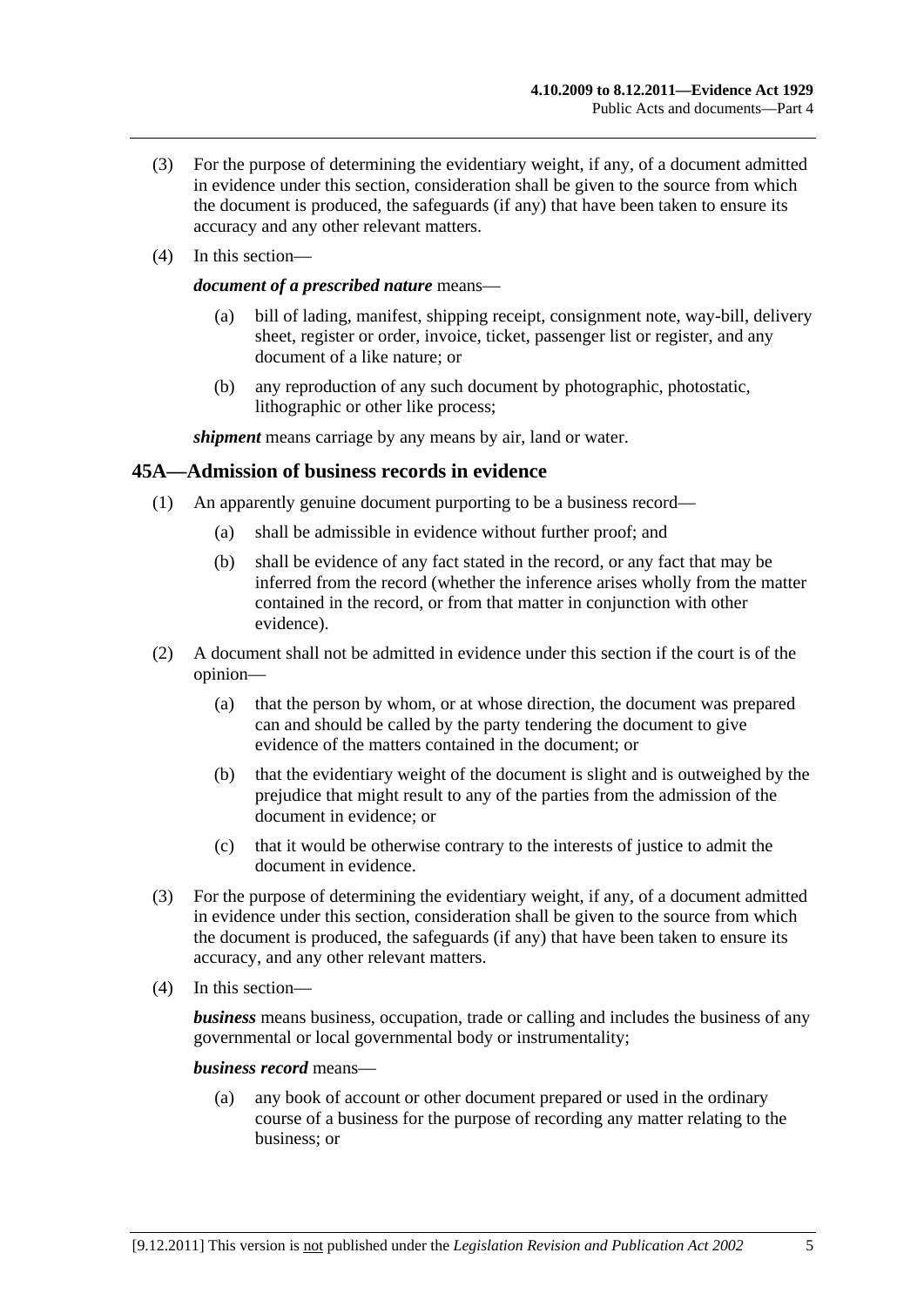(b) any reproduction of any such record by photographic, photostatic, lithographic or other like process.

### **45B—Admission of certain documents in evidence**

- (1) An apparently genuine document purporting to contain a statement of fact, or written, graphical or pictorial matter in which a statement of fact is implicit, or from which a statement of fact may be inferred shall, subject to this section, be admissible in evidence.
- (2) A document shall not be admitted in evidence under this section where the court is not satisfied that the person by whom, or at whose direction, the document was prepared could, at the time of the preparation of the document have deposed of his own knowledge to the statement that is contained or implicit in, or may be inferred from, the contents of the document.
- (3) A document shall not be admitted in evidence under this section if the court is of the opinion—
	- (a) that the person by whom, or at whose direction, the document was prepared can and should be called by the party tendering the document to give evidence of the matters contained in the document; or
	- (b) that the evidentiary weight of the document is slight and is outweighed by the prejudice that might result to any of the parties from the admission of the document in evidence; or
	- (c) that it would be otherwise contrary to the interests of justice to admit the document in evidence.
- (4) In determining whether to admit a document in evidence under this section, the Court may receive evidence by affidavit of any matter pertaining to the admission of that document in evidence.
- (5) For the purpose of determining the evidentiary weight, if any, of a document admitted in evidence under this section, consideration shall be given to the source from which the document was produced, the safeguards (if any) that have been taken to ensure its accuracy, and any other relevant matters.
- (6) In this section—

#### *document* means—

- (a) any original document; or
- (b) any reproduction of an original document by photographic, photostatic or lithographic or other like process.

### **45C—Modification of best evidence rule**

- (1) A document that accurately reproduces the contents of another document is admissible in evidence before a court in the same circumstances, and for the same purposes, as that other document (whether or not that other document still exists).
- (2) In determining whether a particular document accurately reproduces the contents of another, a court is not bound by the rules of evidence and, in particular—
	- (a) the court may rely on its own knowledge of the nature and reliability of the processes by which the reproduction was made;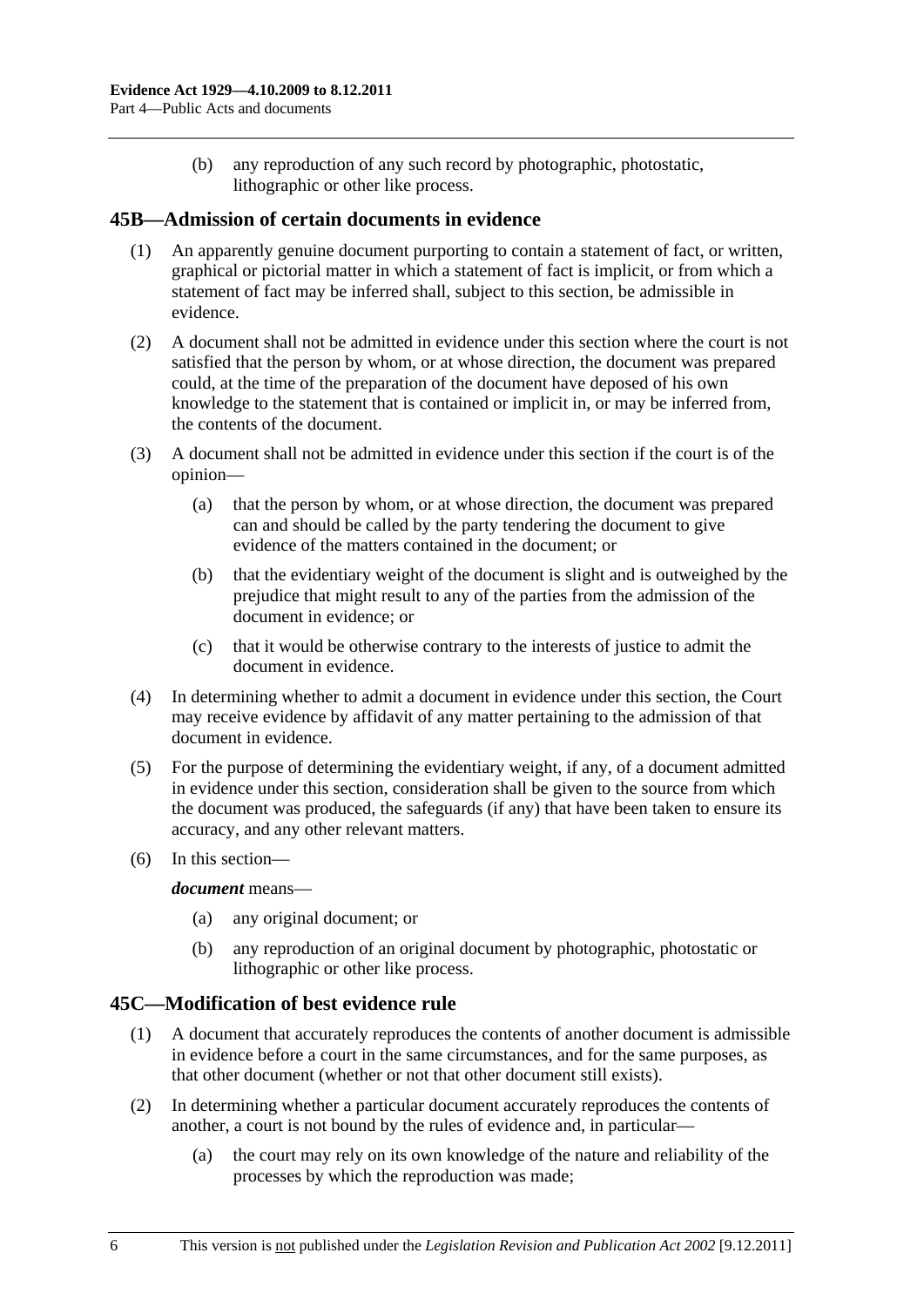- (b) the court may make findings based on the certificate of a person with knowledge and experience of the processes by which the reproduction was made;
- (c) the court may make findings based on the certificate of a person who has compared the contents of both documents and found them to be identical;
- (d) the court may act on any other basis it considers appropriate in the circumstances.
- (3) This section applies to reproductions made—
	- (a) by an instantaneous process; or
	- (b) by a process in which the contents of a document are recorded (by photographic, electronic or other means) and the reproduction is subsequently produced from that record; or
	- (c) in any other way.
- (4) Where a reproduction is made by an approved process, it will be presumed that it accurately reproduces the contents of the document purportedly reproduced unless the contrary is established.
- (5) The above reference to an approved process is a reference to a process prescribed by regulation for the purposes of this subsection.
- (6) Where a court admits or refuses to admit a document under this section, the court must, if so requested by a party to the proceedings, state the reason for its decision.
- (7) A person who gives a certificate for the purposes of this section knowing it to be false is guilty of an indictable offence.

Penalty: Division 5 imprisonment.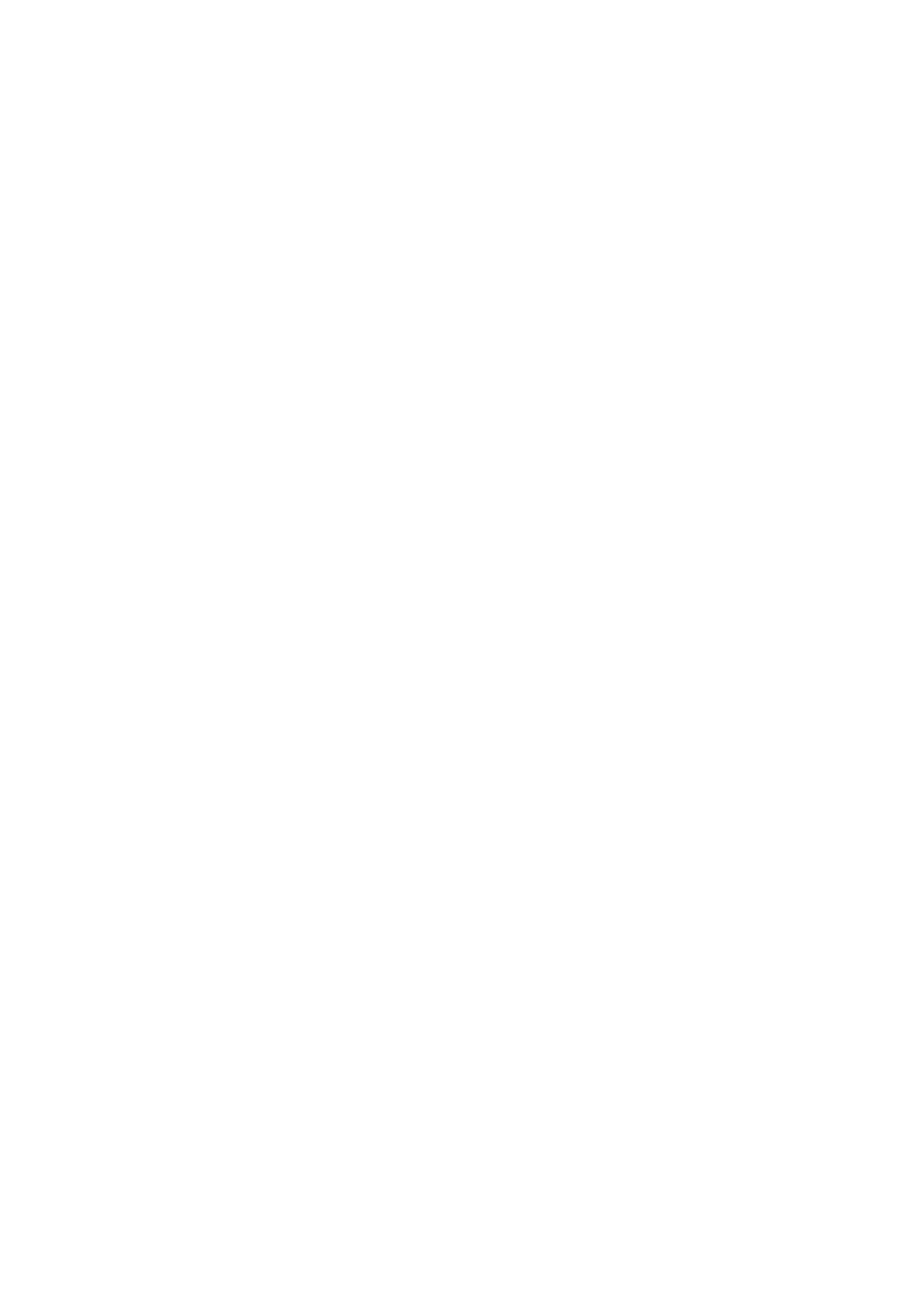# <span id="page-40-0"></span>**Part 5—Banking records**

#### **46—Interpretation**

#### In this Part—

#### *bank* means—

- (a) a body corporate carrying on the business of banking in a State or Territory of the Commonwealth; or
- (d) any other body that accepts money on deposit from the public;

#### *banking records* means—

- (a) books of account, accounts, and accounting records (including working papers and other documents necessary to explain the methods and calculations by which accounts are made up); and
- (b) books, diaries, or other records used in the course of carrying on the business of a bank; and
- (c) cheques, bills of exchange, promissory notes, deposit slips, orders for the payment of money, invoices, receipts and vouchers; and
- (d) securities, and documents of title to securities,

in the possession or control of a bank;

*copy*, in relation to a banking record made by microfilming or by a mechanical or electronic process, means a document produced from the record containing, in an intelligible form, the information stored in the record.

### **47—Admission of banking record in evidence**

- (1) Subject to [subsection \(2\),](#page-40-0) a copy of a banking record is admissible in legal proceedings as evidence—
	- (a) of the record; and
	- (b) of the transactions or matters to which the record relates.
- (2) The copy shall not be admitted in evidence unless it is first proved—
	- (a) that the record was compiled in the ordinary course of business; and
	- (b) that the record is in the custody or control of the bank; and
	- (c) that reasonable steps have been taken to ensure that the copy is an accurate copy of the record, or accurately reproduces information stored in the record.
- (3) Evidence may be given orally or by affidavit by an officer of the bank for the purpose of proving the matters referred to in [subsection \(2\)](#page-40-0).

#### **48—Evidence of non-existence of account may be given by affidavit**

An affidavit made by an officer of a bank stating that a person named in the affidavit had at a time, or over a period, specified in the affidavit no account at the bank, or at a specified branch, is admissible in legal proceedings as evidence of the fact stated.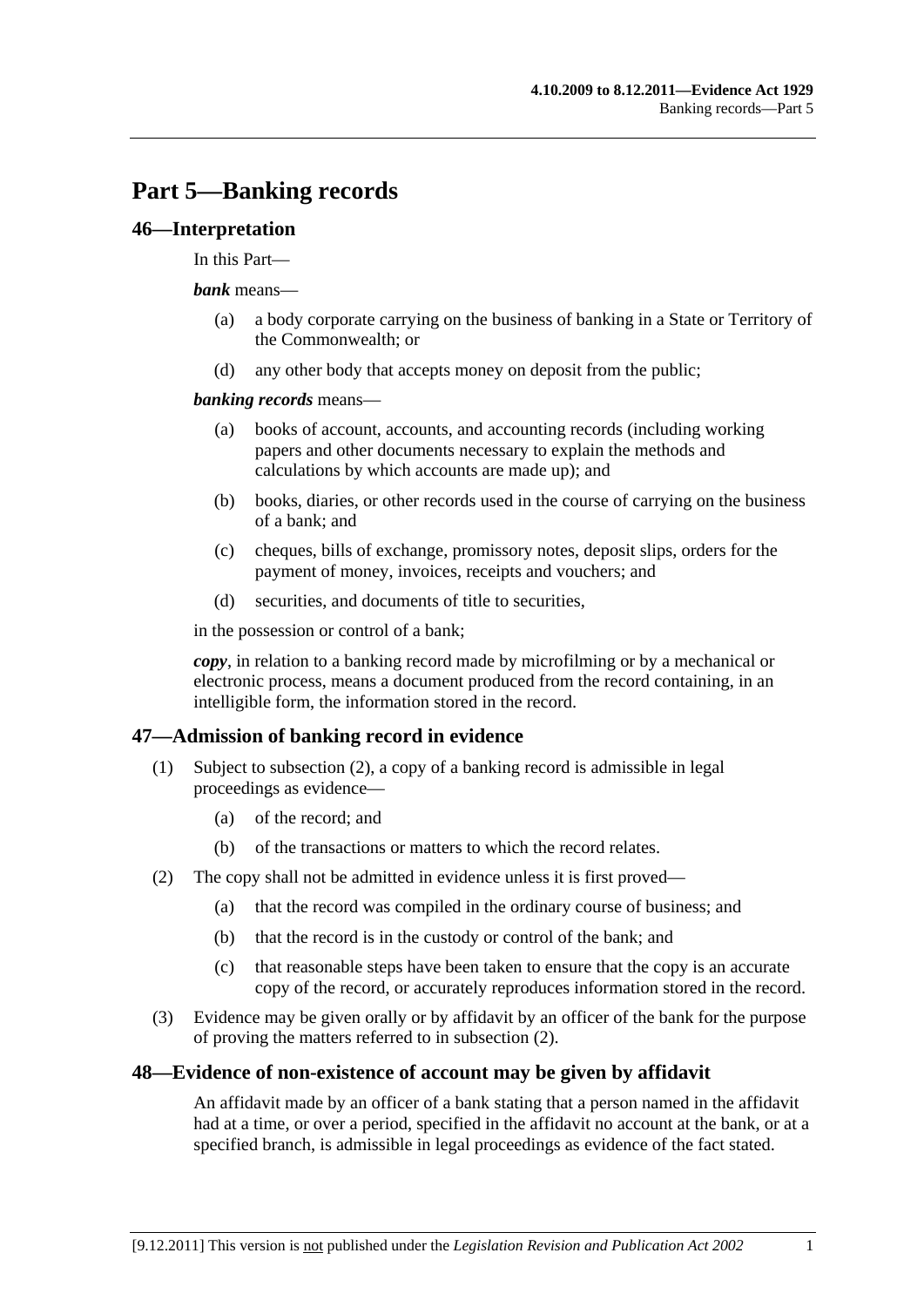#### <span id="page-41-0"></span>**49—Power to order inspection of banking records etc**

- (1) On the application of any party to a legal proceeding a judge may order that such party be at liberty to inspect and take copies of a banking record for any of the purposes of such proceedings.
- (1a) Where—
	- (a) a Judge of the Supreme Court; or
	- (b) a District Court Judge; or
	- (c) a Magistrate,

is satisfied on the application of a member of the police force or an officer of the Corporate Affairs Commission that it would be in the interests of the administration of justice to permit the applicant to inspect and take copies of banking records, the Judge may order that the applicant be at liberty to inspect and take copies of those banking records.

- (2) An order under this section may be made either with or without summoning the bank or any other person, and shall be served on the bank three clear days before the same is to be obeyed, unless the judge otherwise directs. Any Sunday or public holiday shall be excluded from the computation of time under this section.
- (3) Subject to [subsection \(4\),](#page-41-0) where an order is made under [subsection \(1a\),](#page-41-0) the applicant shall cause a copy of the order to be served personally or by post on the person subject to investigation within six months of the date of the order or such further period as may be allowed by a Judge.

Penalty: One thousand dollars.

- (4) Service of a copy of an order is not required under [subsection \(3\)](#page-41-0)
	- (a) if evidence of the commission of an offence was obtained in pursuance of the order and, within the period allowed under [subsection \(3\)](#page-41-0) for service of a copy of the order, the person subject to investigation is charged with that offence; or
	- (b) if the whereabouts of the person on whom the copy is to be served is unknown and not ascertainable by reasonable inquiry.
- (5) A reference in [subsection \(3\)](#page-41-0) or [\(4\)](#page-41-0) to the person subject to investigation shall be construed as a reference to the person to whose financial transactions the banking records subject to inspection in pursuance of an order under [subsection \(1a\)](#page-41-0) relate.
- (6) Copies of applications made under [subsection \(1a\)](#page-41-0) shall be retained for a period of six years—
	- (a) in the case of applications made by members of the police force—by the Commissioner of Police; and
	- (b) in the case of applications made by officers of the Corporate Affairs Commission—by the Corporate Affairs Commission.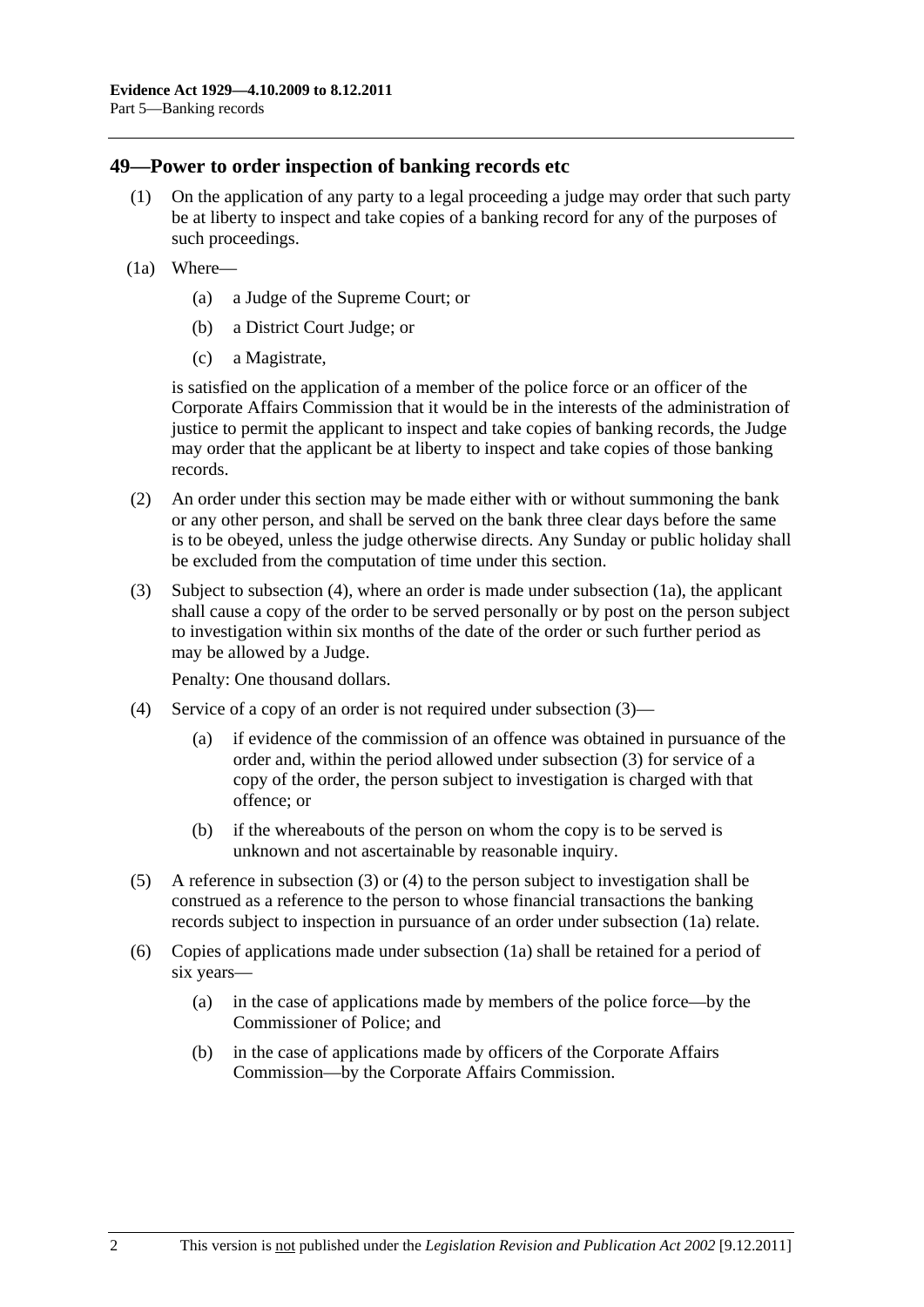- <span id="page-42-0"></span> (7) The Commissioner of Police shall in each calendar year report to the Minister responsible for the police force the number of applications made under [subsection \(1a\)](#page-41-0) by members of the police force during the previous calendar year, and the Corporate Affairs Commission shall in each calendar year report to the Minister to whom it is responsible the number of applications made under [subsection \(1a\)](#page-41-0) by officers of the Commission during the previous calendar year.
- (8) A report under [subsection \(7\)](#page-42-0) may be incorporated in any other annual report that the Commissioner of Police or the Corporate Affairs Commission (as the case may be) is required by or under statute to make to the Minister to whom the report under that subsection is to be submitted.
- (9) A person who divulges, otherwise than in the course of his official duties, information obtained by him by virtue of an order under [subsection \(1a\)](#page-41-0) shall be guilty of an offence and liable to a penalty not exceeding five thousand dollars.

#### **50—Bank not compellable to produce records except under order**

A bank or officer of a bank shall not in any legal proceeding to which the bank is not a party be compellable—

- (a) to produce any banking record, the contents of which can be proved under this Act; or
- (b) to appear as a witness to prove the matters, transactions, and accounts recorded in a banking record,

unless by order of a judge made for special cause.

#### **51—Costs occasioned by default of bank**

- (1) Costs occasioned by a default or delay by a bank in complying with an order under this Part (not being an order under [section 49\(1a\)\)](#page-41-0) may be awarded by the judge against the bank.
- (2) Any such order against a bank may be enforced as if the bank were a party to the proceedings in aid of which the application is made.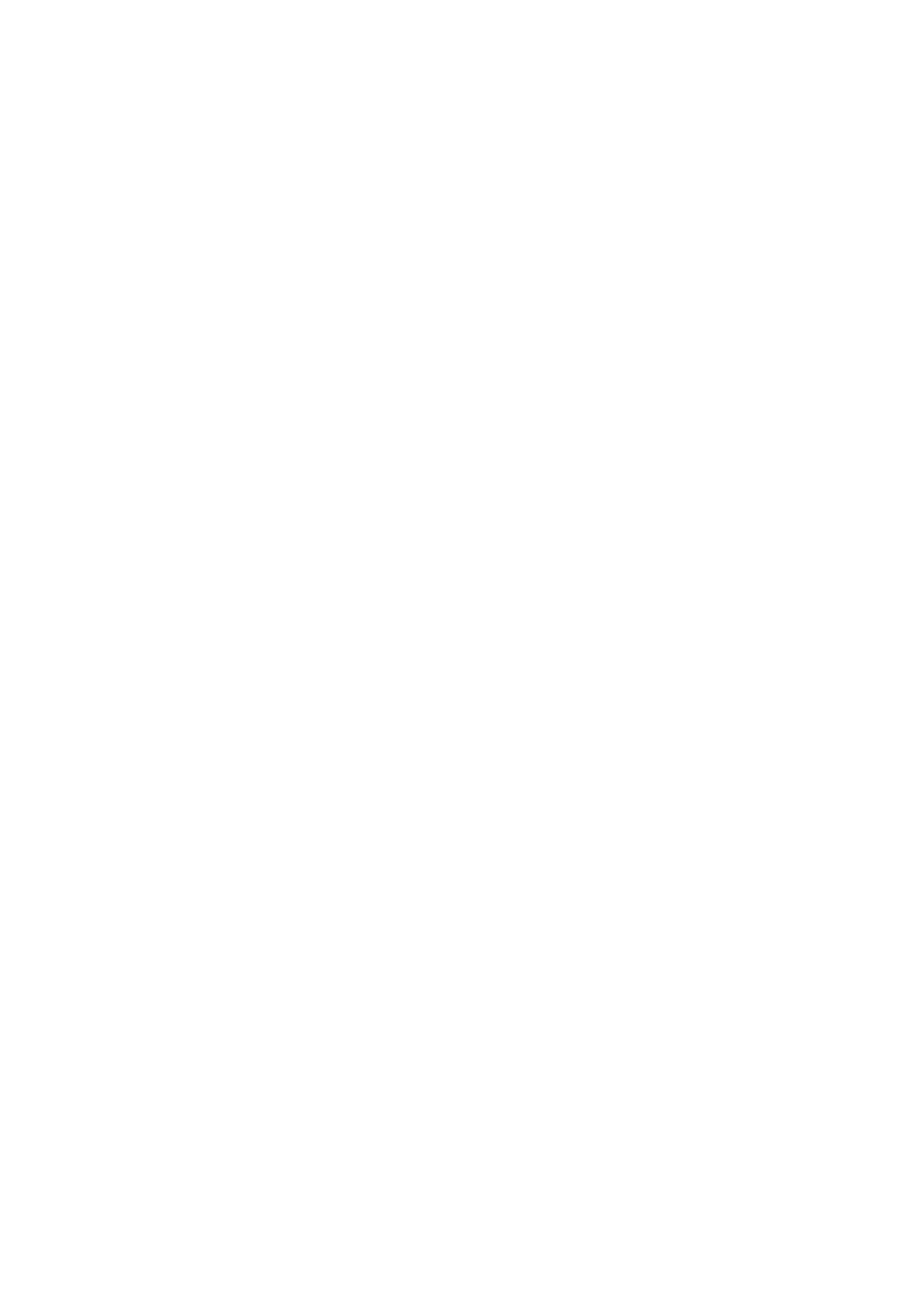# **Part 6—Telegraphic messages**

### **53—Party may give notice of intention to adduce telegraphic message in evidence**

- (1) Any party to any legal proceedings may at any time after the commencement thereof give notice to any other party that he proposes to adduce in evidence at the trial or hearing any telegraphic message that has been sent by electric telegraph from any station in the Commonwealth to any other station within the Commonwealth: Provided that the time between the giving of such notice and the day on which such evidence shall be tendered shall not in any case be less than two days.
- (2) Every such notice shall specify the names of the sender and receiver of the message, the subject matter thereof, and the date as nearly as may be.

### **54—And thereupon may produce message received with evidence that same received from telegraph station**

When such a notice has been given the production of any telegraphic message described in the notice, and purporting to have been sent by any person, together with evidence that the same was duly received from a telegraph station, shall be *prima facie* evidence that such message was signed and sent by the person so purporting to be the sender thereof to the person to whom the same shall be addressed without any further proof of the identity of the sender; but the party against whom any such message shall be given in evidence shall be at liberty, nevertheless, to prove that the same was not in fact sent by the person by whom it purports to have been sent.

## **55—After notice, sending a message may be proved by production of copy message and evidence of payment of fees for transmission**

In any legal proceedings, the production of any telegraphic message, or of a machine copy or press copy thereof, or a copy thereof verified on oath or affirmation together with evidence that such message was duly taken to a telegraph station, and that the fees (if any) for the transmission thereof were duly paid, shall be *prima facie* evidence that such message was duly delivered to the person named therein as the person to whom the same was to be transmitted; and the burden of proving that such message was not in fact received, shall be upon the person against whom such message shall be given in evidence: Provided that the party adducing the same in evidence shall give notice to the other party of his intention so to do in such manner and at such time as the practice of the court requires with respect to a notice to produce documents at the trial or hearing.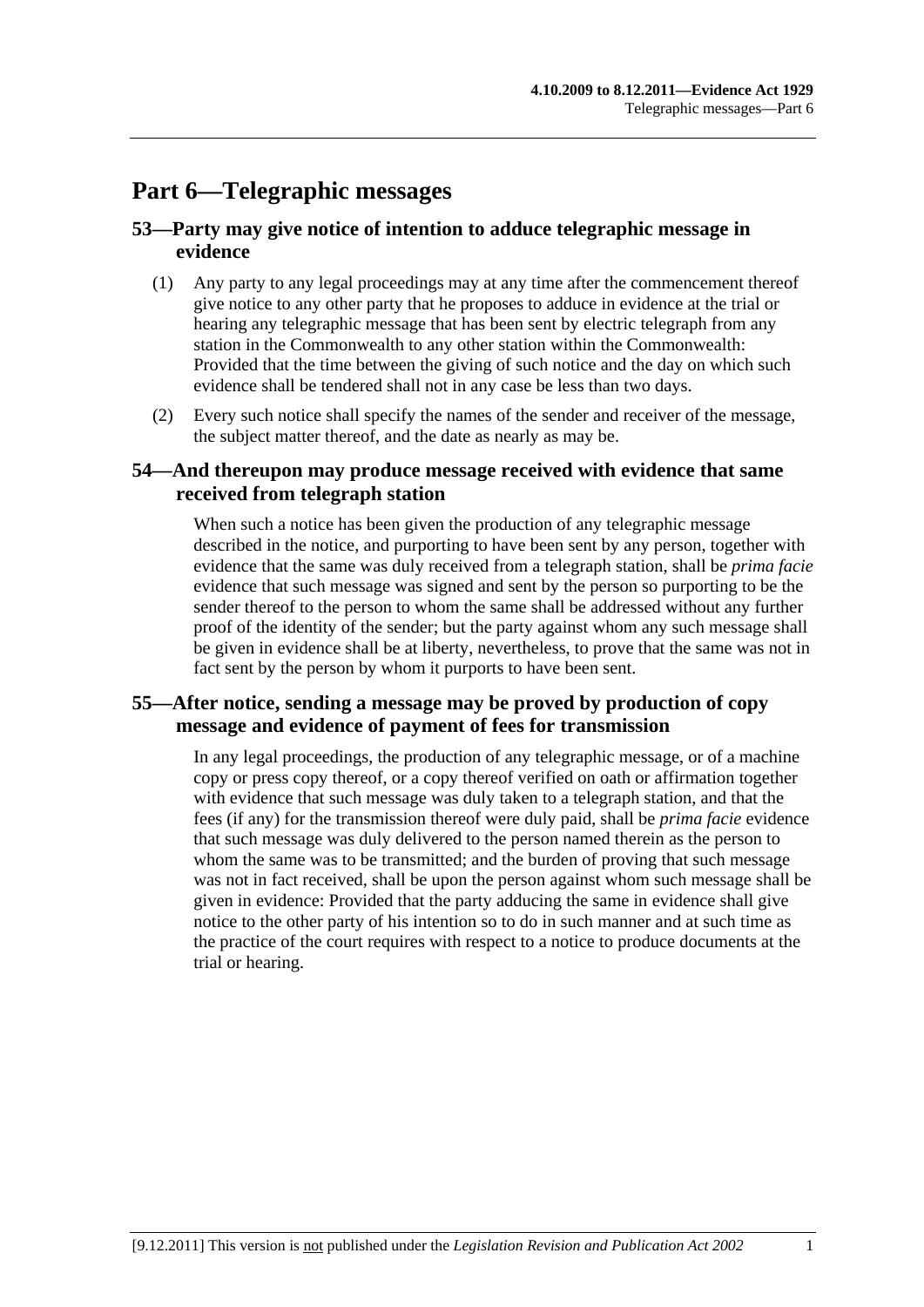# **56—Certain documents may be transmitted by electric telegraph under restriction**

- (1) The Governor, any Minister of the Crown, the President of the Legislative Council, the Speaker of the House of Assembly, a Judge of the Supreme Court, a Local Court Judge, or District Criminal Court Judge, the Judge in Insolvency, any special magistrate, and any principal officer of Government, or solicitor, may cause to be transmitted by electric telegraph the contents of any writ, warrant, rule, order, authority, or other communication requiring signature or seal subject to the provisions following, that is to say—
	- (a) the original document shall be delivered at the telegraph station in the presence and under the inspection of some justice of the peace or notary public;
	- (b) the person to whom the contents of any such document shall be so sent shall, forthwith and in the presence and under the supervision of a justice of the peace or notary public, cause to be sent back by electric telegraph, a copy of the message received by him; and in the event of any error appearing therein, the process shall be repeated under the like supervision, until it appears that a true copy of such document has been received by the person to whom it has been sent;
	- (c) when it appears that such true copy has been so received, such firstmentioned justice, or notary public, shall endorse upon the original document a certificate that a true copy thereof has been sent, under the provisions of this Act, to the person to whom the same has been so sent; and shall forthwith, by electric telegraph, inform such person that such certificate has been so endorsed;
	- (d) the person so receiving such true copy shall, upon receiving information of such certificate, endorse upon the copy of the original document received by him a certificate that the same has been duly received, under the provisions of this Act, which certificate shall be signed by him and by the justice or notary public so supervising the receipt of such copy as hereinbefore provided.
- (2) In this section—

*any principal officer of Government* includes the Auditor-General, the Under Secretary, the Under Treasurer, the Solicitor-General, the Crown Solicitor, the Director of Public Prosecutions and the secretary to any department presided over by a Minister of the Crown, the Clerk of the Legislative Council, the Clerk of the House of Assembly, the Surveyor-General, the Registrar-General, the Sheriff, the Master of the Supreme Court, the Commissioner of Police, inspectors of police, the Returning Officer for the State; and for the purposes of returns to writs of election, but not otherwise, also includes any returning officer or deputy returning officer of an electoral district.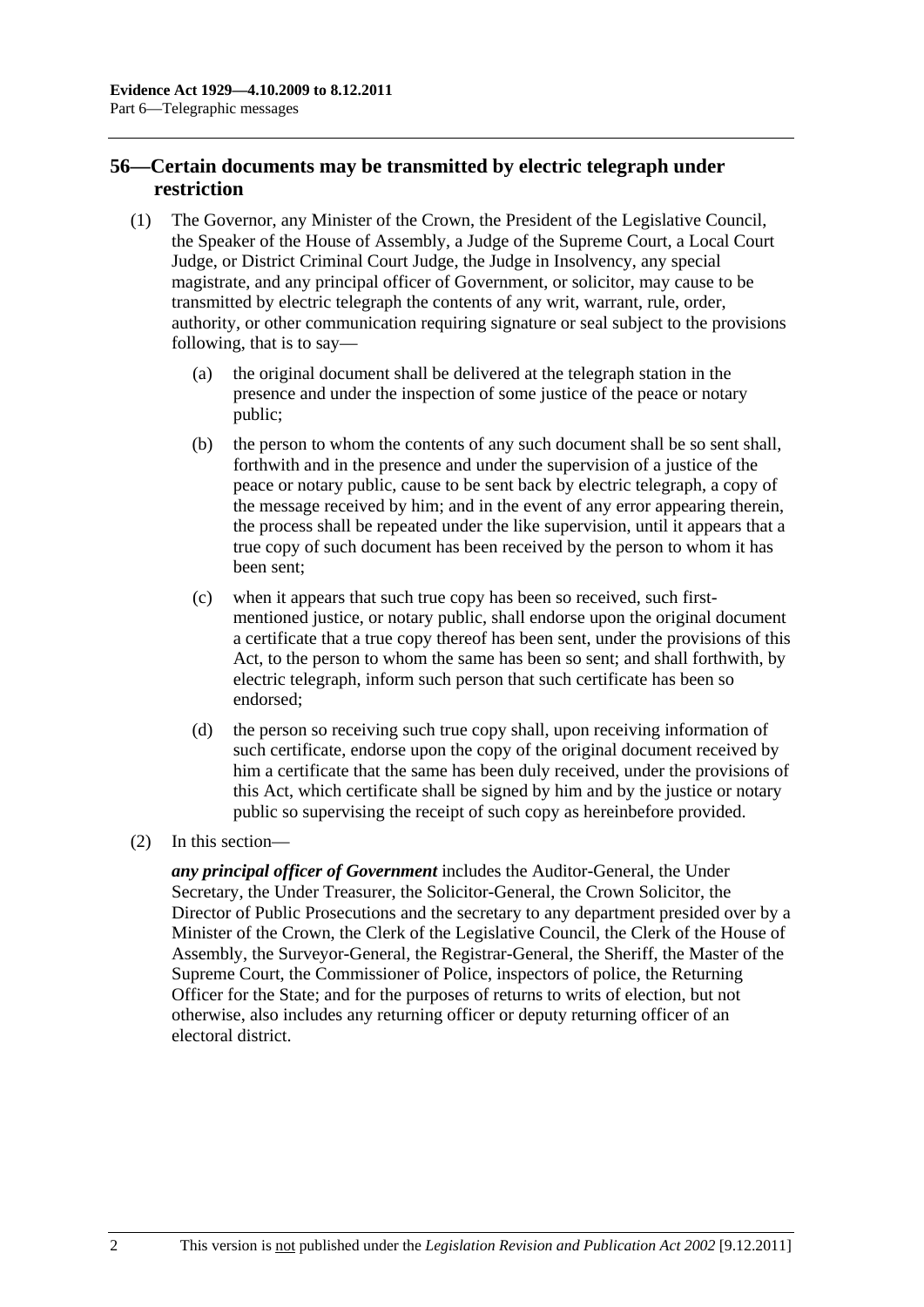### **57—Copies so transmitted to be as valid and effectual as originals**

- (1) Every copy so endorsed and certified as aforesaid shall be as valid to all intents and purposes as the original, whereof it purports to be a copy, would have been, and shall be admissible in evidence in any case in which the original would have been so admissible; and any person by whom such copy has been received, or who is thereby authorised, instructed, or commanded, or who is lawfully charged with any duty in respect thereof, shall have and become liable to the same rights and duties in respect thereof as if he had received the original document duly signed and sealed, or signed or sealed, as the case may be.
- (2) In the case of any document intended to be served, or the efficacy or use whereof depends upon service, every such copy shall for the purpose of such service be deemed to be the original document whereof it purports to be a copy.

#### **58—Penalty for false certificate of sending message**

Any justice or notary public who wilfully and falsely endorses upon any original document, delivered at a telegraph station for the purpose of being transmitted under the provisions of this Act, a certificate that a true copy thereof has been sent under this Act, or who by telegraph wilfully and falsely informs any person to whom such has been so sent that a certificate under the provisions of this Act has been endorsed thereon, shall forfeit a sum not exceeding two hundred dollars, which may be sued for and recovered by the first person who shall, for his own benefit and without collusion, sue for the same.

#### **59—Signing false certificate upon copy**

Any person by this Part of this Act required to sign a certificate upon any copy of a document that such copy has been duly received under the provisions of this Act, who shall wilfully sign such certificate, knowing the same to be false, shall be guilty of an offence, and, being convicted thereof, shall be liable to be imprisoned for any term not exceeding two years.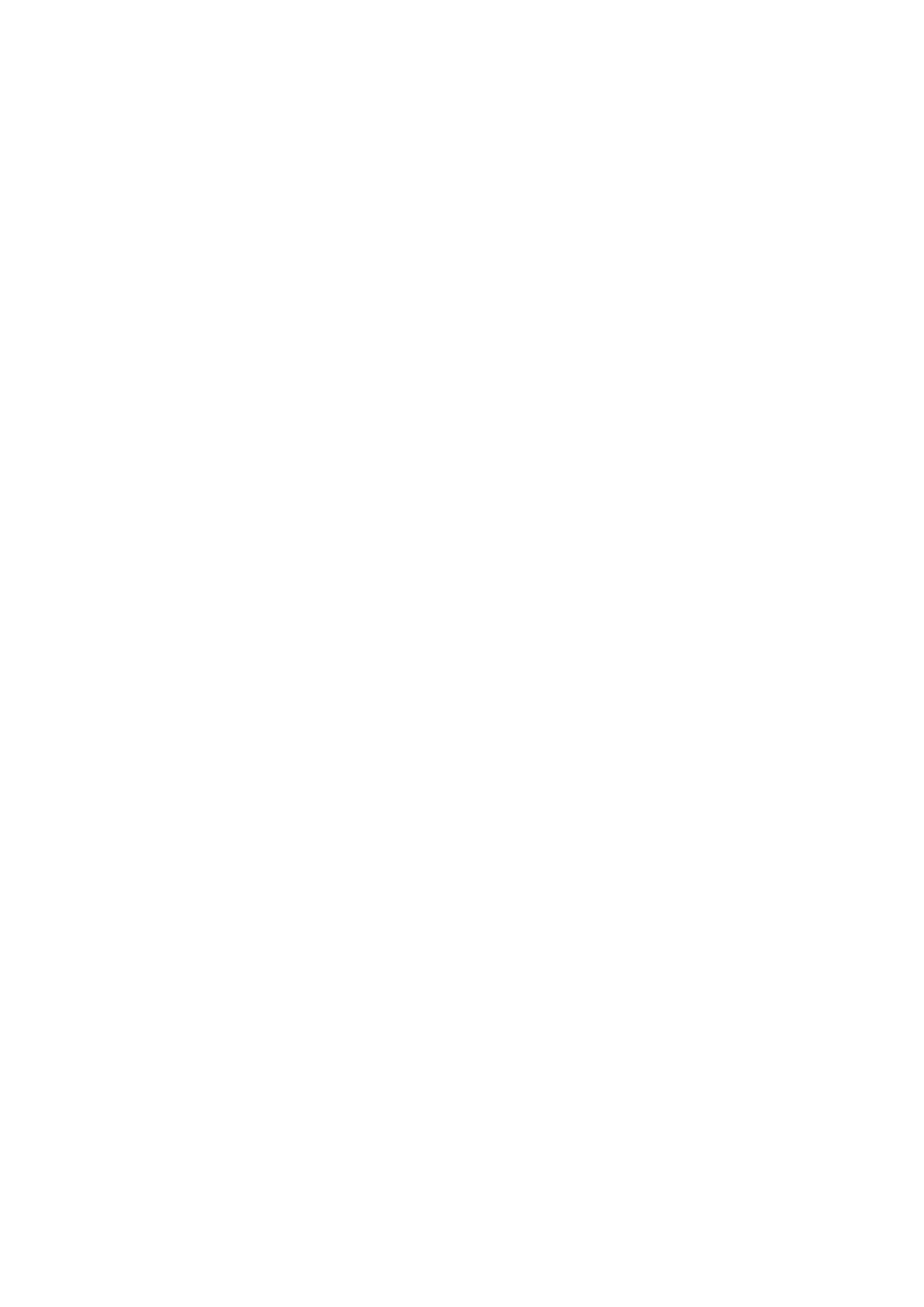# <span id="page-48-0"></span>**Part 6A—Computer evidence**

### **59A—Interpretation**

In this Part, unless the contrary intention appears—

*computer* means a device that is by electronic, electro-mechanical, mechanical or other means capable of recording and processing data according to mathematical and logical rules and of reproducing that data or mathematical or logical consequences thereof;

*computer output* or *output* means a statement or representation (whether in written, pictorial, graphical or other form) purporting to be a statement or representation of fact—

- (a) produced by a computer; or
- (b) accurately translated from a statement or representation so produced;

*data* means a statement or representation of fact that has been transcribed by methods, the accuracy of which is verifiable, into the form appropriate to the computer into which it is, or is to be, introduced.

### **59B—Admissibility of computer output**

- (1) Subject to this section, computer output shall be admissible as evidence in any civil or criminal proceedings.
- (2) The court must be satisfied—
	- (a) that the computer is correctly programmed and regularly used to produce output of the same kind as that tendered in evidence pursuant to this section; and
	- (b) that the data from which the output is produced by the computer is systematically prepared upon the basis of information that would normally be acceptable in a court of law as evidence of the statements or representations contained in or constituted by the output; and
	- (c) that, in the case of the output tendered in evidence, there is, upon the evidence before the court, no reasonable cause to suspect any departure from the system, or any error in the preparation of the data; and
	- (d) that the computer has not, during a period extending from the time of the introduction of the data to that of the production of the output, been subject to a malfunction that might reasonably be expected to affect the accuracy of the output; and
	- (e) that during that period there have been no alterations to the mechanism or processes of the computer that might reasonably be expected adversely to affect the accuracy of the output; and
	- (f) that records have been kept by a responsible person in charge of the computer of alterations to the mechanism and processes of the computer during that period; and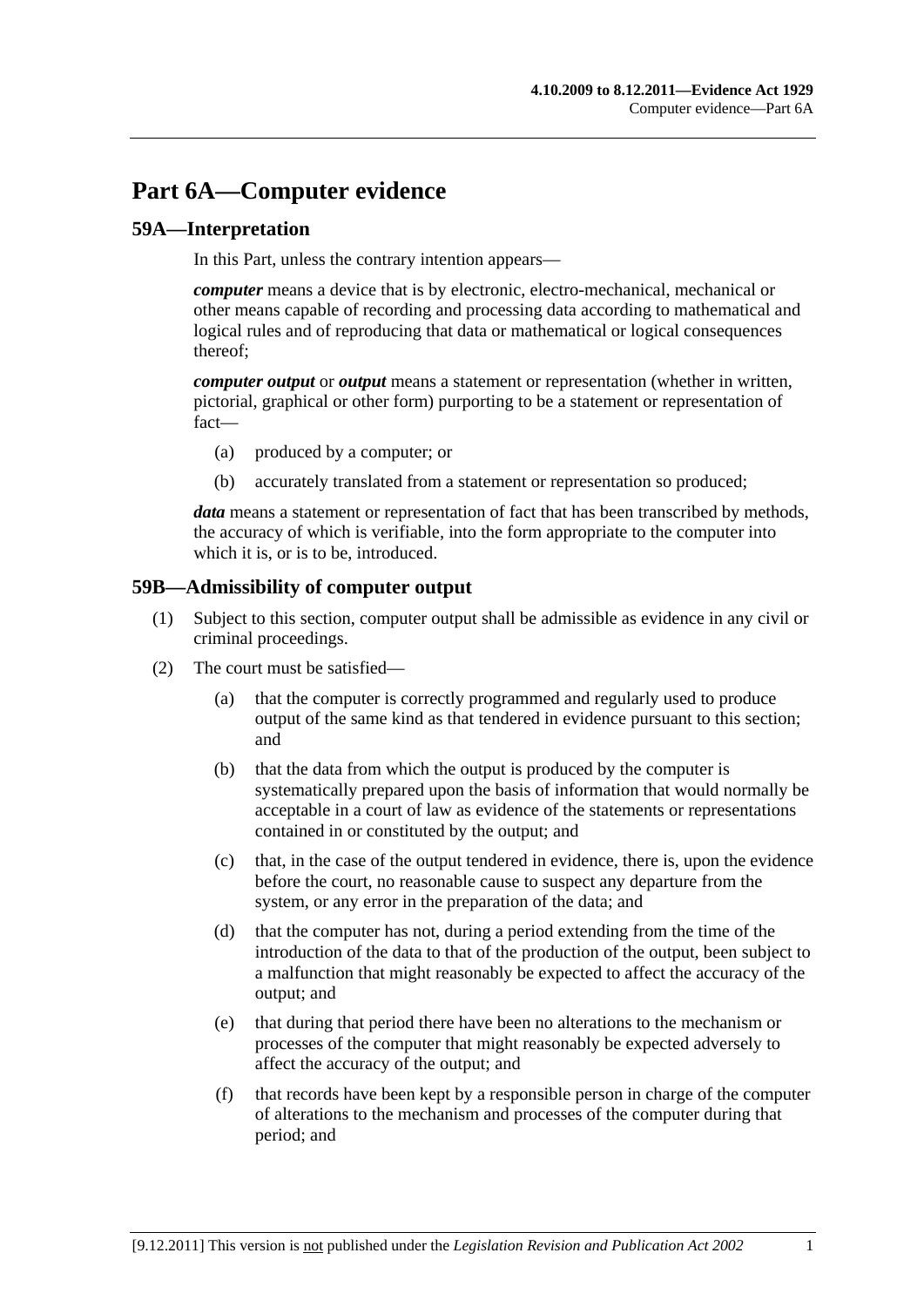- <span id="page-49-0"></span> (g) that there is no reasonable cause to believe that the accuracy or validity of the output has been adversely affected by the use of any improper process or procedure or by inadequate safeguards in the use of the computer.
- (3) Where two or more computers have been involved, in combination or succession, in the recording of data and the production of output derived therefrom and tendered in evidence under this section, the court must be satisfied that the requirements of [subsection \(2\)](#page-48-0) of this section have been satisfied in relation to each computer so far as those requirements are relevant in relation to that computer to the accuracy or validity of the output, and that the use of more than one computer has not introduced any factor that might reasonably be expected adversely to affect the accuracy or validity of the output.
- (4) A certificate under the hand of a person having prescribed qualifications in computer system analysis and operation or a person responsible for the management or operation of the computer system as to all or any of the matters referred to in [subsection \(2\)](#page-48-0) or [\(3\)](#page-49-0) of this section shall, subject to [subsection \(6\)](#page-49-0) of this section, be accepted in any legal proceedings, in the absence of contrary evidence, as proof of the matters certified.
- (5) An apparently genuine document purporting to be a record kept in accordance with [subsection \(2\)](#page-48-0) of this section, or purporting to be a certificate under [subsection \(4\)](#page-49-0) of this section shall, in any legal proceedings, be accepted as such in the absence of contrary evidence.
- (6) The court may, if it thinks fit, require that oral evidence be given of any matters comprised in a certificate under this section, or that a person by whom such a certificate has been given attend for examination or cross-examination upon any of the matters comprised in the certificate.

### **59C—Regulations**

The Governor may make such regulations as he deems necessary or expedient for the purposes of this Part, and without limiting the generality of the foregoing those regulations may—

- (a) make any provision for the purposes of this Part with respect to the preparation, auditing or verification of data, or the methods by which it is prepared; and
- (b) prescribe the qualifications of a person by whom a certificate may be given, or a translation made, under this Part.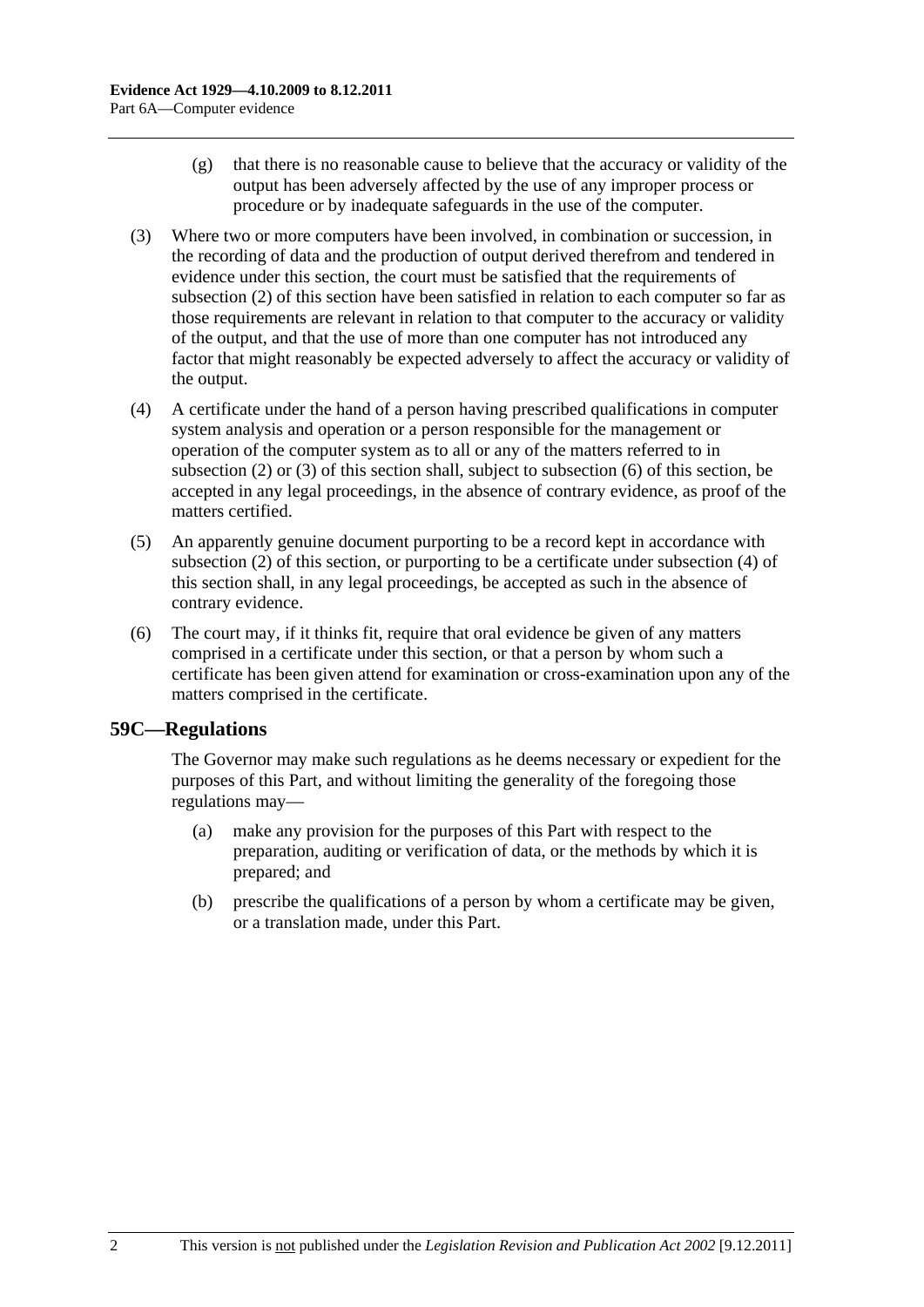# **Part 6B—Obtaining evidence from outside a court's territorial jurisdiction**

# **59D—Interpretation**

(1) In this Part—

#### *authorised South Australian court* means—

- (a) the Supreme Court;
- (b) the District Court;
- (c) the Magistrates Court;
- (e) a court or tribunal declared by the Attorney-General, by notice in the Gazette, to be an authorised South Australian court for the purposes of this Part;

*foreign court* means a court established under the law of some country, state or territory other than this State.

- (2) This Part applies in respect of—
	- (a) civil proceedings originating in courts within or outside Australia;
	- (b) criminal proceedings originating in Australian courts.

### **59E—Taking of evidence outside the State**

- (1) Where, in the opinion of an authorised South Australian court, it is necessary or expedient that evidence relating to proceedings before it be taken outside the State, the court may—
	- (a) sit outside the State for the purpose of taking the evidence; or
	- (b) issue a commission to an officer of the court or some other appropriate person to take the evidence; or
	- (c) request a foreign court to take the evidence.
- (2) Subject to any just exception—
	- (a) any depositions taken on commission or by a foreign court that takes evidence in pursuance of a request under this Part may be put in as evidence at the hearing of the proceedings to which they relate; and
	- (b) any documents produced to a commissioner or a foreign court that takes evidence in pursuance of a request under this Part are admissible at the hearing of the proceedings to which they relate as if produced at the hearing.
- (3) Any documents appearing to be depositions or documents so taken or produced, will, in the absence of evidence to the contrary, be accepted as such.
- (4) An authorised South Australian court may take evidence from a place outside the State by video link or any other form of telecommunication that the court thinks appropriate in the circumstances.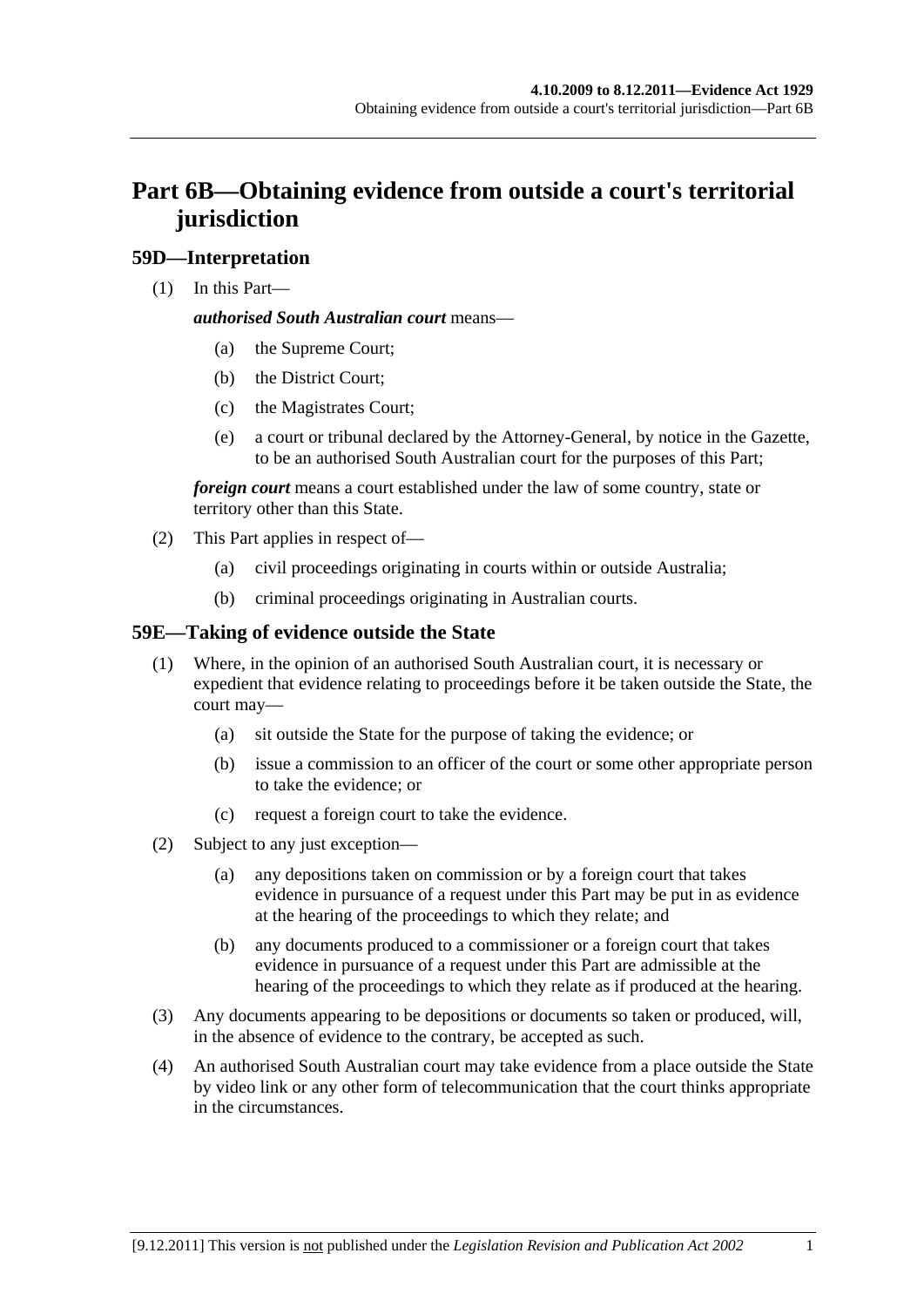<span id="page-51-0"></span>Part 6B—Obtaining evidence from outside a court's territorial jurisdiction

#### **59F—Power of South Australian Court to take evidence on request**

- (1) Where a foreign court requests an authorised South Australian court to take evidence in this State for the purpose of proceedings before that foreign court the South Australian court may summon any person to appear before it for the purpose of giving evidence or for the purpose of producing documents.
- (2) A witness summoned to appear before an authorised South Australian court under this section may be examined, cross-examined or re-examined before that court.
- (3) Subject to this Part, the South Australian court in taking evidence under this section shall have the same powers as if the proceedings originated in that court.
- (4) If, while any person is being examined before an authorised South Australian court, objection is taken to any question, or to answering any question, the ground of the objection and the answer (if any) to the question shall be set out in the deposition of that person.
- (5) Subject to [subsections \(6\)](#page-51-0) and [\(7\),](#page-51-0) the validity of the ground of any such objection shall not be determined by the authorised South Australian court but by the foreign court at whose request the examination is being conducted.
- (6) The authorised South Australian court may permit a witness to decline to answer a question where in the opinion of the court the answer to that question might incriminate him or where it would in the opinion of the court be unfair to the witness, or to any other person, that the answer should be given and recorded.
- (7) A witness cannot be compelled to give evidence on a particular subject if he or she could not be compelled to give evidence on that subject in the foreign court from which the request to take evidence originated.

#### **59G—Depositions to be signed**

Where pursuant to this Part—

- (a) a witness has given evidence before an authorised South Australian court, his deposition shall be signed by him and by the person presiding over the court; or
- (b) a document has been produced before an authorised South Australian court, the person presiding over the court shall attach to that document a certificate signed by him stating the name of the person by whom the document was produced.

#### **59H—Transmission of request**

Where an authorised South Australian court receives a request from a foreign court for the examination of a witness, or the production of documents, and it appears to the court that the witness or person by whom the evidence is to be given, or the documents produced, is not in South Australia and is not proceeding to South Australia, but is in, or proceeding to, some other country or State, the South Australian court—

 (a) may transmit the request to a foreign court in that other country or State together with such information as it possesses concerning the whereabouts of that person; and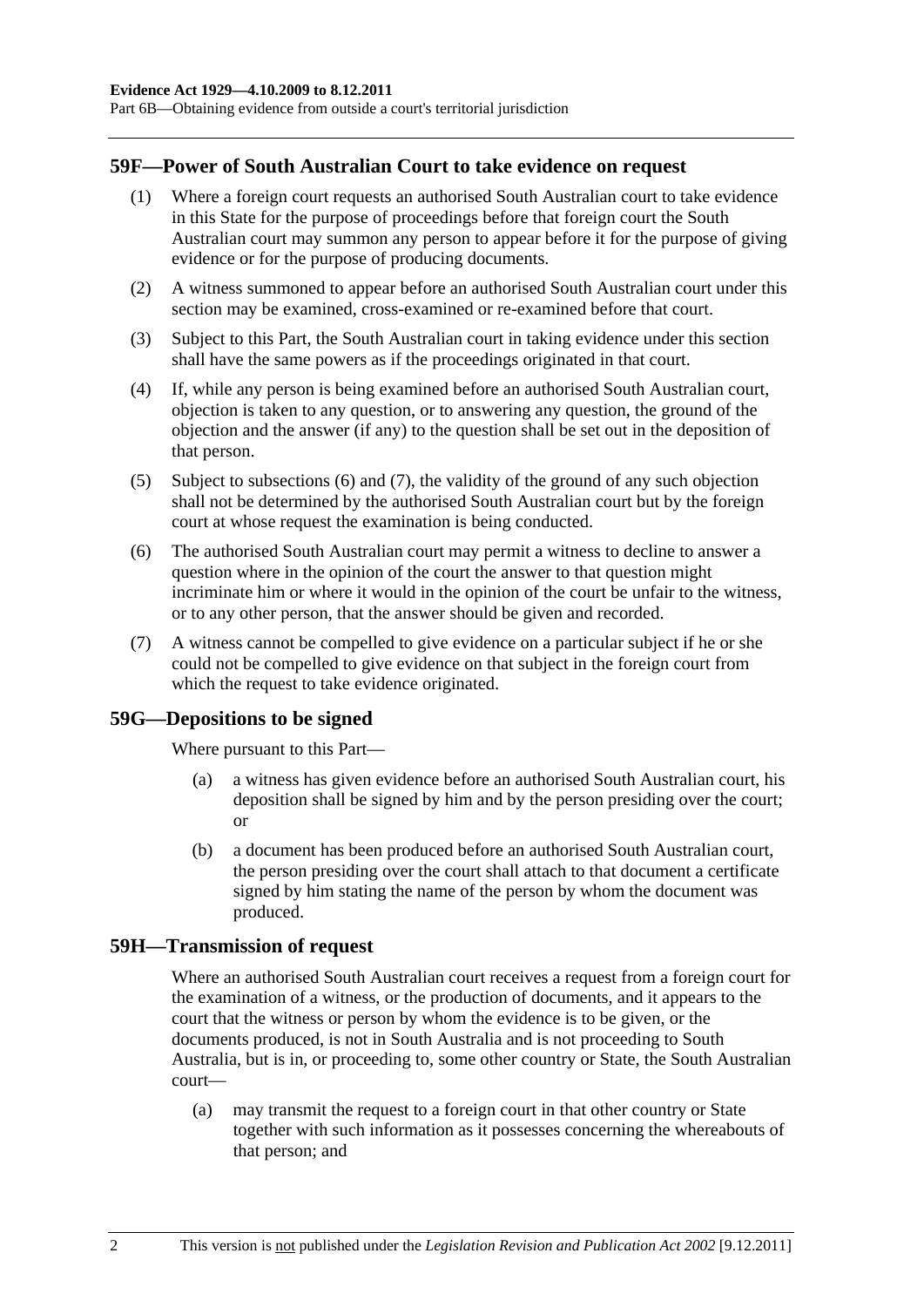(b) shall give notice to the foreign court from which it received the request of the fact that the request has been so transmitted.

# **59I—Saving provision**

- (1) Nothing in this Part limits the power of a court to require a witness to attend in person before the court.
- (2) The provisions of this Part are supplementary to, and do not derogate from, the provisions of any other Act or law.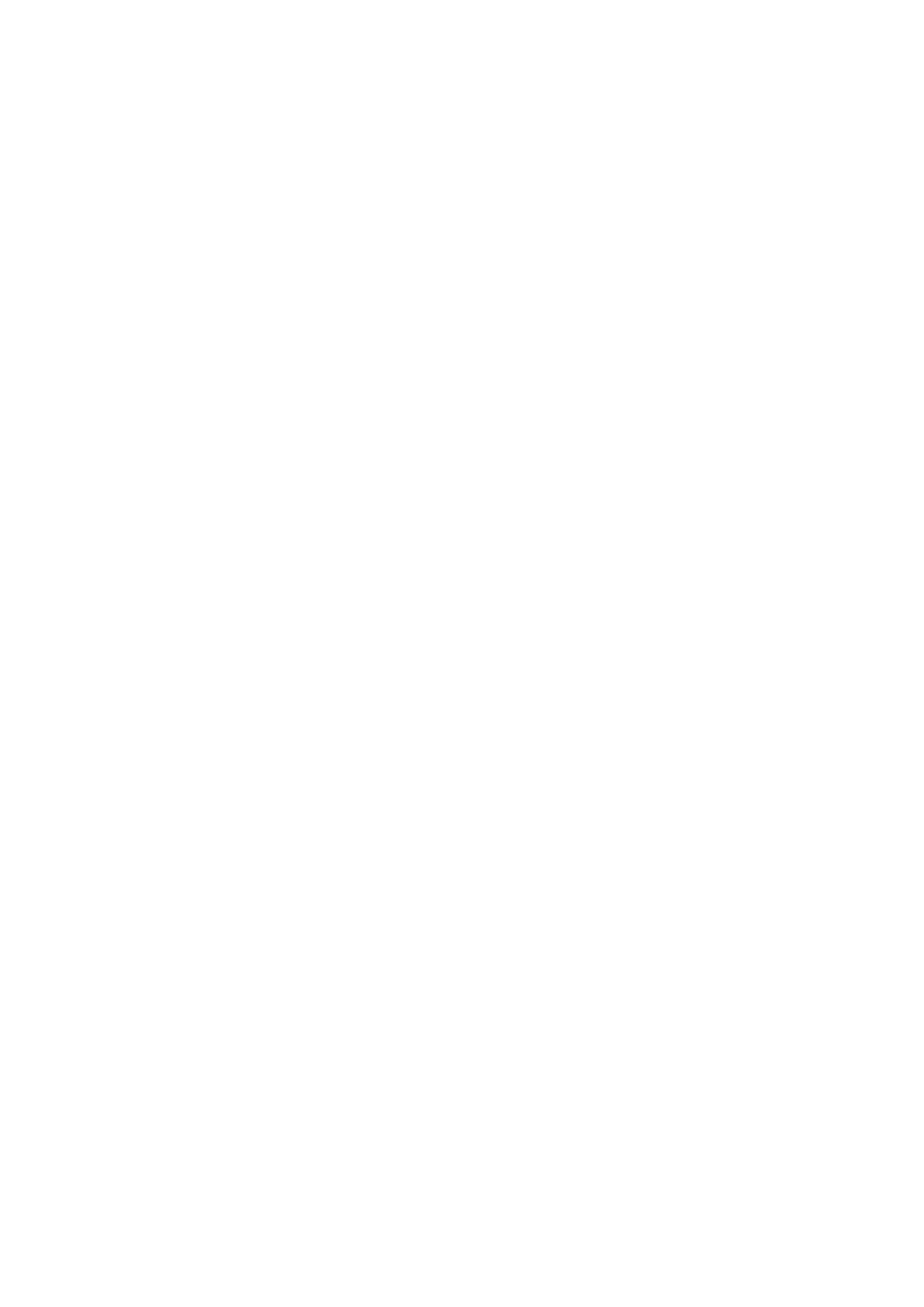# **Part 6C—Use of audio and audio visual links**

# **Division 1—Preliminary**

## **59IA—Interpretation**

In this Part—

*audio link* means a system of two-way communication linking different places so that a person speaking at any one of the places can be heard at the other;

#### **Example—**

An audio link may be established by facilities such as a two-way radio or telephone.

*audio visual link* means a system of two-way communication linking different places so that a person speaking at any one of the places can be seen and heard at the other;

#### **Example—**

An audio visual link may be established by facilities such as a closed-circuit television.

*participating State* means another State in which statutory provisions substantially corresponding to this Part are in force;

*recognised court* means a court or tribunal of a participating State that is authorised by the provisions of an Act of that State in terms substantially corresponding to this Part to direct that evidence be taken or submissions made by audio, or audio visual, link from South Australia;

*South Australian court* means—

- (a) the Supreme Court;
- (b) the District Court;
- (c) the Magistrates Court;
- (d) the Coroner's Court;
- (e) a court or tribunal prescribed by regulation to be a South Australian court for the purposes of this Part;

*State* includes Territory;

*tribunal* of a State means a person or body authorised by or under a law of the State to take evidence on oath or affirmation.

#### **59IB—Transitional**

This Part extends to proceedings whether the proceedings were commenced, or the cause of action arose, before or after the commencement of this Part.

### **59IC—Application of Part**

This Part is in addition to, and does not derogate from, other provisions of this Act or of any other law authorising the taking of evidence, or the conduct of proceedings, outside this State.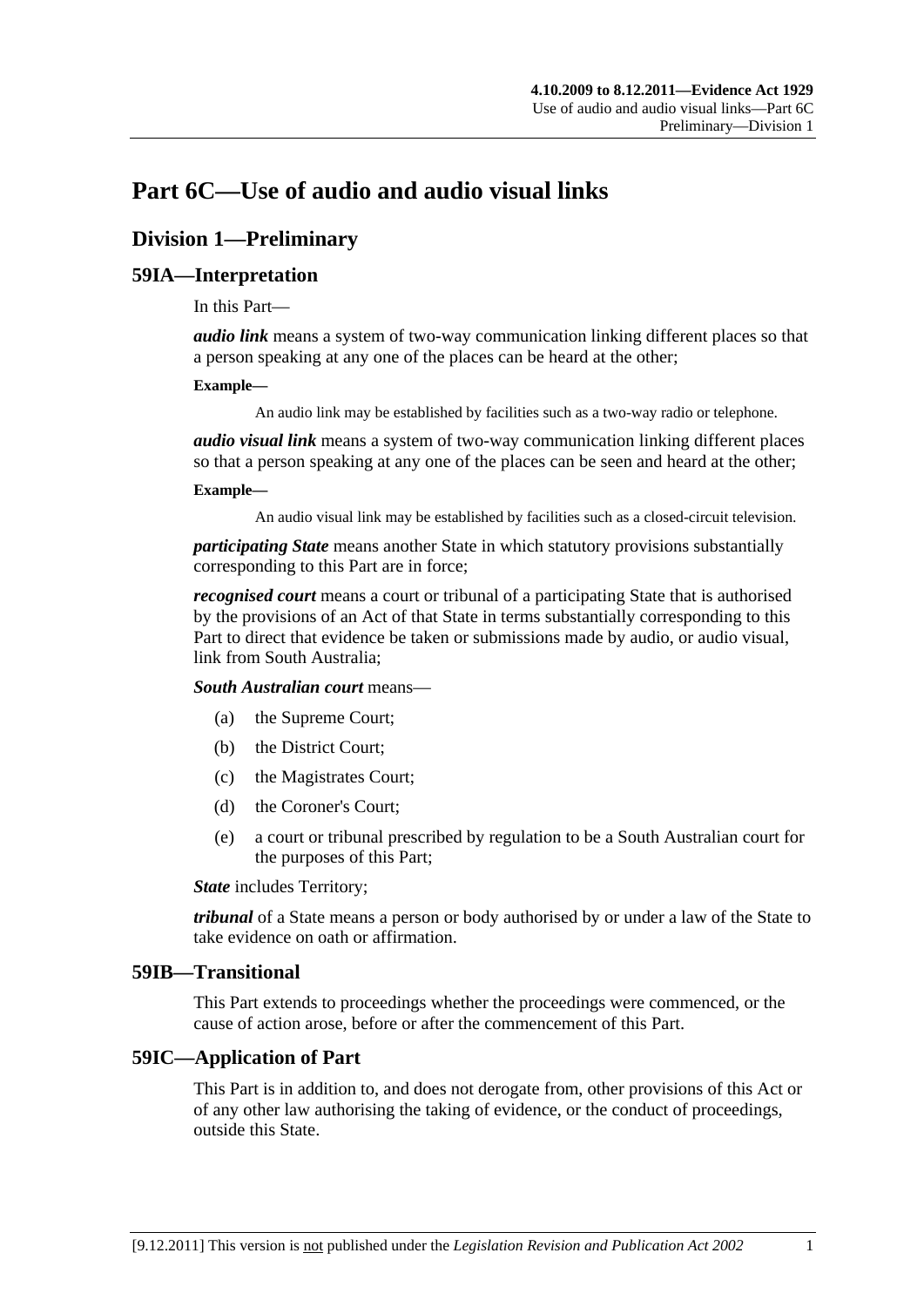# **Division 2—Use of interstate audio or audio visual link in proceedings before South Australian courts**

#### **59ID—Application of this Division**

This Division applies to any proceeding (including a criminal proceeding) before a South Australian court.

#### **59IE—State courts may take evidence and submissions from outside State**

- (1) A South Australian court may, on the application of a party to a proceeding before the court, direct that evidence be taken or submissions made by audio, or audio visual, link from a participating State.
- (2) The court must not make such a direction if—
	- (a) the necessary facilities are unavailable or cannot reasonably be made available; or
	- (b) the court is satisfied that the evidence or submission can be more conveniently given or made in this State; or
	- (c) the court is satisfied by a party opposing the making of the direction that the direction would be unfair to the party.
- (3) The court may exercise in the participating State in connection with taking evidence or receiving submissions by audio, or audio visual, link any of its powers that the court is permitted, under the law of the participating State, to exercise in the participating State.

#### **59IF—Expenses**

If a South Australian court directs evidence to be taken, or submissions to be made, by audio, or audio visual, link from a person in a participating State, the court may make such orders as it considers just for payment of expenses incurred in connection with—

- (a) taking the evidence or making the submissions; or
- (b) providing the audio, or audio visual, link.

### **59IG—Counsel entitled to practise**

A person who is entitled to practise as a legal practitioner in a participating State is entitled to practise as a barrister, solicitor or both—

- (a) in relation to the examination-in-chief, cross-examination or re-examination of a witness in the participating State whose evidence is being given by audio, or audio visual, link in a proceeding before a South Australian court; and
- (b) in relation to the making of submissions by audio, or audio visual, link from the participating State in a proceeding before a South Australian court.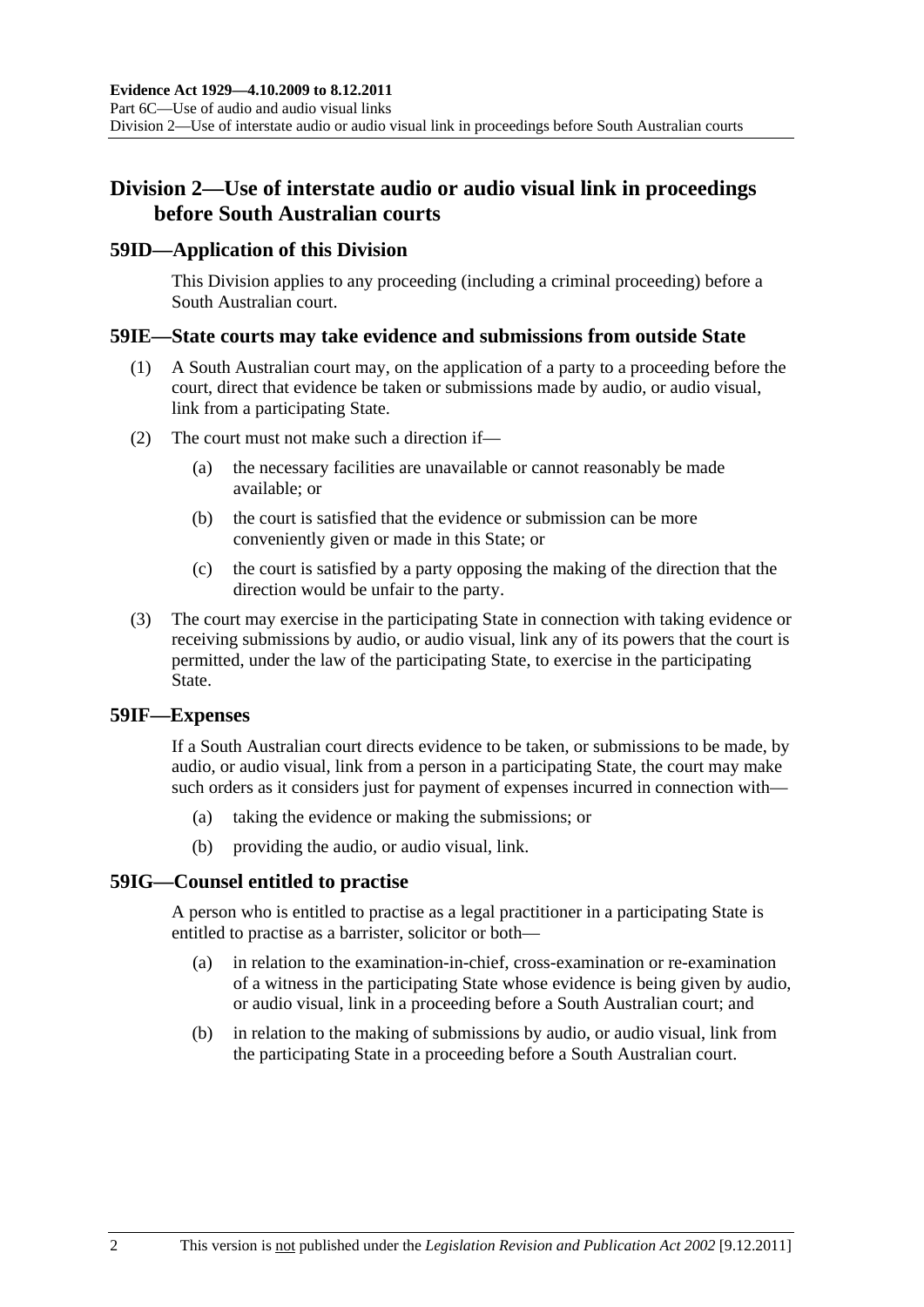# <span id="page-56-0"></span>**Division 3—Use of interstate audio or audio visual link in proceedings in participating States**

## **59IH—Application of Division**

This Division applies to any proceeding (including a criminal proceeding) before a recognised court.

### **59II—Recognised courts may take evidence or receive submissions from persons in South Australia**

A recognised court may, for the purposes of a proceeding before it, take evidence or receive submissions by audio, or audio visual, link from a person in South Australia.

#### **59IJ—Powers of recognised courts**

- (1) The recognised court may, for the purposes of the proceeding, exercise in South Australia, in connection with taking evidence or receiving submissions by audio, or audio visual, link any of its powers, except its powers—
	- (a) to punish for contempt; and
	- (b) to enforce or execute its judgments or process.
- (2) The laws of the participating State (including rules of court) that apply to the proceeding in that State also apply, by force of this subsection, to the practice and procedure of the recognised court in taking evidence or receiving submissions by audio, or audio visual, link from a person in South Australia.
- (3) For the purposes of the recognised court exercising its powers, the place in South Australia where evidence is given or submissions are made is taken to be part of the court.

### **59IK—Orders made by recognised court**

Without limiting [section 59IJ,](#page-56-0) the recognised court may, by order—

- (a) direct that the proceeding, or a part of the proceeding, be conducted in private; or
- (b) require a person to leave a place in South Australia where the giving of evidence or the making of submissions is taking place or is going to take place; or
- (c) prohibit or restrict the publication of evidence given in the proceeding or of the name of a party to, or a witness in, the proceeding.

### **59IL—Enforcement of order**

- (1) An order of a recognised court under this Division must be complied with.
- (2) Subject to rules of court, the order may be enforced by the Supreme Court as if the order were an order of the Supreme Court.
- (3) Without limiting [subsection \(2\),](#page-56-0) a person who contravenes the order—
	- (a) is taken to be in contempt of the Supreme Court; and
	- (b) is punishable accordingly,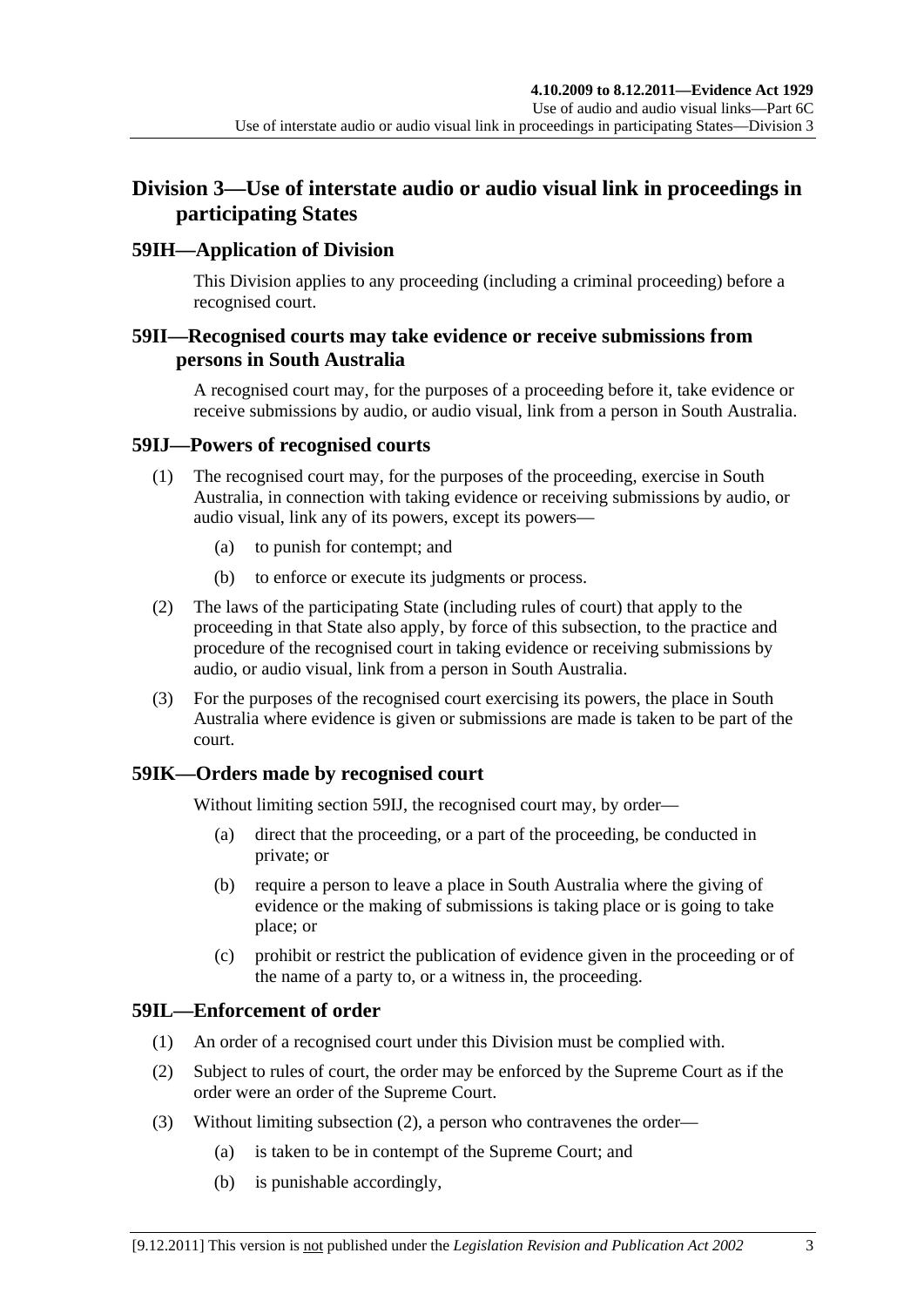unless the person establishes that the contravention should be excused.

# <span id="page-57-0"></span>**59IM—Privileges, protection and immunity of participants in proceedings in courts of participating States**

- (1) A judge or other person presiding at a proceeding before a recognised court has, in connection with evidence taken or submissions received by audio, or audio visual, link from a person in South Australia, the same privileges, protection and immunity as a judge of the Supreme Court.
- (2) A person appearing as a legal practitioner in a proceeding before a recognised court has, in connection with evidence taken or submissions received by audio, or audio visual, link from a person in South Australia, the same protection and immunity as a legal practitioner has in appearing for a party in a proceeding before the Supreme Court.
- (3) A person appearing as a witness in a proceeding before a recognised court by audio, or audio visual, link from South Australia has the same protection as a witness in a proceeding before the Supreme Court.

## **59IN—Recognised court may administer oath in South Australia**

- (1) A recognised court may, for the purpose of obtaining in the proceeding by audio, or audio visual, link the testimony of a person in South Australia, administer an oath or affirmation in accordance with the practice and procedure of the recognised court.
- (2) Evidence given by a person on oath or affirmation so administered is, for the purposes of the law of South Australia, testimony given in a judicial proceeding.

### **59IO—Assistance to recognised court**

An officer of a South Australian court may, at the request of a recognised court—

- (a) attend at the place in the State where evidence is to be or is being taken, or submissions are to be or are being made, in the proceeding; and
- (b) take such action as the recognised court directs to facilitate the proceeding; and
- (c) assist with the administering by the recognised court of an oath or affirmation.

#### **59IP—Contempt of recognised courts**

- (1) A person must not, in relation to proceedings in South Australia for the purpose of taking of evidence or the receiving of submissions by a recognised court by audio, or audio visual, link, engage in conduct that would, if the proceeding were before the Supreme Court, constitute—
	- (a) an offence; or
	- (b) a contempt of the Supreme Court.
- (2) A person who contravenes [subsection \(1\)](#page-57-0) is liable to—
	- (a) if the conduct would have constituted an offence—the same penalty as if the offence had been committed in relation to proceedings before the Supreme Court; or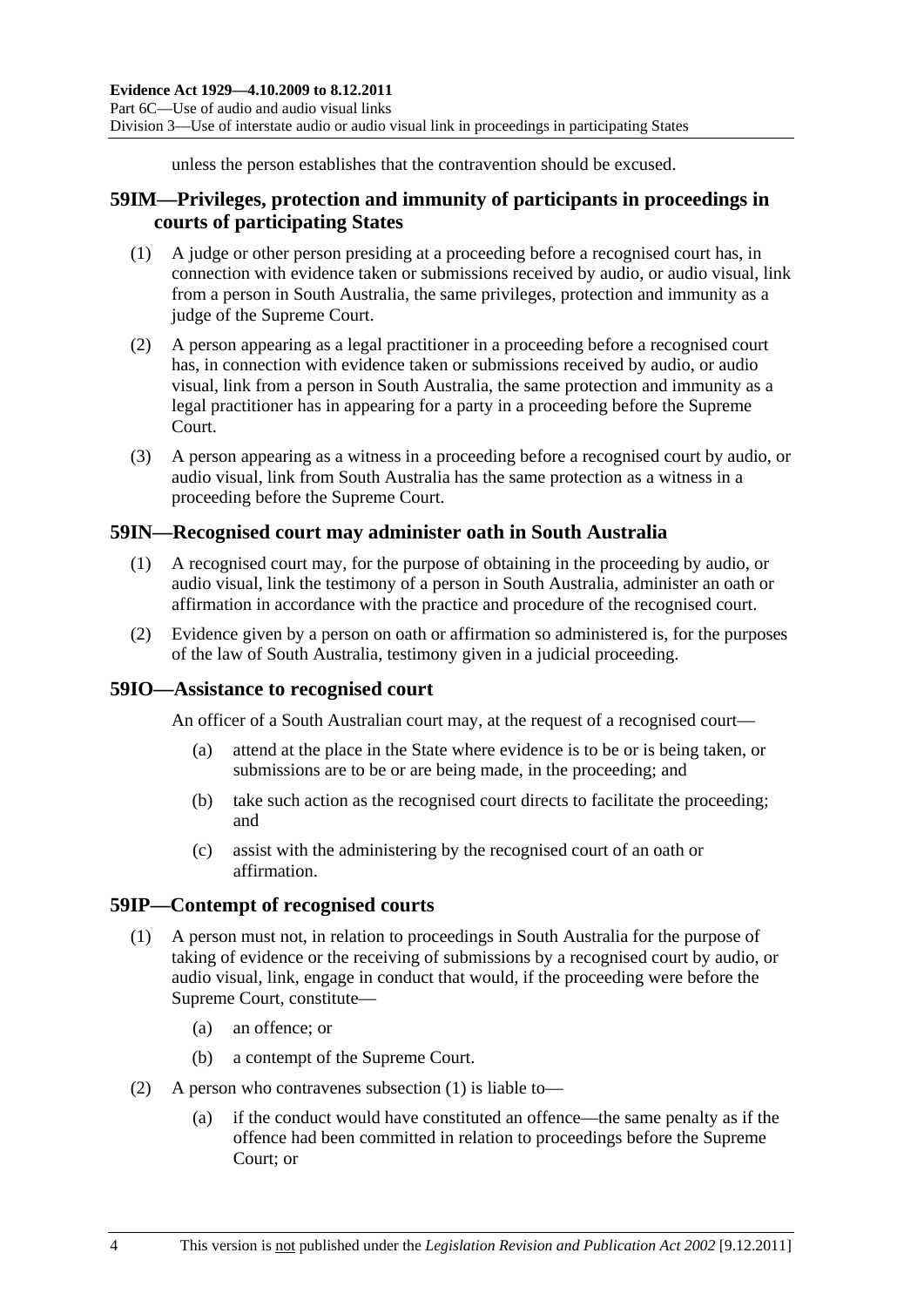(b) if the conduct would have constituted a contempt—imprisonment for 3 months.

# <span id="page-58-0"></span>**Division 4—Use of audio visual link or audio link generally**

# **59IQ—Appearance etc by audio visual link or audio link**

- (1) A court may, subject to this Division and any relevant rules of court, receive evidence or submissions from a person who is in the State but not physically present in the courtroom by means of an audio visual link or an audio link.
- (2) The court may administer an oath or affirmation by means of the link for the purpose of taking evidence (and may adapt its normal practice in that regard to the extent necessary in the circumstances).
- (3) While the link is in operation the person from whom evidence or submissions are taken, and anyone else present in the place from which that person gives evidence or makes submissions, is taken to be before the court.

Any law or rule of practice relevant to contempt of the court applies accordingly.

Any law or rule of practice requiring the personal appearance of a person before the court is taken to be satisfied while the link between the court and the person remains in operation.

- $(4)$  If—
	- (a) a defendant is in custody prior to trial and is to be dealt with by a court to which the provisions of this subsection are extended by regulation; and
	- (b) facilities exist for dealing with the proceedings by audio visual link,

the court should, subject to [subsection \(5\)](#page-58-0) and relevant rules of court, deal with the proceedings by audio visual link and without requiring the personal attendance of the defendant.

- (5) The personal attendance of a defendant who is in custody is, however, required if—
	- (a) the proceeding is—
		- (i) the defendant's first appearance before a court in connection with the charge or charges for which the defendant is in custody; or
		- (ii) a preliminary examination of an indictable offence that involves the taking of oral evidence (but this subparagraph does not prevent the use of an audio visual link for parts of the proceeding that do not involve the taking of oral evidence or for incidental proceedings such as an adjournment or an application for bail or further remand in custody that do involve the taking of oral evidence); or
		- (iii) a proceeding for which the defendant's personal attendance is required by regulation,

(but in any of the above cases, the defendant may ask the court to be allowed to use an audio visual link and, if the court agrees, the defendant need not attend personally before the court); or

(b) the proceeding is an investigation into the defendant's fitness to stand trial; or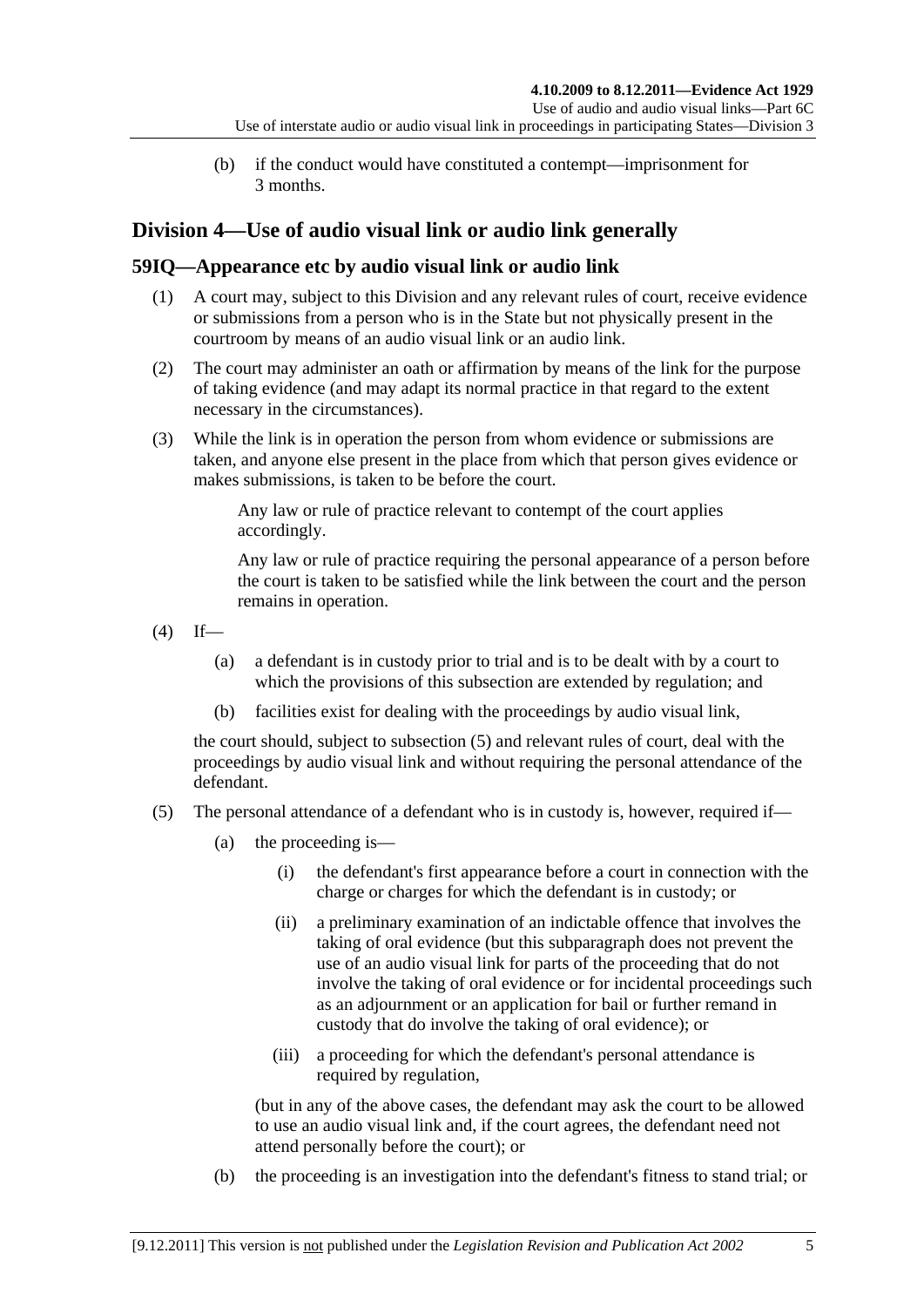- <span id="page-59-0"></span> (c) the court is of the opinion that there are good reasons in the circumstances of the particular case for requiring the defendant's personal attendance and directs accordingly; or
- (d) there are other matters to be dealt with on the same occasion for which the defendant's personal attendance is necessary or desirable.
- (6) The court should give the parties a reasonable opportunity to object to the use of an audio visual link or an audio link under this Division (but may, if it is convenient to do so, use the link for the purpose of hearing the objection).
- (7) In proceedings relating to an offence (other than proceedings to which [subsection \(4\)](#page-58-0) applies), the prosecuting authority must object to the use by the court of an audio visual link or an audio link if requested to do so by—
	- (a) an alleged victim of the offence; or
	- (b) if an alleged victim of the offence—
		- (i) is a child—a parent or guardian of the alleged victim; or
		- (ii) is deceased or unable to represent himself or herself because of some physical or medical condition—a member of the alleged victim's immediate family.

#### (8) In [subsection \(7\)—](#page-59-0)

*immediate family* of an alleged victim means—

- (a) a spouse or domestic partner; or
- (b) a parent or guardian; or
- (c) a grandparent; or
- (d) an adult child; or
- (e) an adult grandchild; or
- (f) a brother or sister;

*victim*, in relation to an offence, means—

- (a) a person who suffers physical or mental injury, damage or loss as a result of the commission of the offence;
- (b) a person who suffers psychological injury as a result of being directly involved in the circumstances of the offence or in operations in the immediate aftermath of the offence to deal with its consequences.

#### **59IR—Communication between lawyer and client**

- (1) This section applies where—
	- (a) a person who is to give evidence or make submissions (or on whose behalf submissions are to be made) is represented by a lawyer; and
	- (b) the lawyer and the client are physically separated—the lawyer being in the courtroom and the client in the remote location.
- (2) Evidence or submissions are not to be taken by audio visual link or by audio link if facilities do not exist to enable private oral communication between the lawyer and the client.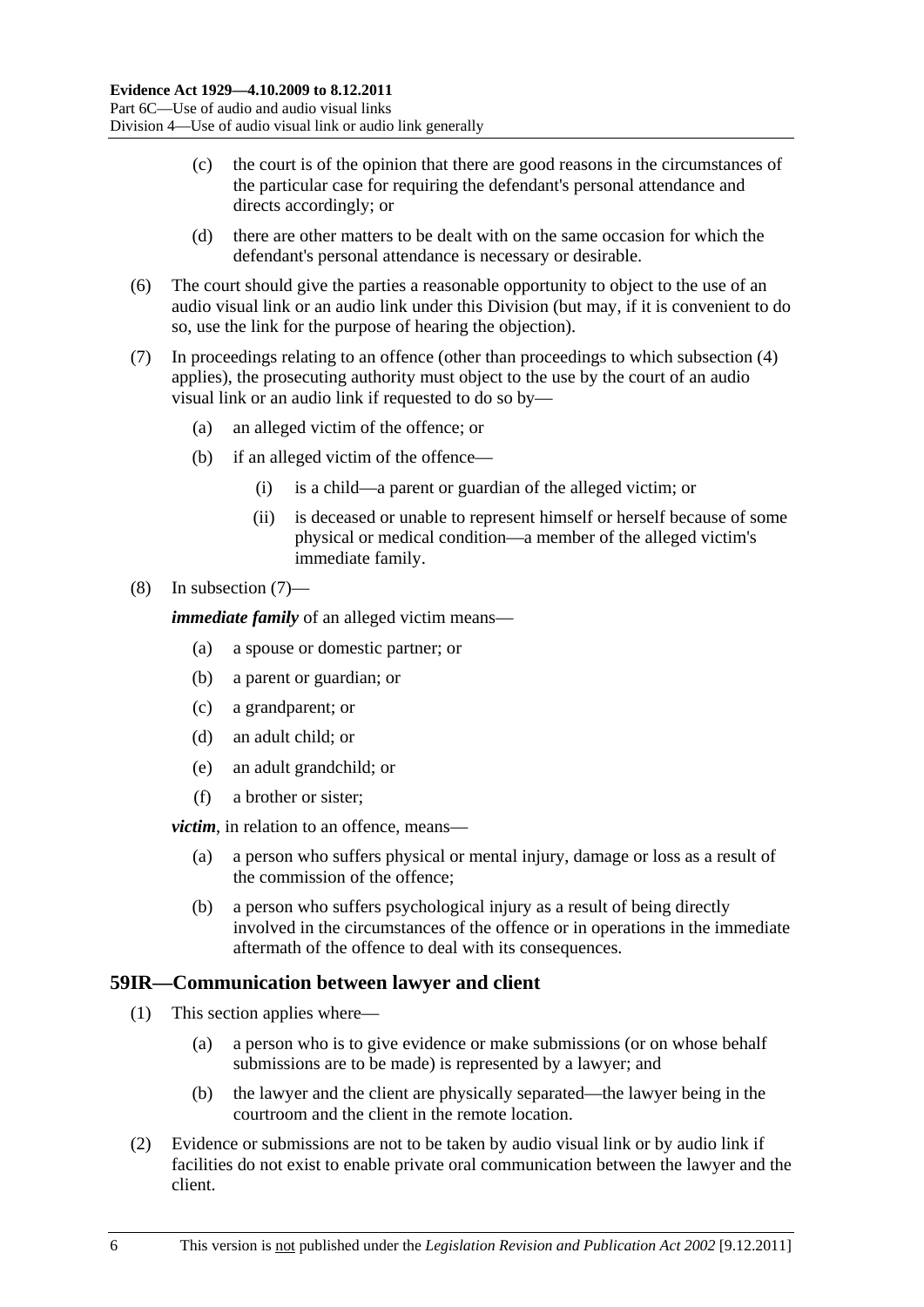- (3) The court must, at the lawyer's request, make appropriate arrangements for the private communication of a document between the lawyer and the client.
- (4) Any communication between lawyer and client is absolutely privileged.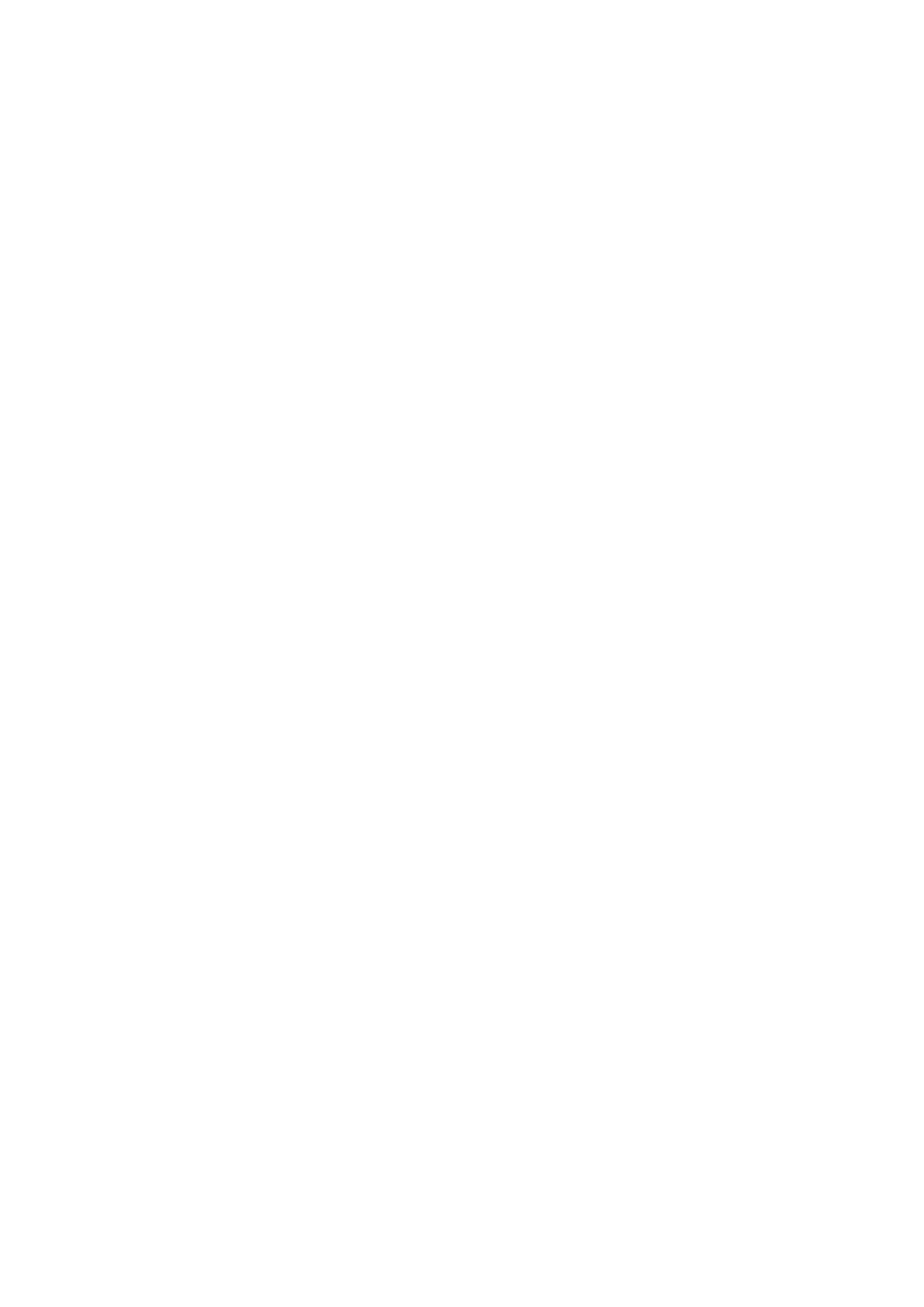# <span id="page-62-0"></span>**Part 7—General provisions**

# **Division 1—Power to dispense with formal proof**

## **59J—Court's power to dispense with formal proof**

- (1) A court may at any stage of civil or criminal proceedings—
	- (a) dispense with compliance with the rules of evidence for proving any matter that is not genuinely in dispute; or
	- (b) dispense with compliance with the rules of evidence where compliance might involve unreasonable expense or delay.
- (2) In exercising its power under [subsection \(1\)](#page-62-0) the court may, for example, dispense with proof of—
	- (a) a document or the execution of a document;
	- (b) handwriting;
	- (c) the identity of a party;
	- (d) the conferral of an authority to do a particular act.
- (3) A court is not bound by the rules of evidence in informing itself on any matter relevant to the exercise of its discretion under this section.

# **Division 2—Notice of action**

### **60—Sufficiency of notice of action**

In any action or other proceeding in any court of justice in which notice of action is required, such notice shall be deemed sufficient if, in the opinion of the judge, commissioner, stipendiary or special magistrate, or justice of the peace presiding, such notice shall have given the defendant reasonable notice of the cause of such action, and the sufficiency of such notice shall be a question of fact and not of law; and no notice of action shall be held insufficient merely for want of form.

# **Division 3—Facilitation of proof of certain matters**

### **62—Proof of "public place" in certain cases**

Whenever in any proceedings before justices, in respect of any offence, it is an essential ingredient of the offence that the place (where any fact or matter occurred or was done) should be a public place, an allegation, in the complaint or information, that the place (specified as that in which the fact or matter charged occurred or was done) was a public place, shall be *prima facie* evidence of that fact, but the court may, if it thinks fit, and at any stage of the proceedings, permit evidence to be called with respect to the said fact.

# **62A—Proof of place being within municipality etc**

 (1) In any complaint or information an allegation that any place is within a municipality, district council district, town or township, shall be *prima facie* evidence of the fact so alleged.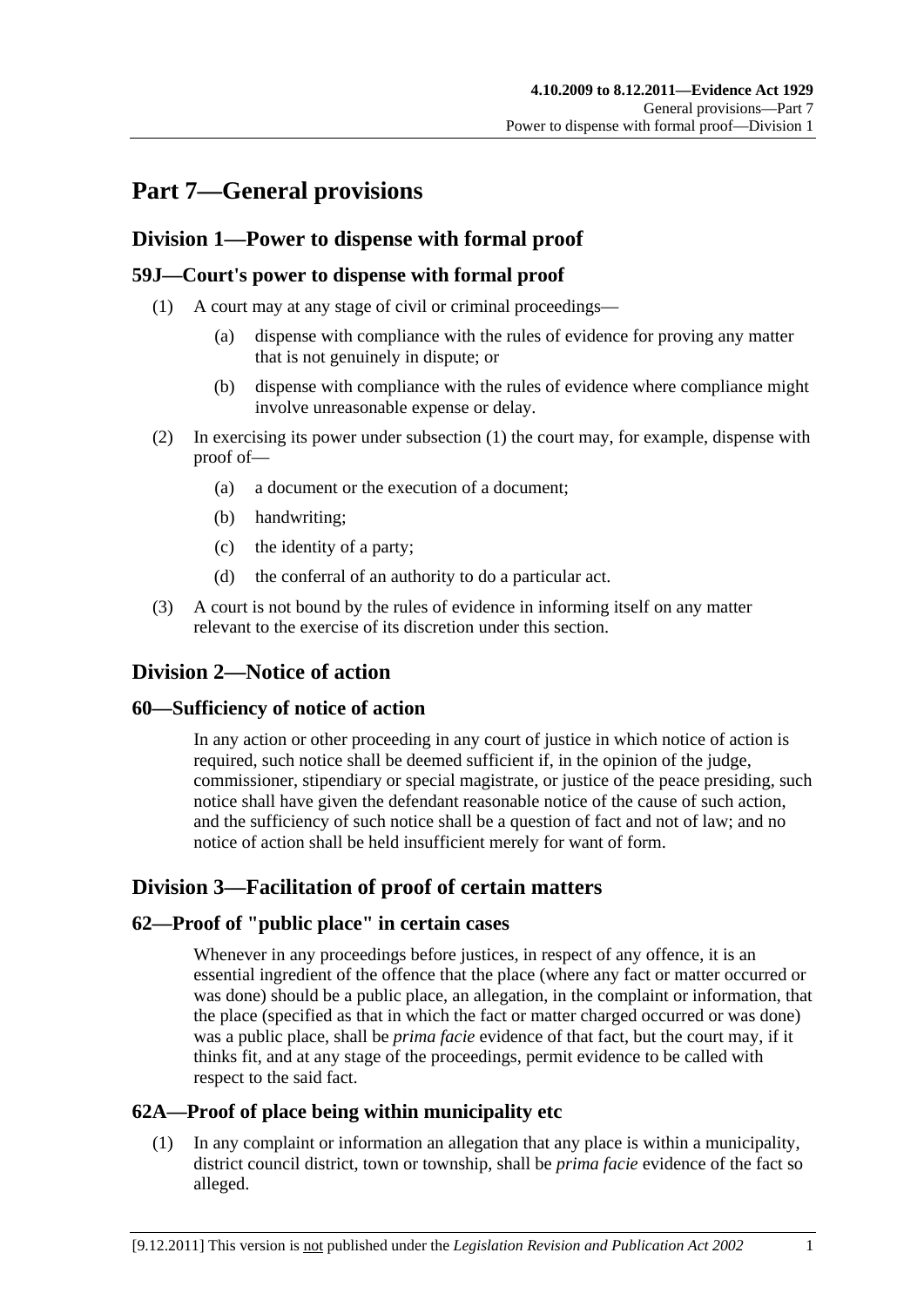(2) In this section the word *place* shall include any place, public or private, however described in the complaint or information, including any street road or other thoroughfare, or part thereof, and any building or structure or part thereof.

## **63—Proof of foreign law**

Printed books purporting to contain statutes, ordinances or other written laws in force in any country, although not purporting to have been printed or published by authority, and books purporting to contain reports of decisions of courts or judges in such country, and text books treating of the laws of such country, may be referred to by all courts for the purpose of ascertaining the laws in force in such country; but such courts shall not be bound to accept or act on the statements in any such books as evidence of such laws.

### **63A—Evidence as to foreign law**

Where upon trial of any proceedings by judge and jury it is necessary to ascertain the law of any other country or state applicable to the proceedings, any question as to the effect of evidence given with respect to that law shall, instead of being submitted to the jury, be decided by the judge.

### **64—Proof of matters of history, science etc**

All courts may, in matters of public history, literature, science, or art, refer, for the purposes of evidence, to such published books, calendars, maps, or charts as such courts consider to be of authority on the subjects to which they respectively relate: Provided that nothing herein contained shall be deemed to require any such court to accept or act upon any such evidence when tendered, unless it thinks fit.

### **65—Reference by court to books, official certificates etc**

- (1) In any matter relating to—
	- (a) the ordinary course of the post between any place within the Commonwealth and any other place, whether within or without the Commonwealth, or to the public business and transactions of the Australian Postal Commission; or
	- (b) the territorial limits of the area controlled by any municipal or district council or other local governing body, or of any other area designated or proclaimed or appointed by or under any statute or to the inclusion in any such area or the exclusion therefrom of any particular place; or
	- (c) the distance between any two places in the State;

every court may refer to—

- (d) any such published book, map, chart, or document as the court considers to be of authority upon the subject to which it relates; or
- (e) any certificate purporting to be signed by some person occupying any official position which, in the opinion of the court, qualifies him to certify to the fact in question.
- (2) However nothing herein contained shall be deemed to require any such court to accept or act upon any such evidence when tendered unless it thinks fit.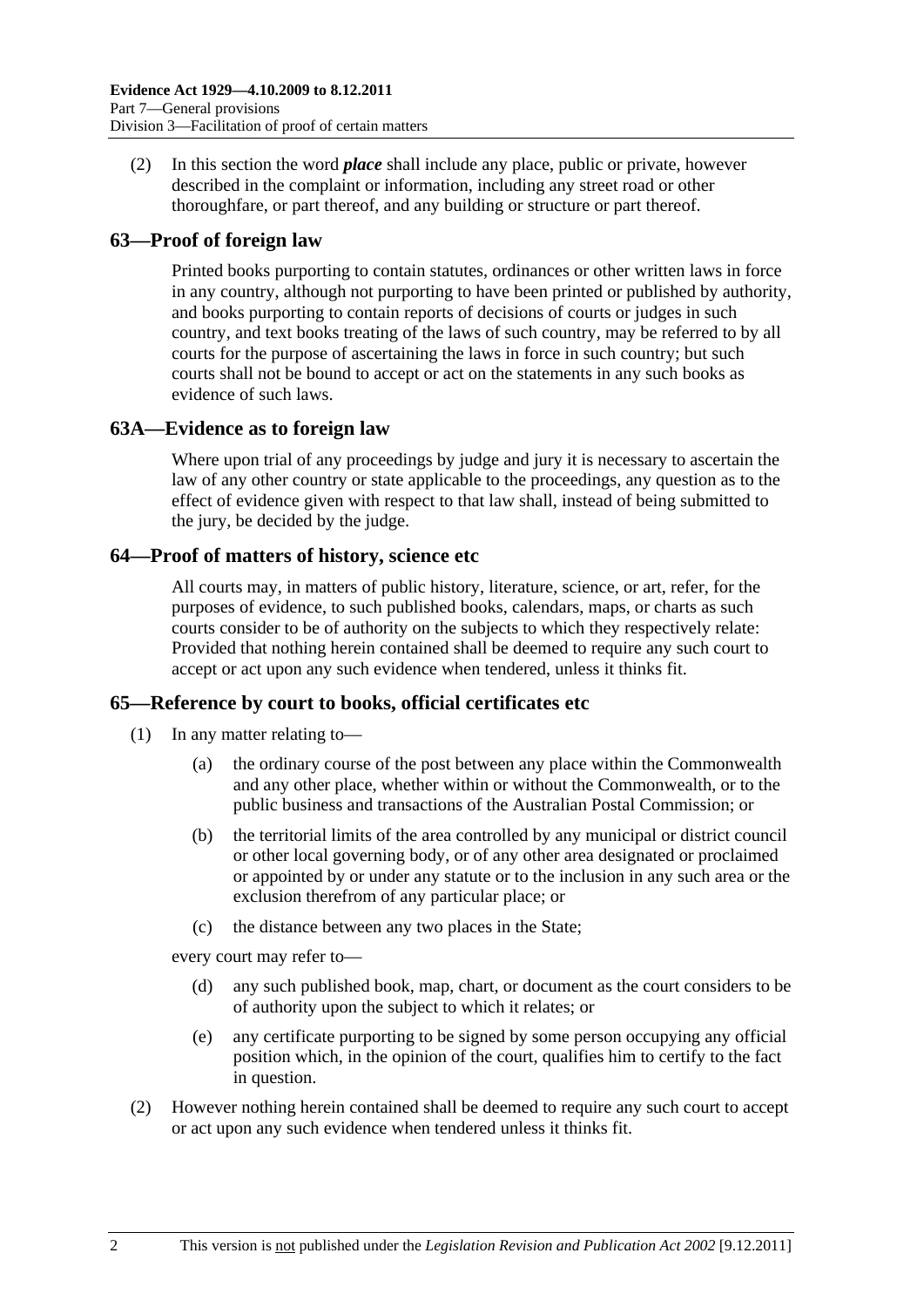### <span id="page-64-0"></span>**65A—Proof of age**

If—

- (a) the age of a person is relevant to proceedings before a court; and
- (b) a document that appears to be a certified copy of, or extract from, a register of births kept under an Australian law, or under the law of the country in which the person was born, is produced to the court; and
- (c) the name of the person to whom the document relates is the name or a former name of the person whose age is to be established,

it will be presumed, in the absence of evidence to the contrary, that the person whose age is to be established is the person named in the document produced to the court and that the date of his or her birth is the date of birth shown in that document.

# **Division 4—Taking affidavits etc outside the State**

### **66—Taking of affidavits out of the State**

- (1) Any oath or affidavit required for the purpose of any court or matter in the State may be taken or made, in any place out of the State, before—
	- (a) a commissioner for taking affidavits in the Supreme Court empowered and authorised to act in that place; or
	- (b) a British diplomatic or consular agent exercising his function in that place; or
	- (ba) any person appointed to hold or act in any of the following offices of the Commonwealth in that place:
		- (i) ambassador;
		- (ii) high commissioner;
		- (iii) minister;
		- (iv) head of mission;
		- (v) commissioner;
		- (vi) charge d'affaires;
		- (vii) counsellor or secretary at an embassy, high commissioner's office, legation or other post;
		- (viii) consul-general;
		- (ix) consul;
		- (x) vice-consul;
		- (xi) trade commissioner;
		- (xii) consular agent; or
	- (bb) an employee of the Commonwealth, or the Australian Trade Commission, authorised under section 3 of the *Consular Fees Act 1955* (Commonwealth) and exercising his or her function in that place; or
	- (c) any person having authority to administer an oath in that place.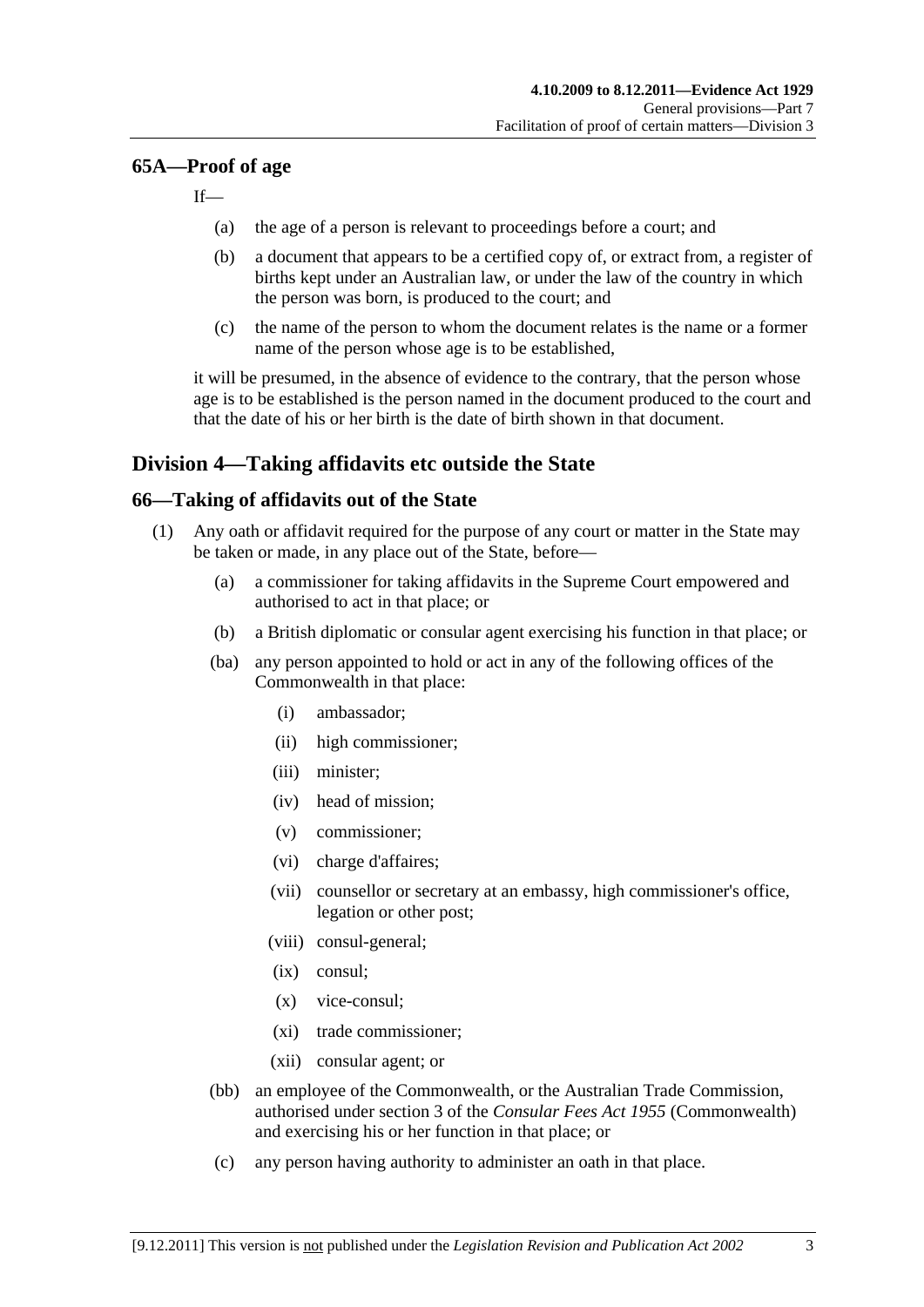- <span id="page-65-0"></span> (2) Judicial and official notice may be taken—
	- (a) of the signature or seal of any such commissioner or agent or of any person appointed as aforesaid, or of any person having authority as aforesaid if he purports to have such authority, otherwise than by the law of a foreign country not under the dominion of His Majesty; and
	- (b) of the fact that any particular place is under the dominion of His Majesty.
- (3) In the case of a person purporting to have such authority by the law of a foreign country not under the dominion of His Majesty, such authority may be verified by any of the persons mentioned in [paragraphs \(a\)](#page-64-0), [\(b\)](#page-64-0) and [\(ba\)](#page-64-0) of [subsection \(1\)](#page-64-0) hereof, or by the certificate of the superior court of such place, and if such authority purports to be so verified the oath or affidavit may be admitted or received without further proof of the signature or seal, or of the judicial, official, or other character of such first mentioned person.
- (4) In this section—

*oath* includes affirmation and declaration;

*affidavit* includes any statutory or other declaration, acknowledgment, or examination;

*diplomatic agent* means ambassador, envoy, minister, charge d'affaires, or secretary of embassy or legation;

*consular agent* means consul-general, consul, vice-consul, or consular agent, or acting consul-general, acting consul, acting vice-consul, or acting consular agent.

### **66A—Taking of affidavits out of the State by sailors, soldiers and airmen**

- (1) Any oath or affidavit required to be made by any member of a fighting force, for the purpose of any court or matter in the State, may be taken or made in any place out of the State before any officer of any naval, military or air force of any part of His Majesty's dominions who holds a rank not below the following, namely:
	- (a) in the case of a naval officer, lieutenant;
	- (b) in the case of a military officer, captain;
	- (c) in the case of an officer of an air force, flight-lieutenant,

or before any person having authority to administer an oath in the State.

- (2) An officer administering an oath or taking an affidavit by virtue of the powers conferred by this section shall state in the jurat or attestation to the oath or affidavit the following matters, namely:
	- (a) the date on which the oath or affidavit is taken or sworn;
	- (b) the full name and rank of the officer.
- (3) An apparently genuine signature purporting to be the signature of a person administering an oath or taking an affidavit, and purporting to be the signature of an officer of a naval, military or air force of any part of His Majesty's dominions who holds a rank not below that specified in [subsection \(1\)](#page-65-0) of this section, may be deemed to be the signature of such an officer unless the contrary is shown.
- (5) In this section—

*affidavit* includes any statutory or other declaration, acknowledgment, or examination;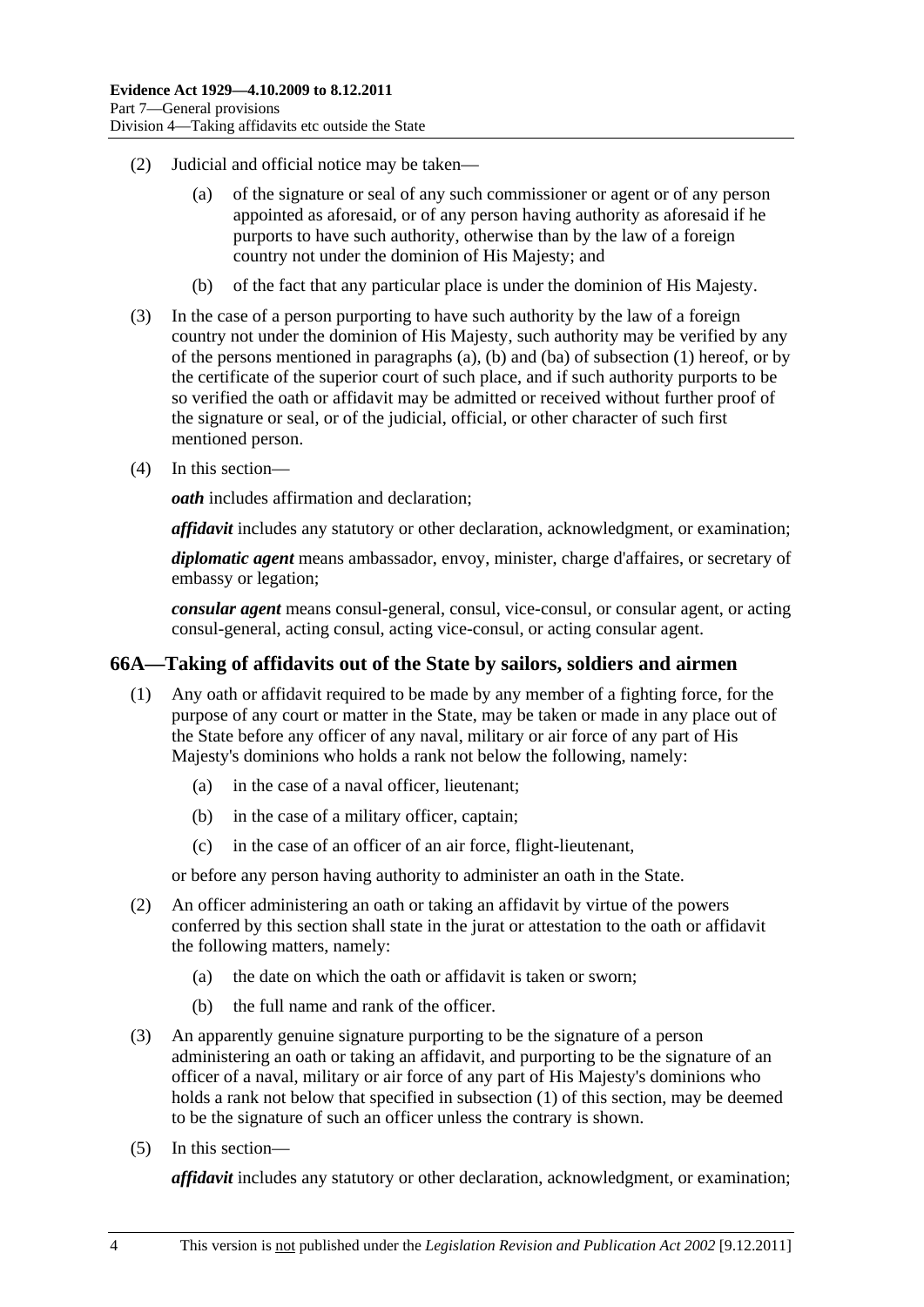<span id="page-66-0"></span>*His Majesty's dominions* includes the United Kingdom of Great Britain and Northern Ireland, and all self-governing dominions, dependencies, colonies, protectorates, protected states, and mandated territories of His Majesty;

*member of a fighting force* includes any man or woman who is a member of a naval, military or air force of any country, and any person who, as a representative or employee of any charitable, religious or other organisation for promoting the welfare of members of any such force, is attached to any such force;

*oath* includes affirmation and declaration.

## **67—Extension of provisions relating to affidavits to attestation etc of other documents**

- (1) The provisions of [section 66](#page-64-0) and [66A](#page-65-0) shall, as far as applicable, extend to every attestation, verification, acknowledgment, or signature in relation to any document required, authorised, or permitted by or under any statute or by custom or otherwise to be attested, verified, acknowledged, or signed, and to the doing of all notarial acts as if such provisions had been re-enacted in this section, excluding words relating to the administration of oaths or affirmations and the taking of affidavits and substituting therefor words relating to attestation, verification, acknowledgment, or signature, as the case may be.
- (1a) Notwithstanding the provisions of [section 66](#page-64-0) of this Act as affected by [subsection \(1\)](#page-66-0) of this section, judicial and official notice may be taken of the signature or seal of a person who, in connection with any of the matters to which those provisions so extend, appears to have signed that signature or affixed that seal while acting in the capacity of a notary public under the law for the time being in force in any country state or territory that is declared by proclamation to be a place within the Commonwealth of Nations to which this subsection applies, whether or not his authority for so acting has been verified in accordance with the provisions of [subsection \(3\)](#page-66-0) of [section 66](#page-64-0) as so extended.
- (1b) A proclamation referred to in [subsection \(1a\)](#page-66-0) of this section may be made, and may be varied or cancelled by subsequent proclamation, as the Governor thinks fit.
- (2) *Notarial act* includes any act, matter, or thing which in South Australia or elsewhere a notary public can attest or verify or otherwise do by or under any Act of Parliament or custom or otherwise for the purpose of being used in the State.
- (3) The provisions of this section apply to documents required, authorised, or permitted by or under the *[Real Property Act 1886](http://www.legislation.sa.gov.au/index.aspx?action=legref&type=act&legtitle=Real%20Property%20Act%201886)*.

# **Division 5—Admission of official documents in evidence**

### **67A—Admissibility of documents without proof of seal etc**

Every document admissible in evidence for any purpose in any court of justice in England or Wales without proof of the seal, or stamp, or signature authenticating the document, or of the judicial or official character of the person appearing to have signed it, shall be admissible in evidence for the like purpose in any court of the State or before any person acting judicially under any law of the State, without proof of the seal, or stamp, or signature authenticating the document, or of the judicial or official character of the person appearing to have signed it.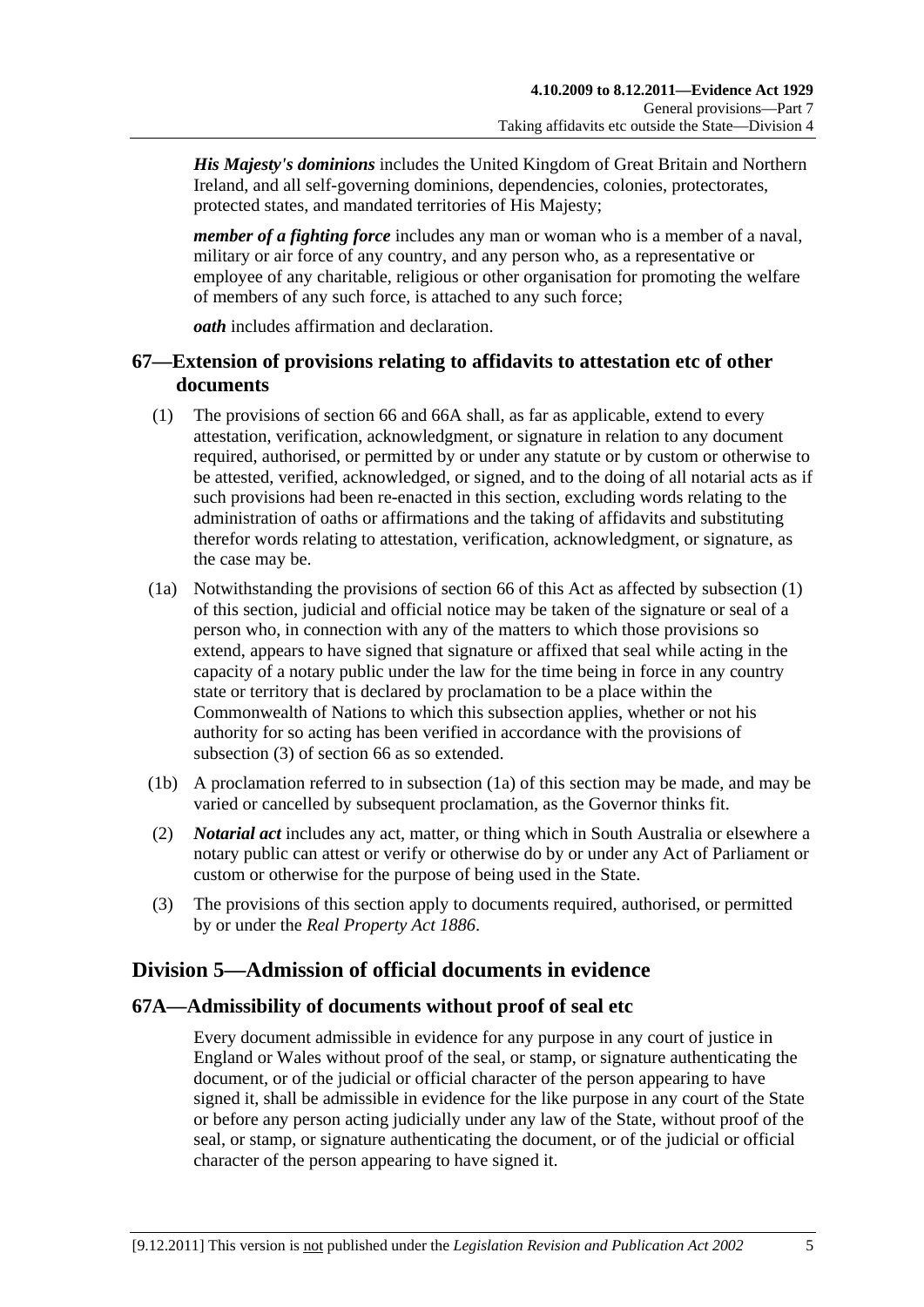# <span id="page-67-0"></span>**Division 6—Power of foreign authority to take evidence**

### **67AB—Taking of evidence in this State by foreign authorities**

- (1) Subject to [subsection \(2\)](#page-67-0) of this section, a foreign authority may—
	- (a) take evidence; and
	- (b) administer an oath or affirmation to any witness for the purpose of taking evidence,

in this State.

- (2) Where—
	- (a) the foreign authority is not a court constituted of a person who holds judicial office under the laws of the place in which the court is established; or
	- (b) the evidence to be taken by the foreign authority relates to criminal proceedings,

it shall not be lawful for the foreign authority to take evidence, or to administer an oath or affirmation, in this State without the authority of the Attorney-General.

(3) In this section—

*foreign authority* means—

- (a) a court established under the law of a place outside this State; or
- (b) any body or person authorised under the law of a place outside this State to take evidence; or
- (c) any person commissioned or otherwise authorised by any such court, body or person to act on its behalf in taking evidence in this State.

# **Division 7—Select Committee evidence**

## **67B—Evidence before the Parliamentary Select Committee of Inquiry into Prostitution**

- (1) Where a person in evidence, or in a submission, to the Select Committee makes a statement tending to incriminate himself of an offence, no proceedings in respect of that offence shall be commenced against him in respect of that offence except upon the authorisation of the Attorney-General.
- (2) Notwithstanding any law to the contrary no Minister or other person shall have power to give an authorisation under [subsection \(1\)](#page-67-0) of this section on behalf of or in place of the Attorney-General.
- (3) An apparently genuine document purporting to be under the hand of the Attorney-General and to authorise the commencement of proceedings in respect of an offence shall be accepted, in the absence of proof to the contrary, as proof of the authorisation required by [subsection \(1\)](#page-67-0) of this section.
- (4) A person who, without the authority of the Select Committee, publishes—
	- (a) the name of any person who gives evidence, or makes a submission, to the Select Committee; or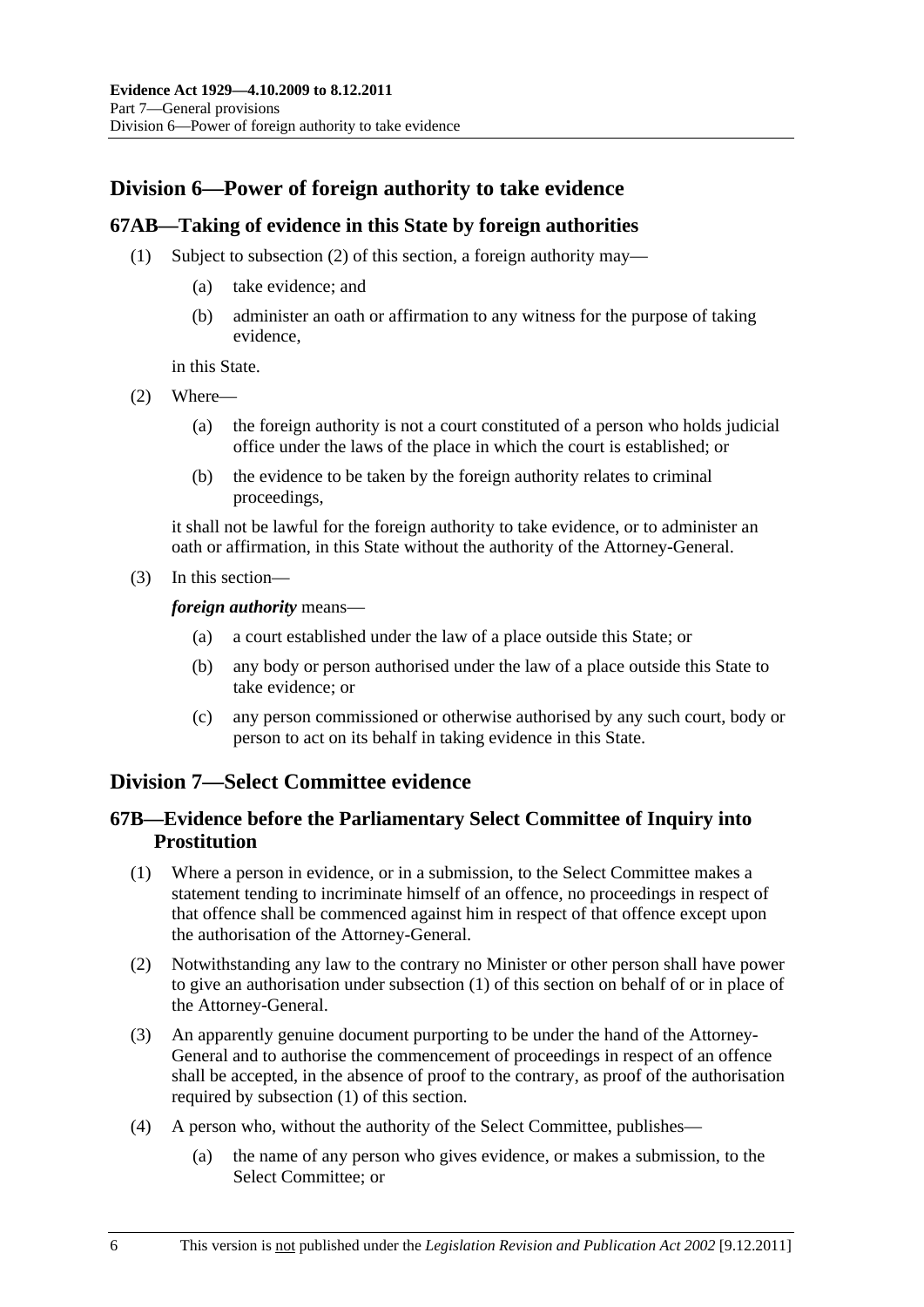<span id="page-68-0"></span> (b) any information or material tending to identify any person who gives evidence, or makes a submission, to the Select Committee,

shall be guilty of an offence and liable, upon summary conviction, to a penalty not exceeding five thousand dollars.

(5) In this section—

*the Select Committee* means the Parliamentary Select Committee of Inquiry into Prostitution.

# **Division 8—Evidence of settlement negotiations**

### **67C—Exclusion of evidence of settlement negotiations**

- (1) Subject to this section, evidence of a communication made in connection with an attempt to negotiate the settlement of a civil dispute, or of a document prepared in connection with such an attempt, is not admissible in any civil or criminal proceedings.
- (2) Such evidence is, however, admissible if—
	- (a) the parties to the dispute consent; or
	- (b) the substance of the evidence has been disclosed with the express or implied consent of the parties to the dispute; or
	- (c) the substance of the evidence has been partly disclosed with the express or implied consent of the parties to the dispute, and full disclosure of the evidence is reasonably necessary to—
		- (i) enable a proper understanding of the other evidence that has already been adduced; or
		- (ii) avoid unfairness to any of the parties to the dispute; or
	- (d) the communication or document included a statement to the effect that it was not to be treated as confidential; or
	- (e) the proceeding in which the evidence is to be adduced is a proceeding to enforce an agreement for the settlement of the dispute or a proceeding in which the making of such an agreement is in issue; or
	- (f) the evidence tends to contradict or to qualify evidence that has already been admitted about the course of an attempt to settle the dispute; or
	- (g) the making of the communication, or the preparation of the document, affects the rights of a party to the dispute; or
	- (h) the communication was made, or the document was prepared, in furtherance of—
		- (i) the commission of a fraud or an offence; or
		- (ii) the doing of an act that renders a person liable to a civil penalty; or
		- (iii) the abuse of a statutory power.
- (3) [Subsection \(1\)](#page-68-0) does not apply to parts of a document that do not concern attempts to negotiate a settlement of a dispute, if it would not be misleading to adduce evidence of only those parts of the document.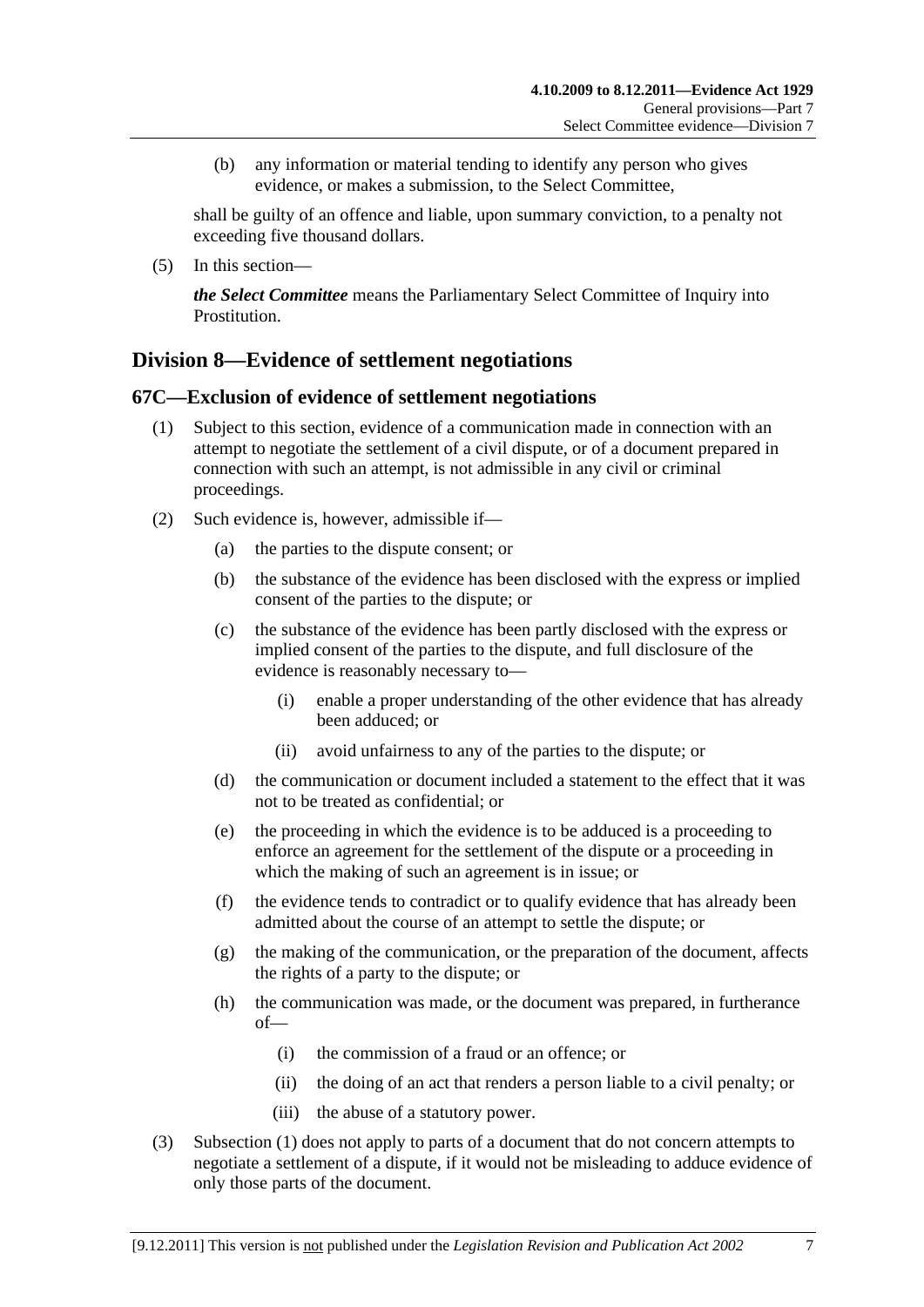# <span id="page-69-0"></span>**Division 9—Protected communications**

#### **67D—Interpretation**

In this Division—

*committal proceedings* means proceedings for the preliminary examination of a charge of an indictable offence;

*counsellor or therapist* means a person whose profession or work consists of, or includes, providing psychiatric or psychological therapy to victims of trauma (and includes a person who works voluntarily in that field);

*protected communication* means a communication that is protected by public interest immunity under [section 67E](#page-69-0);

*psychiatric or psychological therapy* includes counselling;

*therapeutic context*—a communication relating to a victim or alleged victim of a sexual offence is made in a therapeutic context if—

- (a) the communication is made—
	- (i) to enable a counsellor or therapist to assess the nature and severity of the trauma suffered by the victim or alleged victim, or consequent psychiatric, psychological or emotional harm; or
	- (ii) for the purposes, or in the course, of psychiatric or psychological therapy provided to the victim or alleged victim; and
- (b) the communication is made in circumstances that give rise to a duty of confidentiality or a reasonable expectation of confidentiality.

### **67E—Certain communications to be protected by public interest immunity**

- (1) A communication relating to a victim or alleged victim of a sexual offence is, if made in a therapeutic context, protected from disclosure in legal proceedings by public interest immunity.
- (2) However, the following communications are not subject to public interest immunity:
	- (a) a communication made for the purposes of, or in the course of, a physical examination of the victim or alleged victim of a sexual offence by a registered medical practitioner or registered nurse; or
	- (b) a communication made for the purposes of legal proceedings arising from the commission of the alleged offence or for commencing such legal proceedings; or
	- (c) a communication as to which reasonable grounds exist to suspect that the communication evidences a criminal fraud, an attempt to pervert the administration of justice, perjury or another offence.
- (3) A public interest immunity arising under this section cannot be waived by—
	- (a) the counsellor or therapist; or
	- (b) a party to the protected communication; or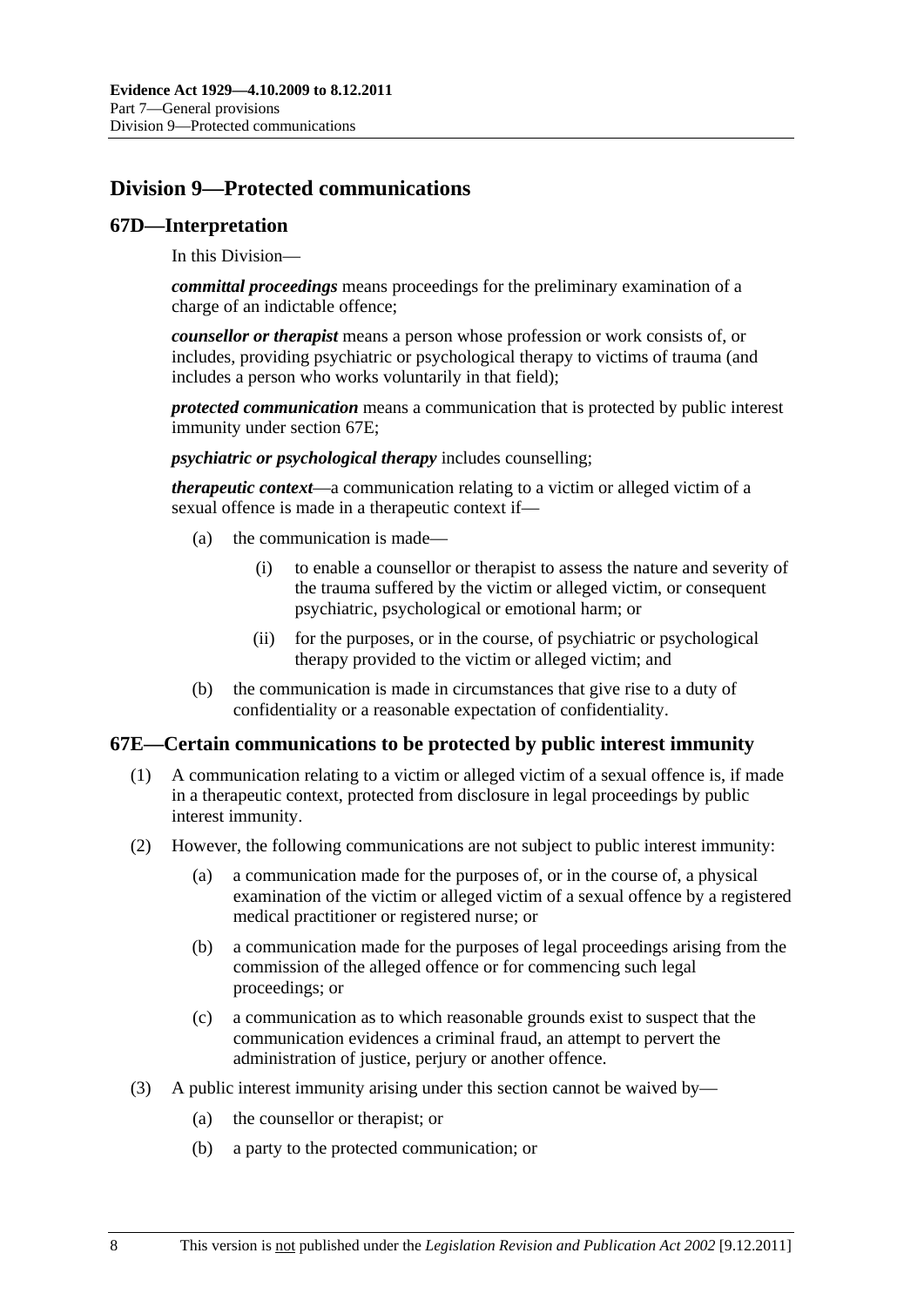(c) the victim or alleged victim of the sexual offence or the guardian of the victim or alleged victim.

# **67F—Evidence of protected communications**

- (1) Evidence of a protected communication—
	- (a) is entirely inadmissible in committal proceedings; and
	- (b) cannot be admitted in other legal proceedings unless—
		- (i) the court gives permission to a party to the proceedings to adduce the evidence; and
		- (ii) the admission of the evidence is consistent with any limitations or restrictions fixed by the court; and
	- (c) is not liable to discovery or any other form of pre-trial disclosure.
- (2) On an application for permission to adduce evidence of a protected communication, the judge may make a preliminary examination of the relevant evidence if satisfied that—
	- (a) the applicant has a legitimate forensic purpose for seeking permission to adduce the evidence; and
	- (b) there is an arguable case that the evidence would materially assist the applicant in the presentation or furtherance of his or her case.
- (3) For the purposes of a preliminary examination of evidence, the court may order the counsellor or therapist to do one or more of the following:
	- (a) to provide written answers to questions;
	- (b) to produce written materials relating to the relevant protected communications;
	- (c) to appear for oral examination.

#### **Exceptions—**

- 1 If the counsellor or therapist who provided the counselling or therapy is an employee, answerable to another (the *principal*) in the organisation in which the counsellor or therapist is employed, an order under this subsection is to be addressed to the principal unless the court is satisfied that there are good reasons for not taking that course in the circumstances of the particular case.
- 2 An order requiring a person to appear for oral examination is not to be made unless the court is satisfied that the examination cannot otherwise be effectively conducted.
- (4) The following provisions govern the conduct of a preliminary examination:
	- (a) the preliminary examination is to be conducted—
		- (i) in the absence of the jury (if any); and
		- (ii) in a room closed to the public; and
	- (b) the evidence taken at the preliminary examination is not to be disclosed to the parties or their legal representatives except to the extent determined by the court; and
	- (c) no record of the preliminary examination is to be available for public access.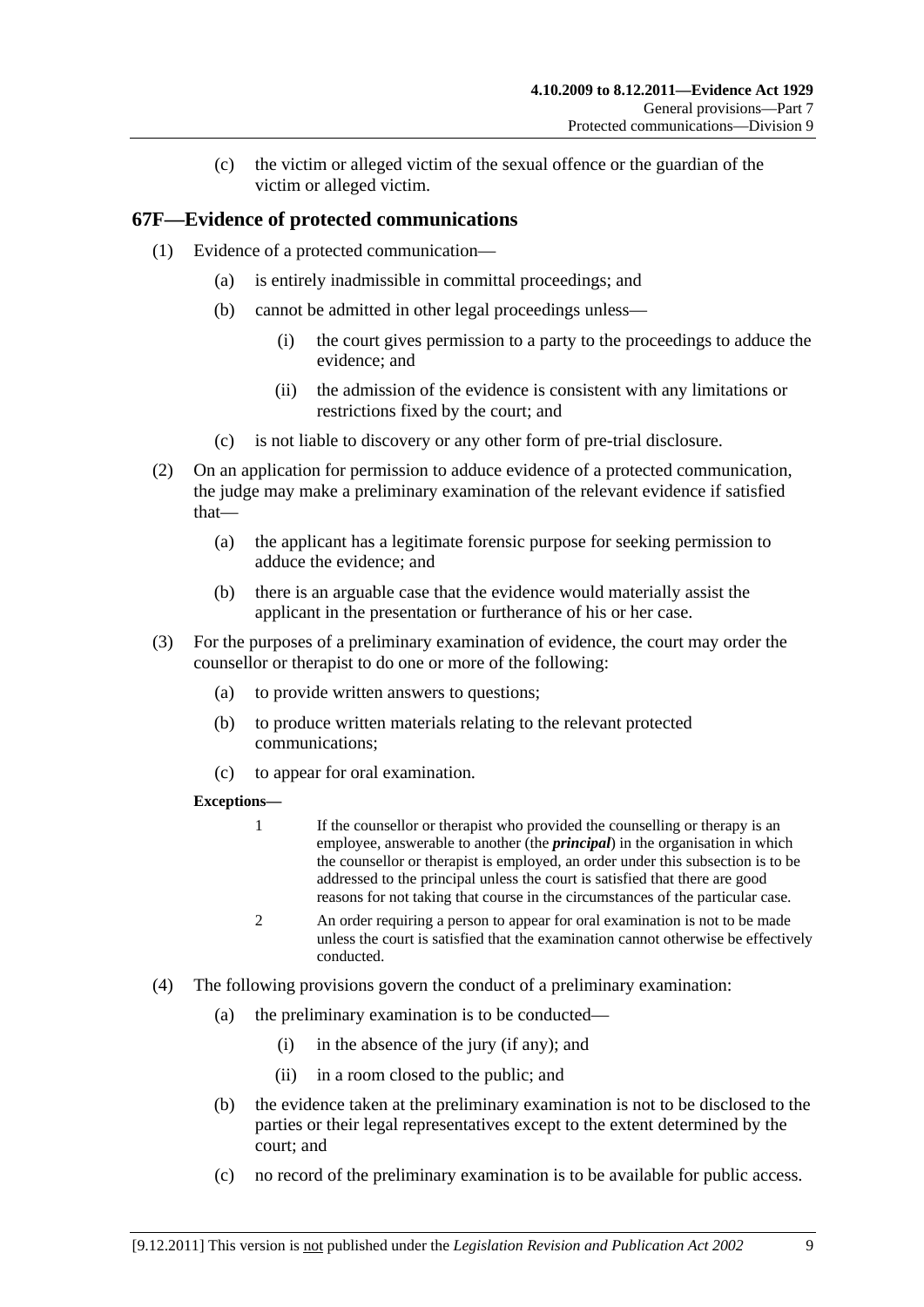- (5) In deciding whether to grant permission to adduce evidence of a protected communication, the court is to weigh—
	- (a) the public interest in preserving the confidentiality of protected communications;

against—

- (b) the public interest in preventing a miscarriage of justice that might arise from suppression of relevant evidence.
- (6) In weighing the above considerations, the court is to have regard to—
	- (a) the need to encourage victims of sexual offences to seek psychiatric or psychological therapy and the extent to which the effectiveness of such therapy is dependent on the maintenance of confidentiality between the counsellor or therapist and the victim;
	- (b) the probative value of the evidence and whether its exclusion may lead to a miscarriage of justice;
	- (c) the attitude of the victim or alleged victim to whom the communication relates (or the guardian of the victim or alleged victim) to the admission of the evidence;
	- (d) whether admission of the evidence is being sought on the basis of a discriminatory belief or bias;
	- (e) the extent to which admission of the evidence would infringe a reasonable expectation of privacy and the potential prejudice to any person who would otherwise be protected by public interest immunity.
- (7) The court is not to grant permission to adduce evidence of a protected communication unless satisfied that the public interest in preserving the confidentiality of protected communications is outweighed, in the circumstances of the case, by the public interest in preventing a miscarriage of justice that might arise from suppression of relevant evidence.
- (8) If the court decides to grant permission to adduce evidence of a protected communication, it may make ancillary orders—
	- (a) to prevent further publication or dissemination of the evidence; or
	- (b) for any other purpose the court considers appropriate.

# **Division 10—Sensitive material**

#### **67G—Interpretation and application**

- (1) In this Division
	- *access*—a person gives another person access to sensitive material if the person—
		- (a) allows the other to view the material; or
		- (b) gives the other a copy of the material; or
		- (c) gives the other a tape, disk or device from which the material may be produced or reproduced; or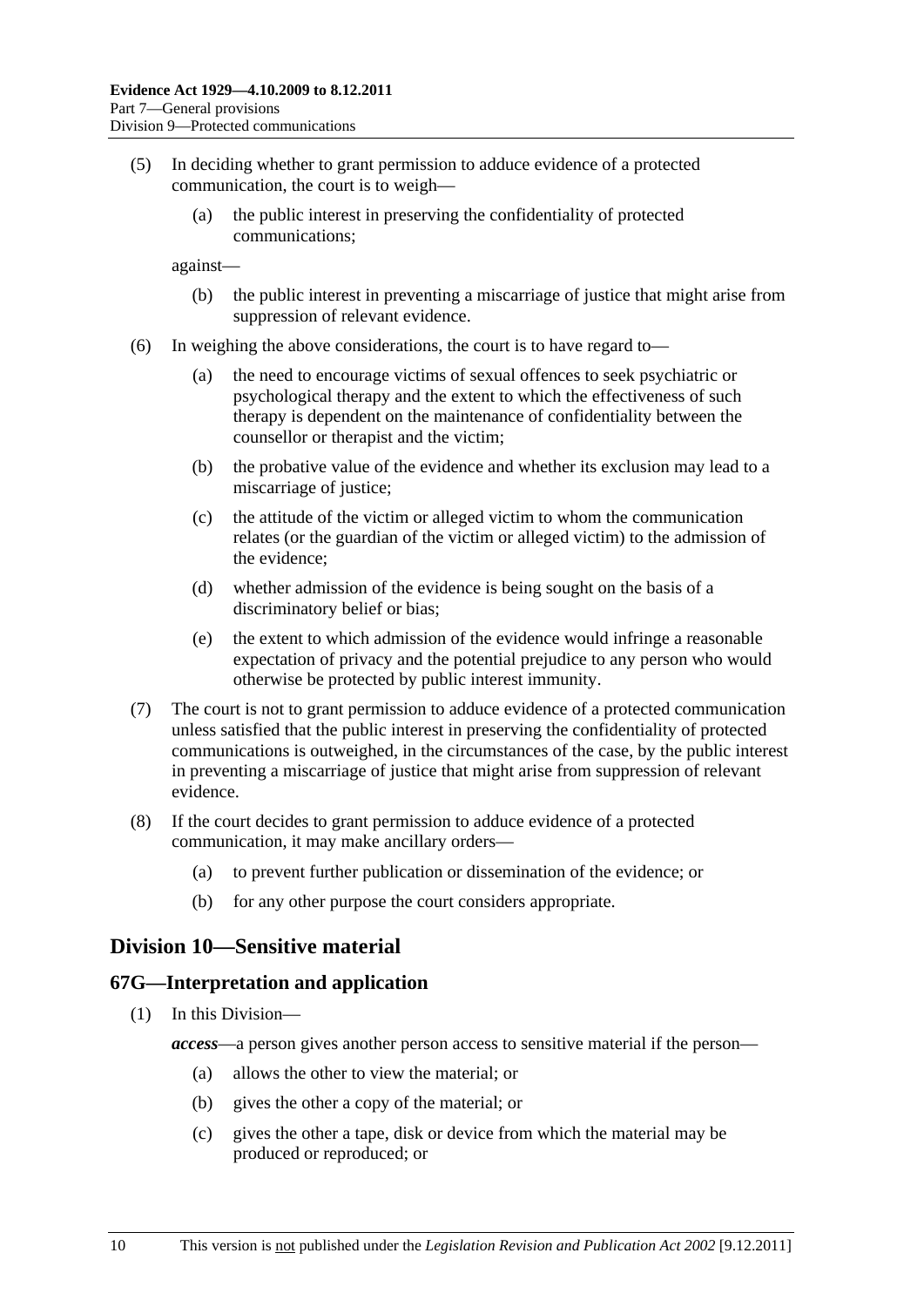(d) transmits the material, or a copy of the material, to the other in the form of computer data;

*conditions of access*—see [section 67I\(4\);](#page-73-0)

*criminal investigation* means the investigation of an offence, or alleged offence;

*criminal proceedings* means proceedings against a person for an offence (whether summary or indictable), including the following:

- (a) proceedings for the preliminary examination of an indictable offence;
- (b) proceedings relating to bail;
- (c) proceedings for the trial of an offence;
- (d) proceedings relating to sentencing;
- (e) proceedings on an appeal against conviction or sentence;

*private act* means—

- (a) a sexual act; or
- (b) an act involving an intimate bodily function such as using a toilet; or
- (c) an activity involving nudity or exposure or partial exposure of sexual organs, pubic area, buttocks or female breasts;

*prosecuting authority* means—

- (a) in relation to criminal proceedings—the Director of Public Prosecutions, a delegate of the Director of Public Prosecutions, a police officer, or any other person acting in a public official capacity, who is responsible for commencing or conducting a prosecution; and
- (b) in relation to a criminal investigation—a police officer or any other person acting in a public official capacity who is responsible for conducting a criminal investigation;

*public official* means—

- (a) a police officer; or
- (b) a person who holds an office or position in the employment of the State or an instrumentality or agency of the State; or
- (c) any person classified by regulation as a public official;

*restricted access* to sensitive material means access subject to conditions imposed under this Division;

*sensitive material* has the meaning given by [section 67H](#page-73-0);

*sensitive material notice*—see [section 67I](#page-73-0);

*unrestricted access* to sensitive material means access that is not subject to conditions imposed under this Division.

 (2) In this Division, a reference to a *prosecuting authority* includes a reference to a legal practitioner representing the prosecuting authority.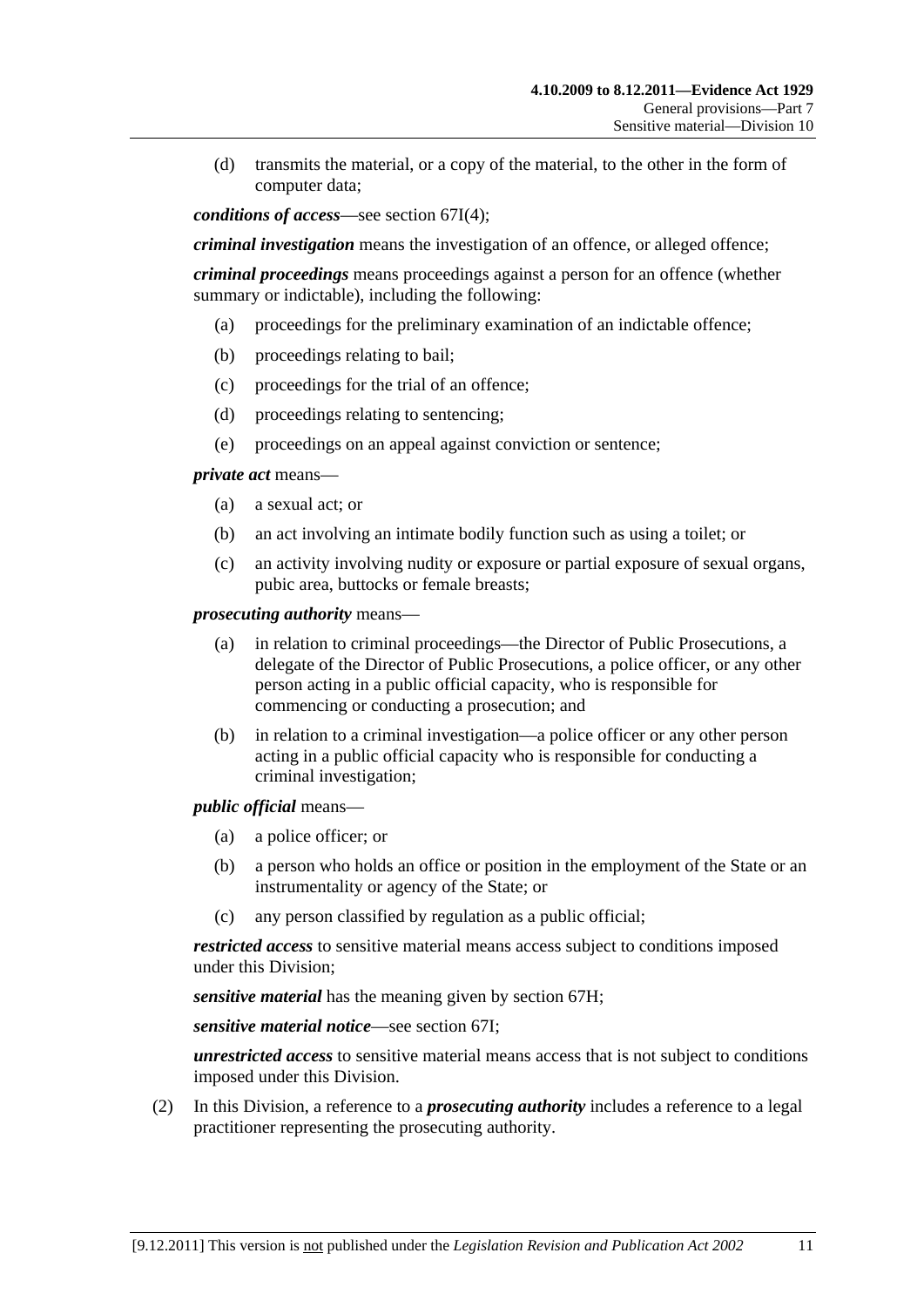### <span id="page-73-0"></span>**67H—Meaning of sensitive material**

- (1) For the purposes of this Division, anything that contains or displays an image of a person is *sensitive material* if—
	- (a) the image is of the person engaged or apparently engaged in a private act; or
	- (b) the image is of the victim, or alleged victim, of a sexual offence or an offence of stalking under section 19AA of the *[Criminal Law Consolidation Act 1935](http://www.legislation.sa.gov.au/index.aspx?action=legref&type=act&legtitle=Criminal%20Law%20Consolidation%20Act%201935)*; or
	- (c) the image is of the person taken or made after the person's death.
- (2) A reference to *sensitive material* extends to anything in a prosecuting authority's possession that the prosecuting authority reasonably considers to be sensitive material.

### **67I—Procedures for giving restricted access to sensitive material**

- (1) If, but for this Division, a prosecuting authority would be required to give unrestricted access to sensitive material, the prosecuting authority has a discretion to give either unrestricted or restricted access to the sensitive material.
- (2) A prosecuting authority cannot, however, exercise its powers under this Division to restrict access to sensitive material by—
	- (a) a court; or
	- (b) a public official who reasonably requires access to the sensitive material for purposes connected with his or her official functions.
- (3) If the prosecuting authority decides to give restricted access, the authority must give the person entitled to access a notice (a *sensitive material notice*) that complies with this section.
- (4) The sensitive material notice must—
	- (a) describe the sensitive material; and
	- (b) indicate that the prosecuting authority has decided to exercise its powers under this section to restrict the person's access to the sensitive material; and
	- (c) state that the restricted access to the sensitive material is subject to the following conditions:
		- (i) the condition that the material will be available for examination by the person under the supervision of the prosecuting authority at a place specified in the notice and at a time to be arranged at the request of the person;
		- (ii) any other condition the prosecuting authority considers necessary or desirable to protect the integrity of the material and to prevent unauthorised reproduction or dissemination; and
	- (d) set out the name and contact details of the person who is responsible for arranging restricted access to the material on behalf of the prosecuting authority.
- (5) After receiving a sensitive material notice, the person entitled to restricted access may ask the prosecuting authority to give the person access to the sensitive material.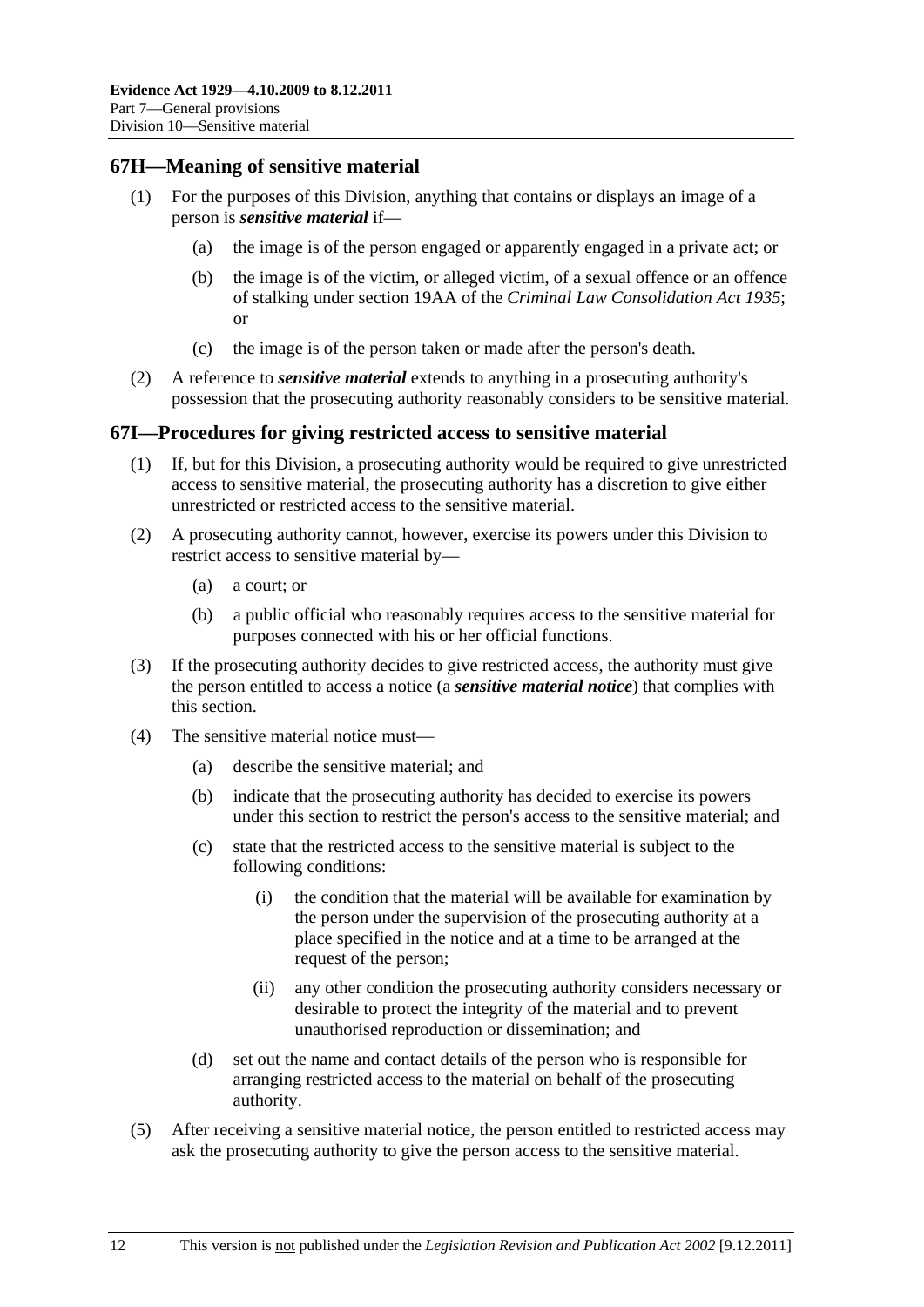- <span id="page-74-0"></span> (6) The prosecuting authority must, as soon as practicable after receiving such a request, give the person entitled to restricted access such opportunity or opportunities as may be reasonable in the circumstances to access the sensitive material under the conditions of access.
- (7) A decision by a prosecuting authority under this section to restrict access to sensitive material is administrative and final and not subject to any form of review.
- (8) A person who is given restricted access to sensitive material by a prosecuting authority under this section must not contravene a condition of access. Maximum penalty: \$8 000 or imprisonment for 2 years or both.

## **67J—Improper dissemination of sensitive material**

- (1) A person who creates sensitive material for a prosecuting authority, or who obtains possession of sensitive material on behalf of or from a prosecuting authority, in connection with a criminal investigation, or criminal or civil proceedings, must not allow access to the material except—
	- (a) for the legitimate purposes of the investigation or proceedings; or
	- (b) as may be authorised by the prosecuting authority.

Maximum penalty: \$8 000 or imprisonment for 2 years or both.

 (2) A public official who creates, or obtains possession of, sensitive material in connection with official functions must not allow access to the material except as reasonably required for purposes connected with his or her official functions (which may include functions relating to education or training).

Maximum penalty: \$8 000 or imprisonment for 2 years or both.

 (3) In proceedings for an offence against [subsection \(1\)](#page-74-0) or [\(2\)](#page-74-0), it is a defence to prove that the act or omission constituting the offence was attributable to an honest and reasonable mistake on the defendant's part.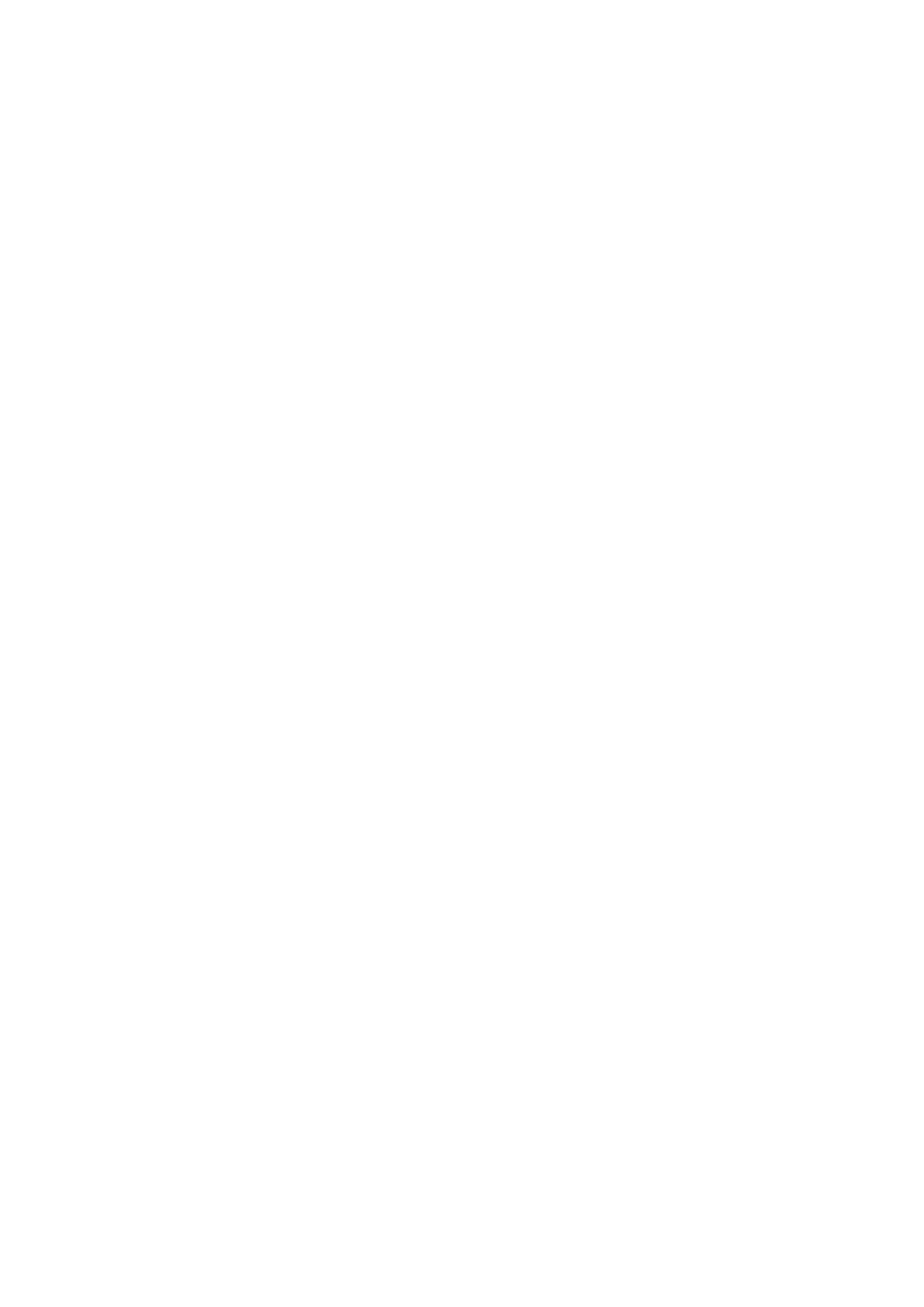# <span id="page-76-0"></span>**Part 8—Publication of evidence**

# **Division 1—Preliminary**

## **68—Interpretation**

In this Part—

*court* includes any person acting judicially;

*evidence* includes any statement made before a court whether or not the statement constitutes evidence for the purposes of the proceedings before the court;

*interim suppression order* means a suppression order under [section 69A\(3\)](#page-77-0);

*news media* means those who carry on the business of publishing;

*newspaper* means a newspaper, journal, magazine or other publication that is published at periodic intervals;

*primary court*, in relation to an appeal, means the court by which the decision or order subject to appeal was made;

*publish* means publish by newspaper, radio or television, or on the internet, or by other similar means of communication to the public;

*suppression order* means an order—

- (a) forbidding the publication of specified evidence or of any account or report of specified evidence; or
- (b) forbidding the publication of the name of—
	- (i) a party or witness; or
	- (ii) a person alluded to in the course of proceedings before the court,

and of any other material tending to identify any such person.

# **Division 2—Orders for clearing court or suppressing publication of evidence etc**

### **69—Order for clearing the court**

- (1) Where a court considers it desirable in the interests of the administration of justice, or in order to prevent hardship or embarrassment to any person, to exercise the powers conferred by this section, it may order specified persons, or all persons except those specified, to absent themselves from the place in which the court is being held during the whole or any part of the proceedings before the court.
- (1a) Where the alleged victim of a sexual offence is a child and is to give evidence in proceedings related to the offence, an order must be made under [subsection \(1\)](#page-76-0)  requiring all persons except—
	- (a) those whose presence is required for the purposes of the proceedings; and
	- (b) a person who is present at the request or with the consent of the child to provide emotional support for the child; and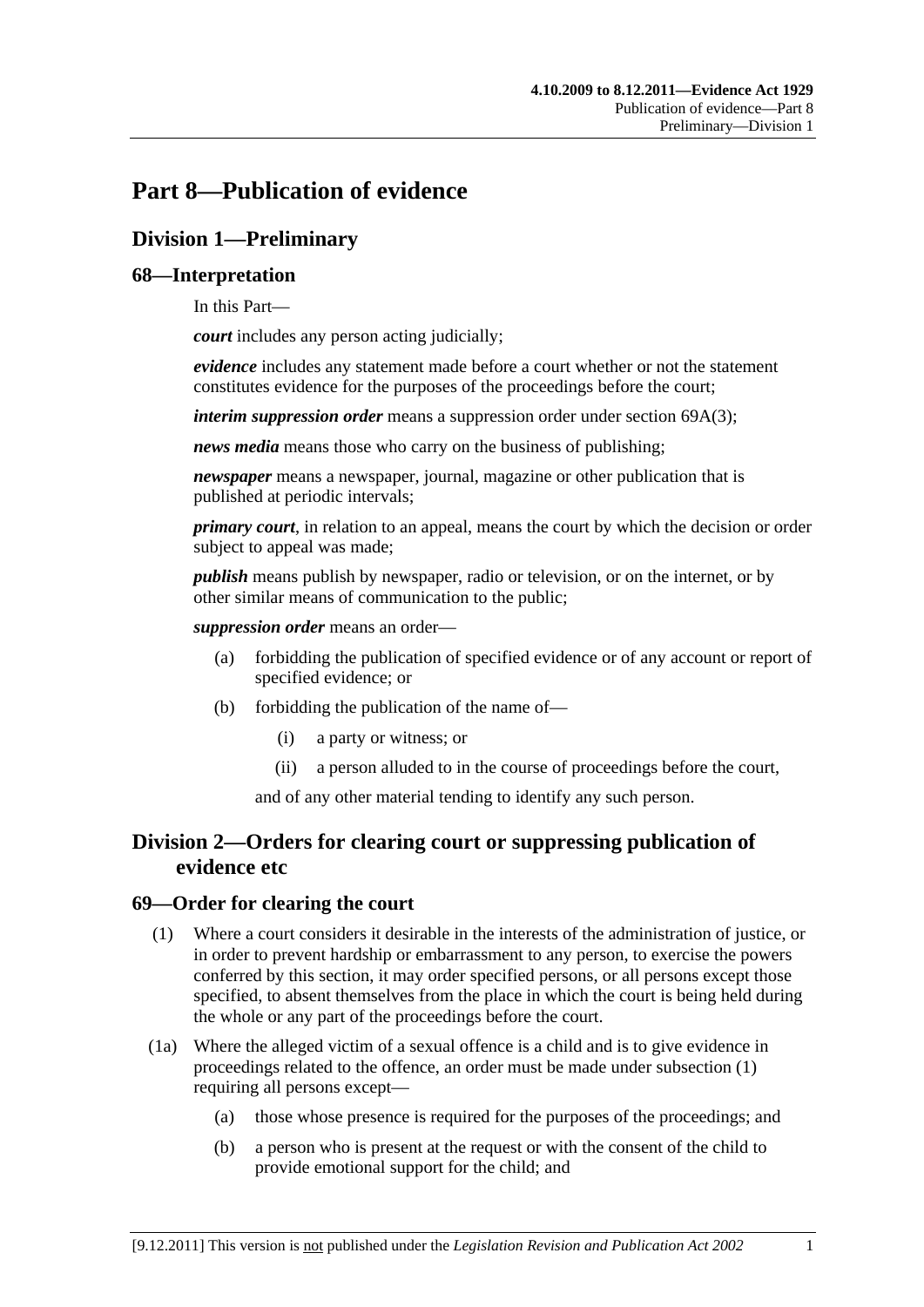<span id="page-77-0"></span> (c) any other person who, in the opinion of the court, should be allowed to be present,

to absent themselves from the place in which the court is being held while the child is giving evidence.

- (2) The court may, on the application of a person against whom an order under [subsection \(1\)](#page-76-0) operates, make available to him a transcript of evidence, and a record of proceedings, taken before the court during the operation of the order.
- (3) Where a court refuses an application under [subsection \(2\),](#page-77-0) the applicant may appeal against the refusal.

### **69A—Suppression orders**

- (1) Where a court is satisfied that a suppression order should be made—
	- (a) to prevent prejudice to the proper administration of justice; or
	- (b) to prevent undue hardship—
		- (i) to an alleged victim of crime; or
		- (ii) to a witness or potential witness in civil or criminal proceedings who is not a party to those proceedings; or
		- (iii) to a child,

the court may, subject to this section, make such an order.

- (2) If a court is considering whether to make a suppression order (other than an interim suppression order), the court—
	- (a) must recognise that a primary objective in the administration of justice is to safeguard the public interest in open justice and the consequential right of the news media to publish information relating to court proceedings; and
	- (b) may only make a suppression order if satisfied that special circumstances exist giving rise to a sufficiently serious threat of prejudice to the proper administration of justice, or undue hardship, to justify the making of the order in the particular case.
- (3) Where an application is made to a court for a suppression order, the court may, without inquiring into the merits of the application, make such an order (an *interim suppression order*) to have effect, subject to revocation by the court, until the application is determined; but if such an order is made the court must determine the application as a matter of urgency and, wherever practicable, within 72 hours after making the interim suppression order.
- (4) A suppression order may be made subject to such exceptions and conditions as the court thinks fit and specifies in the order.
- (5) Where an application is made to a court for a suppression order—
	- (a) any of the following persons, namely:
		- (i) the applicant for the suppression order;
		- (ii) a party to the proceedings in which the suppression order is sought;
		- (iii) a representative of a newspaper or a radio or television station;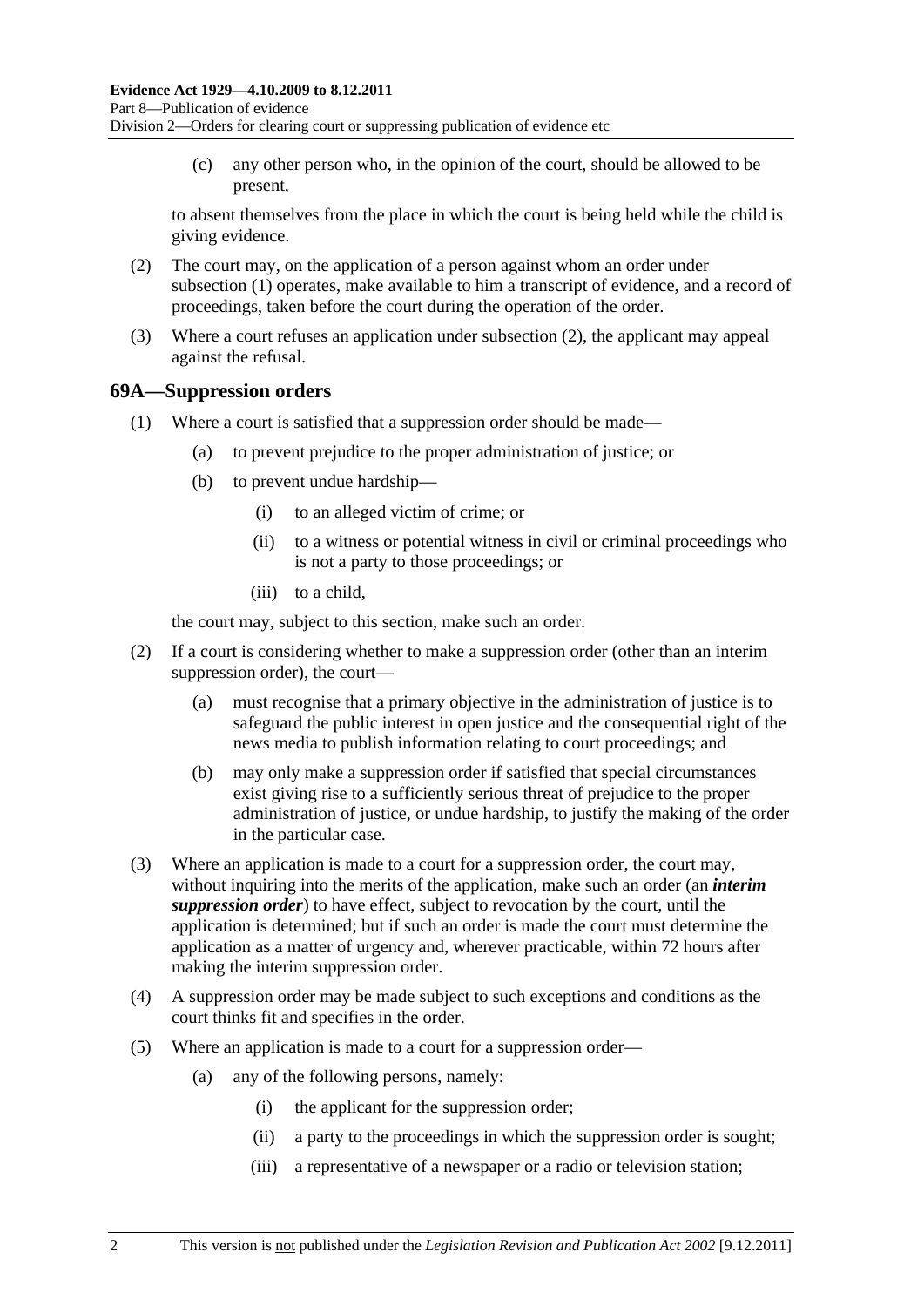<span id="page-78-0"></span> (iv) any person who has, in the opinion of the court, a proper interest in the question of whether a suppression order should be made,

is entitled to make submissions to the court on the application and may, with the permission of the court, call or give evidence in support of those submissions;

- (b) the court may (but is not obliged to) delay determining the application to make possible or facilitate non-party intervention in the proceedings under [paragraph \(a\)\(iii\)](#page-77-0) or [\(iv\)](#page-78-0).
- (6) A suppression order may be varied or revoked by the court by which it was made, on the application of any of the persons entitled to make submissions by virtue of subsection  $(5)(a)$ .
- (7) On an application for the making, variation or revocation of a suppression order—
	- (a) a matter of fact is sufficiently proved if proved on the balance of probabilities;
	- (b) if there appears to be no serious dispute as to a particular matter of fact, the court (having regard to the desirability of dealing expeditiously with the application) may—
		- (i) dispense with the taking of evidence on that matter; and
		- (ii) accept the relevant fact as proved.
- (8) If a court makes a suppression order, the court must—
	- (a) as soon as reasonably practicable forward to the Registrar a copy of the order; and
	- (b) except in the case of an interim suppression order—within 30 days, forward to the Attorney-General a report setting out—
		- (i) the terms of the order; and
		- (ii) the name of any person whose name is suppressed from publication; and
		- (iii) a transcript or other record of any evidence suppressed from publication; and
		- (iv) full particulars of the reasons for which the order was made.
- (9) If a court orders the variation or revocation of a suppression order, the court must as soon as reasonably practicable forward a copy of the order to the Registrar.
- (10) The Registrar—
	- (a) will establish and maintain a register of all suppression orders; and
	- (b) will, immediately after receiving a copy of a suppression order, or an order for the variation or revocation of a suppression order, enter the order in the register; and
	- (c) will, when an order is entered in the register, immediately transmit by fax, email or other electronic means notice of the order to the nominated address of each authorised news media representative.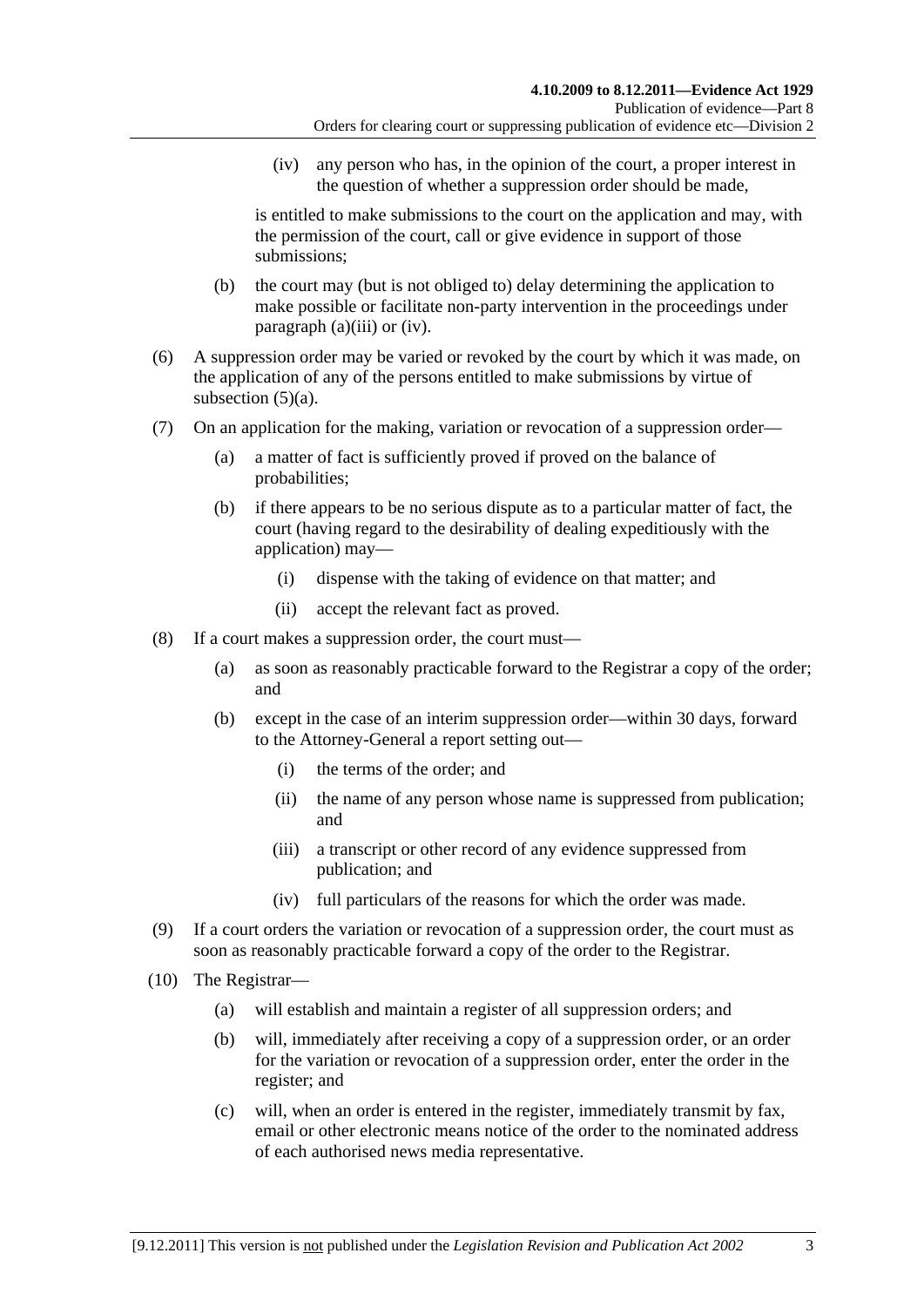- (11) The register will be made available for inspection by members of the public free of charge during ordinary office hours.
- (12) Without limiting the ways in which notice of a suppression order, or an order varying or revoking a suppression order, may be given, the entry of such an order in the register is notice to the news media and the public generally (within and outside the State) of the making and terms of the order.
- (13) In this section—

*authorised news media representative* means a person—

- (a) who is nominated by a member of the news media to be the member's authorised representative for the purpose of receiving notices under subsection  $(10)(c)$ ; and
- (b) who has given the Registrar a notice specifying the representative's nominated address for the receipt of notices under [subsection \(10\)\(c\);](#page-78-0) and
- (c) who has paid the relevant fee or fees (which may consist of, or include, periodic fees) fixed by the regulations;

*nominated address* of a nominated representative means the fax number, email address or other address for the receipt of electronic communications nominated by the representative as the address to which notices may be sent to the representative by the Registrar under subsection  $(10)(c)$ ;

*Registrar* means a person to whom the functions of the Registrar under this section are assigned by the Attorney-General.

### **69AB—Review of suppression orders**

- (1) Subject to the regulations, a suppression order becomes liable to review as follows:
	- (a) if the order relates to criminal proceedings and is in force at the time, the order becomes liable to review as follows:
		- (i) on the completion or termination of a preliminary examination;
		- (ii) on the withdrawal of a charge after the completion of a preliminary examination;
		- (iii) on the acquittal of the defendant;
		- (iv) when an appeal against conviction or sentence has been determined or all rights to appeal against conviction or sentence have been exhausted or expired;
		- (v) on the defendant being declared under Part 8A of the *[Criminal Law](http://www.legislation.sa.gov.au/index.aspx?action=legref&type=act&legtitle=Criminal%20Law%20Consolidation%20Act%201935)  [Consolidation Act 1935](http://www.legislation.sa.gov.au/index.aspx?action=legref&type=act&legtitle=Criminal%20Law%20Consolidation%20Act%201935)* to be liable to supervision;
		- (vi) in any other case—when the proceedings are otherwise concluded or terminated,

(and, if more than 1 such occasion for review occurs in the course of the same proceedings, the order becomes liable to review on each such occasion);

 (b) if the order relates to a coronial inquest, the order becomes liable to review when the coroner gives his or her findings on the inquest;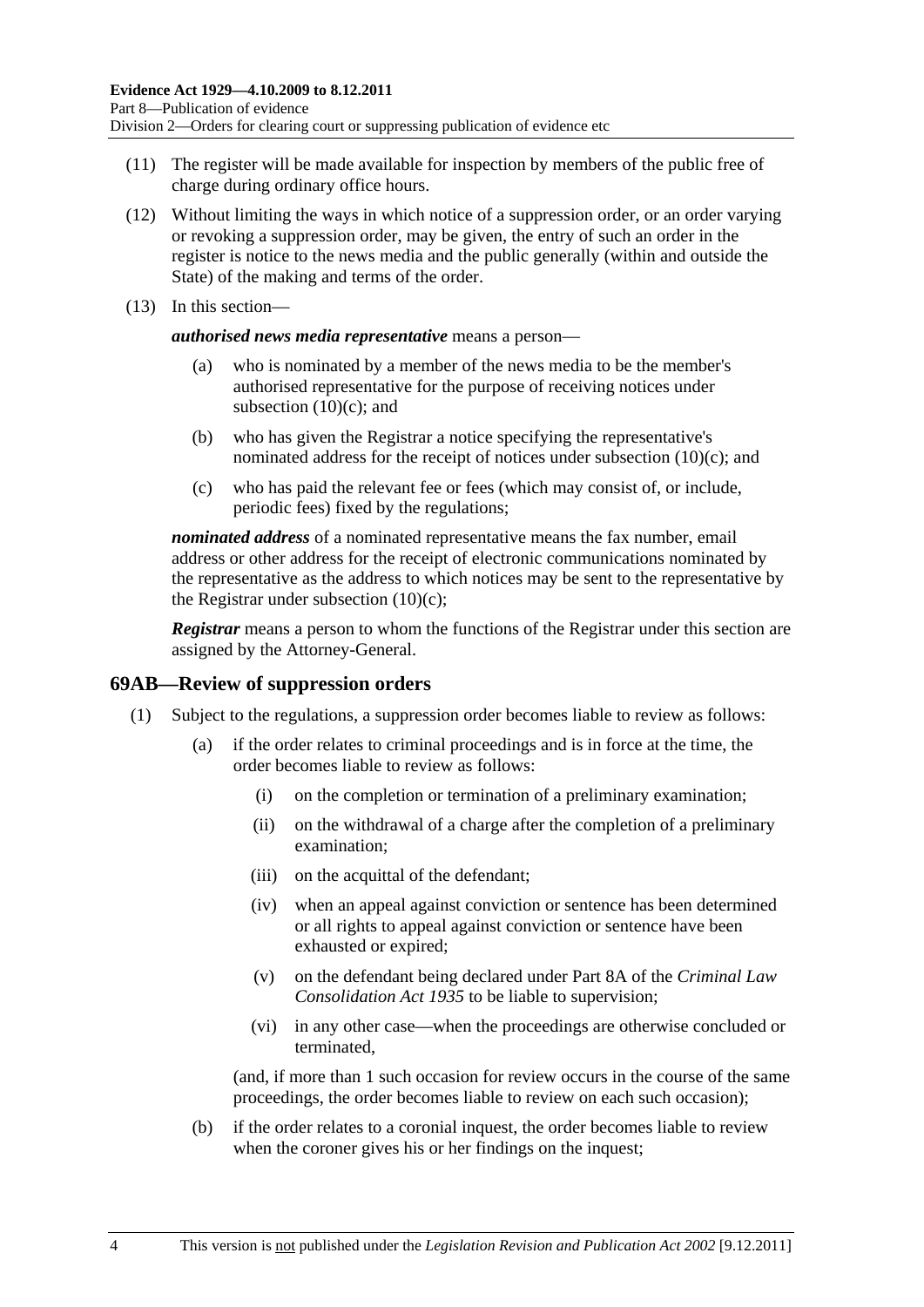- (c) if the order relates to civil proceedings, the order becomes liable to review when the court gives its judgment in the proceedings or the proceedings are settled or withdrawn.
- (2) When a suppression order becomes liable to review, the court that made the order must conduct a review as soon as practicable.
- (3) The following persons are entitled to be heard on a review:
	- (a) the applicant for the suppression order;
	- (b) a party to the proceedings in which the suppression order was made;
	- (c) a representative of a newspaper or a radio or television station;
	- (d) any other person who has, in the opinion of the court, a proper interest in the matters to be considered on the review.
- (4) On a review, the court may confirm, vary or revoke the suppression order.

## **69AC—Appeal against suppression order etc**

- (1) An appeal lies against—
	- (a) a suppression order or a decision by a court not to make a suppression order; or
	- (b) the variation or revocation of a suppression order or a decision by a court not to vary or revoke a suppression order; or
	- (c) a decision by a court on the review of a suppression order.
- (2) Any of the following persons is entitled to bring, or to be heard on, an appeal under this section:
	- (a) the applicant for the suppression order;
	- (b) a party to the proceedings in which the order or decision subject to appeal was made;
	- (c) a representative of a newspaper or a radio or television station;
	- (d) a person who appeared in proceedings before the primary court related to the making or review of the suppression order;
	- (e) a person who—
		- (i) did not appear in proceedings before the primary court related to the making or review of the suppression order but has, in the opinion of the appellate court, a proper interest in the subject matter of the appeal or proposed appeal; and
		- (ii) satisfies the appellate court that the failure to appear in the proceedings before the primary court is not attributable to a lack of proper diligence.

# **69B—Appeals**

- (1) An appeal under this Division lies to—
	- (a) the court to which appeals lie against final judgments or orders of the primary court; and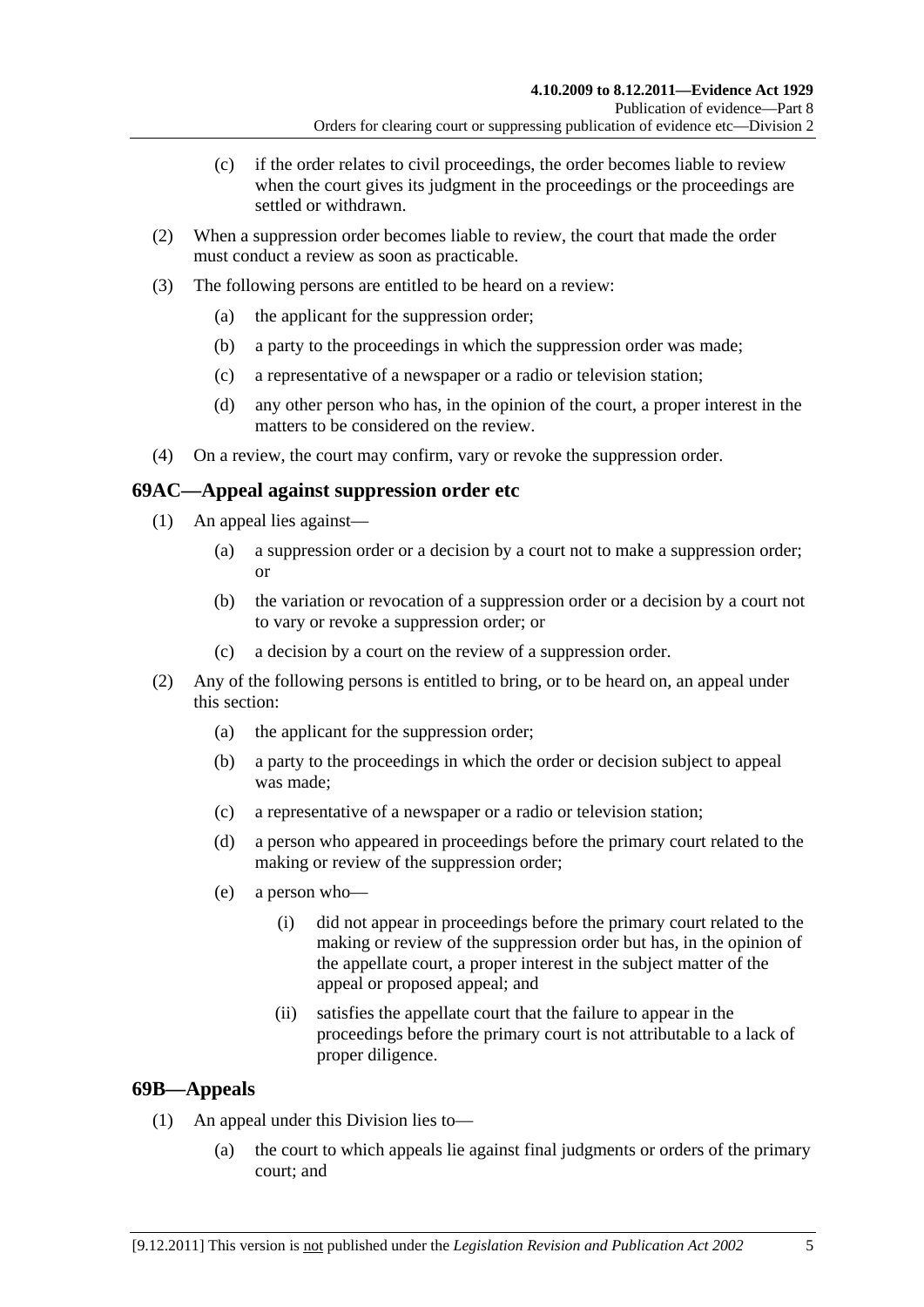(b) where there is no such court—the Supreme Court constituted of a single judge,

and where the appeal lies in accordance with the above principles to some court other than the Full Court, a further appeal lies to the Full Court from a judgment or order of the primary appellate court.

- (2) An appeal under this Division shall be heard and determined as expeditiously as possible.
- (3) Upon an appeal under this Division, the appellate court—
	- (a) may confirm, vary or revoke the order or decision subject to the appeal; and
	- (b) may make any order or decision under this Division that could have been made in the first instance; and
	- (c) may make orders for costs and orders dealing with any other incidental or ancillary matters.
- (4) Except as provided in this Division, no appeal lies against a decision or order of a court made under this Division.

### **70—Disobedience to orders under this Division**

- (1) If a person disobeys an order under this Division and the court by which the order was made has power to punish for contempt, the person is guilty of a contempt of the court.
- (1a) If a person disobeys an order under this Division, whether or not the court by which the order was made has power to punish for contempt, the person is guilty of an offence.

Maximum penalty:

- (a) in the case of a natural person—\$10 000 or imprisonment for 2 years;
- (b) in the case of a body corporate—\$120 000.
- (2) A person shall not, in respect of the same act or default, be proceeded against under this section both for a contempt of court and a summary offence.

### **71—Attorney-General to provide annual report**

- (1) The Attorney-General shall, on or before the thirty-first day of October in each year, prepare a report relating to the preceding financial year specifying—
	- (a) the total number of orders made under this Division or a corresponding previous enactment; and
	- (b) the number of such orders made by each of the various courts; and
	- (c) a summary of the reasons assigned by the courts for making such orders.
- (2) The Attorney-General shall, as soon as practicable after the report is prepared, cause a copy of the report to be laid before each House of Parliament.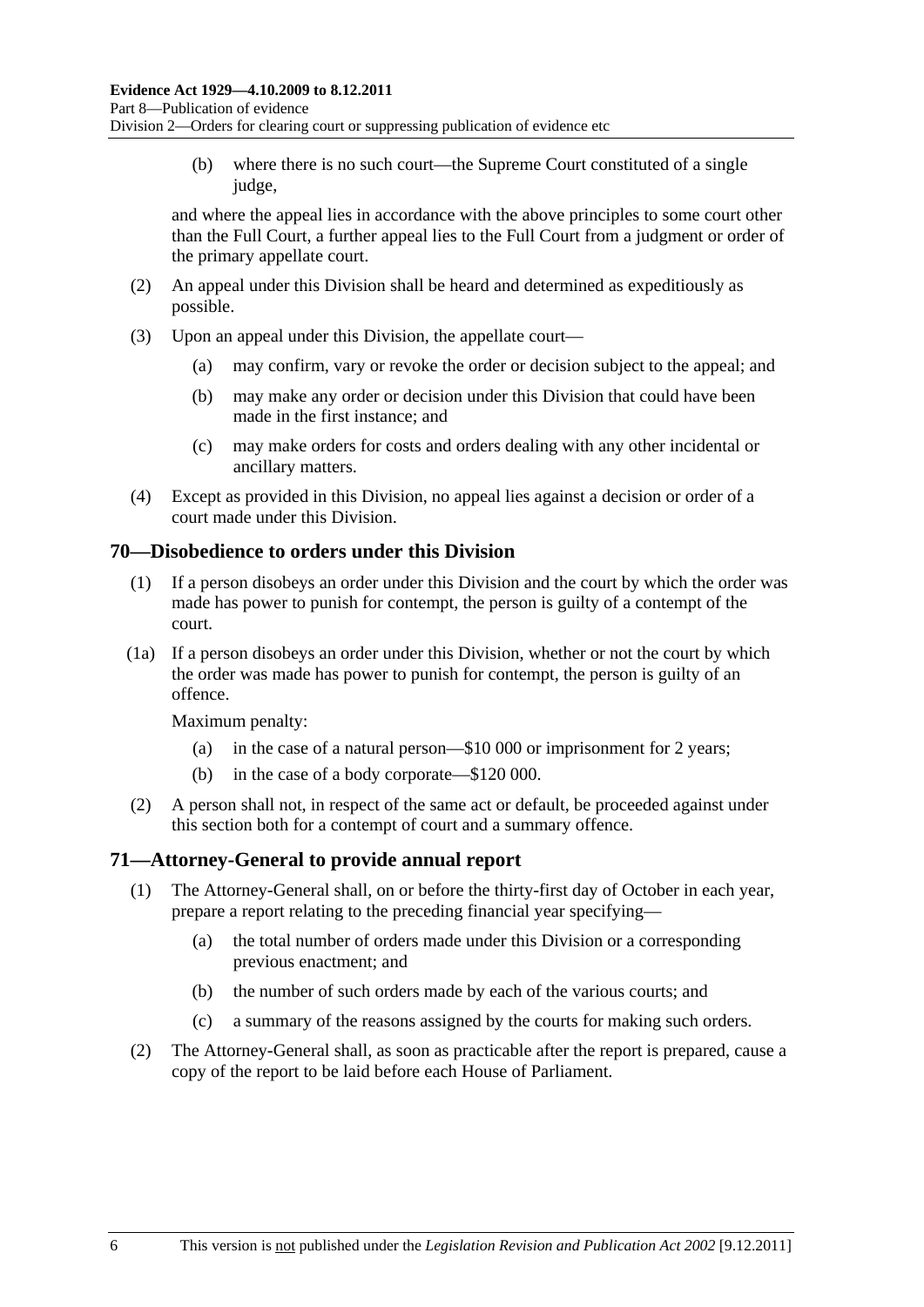# **Division 3—Sexual cases**

### **71A—Restriction on reporting proceedings relating to sexual offences**

- (1) A person shall not, before the relevant date, publish—
	- (a) any evidence given before a Magistrate or Justice in proceedings against a person charged with a sexual offence (whether the evidence is given in the course of proceedings for a summary or minor indictable offence or in a preliminary examination of an indictable offence); or
	- (b) any report on such proceedings; or
	- (c) any evidence given in, or report of, related proceedings in which the accused person is involved after the accused person is charged but before the relevant date,

unless the accused person consents to the publication.

Maximum penalty:

- (a) in the case of a natural person—\$10 000;
- (b) in the case of a body corporate—\$120 000.
- (2) A person shall not, before the relevant date, publish any statement or representation—
	- (a) by which the identity of a person who has been, or is about to be, charged with a sexual offence is revealed; or
	- (b) from which the identity of a person who has been, or is about to be, charged with a sexual offence, might reasonably be inferred,

unless the accused person consents to the publication.

Maximum penalty:

- (a) in the case of a natural person—\$10 000;
- (b) in the case of a body corporate—\$120 000.
- (4) A person shall not publish any statement or representation—
	- (a) by which the identity of a person alleged in any legal proceedings to be the victim of a sexual offence is revealed; or
	- (b) from which the identity of a person alleged in any legal proceedings to be the victim of a sexual offence might reasonably be inferred,

unless the judge authorises, or the alleged victim consents to, the publication (but no such authorisation or consent can be given where the alleged victim is a child).

Maximum penalty:

- (a) in the case of a natural person—\$10 000;
- (b) in the case of a body corporate—\$120 000.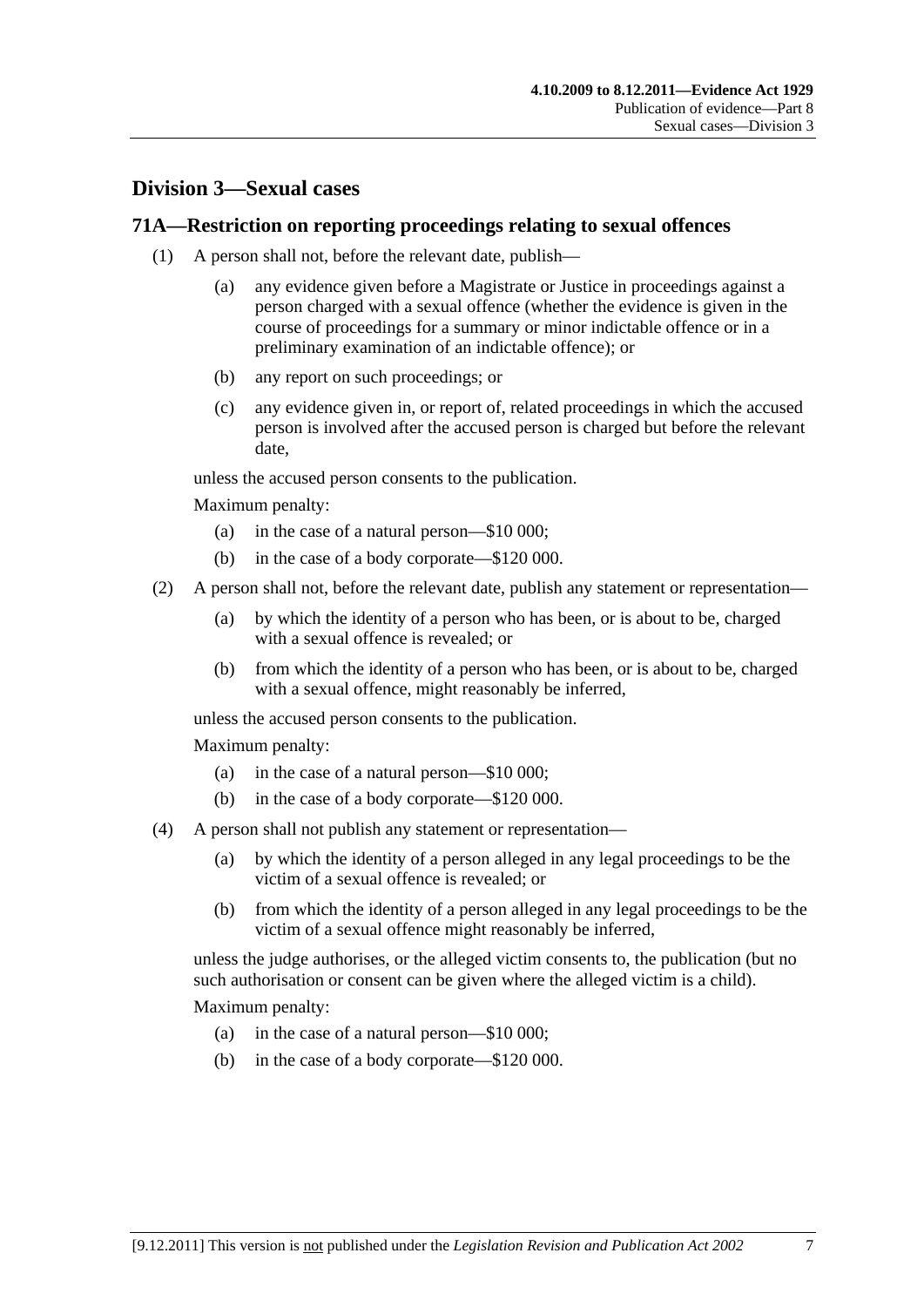<span id="page-83-0"></span>(5) In this section—

#### *relevant date* means—

- (a) in relation to a charge of a major indictable offence or a charge of a minor indictable offence for which the accused person has elected to be tried by a superior court—the date on which the accused person is committed for trial or sentence; or
- (b) in relation to a charge of any other minor indictable offence or a charge of a summary offence—the date on which a plea of guilty is entered by the accused person or the date on which the accused person is found guilty following a trial; or
- (c) in any case—the date on which the charge is dismissed or the proceedings lapse by reason of the death of the accused person, for want of prosecution, or for any other reason.

## **Division 4—Cases generally**

### **71B—Publishers required to report result of certain proceedings**

- (1) Where—
	- (a) a report of proceedings taken against a person for an offence is published;
	- (b) the report identifies the person against whom the proceedings have been taken or contains information tending to identify that person;
	- (c) the report is published before the result of the proceedings is known;
	- (d) those proceedings do not result in conviction of the person to whom the report relates of the offence with which he was charged,

the person by whom the publication is made shall, as soon as practicable after the determination of the proceedings, publish a fair and accurate report of the result of the proceedings with reasonable prominence having regard to the prominence given to the earlier report.

Maximum penalty:

- (a) in the case of a natural person—\$10 000;
- (b) in the case of a body corporate—\$120 000.
- (2) A person required under [subsection \(1\)](#page-83-0) to publish a report of the result of proceedings may apply to the Supreme Court for directions in relation to the manner in which he should comply with that subsection.
- (3) Where—
	- (a) a report of proceedings taken against a person for an offence is published;
	- (b) the report identifies the person against whom the proceedings have been taken or contains information tending to identify that person;
	- (c) the report is published after the result of the proceedings is known;
	- (d) those proceedings did not result in conviction of the person to whom the report relates of the offence with which he was charged,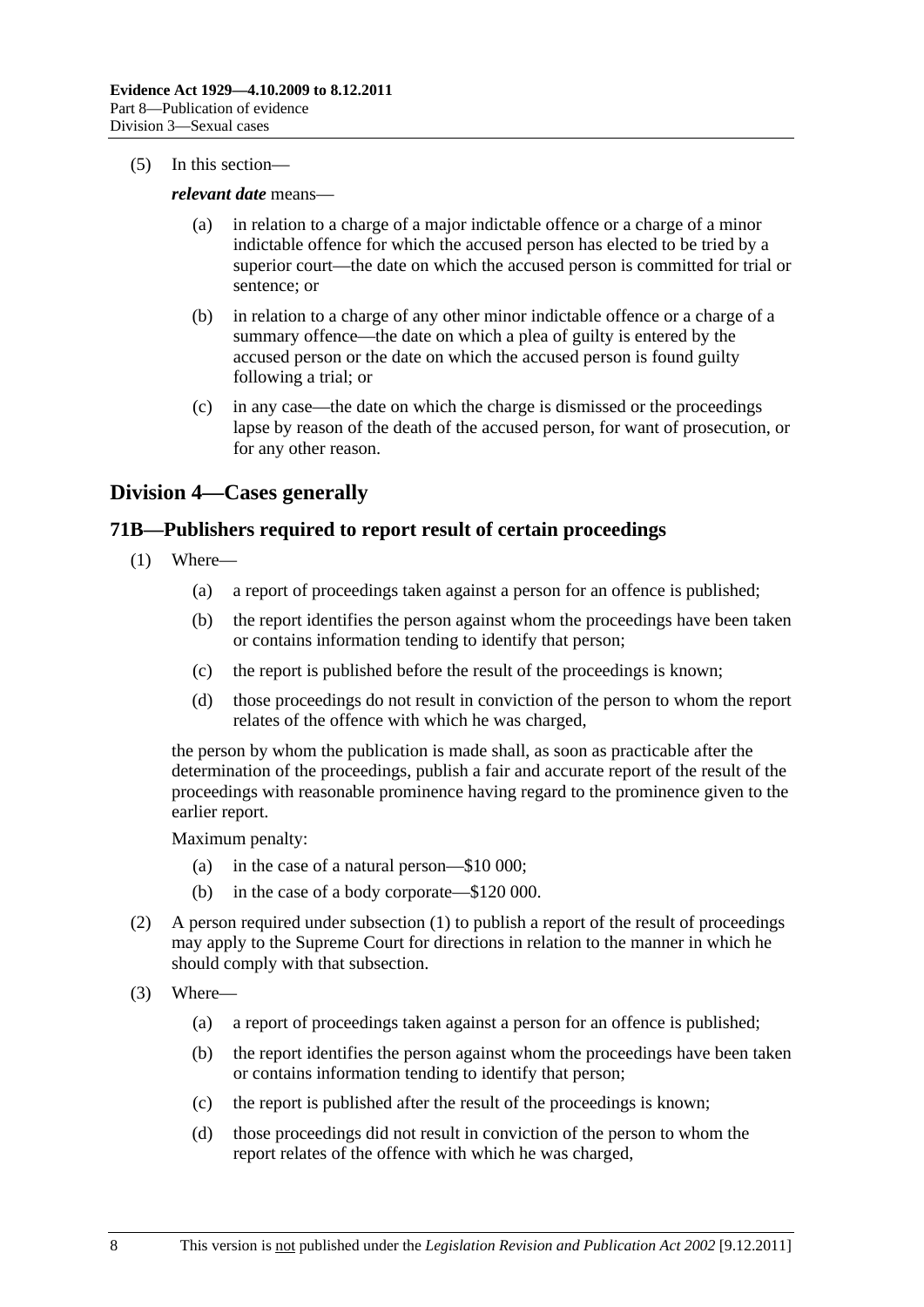the person by whom the publication is made shall include prominently in the report a statement of the result of the proceedings.

Maximum penalty:

- (a) in the case of a natural person—\$10 000;
- (b) in the case of a body corporate—\$120 000.
- (4) In this section—

*proceedings* includes, in relation to an offence, the laying of a charge of the offence.

## **71C—Restriction on reporting of proceedings following acquittals**

- (1) Where an application has been made for the reservation of a question of law arising at the trial of a person who was tried on information and acquitted, a person must not publish any report, statement or representation in relation to the application or any consequent proceedings—
	- (a) by which the identity of the acquitted person is revealed; or
	- (b) from which the identity of the acquitted person might reasonably be inferred,

unless the acquitted person consents to the publication.

Maximum penalty:

- (a) in the case of a natural person—\$10 000;
- (b) in the case of a body corporate—\$120 000.
- (2) This section does not apply to the publication in printed or electronic form of material that—
	- (a) consists solely or primarily of the reported judgements or decisions of a court or courts; or
	- (b) is of a technical nature designed primarily for use by legal practitioners.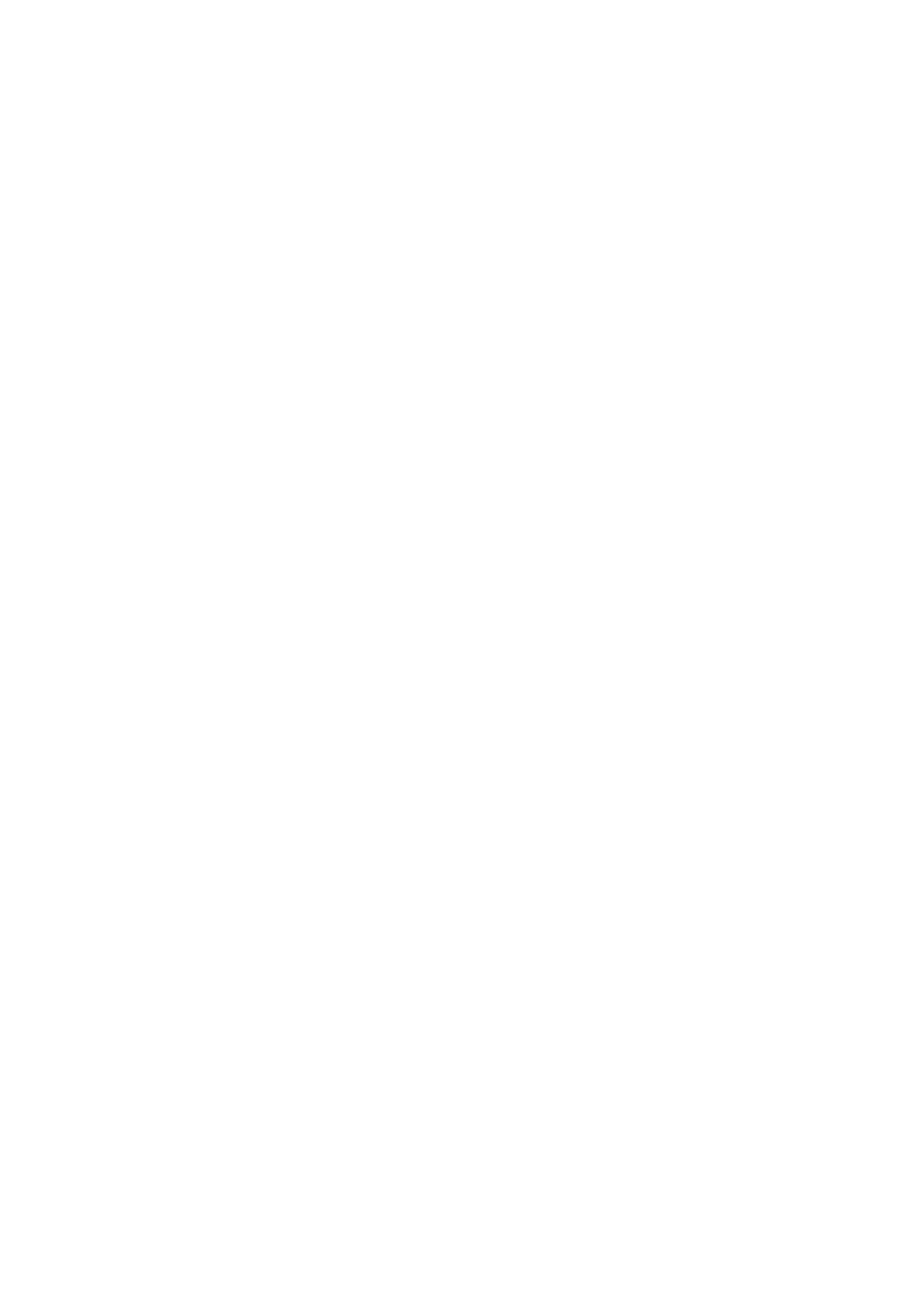# **Part 9—Miscellaneous**

# **73—Regulations**

The Governor may make such regulations as are necessary or expedient for the purposes of, or as are contemplated by, this Act.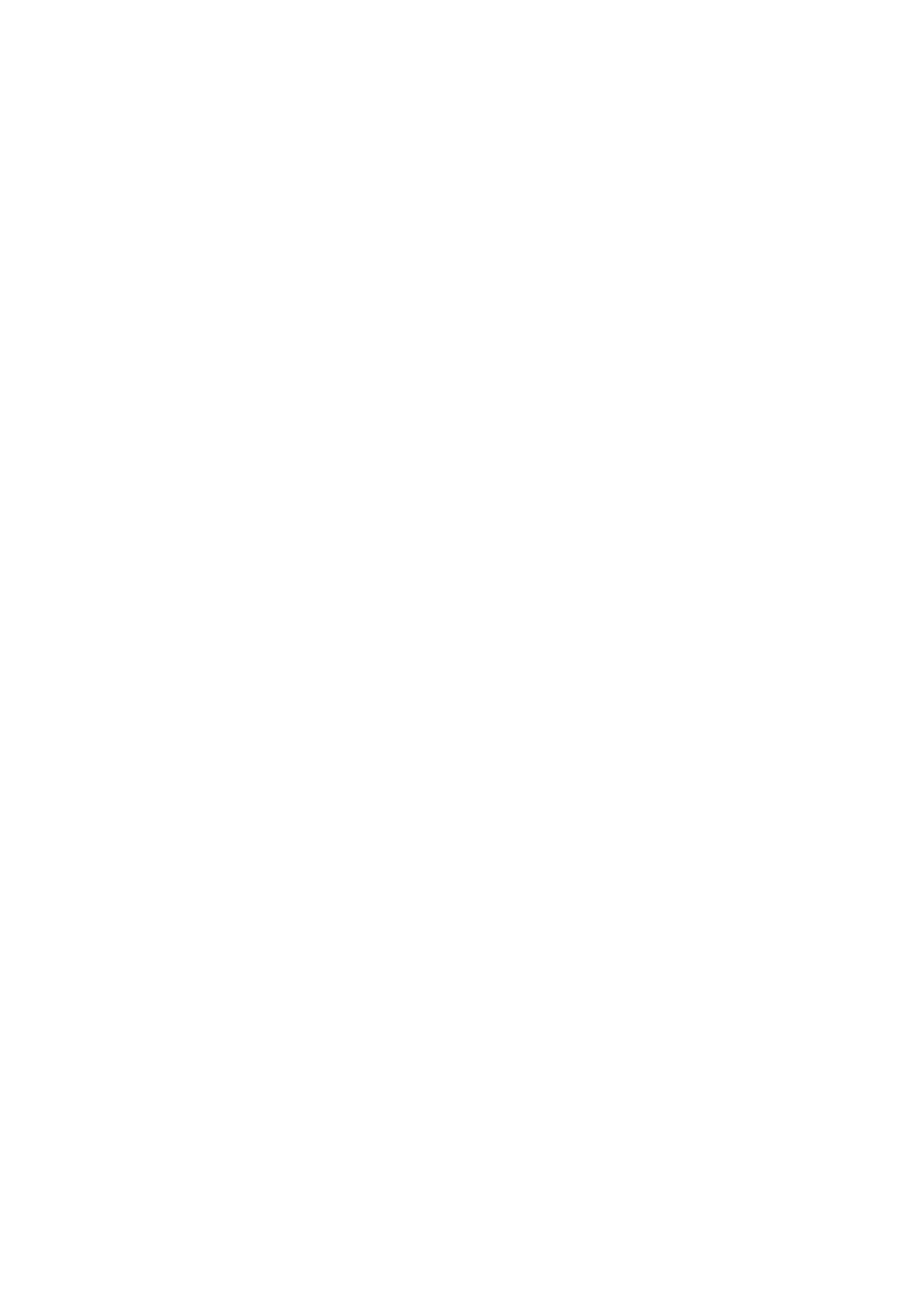| Number and year                                                     | <b>Title of Act</b>                                                                                                                          | <b>Extent of repeal</b>                                                                    |
|---------------------------------------------------------------------|----------------------------------------------------------------------------------------------------------------------------------------------|--------------------------------------------------------------------------------------------|
| Imperial $6 & 7$ Vic.<br>c. 85 (adopted by<br>Ordinance 17 of 1846) | An Act for Improving the Law of Evidence                                                                                                     | The whole as the same<br>is adopted and<br>subsisting pursuant to<br>Ordinance 17 of 1846. |
| 3 of 1848                                                           | Ordinance to Facilitate the Admission of the unsworn<br>Testimony of the Aboriginal Inhabitants of South<br>Australia and the parts adjacent | The whole.                                                                                 |
| 4 of 1849                                                           | Ordinance to amend Ordinance 3 of 1848                                                                                                       | The whole.                                                                                 |
| 2 of 1852                                                           | An Act to amend the Law of Evidence                                                                                                          | The whole.                                                                                 |
| 24 of 1855–6                                                        | The Supreme Court Procedure Act 1855                                                                                                         | Sections 16 to 21<br>inclusive.                                                            |
| 13 of 1866-7                                                        | An Act for amending the Law of Evidence and<br>Practice on Criminal trials                                                                   | Sections 3 to 8<br>inclusive.                                                              |
| 3 of 1867                                                           | <b>Matrimonial Causes Act 1867</b>                                                                                                           | Section 57.                                                                                |
| 10 of 1869-70                                                       | Evidence Further Amendment Act 1869                                                                                                          | The whole.                                                                                 |
| 9 of 1872                                                           | An Act for Shortening and Explaining the Language<br>used in Acts of Parliament, and for other purposes                                      | The whole as unrepealed<br>by 1215 of 1915.                                                |
| 3 of 1873                                                           | The Telegraphic Messages Act 1873                                                                                                            | The whole.                                                                                 |
| 38 of 1876                                                          | The Criminal Law Consolidation Act 1876                                                                                                      | Sections 377 and 378.                                                                      |
| 162 of 1879                                                         | The Bankers Books Evidence Act 1879                                                                                                          | The whole.                                                                                 |
| 435 of 1888                                                         | <b>Evidence Further Amendment Act 1888</b>                                                                                                   | The whole.                                                                                 |
| 1056 of 1911                                                        | The Oaths and Affirmations Act 1911                                                                                                          | The whole.                                                                                 |
| 1287 of 1917                                                        | <b>Evidence Publication Act 1917</b>                                                                                                         | The whole.                                                                                 |
| 1669 of 1925                                                        | Evidence Amendment Act 1925                                                                                                                  | The whole.                                                                                 |

# **Schedule 1—Acts repealed or amended**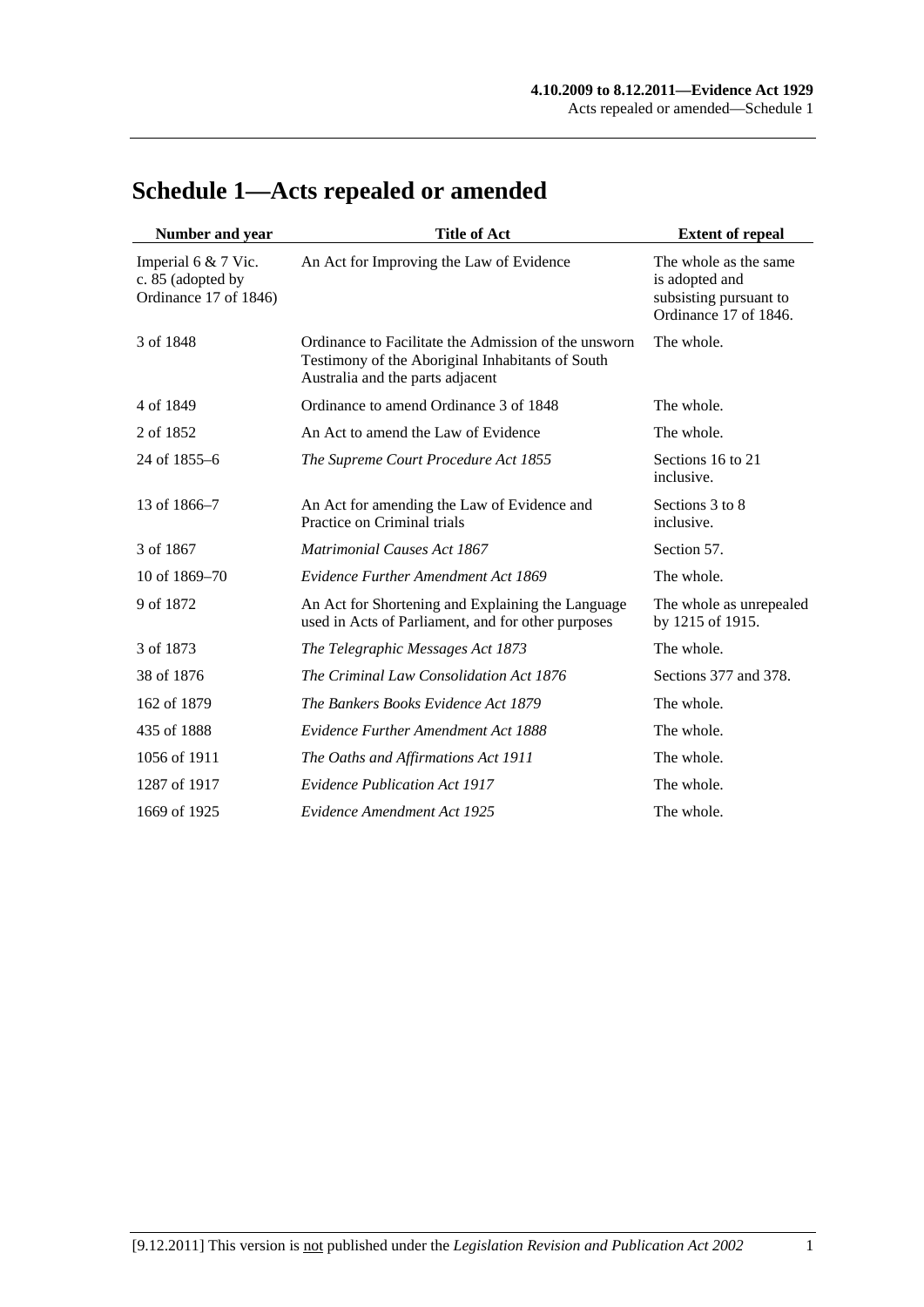Schedule 4—Affidavit about proof of identity of person convicted in another State or Territory

# **Schedule 4—Affidavit about proof of identity of person convicted in another State or Territory**

South Australia

|                | [In the]<br>Court]                     |                                                                                                                                                                                                                                                                               |
|----------------|----------------------------------------|-------------------------------------------------------------------------------------------------------------------------------------------------------------------------------------------------------------------------------------------------------------------------------|
|                | or as the case may be]                 |                                                                                                                                                                                                                                                                               |
|                |                                        | a fingerprint expert attached to the Police Department of the State [or Territory] of                                                                                                                                                                                         |
| $\mathbf{1}$   |                                        | I have examined the fingerprint card now produced and shown to me marked "A". The<br>fingerprints on the said card are identical with those on a fingerprint card portion of the                                                                                              |
| $\overline{2}$ | of the offences set out below, namely: |                                                                                                                                                                                                                                                                               |
|                | the dates of the convictions]          | [Here insert description of offences, the Courts in which the convictions took place and                                                                                                                                                                                      |
| 3              |                                        | From an examination of the said records I believe that the person referred to as having<br>been convicted, in the document(s) now shown to me and marked respectively "B" ["C",<br>"D" etc], is identical with the person whose fingerprints are on the said card marked "A". |
|                |                                        |                                                                                                                                                                                                                                                                               |
|                |                                        |                                                                                                                                                                                                                                                                               |
|                |                                        |                                                                                                                                                                                                                                                                               |
| Before me      |                                        |                                                                                                                                                                                                                                                                               |

A person having authority to take affidavits in the State [or Territory] in which the affidavit is sworn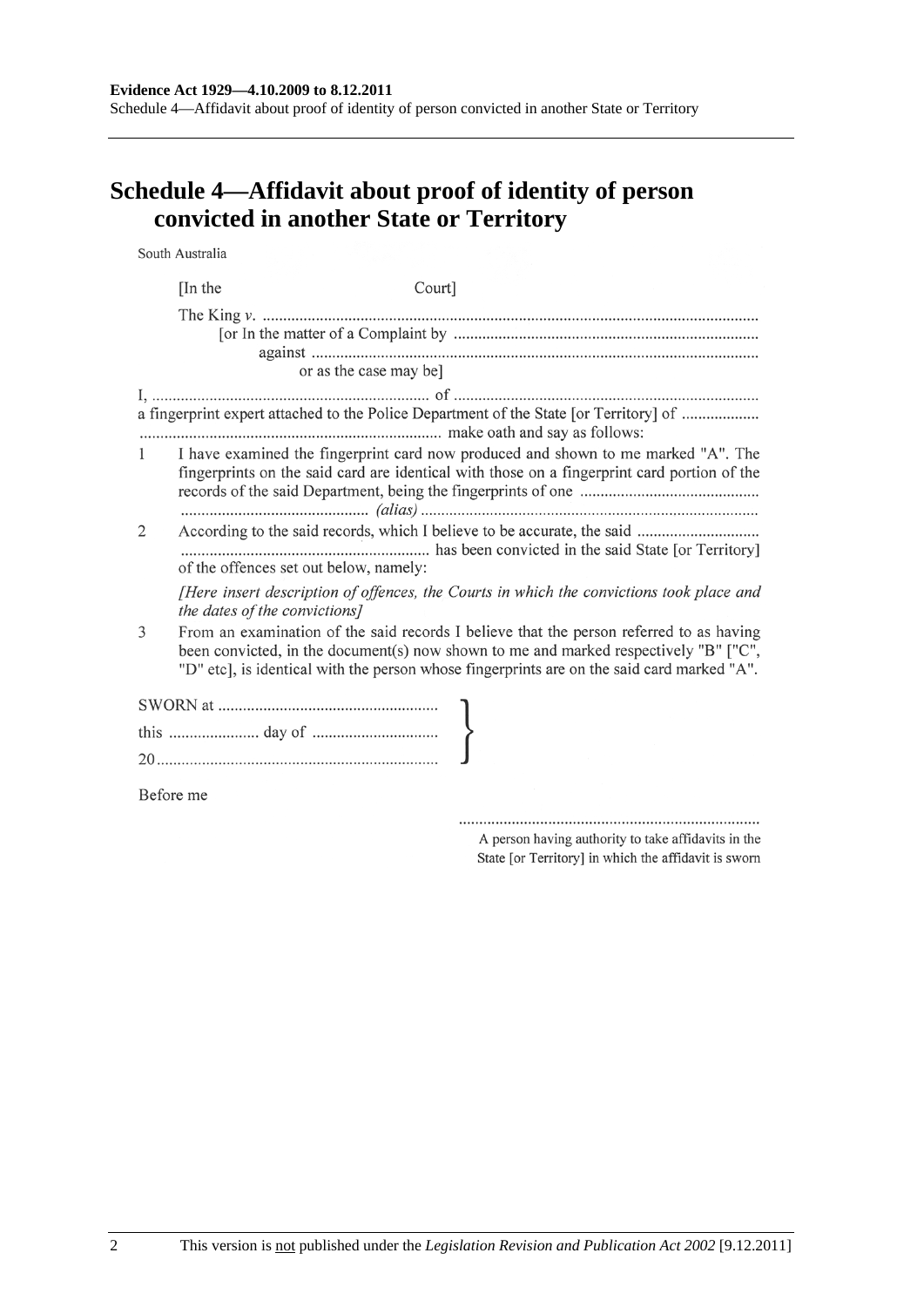# **Legislative history**

## **Notes**

• This version is comprised of the following:

| Part 1    | 23.11.2008                 |
|-----------|----------------------------|
| Part 2    | 4.10.2009                  |
| Part 3    | 23.11.2008                 |
| Part 4    | 18.1.2007                  |
| Part 5    | 1.1.2003 (Reprint No 13)   |
| Part 6    | 24.11.2003 (Reprint No 15) |
| Part 6A   | 1.1.2003 (Reprint No 13)   |
| Part 6B   | 1.1.2003 (Reprint No 13)   |
| Part 6C   | 23.11.2008                 |
| Part 7    | 23.11.2008                 |
| Part 8    | 23.11.2008                 |
| Part 9    | 1.1.2003 (Reprint No 13)   |
| Schedules | 24.11.2003 (Reprint No 15) |
|           |                            |

- Amendments of this version that are uncommenced are not incorporated into the text.
- Please note—References in the legislation to other legislation or instruments or to titles of bodies or offices are not automatically updated as part of the program for the revision and publication of legislation and therefore may be obsolete.
- Earlier versions of this Act (historical versions) are listed at the end of the legislative history.
- For further information relating to the Act and subordinate legislation made under the Act see the Index of South Australian Statutes or www.legislation.sa.gov.au.

# **Principal Act and amendments**

New entries appear in bold.

|      | Title                                                                           | Assent     | Commencement |
|------|---------------------------------------------------------------------------------|------------|--------------|
| 1907 | Evidence Act 1929                                                               | 30.10.1929 | 30.10.1929   |
| 2110 | Evidence Act Amendment Act 1933                                                 | 31.8.1933  | 31.8.1933    |
| 40   | Evidence Act Amendment Act 1940                                                 | 28.11.1940 | 28.11.1940   |
|      | Evidence Act Amendment Act 1941                                                 | 13.11.1941 | 13.11.1941   |
| 29   | Evidence Act Amendment Act 1945                                                 | 3.1.1946   | 3.1.1946     |
|      | Evidence Act Amendment Act 1947                                                 | 2.10.1947  | 2.10.1947    |
| 36   | Evidence Act Amendment Act 1949                                                 | 24.11.1949 | 24.11.1949   |
|      | <i>Statute Law Revision Act 1952</i>                                            | 4.12.1952  | 4.12.1952    |
| 26   | Evidence Act Amendment Act 1955                                                 | 1.12.1955  | 1.12.1955    |
| 36   | Evidence Act Amendment Act 1957                                                 | 14.11.1957 | 14.11.1957   |
| 25   | Evidence Act Amendment Act 1960                                                 | 27.10.1960 | 27.10.1960   |
| 46   | Evidence Act Amendment Act 1968                                                 | 19.12.1968 | 19.12.1968   |
|      | Year No<br>1940<br>1941 27<br>1945<br>1947 5<br>1949<br>1952 42<br>1955<br>1960 |            |              |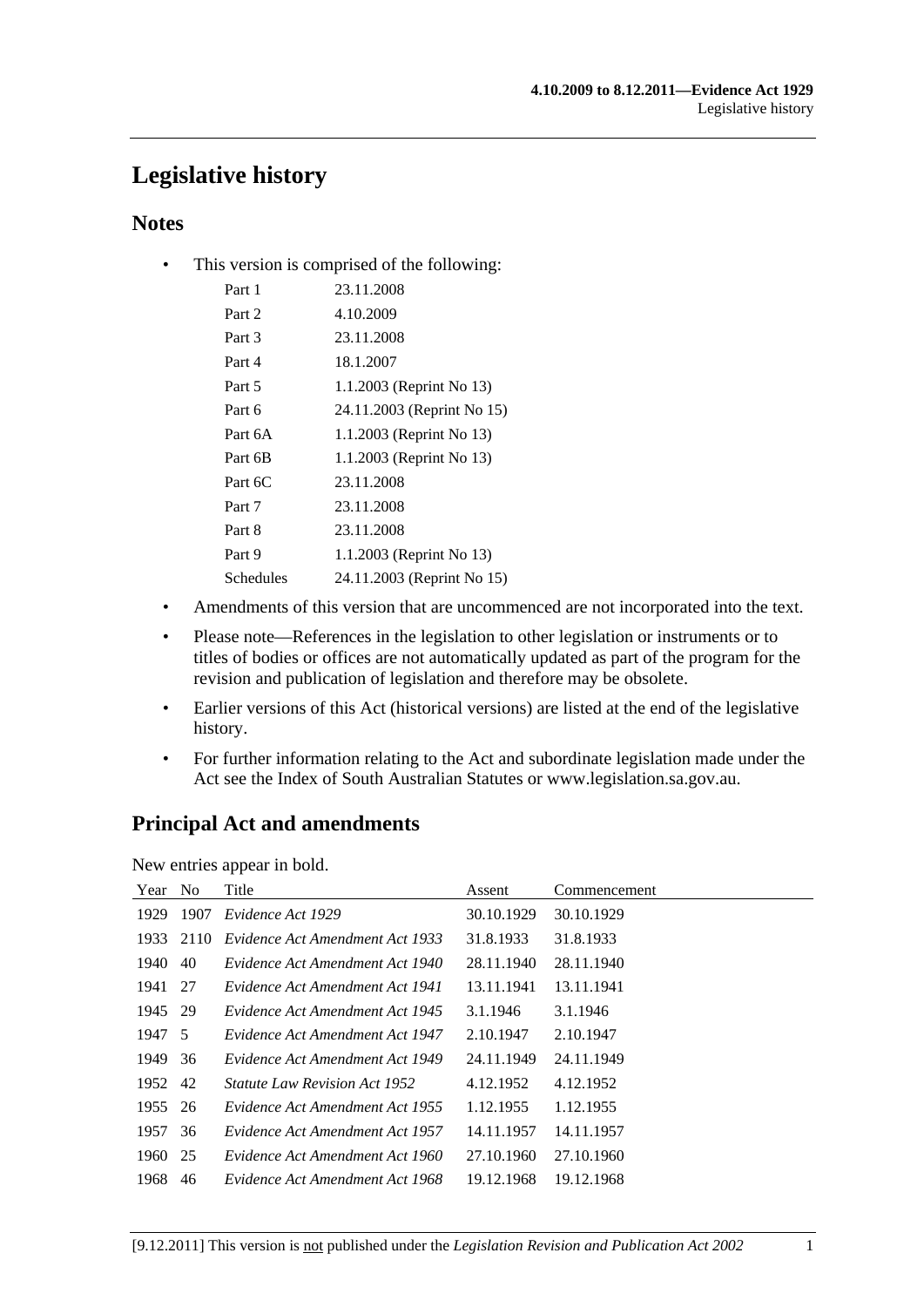| 1969    | 72  | Evidence Act Amendment Act 1969                                                  | 11.12.1969 | 31.8.1970 (Gazette 20.8.1970 p701)               |
|---------|-----|----------------------------------------------------------------------------------|------------|--------------------------------------------------|
| 1972    | 53  | Evidence Act Amendment Act 1972                                                  | 27.4.1972  | 1.2.1973 (Gazette 1.2.1973 p377)                 |
| 1972    | 54  | <b>Local and District Criminal Courts</b><br>Act Amendment Act 1972              | 27.4.1972  | 9.11.1972 (Gazette 9.11.1972 p2252)              |
| 1974    | 71  | Evidence Act Amendment Act 1974                                                  | 17.10.1974 | 28.11.1974 (Gazette 28.11.1974 p3372)            |
| 1976    | 84  | Evidence Act Amendment Act 1976                                                  | 9.12.1976  | 9.12.1976                                        |
| 1978    | 65  | Evidence Act Amendment Act 1978                                                  | 28.9.1978  | 28.9.1978                                        |
| 1979    | 9   | Evidence Act Amendment Act 1979                                                  | 1.3.1979   | 1.3.1979                                         |
| 1982    | 40  | Evidence Act Amendment Act 1982                                                  | 22.4.1982  | 6.5.1982 (Gazette 6.5.1982 p1438)                |
| 1983    | 47  | Evidence Act Amendment Act 1983                                                  | 16.6.1983  | 16.6.1983                                        |
| 1983    | 55  | Evidence Act Amendment Act<br>$(No. 2)$ 1983                                     | 16.6.1983  | 1.8.1983 (Gazette 7.7.1983 p5)                   |
| 1984    | 24  | Evidence Act Amendment Act 1984                                                  | 10.5.1984  | 10.5.1984                                        |
| 1984    | 56  | Statutes Amendment (Oaths and<br>Affirmations) Act 1984                          | 24.5.1984  | 1.7.1984 (Gazette 28.6.1984 p1897)               |
| 1984    | 90  | Evidence Act Amendment Act<br>$(No. 2)$ 1984                                     | 29.11.1984 | 1.1.1985 (Gazette 13.12.1984 p1811)              |
| 1984    | 107 | Evidence Act Amendment Act<br>$(No. 3)$ 1984                                     | 20.12.1984 | 20.12.1984                                       |
| 1985    | 96  | Evidence Act Amendment Act 1985                                                  | 1.11.1985  | 1.12.1985 (Gazette 7.11.1985 p1361)              |
| 1986    | 107 | Evidence Act Amendment Act 1986                                                  | 18.12.1986 | 5.4.1987 (Gazette 26.2.1987 p434)                |
| 1988    | 32  | Evidence Act Amendment Act 1988                                                  | 21.4.1988  | 1.5.1988 (Gazette 28.4.1988 p1066)               |
| 1988    | 45  | Evidence Act Amendment Act<br>$(No. 2)$ 1988                                     | 5.5.1988   | 5.5.1988                                         |
| 1989    | 43  | Evidence Act Amendment Act 1989                                                  | 4.5.1989   | 15.5.1989 (Gazette 11.5.1989 p1250)              |
| 1990    | 72  | Evidence Act Amendment Act 1990                                                  | 20.12.1990 | 20.12.1990                                       |
| 1991    | 41  | Evidence Amendment Act 1991                                                      | 31.10.1991 | 16.7.1992 (Gazette 16.7.1992 p622)               |
| 1991    | 49  | <b>Director of Public Prosecutions</b><br>Act 1991                               | 21.11.1991 | 6.7.1992 (Gazette 25.6.1992 p1869)               |
| 1992    | 26  | <b>Statutes Amendment (Attorney-</b><br>General's Portfolio) Act 1992            | 14.5.1992  | 6.7.1992 (Gazette 2.7.1992 p209)                 |
| 1992 76 |     | Statutes Amendment (Right of Reply)<br>Act 1992                                  | 26.11.1992 | s 5-1.1.1993 (Gazette 10.12.1992<br>p1752)       |
| 1993    | 37  | Evidence (Miscellaneous)<br>Amendment Act 1993                                   | 13.5.1993  | 15.7.1993 (Gazette 15.7.1993 p520)               |
| 1993    | 53  | Evidence (Vulnerable Witnesses)<br>Amendment Act 1993                            | 27.5.1993  | 1.9.1993 (Gazette 15.7.1993 p520)                |
| 1994    | 59  | Criminal Law Consolidation<br>(Felonies and Misdemeanours)<br>Amendment Act 1994 | 27.10.1994 | 1.1.1995 (Gazette 8.12.1994 p1942)               |
| 1995    | 27  | <b>Statutes Amendment (Attorney-</b><br>General's Portfolio) Act 1995            | 27.4.1995  | s 13-10.7.1995 (Gazette 29.6.1995)<br>p2973)     |
| 1996    | 26  | Evidence (Settlement Negotiations)<br>Amendment Act 1996                         | 2.5.1996   | 2.5.1996                                         |
| 1997    | 59  | <b>Statutes Amendment (Attorney-</b><br>General's Portfolio) Act 1997            | 31.7.1997  | Pt 4 (s 6)-14.9.1997 (Gazette<br>11.9.1997 p704) |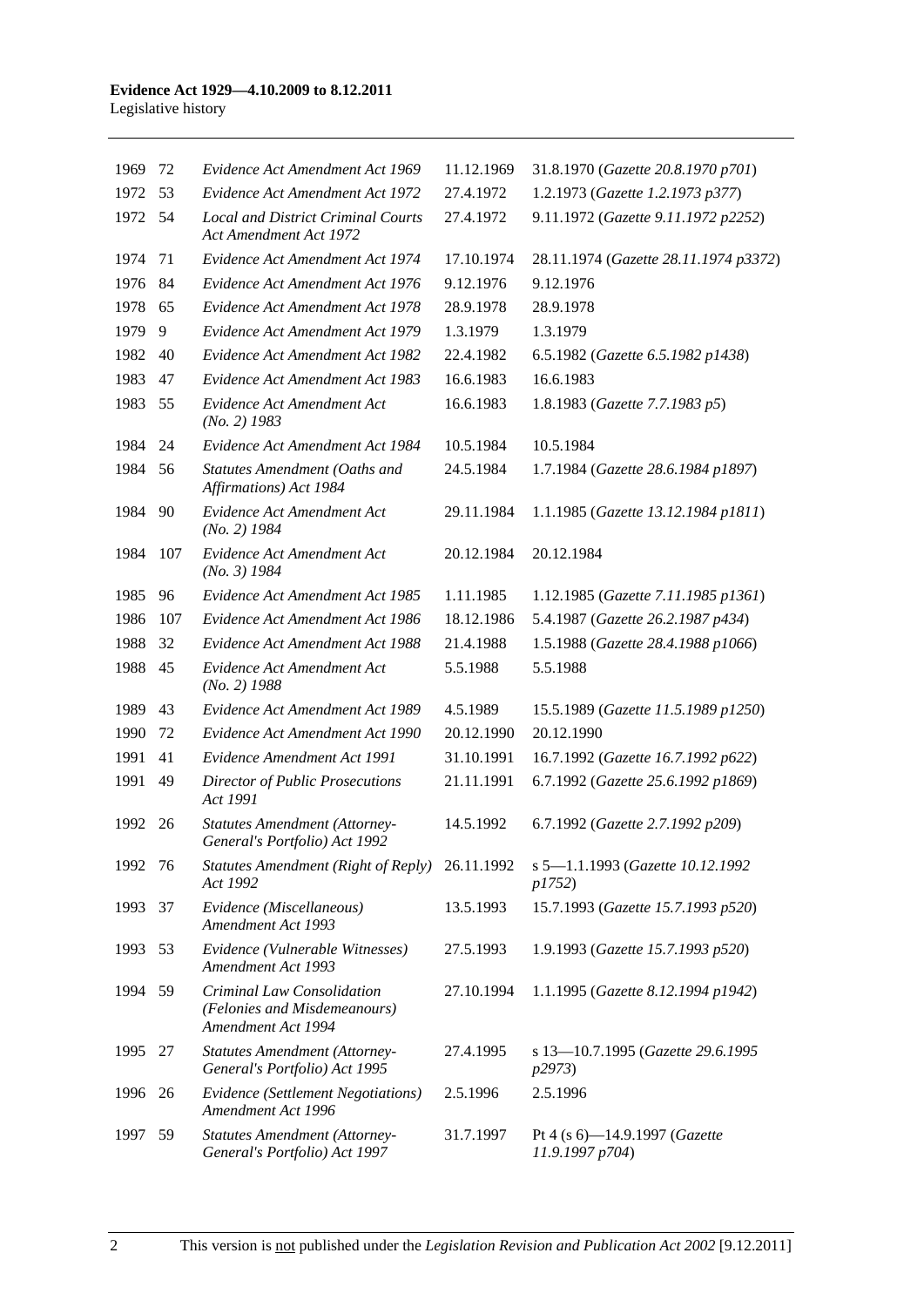| 1998 9  |    | Evidence (Use of Audio and Audio<br>Visual Links) Amendment Act 1998               | 2.4.1998   | 27.6.1999 (Gazette 17.6.1999 p3090)                                                                                                                                                                                                                       |
|---------|----|------------------------------------------------------------------------------------|------------|-----------------------------------------------------------------------------------------------------------------------------------------------------------------------------------------------------------------------------------------------------------|
| 1999    | 17 | Evidence (Confidential<br>Communications) Amendment<br>Act 1999                    | 1.4.1999   | 27.6.1999 (Gazette 17.6.1999 p3090)                                                                                                                                                                                                                       |
| 1999    | 18 | Evidence (Miscellaneous)<br>Amendment Act 1999                                     | 1.4.1999   | 27.6.1999 (Gazette 17.6.1999 p3090)                                                                                                                                                                                                                       |
| 1999    | 33 | Financial Sector Reform (South<br>Australia) Act 1999                              | 17.6.1999  | Sch (item $21$ )—1.7.1999 being the date<br>specified under s 3(16) of the Financial<br>Sector Reform (Amendments and<br>Transitional Provisions) Act (No. 1)<br>1999 of the Commonwealth as the<br>transfer date for the purposes of that<br>Act: $s(2)$ |
| 2000 57 |    | <b>Statutes Amendment and Repeal</b><br>(Attorney-General's Portfolio)<br>Act 2000 | 20.7.2000  | Pt 11 (s 25)-14.8.2000 (Gazette<br>10.8.2000 p444)                                                                                                                                                                                                        |
| 2002    | 32 | Legislation Revision and Publication 28.11.2002<br>Act 2002                        |            | Sch (cl 2)-1.1.2003 (Gazette<br>19.12.2002 p4735)                                                                                                                                                                                                         |
| 2002    | 33 | <b>Statutes Amendment (Attorney-</b><br>General's Portfolio) Act 2002              | 28.11.2002 | Pt 6 (ss 8 & 9)-3.3.2003 (Gazette<br>27.2.2003 p807)                                                                                                                                                                                                      |
| 2003    | 33 | Coroners Act 2003                                                                  | 31.7.2003  | Sch (cll 10-12)-1.7.2005 (Gazette<br>23.6.2005 p1899)                                                                                                                                                                                                     |
| 2003    | 44 | <b>Statute Law Revision Act 2003</b>                                               | 23.10.2003 | Sch 1-24.11.2003 (Gazette 13.11.2003)<br>p4048)                                                                                                                                                                                                           |
| 2005    | 50 | <b>Defamation Act 2005</b>                                                         | 27.10.2005 | Sch 1 (cl 5)-1.1.2006: s 2                                                                                                                                                                                                                                |
| 2006    | 17 | <b>Statutes Amendment (New Rules of</b><br>Civil Procedure) Act 2006               | 6.7.2006   | Pt 31 (ss 113-118)-4.9.2006 (Gazette<br>17.8.2006 p2831)                                                                                                                                                                                                  |
| 2006    | 30 | Evidence (Suppression Orders)<br>Amendment Act 2006                                | 23.11.2006 | 1.4.2007 (Gazette 29.3.2007 p929)                                                                                                                                                                                                                         |
| 2006    | 33 | Evidence (Use of Audio and Audio<br>Visual Links) Amendment Act 2006               | 30.11.2006 | 1.4.2007 (Gazette 22.3.2007 p864)                                                                                                                                                                                                                         |
| 2006    | 43 | <b>Statutes Amendment (Domestic</b><br>Partners) Act 2006                          | 14.12.2006 | Pt 33 (s 97)-1.6.2007 (Gazette<br>26.4.2007 p1352)                                                                                                                                                                                                        |
| 2006 44 |    | <b>Statutes Amendment (Justice</b><br>Portfolio) Act 2006                          | 14.12.2006 | Pt 13 (s 21)-18.1.2007 (Gazette<br>18.1.2007 p234)                                                                                                                                                                                                        |
| 2007    | 48 | <b>Statutes Amendment (Victims of</b><br>Crime) Act 2007                           | 8.11.2007  | Pt 4 (s 6)-17.7.2008 (Gazette<br>17.7.2008 p3372)                                                                                                                                                                                                         |
| 2008 7  |    | <b>Statutes Amendment (Evidence and</b><br>Procedure) Act 2008                     | 17.4.2008  | Pt 4 (ss 10-22)-23.11.2008 (Gazette<br>20.11.2008 p5171) except new ss 13A,<br>13C & 13D (as inserted by s 12)-<br>4.10.2009 (Gazette 1.10.2009 p4764)                                                                                                    |
| 2008    | 10 | Criminal Law Consolidation (Rape<br>and Sexual Offences) Amendment<br>Act 2008     | 17.4.2008  | Sch 1 (cl 5)-23.11.2008 (Gazette<br>20.11.2008 p5171)                                                                                                                                                                                                     |
| 2009    | 85 | Intervention Orders (Prevention of<br>Abuse) Act 2009                              | 10.12.2009 | Sch 1 (cl 14)-9.12.2011 (Gazette<br>20.10.2011 p4269)                                                                                                                                                                                                     |
| 2011    | 34 | Evidence (Discreditable Conduct)<br>Amendment Act 2011                             | 22.9.2011  | Pt 2 $(s 4)$ & Sch 1—uncommenced                                                                                                                                                                                                                          |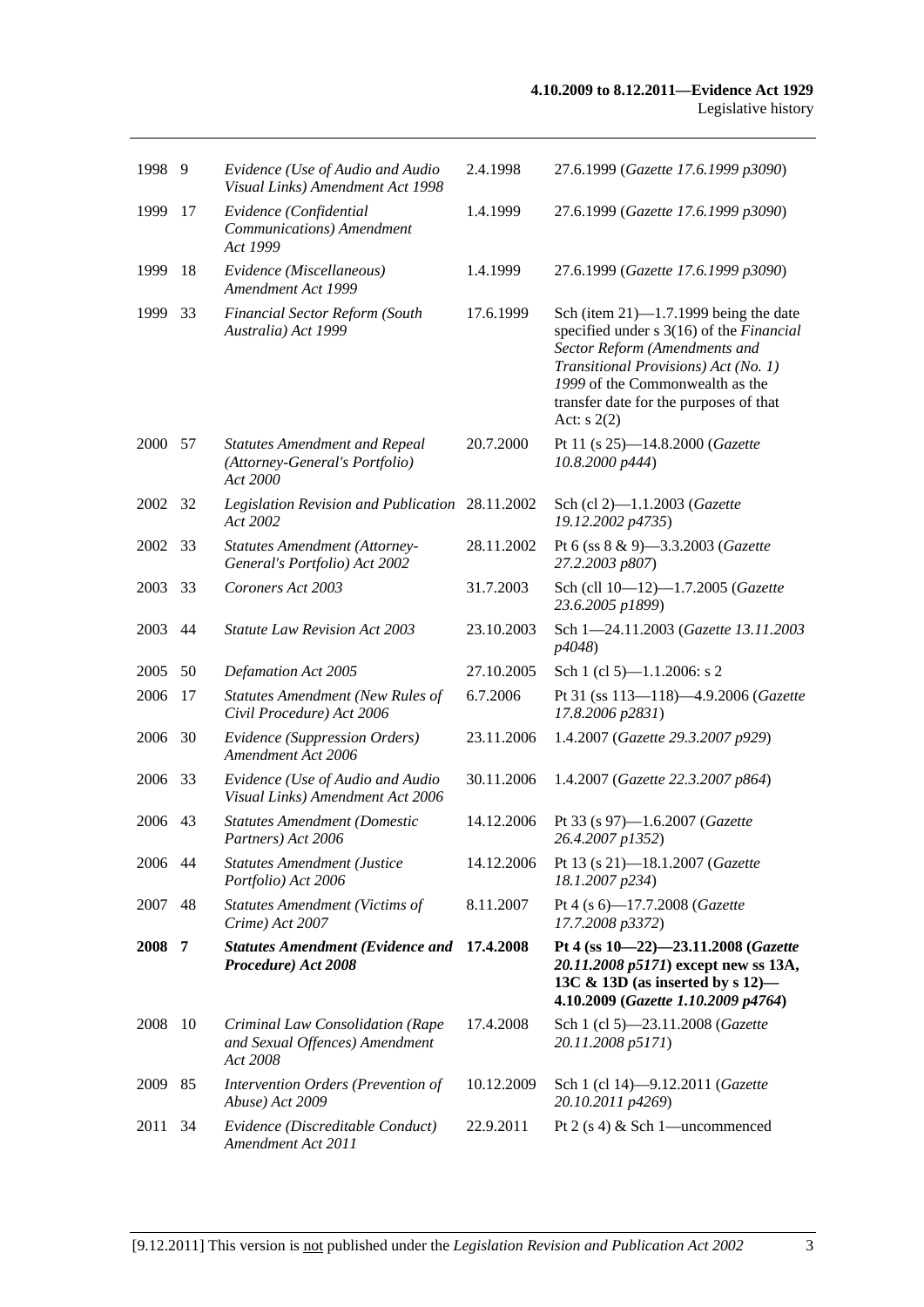# **Provisions amended since 3 February 1976**

 • Legislative history prior to 3 February 1976 appears in marginal notes and footnotes included in the consolidation of this Act contained in Volume 3 of The Public General Acts of South Australia 1837-1975 at page 790.

New entries appear in bold.

Entries that relate to provisions that have been deleted appear in italics.

| Provision                             | How varied                                                            | Commencement |
|---------------------------------------|-----------------------------------------------------------------------|--------------|
| Pt1                                   |                                                                       |              |
| s <sub>2</sub>                        | amended by 40/1982 s 3                                                | 6.5.1982     |
|                                       | omitted under Legislation Revision and<br><b>Publication Act 2002</b> | 1.1.2003     |
| s <sub>4</sub>                        |                                                                       |              |
| bank                                  | deleted by $40/1982$ s 4                                              | 6.5.1982     |
| <i>banker</i>                         | deleted by $40/1982$ s 4                                              | 6.5.1982     |
| banker's book                         | deleted by 40/1982 s 4                                                | 6.5.1982     |
| child                                 | inserted by $32/1988$ s $3(a)$                                        | 1.5.1988     |
| court                                 | substituted by $56/1984$ s 3(a)                                       | 1.7.1984     |
| domestic partner                      | inserted by $7/2008$ s $10(1)$                                        | 23.11.2008   |
| electric telegraph                    | amended by 9/1979 s 2                                                 | 1.3.1979     |
| mental disability                     | inserted by $7/2008$ s $10(2)$                                        | 23.11.2008   |
| serious offence<br>against the person | inserted by $7/2008$ s $10(2)$                                        | 23.11.2008   |
| sexual offence                        | inserted by 84/1976 s 2                                               | 9.12.1976    |
|                                       | amended by 26/1992 s 7                                                | 6.7.1992     |
|                                       | amended by 10/2008 Sch 1 cl 5                                         | 23.11.2008   |
| spouse                                | inserted by $7/2008$ s $10(3)$                                        | 23.11.2008   |
| sworn evidence                        | inserted by 18/1999 s 3                                               | 27.6.1999    |
| telegraph station                     | amended by 9/1979 s 2                                                 | 1.3.1979     |
| vulnerable witness                    | inserted by $7/2008$ s $10(4)$                                        | 23.11.2008   |
| young child                           | inserted by $32/1988$ s $3(b)$                                        | 1.5.1988     |
| Pt 2                                  |                                                                       |              |
| s <sub>6</sub>                        | substituted by $56/1984$ s $3(b)$                                     | 1.7.1984     |
| s(6(3))                               | substituted by 18/1999 s 4                                            | 27.6.1999    |
| s 6(4)                                | substituted by 33/2002 s 8                                            | 3.3.2003     |
| s 7                                   | substituted by $56/1984$ s 3(b)                                       | 1.7.1984     |
| $s\mathrel{\mathcal{S}}$              | deleted by $56/1984 s 3(b)$                                           | 1.7.1984     |
| s 9                                   | amended by 32/1988 s 4                                                | 1.5.1988     |
|                                       | substituted by 18/1999 s 5                                            | 27.6.1999    |
| $s\,9(4)$                             | amended by 7/2008 s 11                                                | 23.11.2008   |
| s 12                                  | substituted by 32/1988 s 5                                            | 1.5.1988     |
| s $12(1)$ —(3)                        | deleted by 18/1999 s 6                                                | 27.6.1999    |
| s 12A                                 | inserted by 37/1993 s 3                                               | 15.7.1993    |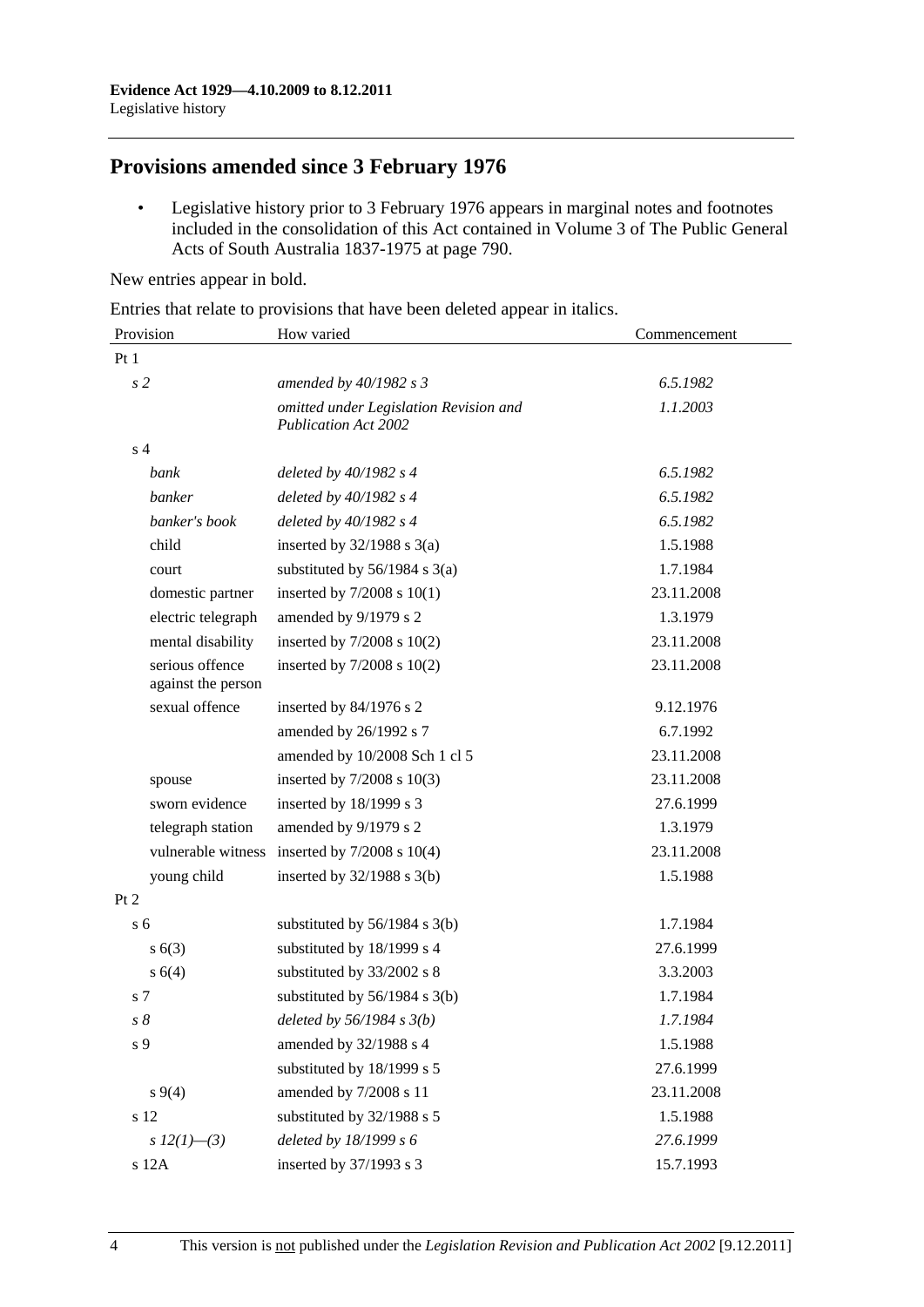|                                          | substituted by 18/1999 s 7                           | 27.6.1999  |
|------------------------------------------|------------------------------------------------------|------------|
|                                          | substituted by 7/2008 s 12                           | 23.11.2008 |
| s 13 before<br>substitution by<br>7/2008 | deleted by 32/1988 s 5                               | 1.5.1988   |
|                                          | inserted by 53/1993 s 3                              | 1.9.1993   |
| $s\,13(4)$                               | amended by 18/1999 s 8                               | 27.6.1999  |
| s 13                                     | substituted by 7/2008 s 12                           | 23.11.2008 |
| s 13A                                    | inserted by 7/2008 s 12                              | 4.10.2009  |
| s 13B                                    | inserted by 7/2008 s 12                              | 23.11.2008 |
| ss 13C and 13D                           | inserted by 7/2008 s 12                              | 4.10.2009  |
| s 14                                     | inserted by 107/1986 s 3                             | 5.4.1987   |
| s 14(1a)                                 | inserted by 18/1999 s 9                              | 27.6.1999  |
| s 18                                     |                                                      |            |
| s 18(1)                                  | s 18 amended by 47/1983 s 2(a)–(d)                   | 16.6.1983  |
|                                          | s 18 redesignated as s $18(1)$ by $47/1983$ s $2(e)$ | 16.6.1983  |
|                                          | amended by $55/1983$ s $3(a)$ , (b)                  | 1.8.1983   |
|                                          | III and IV deleted by $55/1983$ s $3(c)$             | 1.8.1983   |
|                                          | amended by 44/2003 s 3(1) (Sch 1)                    | 24.11.2003 |
| s $18(2)$ and $(3)$                      | inserted by $47/1983$ s $2(e)$                       | 16.6.1983  |
|                                          | amended by 44/2003 s 3(1) (Sch 1)                    | 24.11.2003 |
| s 18A                                    | inserted by 47/1983 s 3                              | 16.6.1983  |
|                                          | substituted by 96/1985 s 3                           | 1.12.1985  |
|                                          | substituted by 18/1999 s 10                          | 27.6.1999  |
| ss 19 and 20                             | deleted by 76/1992 s 5                               | 1.1.1993   |
| s <sub>21</sub>                          | substituted by 55/1983 s 4                           | 1.8.1983   |
| $s\ 21(3a)$                              | inserted by 37/1993 s 4                              | 15.7.1993  |
| $s \, 21(5)$                             | substituted by 27/1995 s 13                          | 10.7.1995  |
| s 21(7)                                  |                                                      |            |
| close relative                           | amended by 43/2006 s 97(1)                           | 1.6.2007   |
| domestic partner                         | inserted by $43/2006$ s $97(2)$                      | 1.6.2007   |
|                                          | deleted by 7/2008 s 13                               | 23.11.2008 |
| spouse                                   | substituted by $43/2006$ s $97(2)$                   | 1.6.2007   |
|                                          | deleted by 7/2008 s 13                               | 23.11.2008 |
| s 23                                     | amended by 44/2003 s 3(1) (Sch 1)                    | 24.11.2003 |
| s <sub>25</sub>                          | substituted by 7/2008 s 14                           | 23.11.2008 |
| s 26                                     | amended by 59/1994 Sch 2                             | 1.1.1995   |
| s 27                                     | amended by 17/2006 s 113                             | 4.9.2006   |
| s 29A                                    | inserted by 48/2007 s 6                              | 17.7.2008  |
| Pt <sub>3</sub>                          |                                                      |            |
| Pt 3 Div 1                               |                                                      |            |
| heading                                  | inserted by 7/2008 s 15                              | 23.11.2008 |
| s 32                                     | deleted by $9/1979 s 3$                              | 1.3.1979   |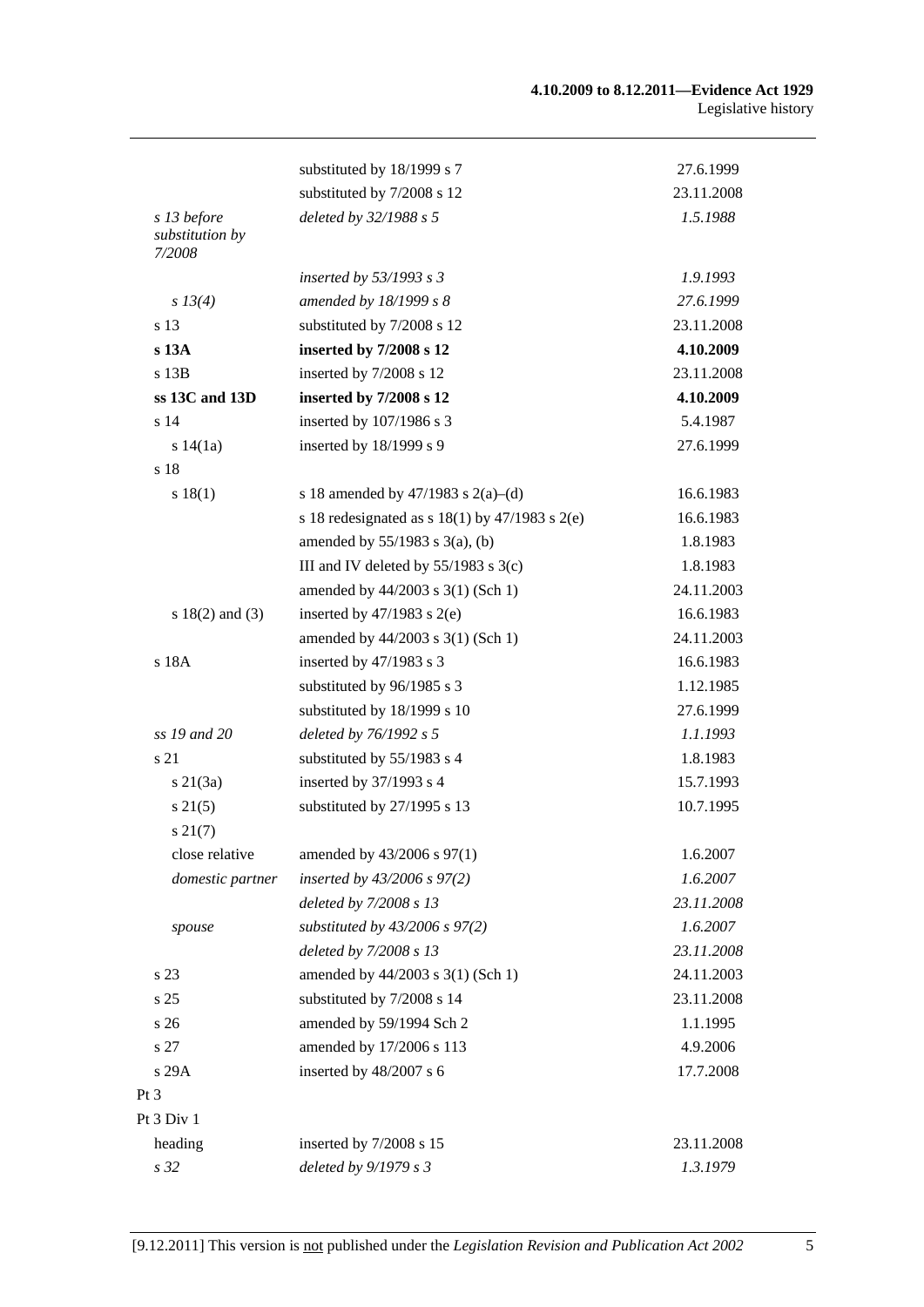### **Evidence Act 1929—4.10.2009 to 8.12.2011**  Legislative history

| s 33                               | substituted by 50/2005 Sch 1 cl 5                                                                                                        | 1.1.2006   |
|------------------------------------|------------------------------------------------------------------------------------------------------------------------------------------|------------|
| s 34A                              | substituted by 33/2002 s 9                                                                                                               | 3.3.2003   |
| s34B                               | deleted by 18/1999 s 11                                                                                                                  | 27.6.1999  |
| s 34C                              |                                                                                                                                          |            |
| s $34C(1)$                         | amended by 44/2003 s 3(1) (Sch 1)                                                                                                        | 24.11.2003 |
| s $34C(1a)$                        | contents commencing "Provided that" amended<br>and designated as $s \frac{34C(1a)}{y} \frac{44}{2003} \frac{s \cdot 3(1)}{y}$<br>(Sch 1) | 24.11.2003 |
| s 34CA                             | inserted by 32/1988 s 6                                                                                                                  | 1.5.1988   |
|                                    | substituted by 7/2008 s 16                                                                                                               | 23.11.2008 |
| s 34CB                             | inserted by 7/2008 s 16                                                                                                                  | 23.11.2008 |
| s 34I before deletion<br>by 7/2008 | inserted by $84/1976$ s 3                                                                                                                | 9.12.1976  |
|                                    | amended by 47/1983 s 4                                                                                                                   | 16.6.1983  |
|                                    | substituted by 90/1984 s 3                                                                                                               | 1.1.1985   |
| $s \, 34I(1)$                      | amended by 17/2006 s 114(1)                                                                                                              | 4.9.2006   |
| $s \, 34I(2)$                      | amended by 17/2006 s 114(2)                                                                                                              | 4.9.2006   |
| $s \, 34I(3)$                      | amended by 17/2006 s 114(3)                                                                                                              | 4.9.2006   |
| $s \, 34I(4)$                      | amended by 17/2006 s 114(4)                                                                                                              | 4.9.2006   |
| $s\,34I(6a)$                       | inserted by 18/1999 s 12                                                                                                                 | 27.6.1999  |
| $s\,34I$                           | deleted by 7/2008 s 17                                                                                                                   | 23.11.2008 |
| s <sub>34J</sub>                   | inserted by 41/1991 s 3                                                                                                                  | 16.7.1992  |
| s $34J(2)$                         | substituted by 18/1999 s 13                                                                                                              | 27.6.1999  |
| s <sub>34K</sub>                   | inserted by 41/1991 s 3                                                                                                                  | 16.7.1992  |
| s $34K(1)$                         | amended by 17/2006 s 115(1)                                                                                                              | 4.9.2006   |
| $s \, 34K(2)$                      | amended by 17/2006 s 115(2)                                                                                                              | 4.9.2006   |
| Pt 3 Div 2                         | inserted by 7/2008 s 18                                                                                                                  | 23.11.2008 |
| Pt 4                               |                                                                                                                                          |            |
| s 35<br>$s \; 35(2)$               | substituted by 72/1990 s 2                                                                                                               | 20.12.1990 |
| legislative<br>instrument          | amended by 32/2002 Sch cl 2                                                                                                              | 1.1.2003   |
| s 37                               | amended by 9/1979 s 4                                                                                                                    | 1.3.1979   |
|                                    | substituted by 72/1990 s 3                                                                                                               | 20.12.1990 |
| s 37C                              | inserted by 9/1979 s 5                                                                                                                   | 1.3.1979   |
| s 41                               | amended by 59/1994 Sch 2                                                                                                                 | 1.1.1995   |
|                                    | amended by 44/2006 s 21                                                                                                                  | 18.1.2007  |
| s 42                               |                                                                                                                                          |            |
| $s\ 42(1)$                         | amended by 33/2002 s 10                                                                                                                  | 3.3.2003   |
| s 45A                              |                                                                                                                                          |            |
| $s\,45A(2)$                        | amended by 9/1979 s 6                                                                                                                    | 1.3.1979   |
| s 45B                              |                                                                                                                                          |            |
| $s\,45B(3)$                        | amended by 9/1979 s 7                                                                                                                    | 1.3.1979   |
| s 45C                              | inserted by 24/1984 s 2                                                                                                                  | 10.5.1984  |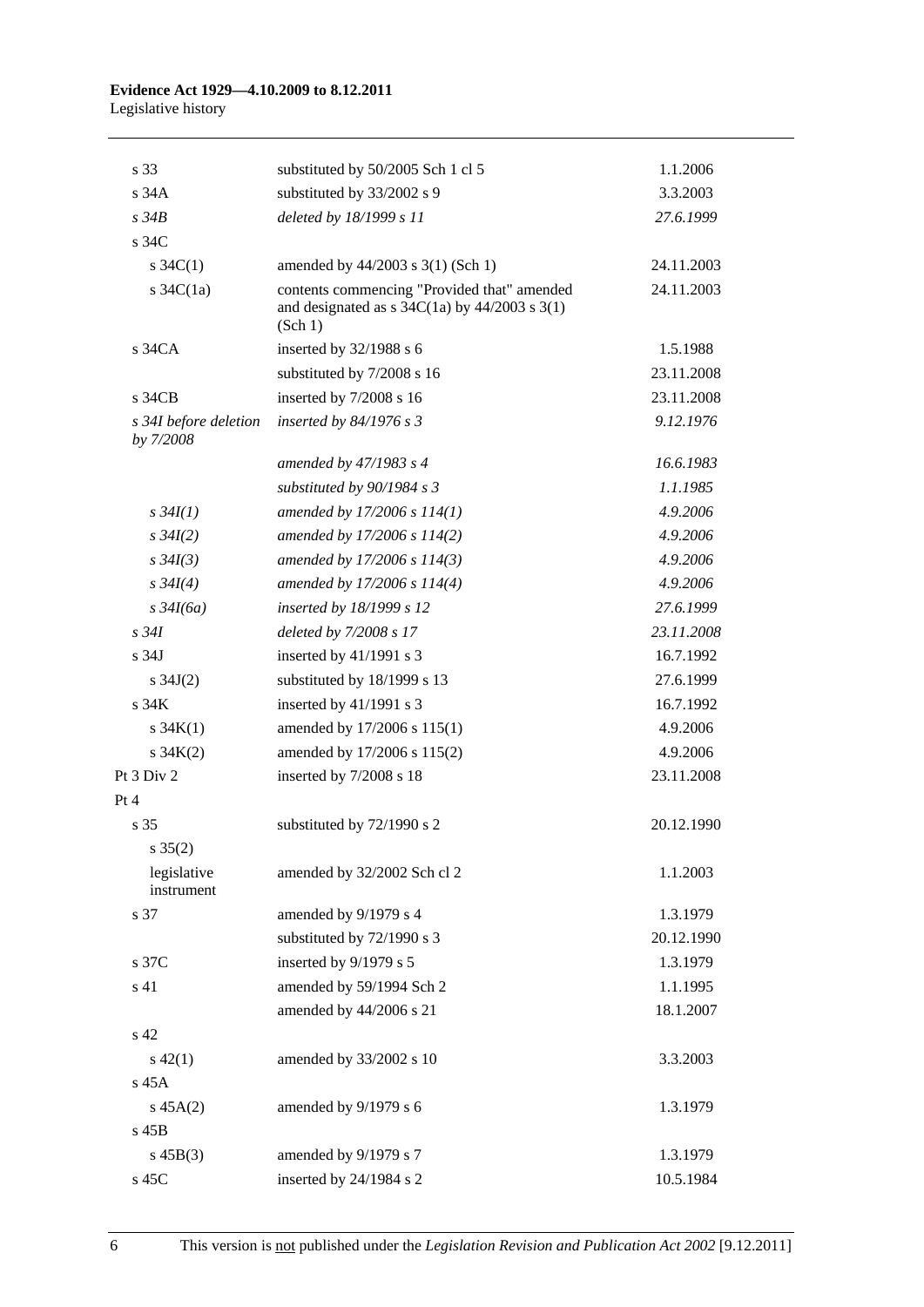|                                      | substituted by 72/1990 s 4                     | 20.12.1990 |
|--------------------------------------|------------------------------------------------|------------|
| $Pt\,5$                              | heading amended by 40/1982 s 5                 | 6.5.1982   |
| s 46                                 | substituted by 40/1982 s 6                     | 6.5.1982   |
| bank                                 | (b) and (c) deleted by $33/1999$ Sch (item 21) | 1.7.1999   |
| ss 47 and 48                         | substituted by 40/1982 s 6                     | 6.5.1982   |
| ss 48A and 48B                       | deleted by 40/1982 s 6                         | 6.5.1982   |
| s 49                                 |                                                |            |
| $s\,49(1)$                           | amended by $40/1982$ s $7(a)$                  | 6.5.1982   |
| $s\,49(1a)$                          | inserted by $40/1982$ s $7(b)$                 | 6.5.1982   |
|                                      | amended by 37/1993 s 5                         | 15.7.1993  |
| $s\,49(2)$                           | amended by $40/1982$ s $7(c)$                  | 6.5.1982   |
| $s\,49(3)$ —(9)                      | inserted by $40/1982$ s $7(d)$                 | 6.5.1982   |
| s 50                                 | amended by 40/1982 s 8                         | 6.5.1982   |
| s <sub>51</sub>                      |                                                |            |
| s 51(1)                              | substituted by 40/1982 s 9                     | 6.5.1982   |
| s <sub>52</sub>                      | deleted by 40/1982 s 10                        | 6.5.1982   |
| $Pt\ 6$                              |                                                |            |
| s <sub>55</sub>                      | amended by 18/1999 s 14                        | 27.6.1999  |
| s 56                                 |                                                |            |
| s 56(1)                              | amended by 44/2003 s 3(1) (Sch 1)              | 24.11.2003 |
| s 56(2)                              | amended by 49/1991 Sch 2                       | 6.7.1992   |
| s 59                                 | amended by 59/1994 Sch 2                       | 1.1.1995   |
| Pt 6A                                |                                                |            |
| s 59B                                |                                                |            |
| s 59B(1)                             | amended by 9/1979 s 8                          | 1.3.1979   |
| Pt 6B                                | heading substituted by 45/1988 s 2             | 5.5.1988   |
| s 59D                                | substituted by 45/1988 s 3                     | 5.5.1988   |
| $s$ 59D(1)                           |                                                |            |
| authorised South<br>Australian court | amended by $37/1993$ s $6(a)$                  | 15.7.1993  |
|                                      | (d) deleted by $37/1993$ s $6(a)$              | 15.7.1993  |
| foreign court                        | amended by 37/1993 s 6(b)                      | 15.7.1993  |
| s 59D(2)                             | substituted by 72/1990 s 5                     | 20.12.1990 |
| s 59E                                | substituted by 45/1988 s 4                     | 5.5.1988   |
| s 59E(4)                             | inserted by 37/1993 s 7                        | 15.7.1993  |
| s 59F                                |                                                |            |
| s 59F(1)                             | amended by 45/1988 s 5                         | 5.5.1988   |
| s 59F(5)                             | amended by 45/1988 s 5                         | 5.5.1988   |
|                                      | amended by $72/1990$ s $6(a)$                  | 20.12.1990 |
| s 59F(7)                             | inserted by $72/1990$ s $6(b)$                 | 20.12.1990 |
| s 59H                                | amended by 45/1988 s 6                         | 5.5.1988   |
| Pt 6C                                | inserted by 9/1998 s 3                         | 27.6.1999  |
| Pt 6C Div 1                          |                                                |            |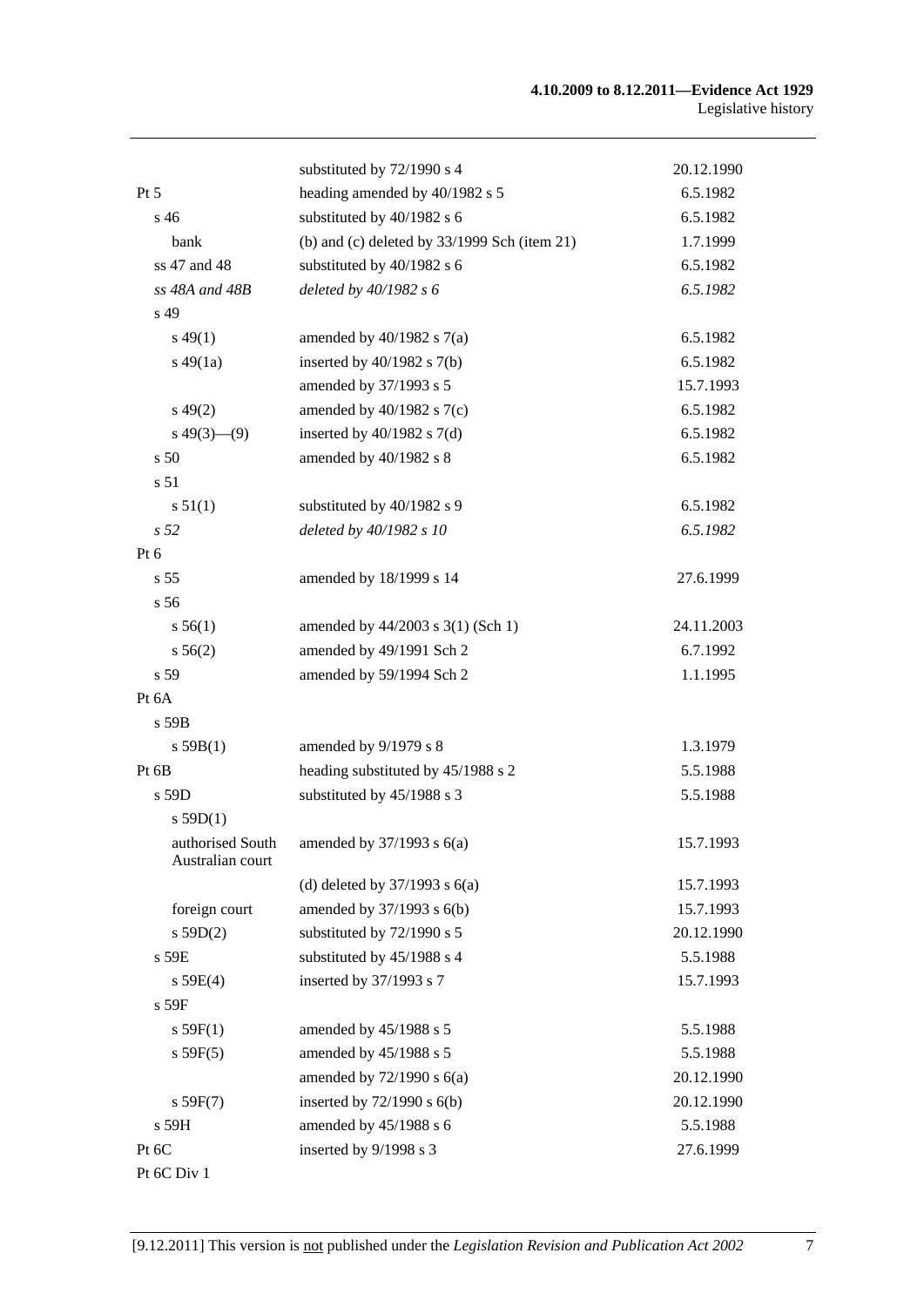## **Evidence Act 1929—4.10.2009 to 8.12.2011**

Legislative history

| $s$ 59IA                  |                                                                           |            |
|---------------------------|---------------------------------------------------------------------------|------------|
| South Australian<br>court | amended by 33/2003 Sch (cl 10)                                            | 1.7.2005   |
| Pt 6C Div 4               | inserted by 33/2006 s 4                                                   | 1.4.2007   |
| s 59IQ                    |                                                                           |            |
| s $59IQ(8)$               |                                                                           |            |
| immediate family          | amended by 7/2008 s 19                                                    | 23.11.2008 |
| Pt 7                      |                                                                           |            |
| Pt 7 Div 1                | heading inserted by $17/1999$ s $3(a)$                                    | 27.6.1999  |
| s 59J                     | inserted by 26/1992 s 8                                                   | 6.7.1992   |
| Pt 7 Div 2                | heading inserted by 17/1999 s 3(b)                                        | 27.6.1999  |
| $\mathrm{s}$ 60           | amended by 17/2006 s 116                                                  | 4.9.2006   |
| $s \omega$                | deleted by 9/1979 s 9                                                     | 1.3.1979   |
| Pt 7 Div 3                | heading inserted by $17/1999$ s $3(c)$                                    | 27.6.1999  |
| s <sub>65</sub>           |                                                                           |            |
| s 65(1)                   | s 65 amended by 9/1979 s 10                                               | 1.3.1979   |
|                           | s 65 amended and redesignated as $s$ 65(1) by<br>$44/2003$ s 3(1) (Sch 1) | 24.11.2003 |
| s 65(2)                   | s 65 amended and redesignated as s 65(2) by<br>$44/2003$ s 3(1) (Sch 1)   | 24.11.2003 |
| $s$ 65A                   | inserted by 32/1988 s 7                                                   | 1.5.1988   |
| Pt 7 Div 4                | heading inserted by $17/1999$ s $3(d)$                                    | 27.6.1999  |
| s 66                      |                                                                           |            |
| s 66(1)                   | amended by 57/2000 s 25                                                   | 14.8.2000  |
|                           | amended by 44/2003 s 3(1) (Sch 1)                                         | 24.11.2003 |
| $s\,66(3)$                | amended by 44/2003 s 3(1) (Sch 1)                                         | 24.11.2003 |
| s <sub>67</sub>           |                                                                           |            |
| s 67(1)                   | amended by 18/1999 s 15                                                   | 27.6.1999  |
| Pt 7 Div 5                | heading inserted by $17/1999$ s $3(e)$                                    | 27.6.1999  |
| Pt 7 Div 6                | heading inserted by 17/1999 s 3(f)                                        | 27.6.1999  |
| s 67AB                    | inserted by 9/1979 s 11                                                   | 1.3.1979   |
| $s$ 67AB $(1)$            | amended by 18/1999 s 16(a)                                                | 27.6.1999  |
| $s$ 67AB $(2)$            | amended by 18/1999 s 16(b)                                                | 27.6.1999  |
| Pt 7 Div 7                | heading inserted by $17/1999$ s $3(g)$                                    | 27.6.1999  |
| s 67B                     | inserted by 65/1978 s 2                                                   | 28.9.1978  |
| Pt 7 Div 8                | heading inserted by 17/1999 s 3(h)                                        | 27.6.1999  |
| s 67C                     | inserted by 37/1993 s 8                                                   | 15.7.1993  |
| s 67C(2)                  | amended by 26/1996 s 2                                                    | 2.5.1996   |
| Pt 7 Div 9                | inserted by 17/1999 s 4                                                   | 27.6.1999  |
| $s$ 67 $F$                |                                                                           |            |
| s 67F(1)                  | amended by 17/2006 s 117(1)                                               | 4.9.2006   |
| $s$ 67F(2)                | amended by 17/2006 s 117(2)                                               | 4.9.2006   |
| $s$ 67F(5)                | amended by 17/2006 s 117(3)                                               | 4.9.2006   |
| $s$ 67F(7)                | amended by 17/2006 s 117(4)                                               | 4.9.2006   |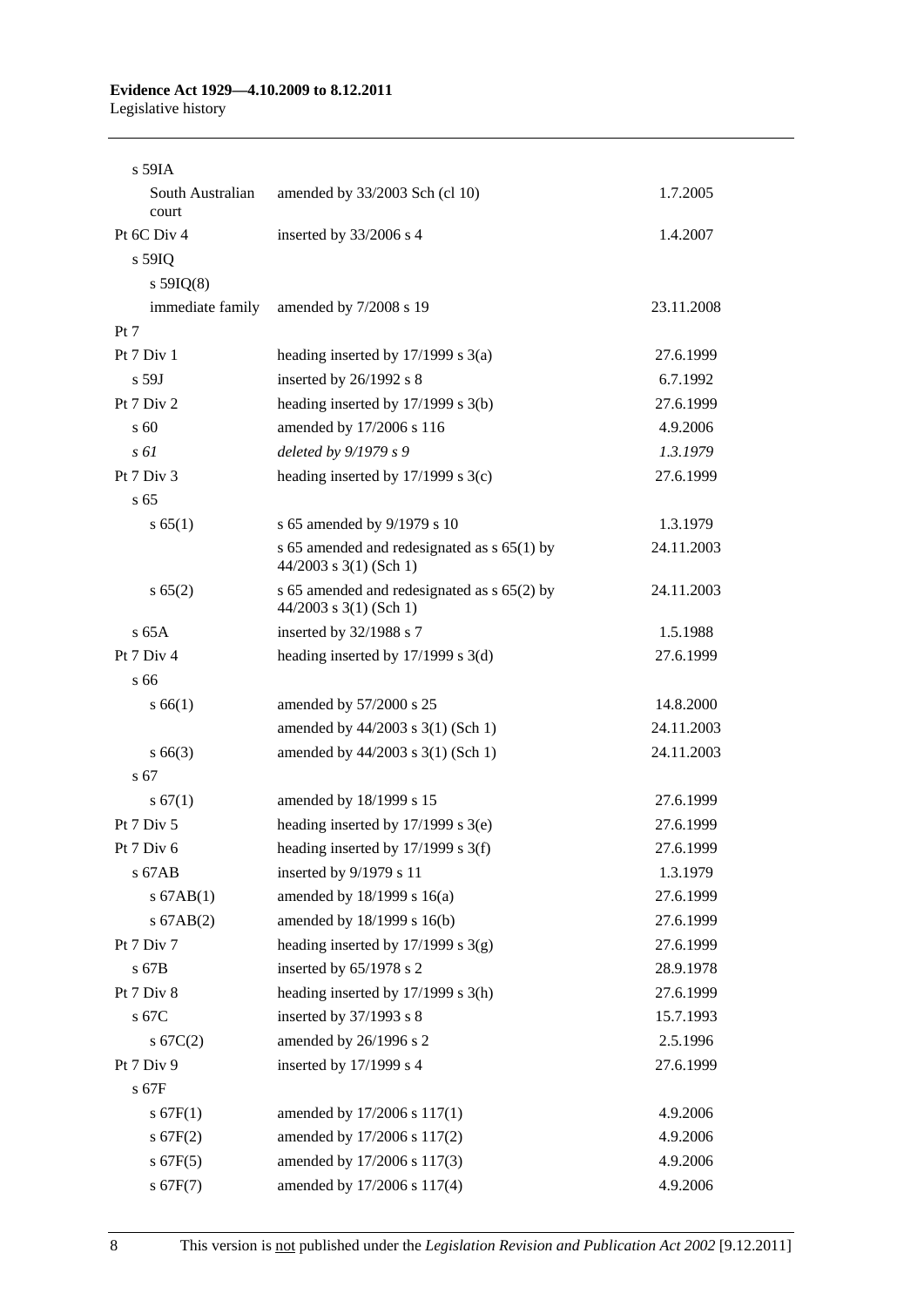| $s$ 67F(8)                       | amended by 17/2006 s 117(5)        | 4.9.2006   |
|----------------------------------|------------------------------------|------------|
| Pt 7 Div 10                      | inserted by 7/2008 s 20            | 23.11.2008 |
| Pt 8                             |                                    |            |
| Pt 8 Div 1                       | heading inserted by 107/1984 s 2   | 20.12.1984 |
| s 68                             | substituted by 47/1983 s 5         | 16.6.1983  |
| court                            | substituted by 33/2003 Sch (cl 11) | 1.7.2005   |
| court of summary<br>jurisdiction | inserted by $107/1984$ s $3(a)$    | 20.12.1984 |
|                                  | deleted by 33/2003 Sch (cl 11)     | 1.7.2005   |
| interim<br>suppression order     | inserted by $107/1984$ s $3(b)$    | 20.12.1984 |
| news media                       | inserted by $43/1989$ s $3(a)$     | 15.5.1989  |
|                                  | substituted by $18/1999$ s $17(a)$ | 27.6.1999  |
| newspaper                        | inserted by $18/1999$ s $17(a)$    | 27.6.1999  |
| primary court                    | inserted by $107/1984$ s $3(b)$    | 20.12.1984 |
| publish                          | inserted by 18/1999 s 17(b)        | 27.6.1999  |
| suppression order                | inserted by $107/1984$ s $3(b)$    | 20.12.1984 |
|                                  | substituted by $43/1989$ s $3(b)$  | 15.5.1989  |
| Pt 8 Div 2                       | heading inserted by 107/1984 s 4   | 20.12.1984 |
| s 69                             | substituted by 9/1979 s 12         | 1.3.1979   |
|                                  | substituted by 107/1984 s 4        | 20.12.1984 |
| s 69(1a)                         | inserted by 32/1988 s 8            | 1.5.1988   |
| s 69A                            | inserted by 107/1984 s 4           | 20.12.1984 |
|                                  | substituted by 43/1989 s 4         | 15.5.1989  |
| s 69A(1)                         | amended by 72/1990 s 7             | 20.12.1990 |
|                                  | amended by 18/1999 s 18            | 27.6.1999  |
| s 69A(2)                         | substituted by $30/2006$ s $4(1)$  | 1.4.2007   |
| s 69A(5)                         | amended by 17/2006 s 118(1)        | 4.9.2006   |
| s 69A(8)                         | substituted by $30/2006$ s $4(2)$  | 1.4.2007   |
| s 69A(9)                         | amended by 17/2006 s 118(2)        | 4.9.2006   |
|                                  | substituted by $30/2006$ s $4(2)$  | 1.4.2007   |
| s $69A(10)$ (13)                 | substituted by $30/2006$ s $4(2)$  | 1.4.2007   |
| $s\,69A(14)$                     | deleted by $30/2006 s 4(2)$        | 1.4.2007   |
| ss 69AB and 69AC                 | inserted by 30/2006 s 5            | 1.4.2007   |
| s 69B                            | inserted by 107/1984 s 4           | 20.12.1984 |
| $s$ 69B(1)                       | amended by $43/1989$ s $5(a)$      | 15.5.1989  |
| s69B(3)                          | amended by 43/1989 s 5(b), (c)     | 15.5.1989  |
| s 70                             | substituted by 107/1984 s 4        | 20.12.1984 |
| 570(1)                           | substituted by 30/2006 s 6         | 1.4.2007   |
| 570(1a)                          | inserted by 30/2006 s 6            | 1.4.2007   |
| $s \, 70(3)$                     | deleted by 33/2003 Sch (cl 12)     | 1.7.2005   |
| s 71                             | amended by 9/1979 s 13             | 1.3.1979   |
|                                  | amended by 40/1982 s 11            | 6.5.1982   |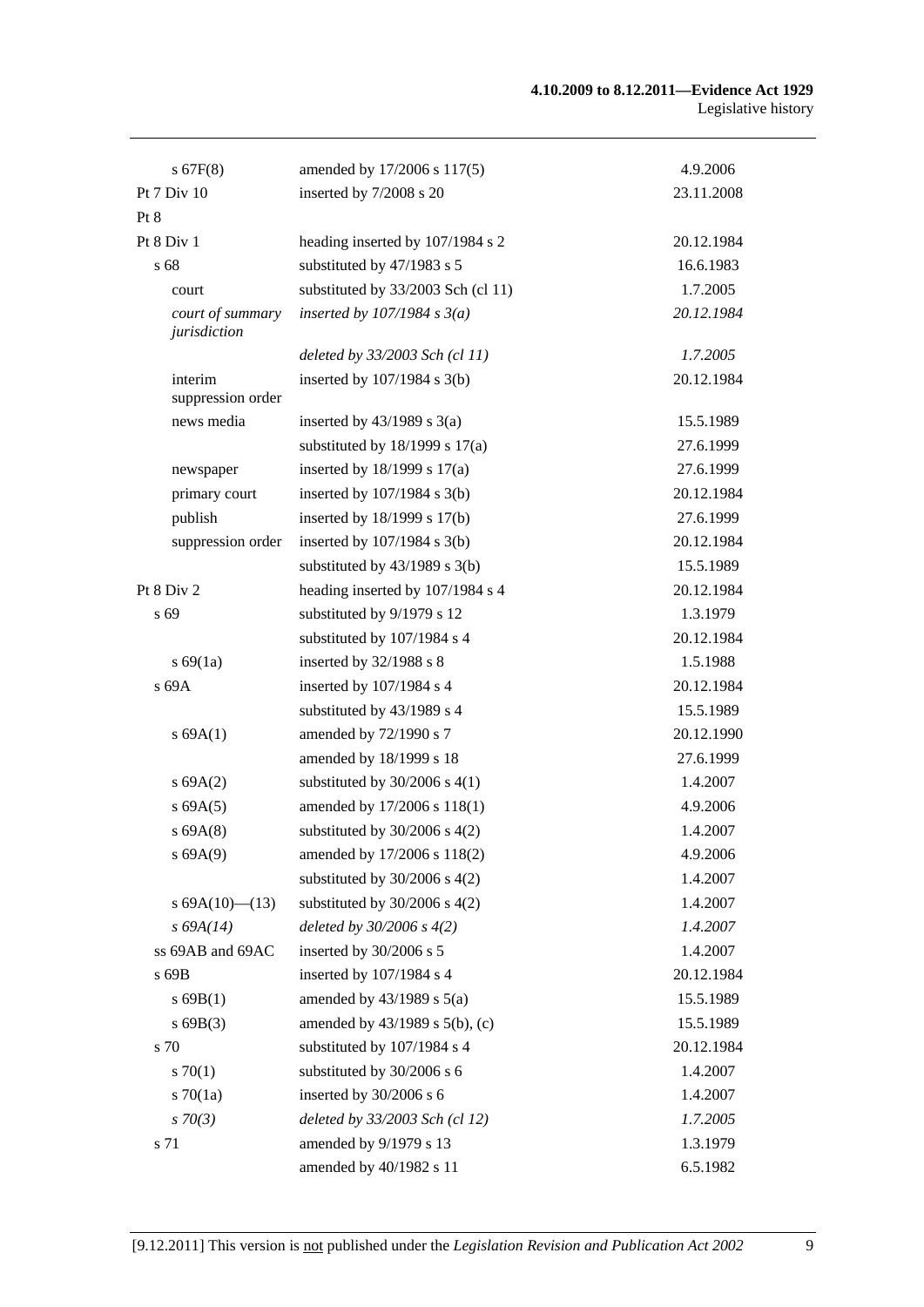|               | substituted by 107/1984 s 4                   | 20.12.1984 |
|---------------|-----------------------------------------------|------------|
| Pt 8 Div 3    | heading inserted by 107/1984 s 5              | 20.12.1984 |
| s 71A         | inserted by 84/1976 s 4                       | 9.12.1976  |
| s 71A(1)      | amended by 40/1982 s 12                       | 6.5.1982   |
|               | amended by 37/1993 s 9                        | 15.7.1993  |
|               | amended by $59/1997$ s $6(a)$                 | 14.9.1997  |
|               | amended by 18/1999 s 19(a)                    | 27.6.1999  |
|               | amended by 30/2006 s 7(1)                     | 1.4.2007   |
| s 71A(2)      | amended by 40/1982 s 12                       | 6.5.1982   |
|               | amended by 18/1999 s 19(b)                    | 27.6.1999  |
|               | amended by 30/2006 s 7(2)                     | 1.4.2007   |
| $s$ 71A(3)    | amended by 40/1982 s 12                       | 6.5.1982   |
|               | deleted by $107/1984 s 6(a)$                  | 20.12.1984 |
| s $71A(4)$    | amended by 40/1982 s 12                       | 6.5.1982   |
|               | amended by 32/1988 s 9                        | 1.5.1988   |
|               | amended by 18/1999 s 19(c)                    | 27.6.1999  |
|               | amended by $30/2006$ s $7(3)$                 | 1.4.2007   |
| s 71A(5)      |                                               |            |
| acquittal     | deleted by $107/1984 s 6(b)$                  | 20.12.1984 |
| newspaper     | deleted by $18/1999 s 19(d)$                  | 27.6.1999  |
| relevant date | substituted by $59/1997$ s $6(b)$             | 14.9.1997  |
| Pt 8 Div 4    | heading inserted by 107/1984 s 7              | 20.12.1984 |
| $s$ 71 $B$    | inserted by 107/1984 s 7                      | 20.12.1984 |
| s 71B(1)      | amended by 18/1999 s 20(a)                    | 27.6.1999  |
|               | amended by 7/2008 s 21(1)                     | 23.11.2008 |
| $s$ 71B(2)    | amended by 30/2006 s 8(1)                     | 1.4.2007   |
|               | amended by $7/2008$ s $21(2)$                 | 23.11.2008 |
| s71B(3)       | amended by 18/1999 s 20(b)                    | 27.6.1999  |
|               | amended by 30/2006 s 8(2)                     | 1.4.2007   |
| s 71C         | inserted by 37/1993 s 10                      | 15.7.1993  |
| $s \, 71C(1)$ | amended by 18/1999 s 21(a)                    | 27.6.1999  |
|               | amended by 30/2006 s 9                        | 1.4.2007   |
| $s \, 71C(2)$ | substituted by $18/1999$ s $21(b)$            | 27.6.1999  |
| Pt 8 Div 5    | amended by 107/1984 s 8                       | 20.12.1984 |
|               | deleted by $44/2003$ s $3(1)$ (Sch 1)         | 24.11.2003 |
| Pt 9          | inserted by 72/1990 s 8                       | 20.12.1990 |
| Sch 1         | heading substituted by 44/2003 s 3(1) (Sch 1) | 24.11.2003 |
| Sch 3         | deleted by 55/1983 s 5                        | 1.8.1983   |
| Sch 4         | heading substituted by 44/2003 s 3(1) (Sch 1) | 24.11.2003 |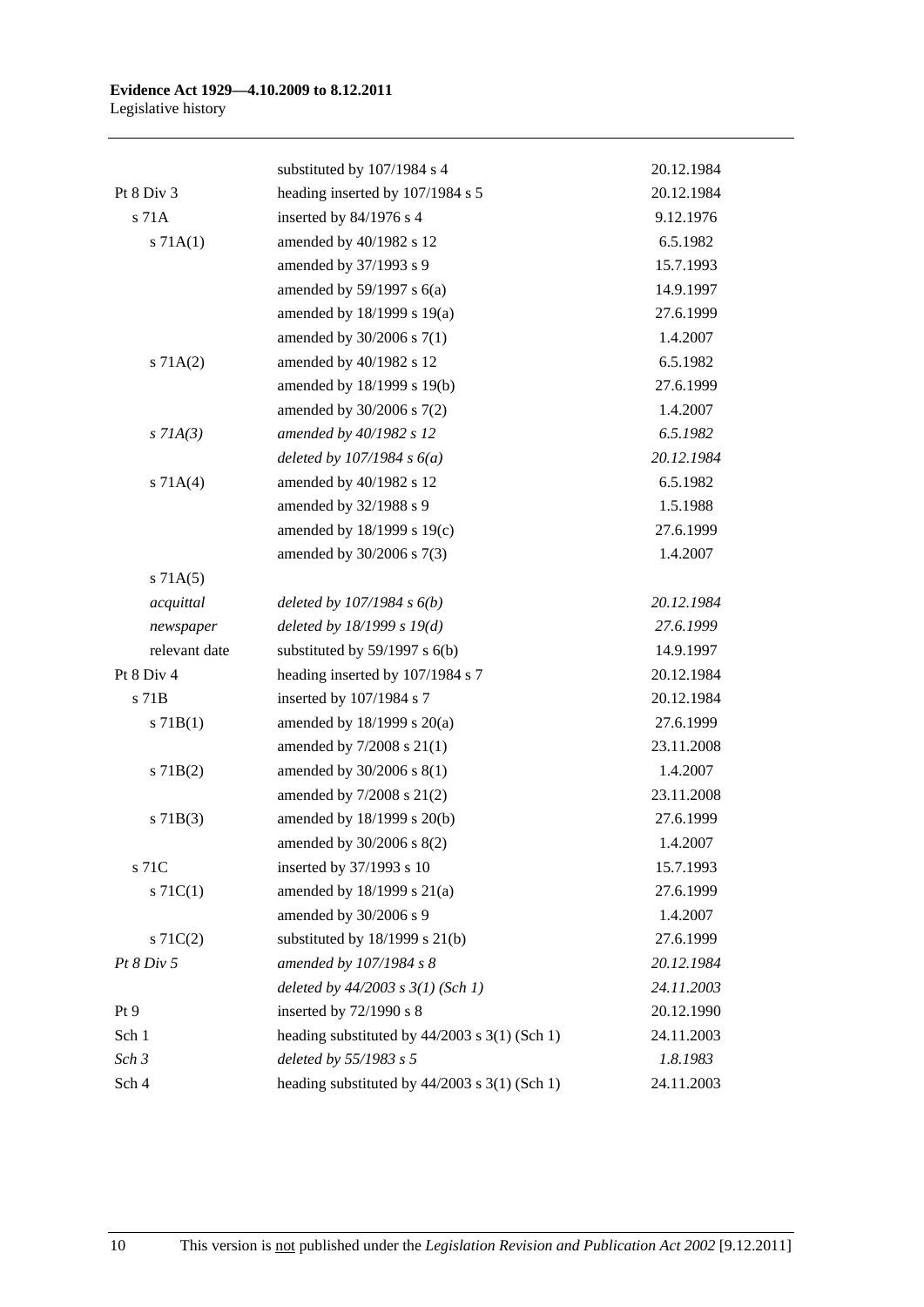## **Transitional etc provisions associated with Act or amendments**

### *Evidence (Settlement Negotiations) Amendment Act 1996*

### **3—Application of amendment**

The amendment made by this Act applies to proceedings commenced before or after the commencement of this Act, but does not affect any order made before the commencement of this Act.

### *Statutes Amendment (Evidence and Procedure) Act 2008*

### **22—Transitional provision**

The amendments made by [Part 4](#page-0-0) of this Act to the *[Evidence Act 1929](http://www.legislation.sa.gov.au/index.aspx?action=legref&type=act&legtitle=Evidence%20Act%201929)* apply to proceedings commenced after the commencement of that Part.

# **Historical versions**

Reprint No 1—1.7.1991 Reprint No 2—16.7.1992 Reprint No 3—1.1.1993 Reprint No 4—15.7.1993 Reprint No 5—1.9.1993 Reprint No 6—1.1.1995 Reprint No 7—10.7.1995 Reprint No 8—2.5.1996 Reprint No 9—14.9.1997 Reprint No 10—27.6.1999 Reprint No 11—1.7.1999 Reprint No 12—14.8.2000 Reprint No 13—1.1.2003 Reprint No 14—3.3.2003 Reprint No 15—24.11.2003 1.7.2005 1.1.2006 4.9.2006 18.1.2007 1.4.2007 1.6.2007 17.7.2008 23.11.2008